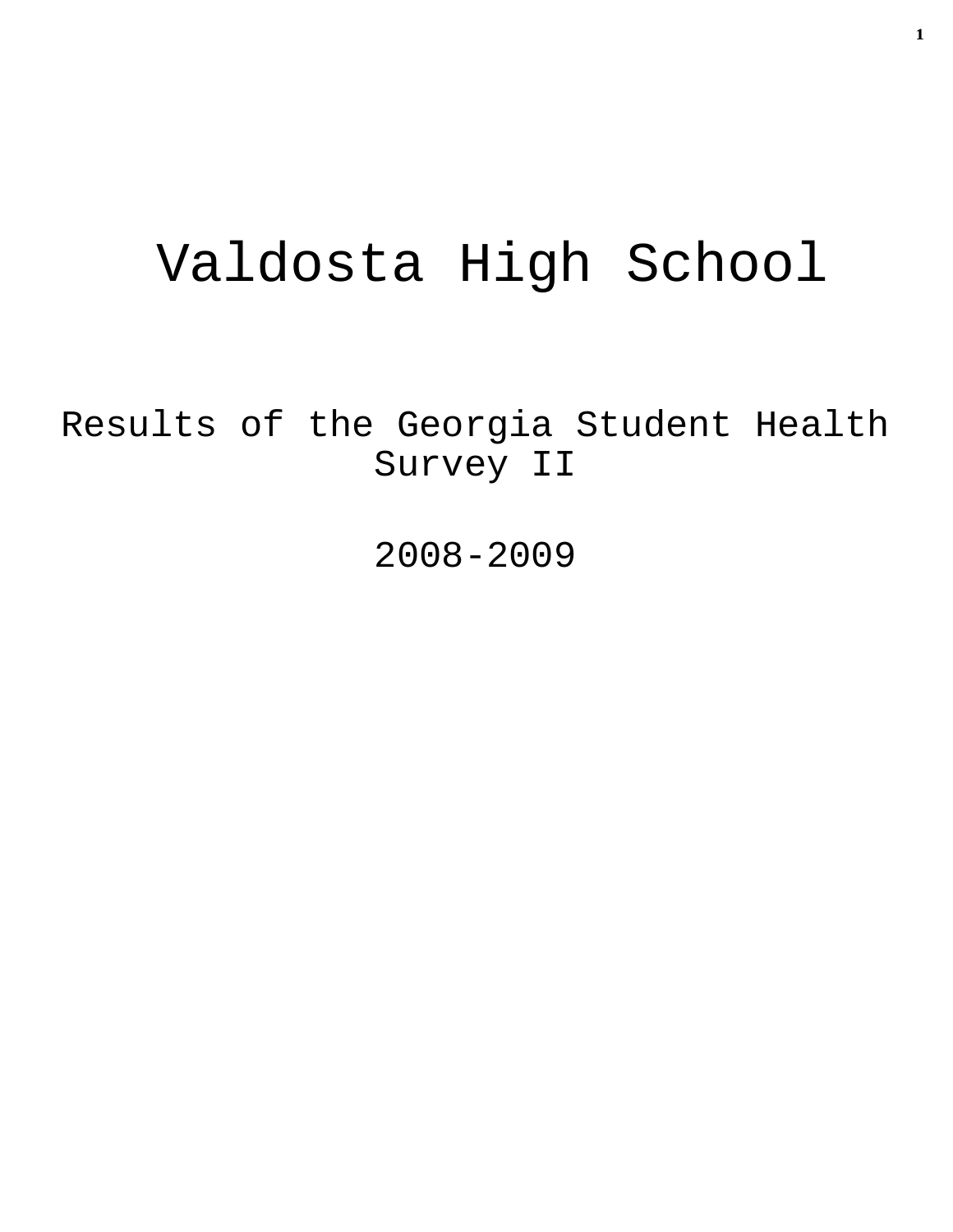## *Demographics* **2**

| Grade                    |     |  |  |  |
|--------------------------|-----|--|--|--|
| <b>Grade   Frequency</b> |     |  |  |  |
| 10                       | 188 |  |  |  |
| 12                       | 73  |  |  |  |

| <b>Frequency</b> | <b>Table of Gender by Grade</b> |              |             |              |  |
|------------------|---------------------------------|--------------|-------------|--------------|--|
| <b>Col Pct</b>   |                                 | Grade(Grade) |             |              |  |
|                  | Gender(Gender)                  | 10           | 12          | <b>Total</b> |  |
|                  | <b>Female</b>                   | 108<br>57.45 | 44<br>60.27 | 152          |  |
|                  | <b>Male</b>                     | 80<br>42.55  | 29<br>39.73 | 109          |  |
|                  | <b>Total</b>                    | 188          | 73          | 261          |  |

| <b>Frequency</b> |
|------------------|
| <b>Col Pct</b>   |

| <b>Table of Ethnicity by Grade</b> |              |             |              |  |  |  |
|------------------------------------|--------------|-------------|--------------|--|--|--|
|                                    | Grade(Grade) |             |              |  |  |  |
| <b>Ethnicity</b> (Ethnicity)       | 10           | 12          | <b>Total</b> |  |  |  |
| <b>Black</b>                       | 134<br>71.28 | 53<br>72.60 | 187          |  |  |  |
| <b>Hispanic</b>                    | 2<br>1.06    | 1.37        | 3            |  |  |  |
| White                              | 38<br>20.21  | 11<br>15.07 | 49           |  |  |  |
| <b>Asian</b>                       | 4<br>2.13    | 4<br>5.48   | 8            |  |  |  |
| <b>Other</b>                       | 10<br>5.32   | 4<br>5.48   | 14           |  |  |  |
| <b>Total</b>                       | 188          | 73          | 261          |  |  |  |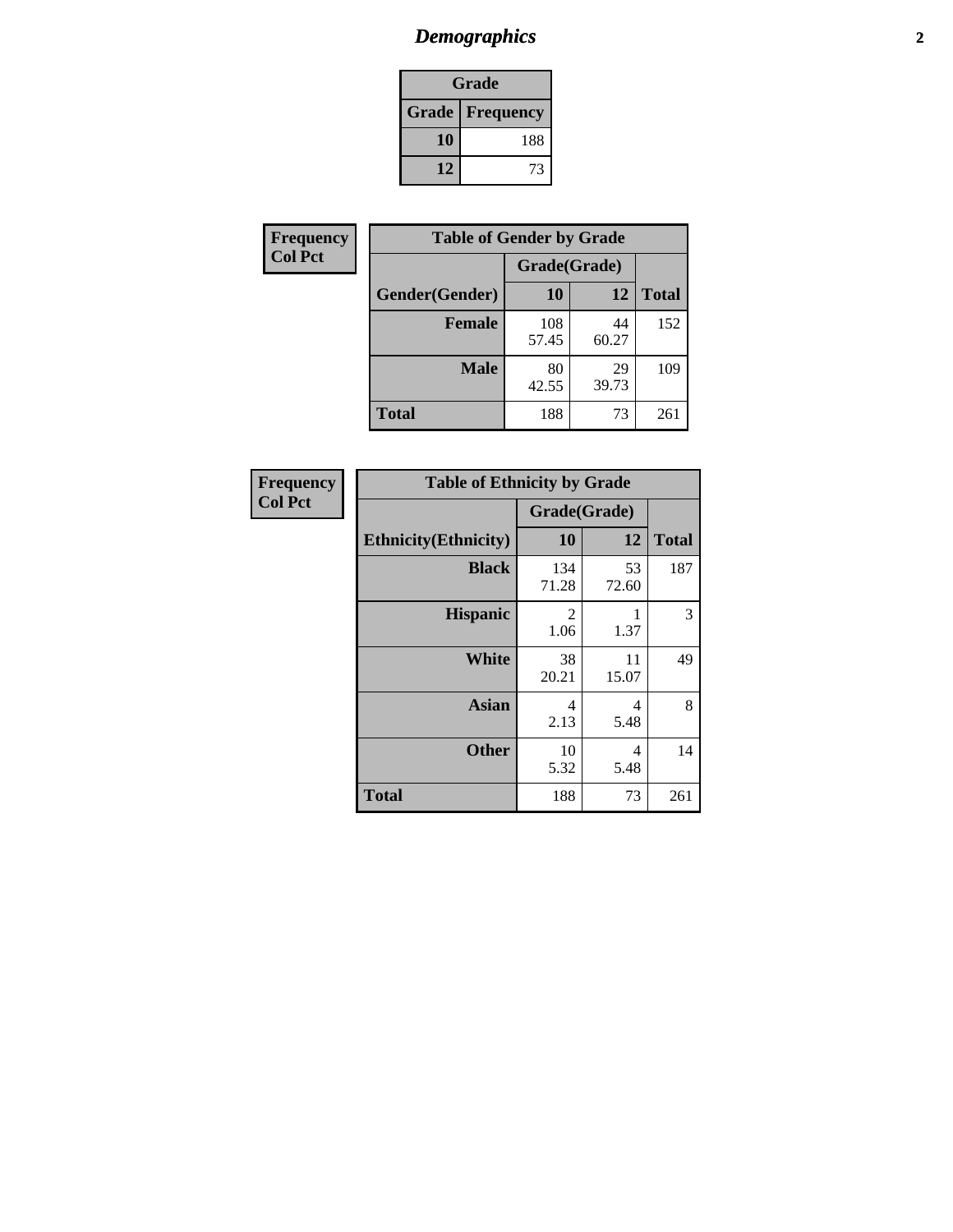#### *Title IV, Part A, Schedule A* **3** *Goal 1: Ensure that all schools are drug-free Baseline Data: Year 2008-2009 Prevalence of Drug Use*

| Frequency<br><b>Col Pct</b> | <b>Table of AlcoholAlt by Grade</b> |              |             |              |  |
|-----------------------------|-------------------------------------|--------------|-------------|--------------|--|
|                             | AlcoholAlt(Alcohol                  | Grade(Grade) |             |              |  |
|                             | use, past 30 days)                  | 10           | 12          | <b>Total</b> |  |
|                             | <b>Yes</b>                          | 23<br>12.23  | 19<br>26.03 | 42           |  |
|                             | N <sub>0</sub>                      | 165<br>87.77 | 54<br>73.97 | 219          |  |
|                             | Total                               | 188          | 73          | 261          |  |

| <b>Frequency</b><br><b>Col Pct</b> | <b>Table of TobaccoAny by Grade</b> |              |             |              |  |
|------------------------------------|-------------------------------------|--------------|-------------|--------------|--|
|                                    | TobaccoAny(Tobacco                  | Grade(Grade) |             |              |  |
|                                    | use, past 30 days)                  | 10           | 12          | <b>Total</b> |  |
|                                    | Yes                                 | 13<br>6.91   | 10<br>13.70 | 23           |  |
|                                    | N <sub>0</sub>                      | 175<br>93.09 | 63<br>86.30 | 238          |  |
|                                    | <b>Total</b>                        | 188          | 73          | 261          |  |

| Frequency<br><b>Col Pct</b> | <b>Table of MarijuanaAlt by Grade</b> |              |             |              |  |
|-----------------------------|---------------------------------------|--------------|-------------|--------------|--|
|                             | MarijuanaAlt(Marijuana                | Grade(Grade) |             |              |  |
|                             | use, past 30 days)                    | <b>10</b>    | 12          | <b>Total</b> |  |
|                             | <b>Yes</b>                            | 11<br>5.85   | 11<br>15.07 | 22           |  |
|                             | N <sub>0</sub>                        | 177<br>94.15 | 62<br>84.93 | 239          |  |
|                             | <b>Total</b>                          | 188          | 73          | 261          |  |

| Frequency<br><b>Col Pct</b> | <b>Table of OtherDrugAny by Grade</b>  |              |             |              |  |
|-----------------------------|----------------------------------------|--------------|-------------|--------------|--|
|                             | <b>OtherDrugAny(Other</b><br>drug use, | Grade(Grade) |             |              |  |
|                             | past 30 days)                          | <b>10</b>    | 12          | <b>Total</b> |  |
|                             | <b>Yes</b>                             | 2.66         | 3<br>4.11   | 8            |  |
|                             | N <sub>0</sub>                         | 183<br>97.34 | 70<br>95.89 | 253          |  |
|                             | <b>Total</b>                           | 188          | 73          | 261          |  |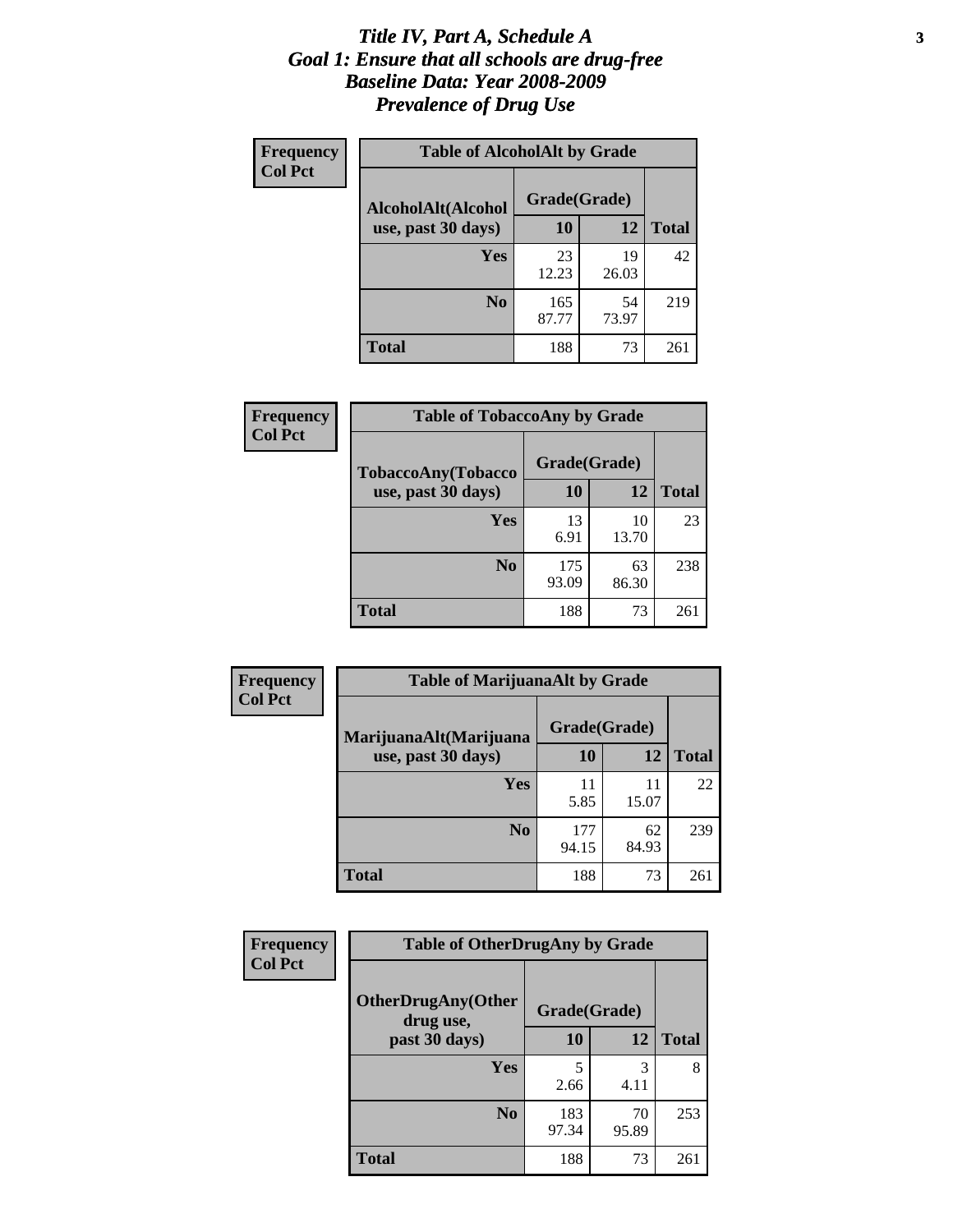#### *Average Age of Onset of Use* **4** *Results for "Average Age of Onset of Use" questions exclude students who said they did not use that substance*

| <b>Variable</b>    | Label                                                              | <b>Mean</b> |
|--------------------|--------------------------------------------------------------------|-------------|
| Alcoholinit2       | I started using alcohol when I was                                 | 13.37       |
| Cigarettesinit2    | I started smoking tobacco when I was                               | 13.31       |
| Smokelessinit2     | I started chewing tobacco when I was                               | 13.40       |
| Marijuanainit2     | I started using marijuana when I was                               | 13.23       |
| Cocaineinit2       | I started using cocaine when I was                                 | 10.50       |
| Inhalantsinit2     | I started using inhalants when I was                               | 12.50       |
| Steroidsinit2      | I started using steroids when I was                                | 10.80       |
| Ecstasyinit2       | I started using ecstasy when I was                                 | 14.50       |
| Methinit2          | I started using methamphetamines when I was                        | 10.67       |
| Hallucinogensinit2 | I started using hallucinogens when I was                           | 16.00       |
| Prescriptioninit2  | I started using prescription drugs not prescribed to me when I was | 13.50       |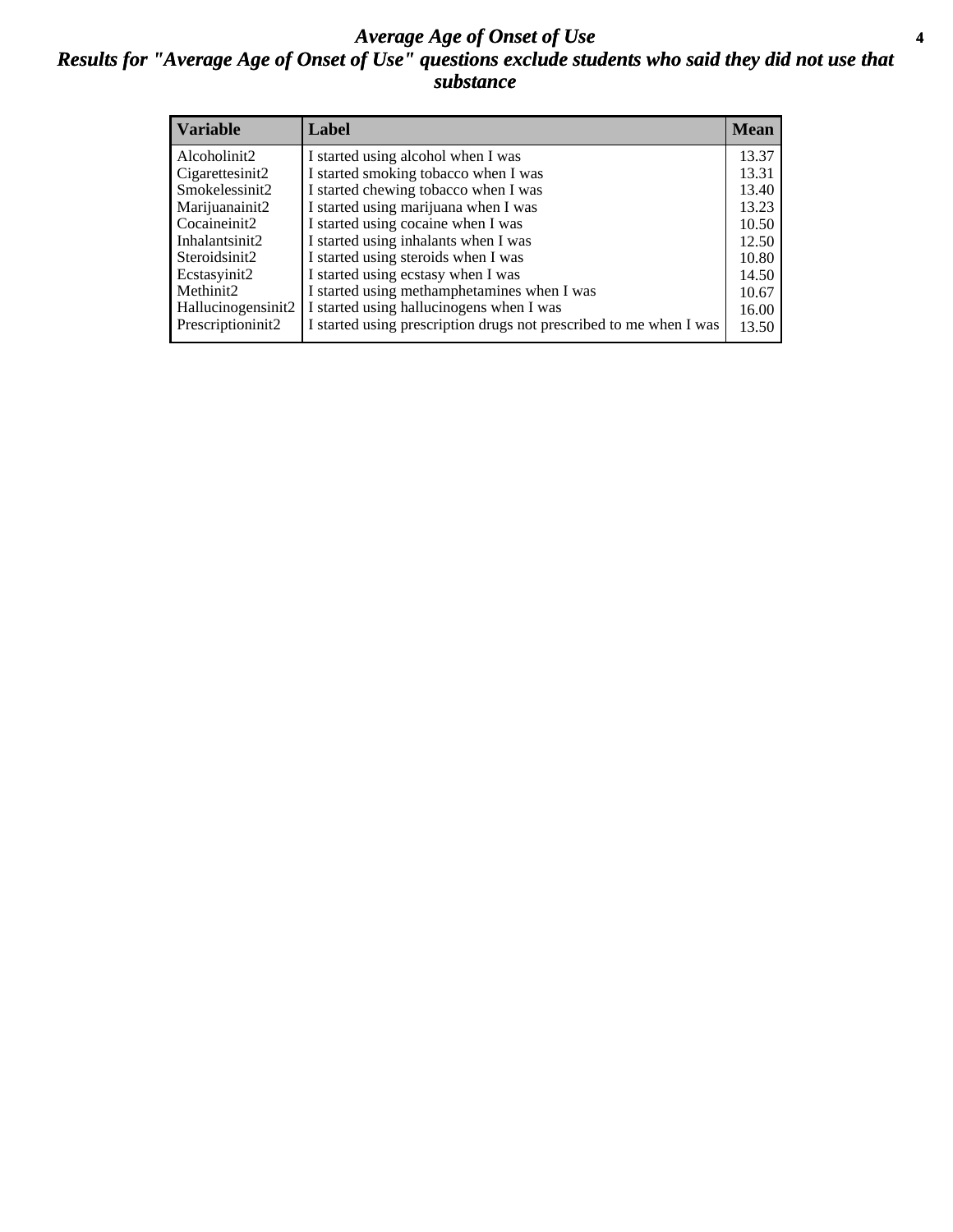### *Perception of Health Risk* **5**

| Frequency      | <b>Table of Alcoholharmdich by Grade</b> |              |             |              |
|----------------|------------------------------------------|--------------|-------------|--------------|
| <b>Col Pct</b> | Alcoholharmdich(I<br>think alcohol is    | Grade(Grade) |             |              |
|                | harmful)                                 | 10           | 12          | <b>Total</b> |
|                | <b>Yes</b>                               | 149<br>79.26 | 55<br>75.34 | 204          |
|                | N <sub>0</sub>                           | 39<br>20.74  | 18<br>24.66 | 57           |
|                | <b>Total</b>                             | 188          | 73          | 261          |

| Frequency<br><b>Col Pct</b> | <b>Table of Tobaccoharmdich by Grade</b> |              |             |              |
|-----------------------------|------------------------------------------|--------------|-------------|--------------|
|                             | Tobaccoharmdich(I<br>think tobacco is    | Grade(Grade) |             |              |
|                             | harmful)                                 | 10           | 12          | <b>Total</b> |
|                             | Yes                                      | 170<br>90.43 | 65<br>89.04 | 235          |
|                             | N <sub>0</sub>                           | 18<br>9.57   | 8<br>10.96  | 26           |
|                             | <b>Total</b>                             | 188          | 73          | 261          |

| <b>Frequency</b> | <b>Table of Marijuanaharmdich by Grade</b> |              |             |              |  |
|------------------|--------------------------------------------|--------------|-------------|--------------|--|
| <b>Col Pct</b>   | Marijuanaharmdich(I<br>think marijuana is  | Grade(Grade) |             |              |  |
|                  | harmful)                                   | 10           | 12          | <b>Total</b> |  |
|                  | <b>Yes</b>                                 | 149<br>79.26 | 54<br>73.97 | 203          |  |
|                  | N <sub>0</sub>                             | 39<br>20.74  | 19<br>26.03 | 58           |  |
|                  | <b>Total</b>                               | 188          | 73          | 261          |  |

| <b>Frequency</b> | <b>Table of Otherdrugharmdich by Grade</b>                   |              |             |              |  |
|------------------|--------------------------------------------------------------|--------------|-------------|--------------|--|
| <b>Col Pct</b>   | Otherdrugharmdich(I<br>Grade(Grade)<br>think other drugs are |              |             |              |  |
|                  | harmful)                                                     | 10           | 12          | <b>Total</b> |  |
|                  | Yes                                                          | 170<br>90.43 | 63<br>86.30 | 233          |  |
|                  | N <sub>0</sub>                                               | 18<br>9.57   | 10<br>13.70 | 28           |  |
|                  | <b>Total</b>                                                 | 188          | 73          | 261          |  |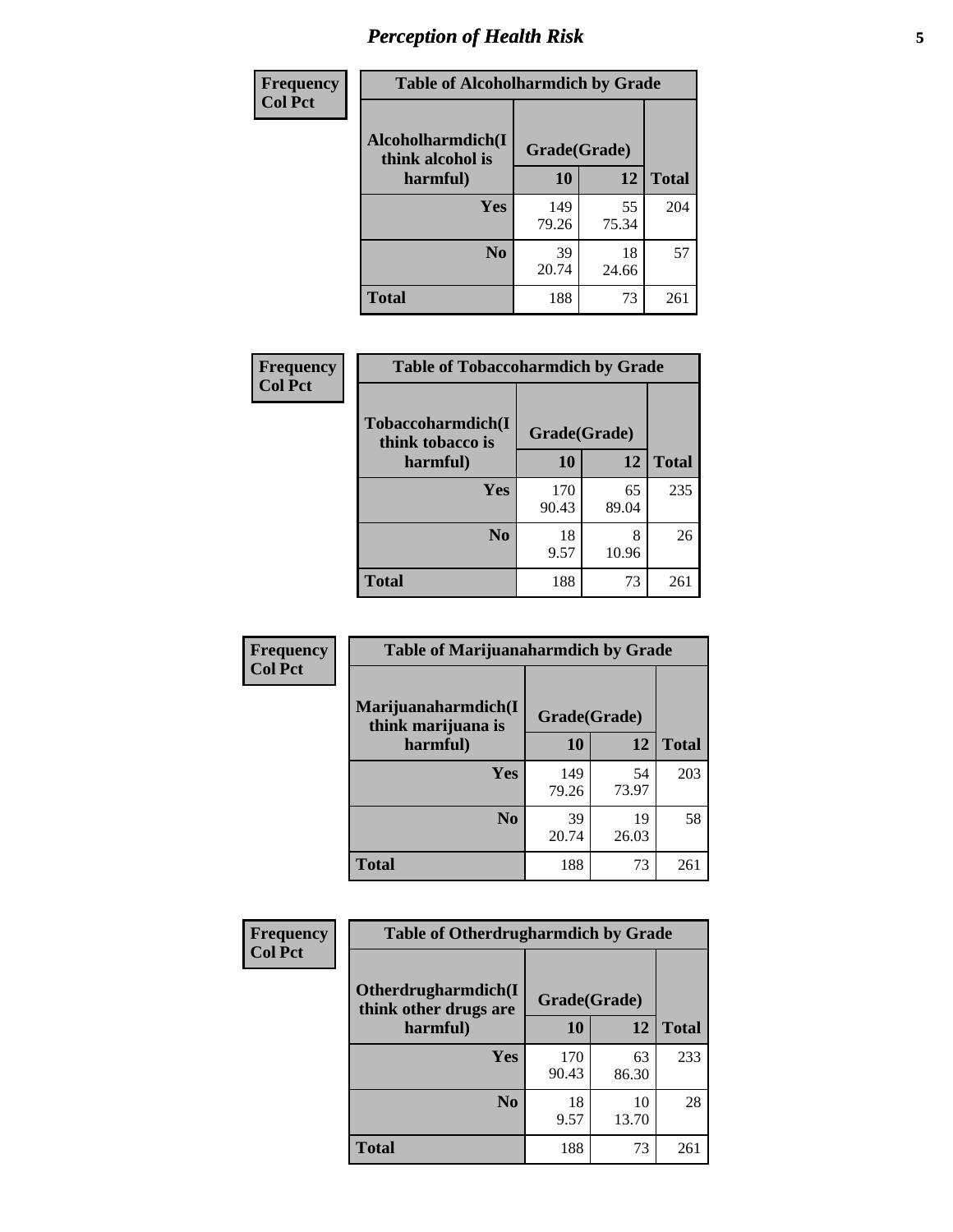### *Social Disapproval* **6**

| Frequency      | <b>Table of Alcoholpeerdich by Grade</b>                    |              |             |              |
|----------------|-------------------------------------------------------------|--------------|-------------|--------------|
| <b>Col Pct</b> | Alcoholpeerdich(My<br>friends would<br>disapprove if I used | Grade(Grade) |             |              |
|                | alcohol)                                                    | 10           | 12          | <b>Total</b> |
|                | <b>Yes</b>                                                  | 98<br>52.13  | 34<br>46.58 | 132          |
|                | N <sub>0</sub>                                              | 90<br>47.87  | 39<br>53.42 | 129          |
|                | <b>Total</b>                                                | 188          | 73          | 261          |

| <b>Frequency</b> |
|------------------|
| <b>Col Pct</b>   |

| <b>Table of Tobaccopeerdich by Grade</b>                           |              |             |              |  |  |
|--------------------------------------------------------------------|--------------|-------------|--------------|--|--|
| <b>Tobaccopeerdich(My</b><br>friends would<br>disapprove if I used | Grade(Grade) |             |              |  |  |
| tobacco)                                                           | 10           | 12          | <b>Total</b> |  |  |
| Yes                                                                | 124<br>65.96 | 51<br>69.86 | 175          |  |  |
| N <sub>0</sub>                                                     | 64<br>34.04  | 22<br>30.14 | 86           |  |  |
| <b>Total</b>                                                       | 188          | 73          | 261          |  |  |

| <b>Frequency</b> | <b>Table of Marijuanapeerdich by Grade</b>                    |              |             |              |  |  |
|------------------|---------------------------------------------------------------|--------------|-------------|--------------|--|--|
| <b>Col Pct</b>   | Marijuanapeerdich(My<br>friends would<br>disapprove if I used | Grade(Grade) |             |              |  |  |
|                  | marijuana)                                                    | 10           | 12          | <b>Total</b> |  |  |
|                  | <b>Yes</b>                                                    | 123<br>65.43 | 50<br>68.49 | 173          |  |  |
|                  | N <sub>0</sub>                                                | 65<br>34.57  | 23<br>31.51 | 88           |  |  |
|                  | <b>Total</b>                                                  | 188          | 73          | 261          |  |  |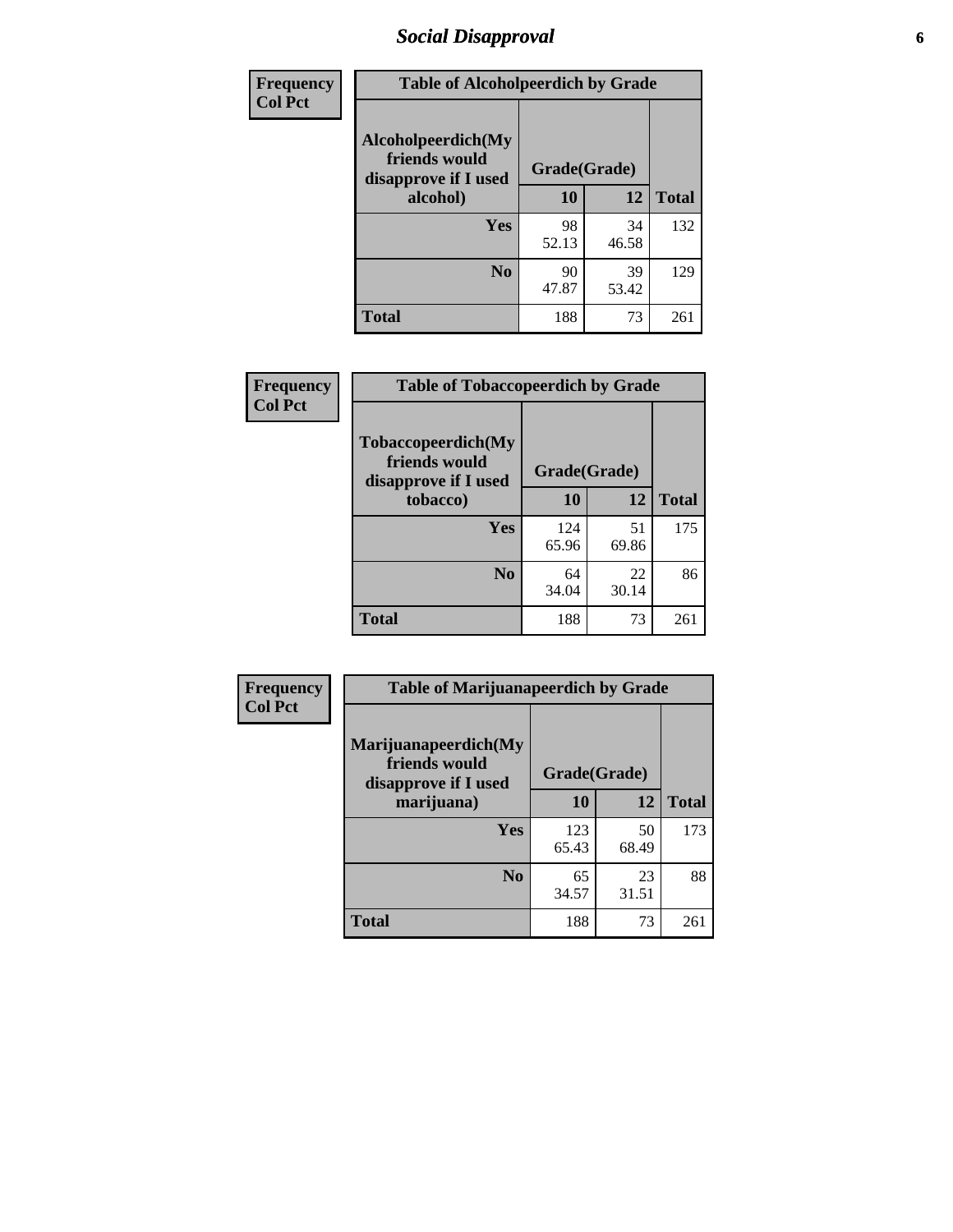### *Social Disapproval* **7**

| Frequency      | <b>Table of Otherdrugpeerdich by Grade</b>                    |              |             |              |  |  |
|----------------|---------------------------------------------------------------|--------------|-------------|--------------|--|--|
| <b>Col Pct</b> | Otherdrugpeerdich(My<br>friends would<br>disapprove if I used | Grade(Grade) |             |              |  |  |
|                | other drugs)                                                  | 10           | 12          | <b>Total</b> |  |  |
|                | <b>Yes</b>                                                    | 137<br>72.87 | 61<br>83.56 | 198          |  |  |
|                | N <sub>0</sub>                                                | 51<br>27.13  | 12<br>16.44 | 63           |  |  |
|                | <b>Total</b>                                                  | 188          | 73          | 261          |  |  |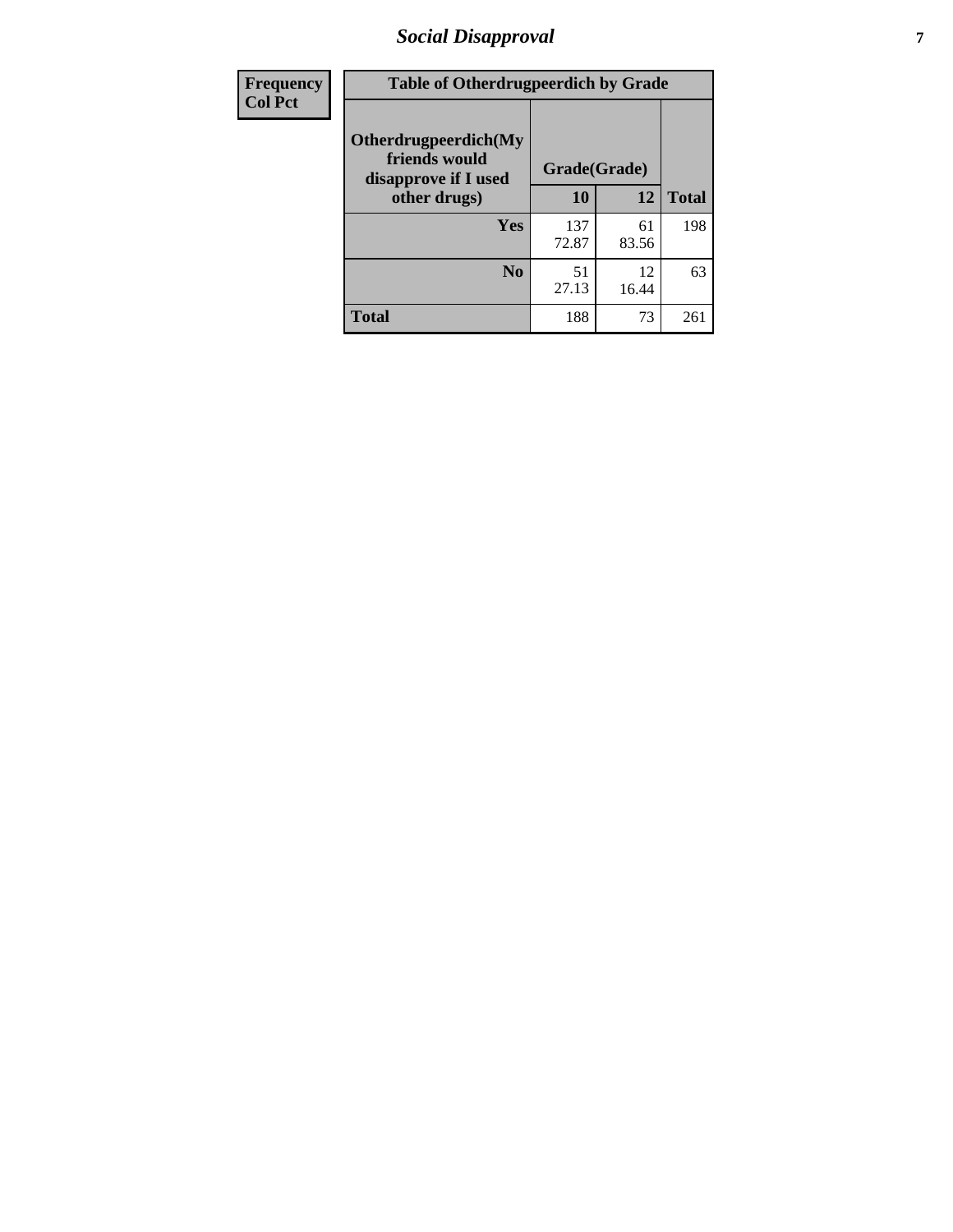#### Title IV, Part A, Schedule A **8** *Goal 2: To help ensure that all schools are safe and disciplined Baseline Data: Year 2008-2009 Student Involvement in Gang Activity*

| Frequency      | <b>Table of Gangself by Grade</b>                                                                 |                    |             |              |
|----------------|---------------------------------------------------------------------------------------------------|--------------------|-------------|--------------|
| <b>Col Pct</b> | Gangself(I<br>have<br>participated<br>in illegal<br>gang<br>activities in<br>the past 30<br>days) | Grade(Grade)<br>10 | 12          | <b>Total</b> |
|                | Yes                                                                                               | 12<br>6.38         | 2<br>2.74   | 14           |
|                | N <sub>0</sub>                                                                                    | 176<br>93.62       | 71<br>97.26 | 247          |
|                | <b>Total</b>                                                                                      | 188                | 73          | 261          |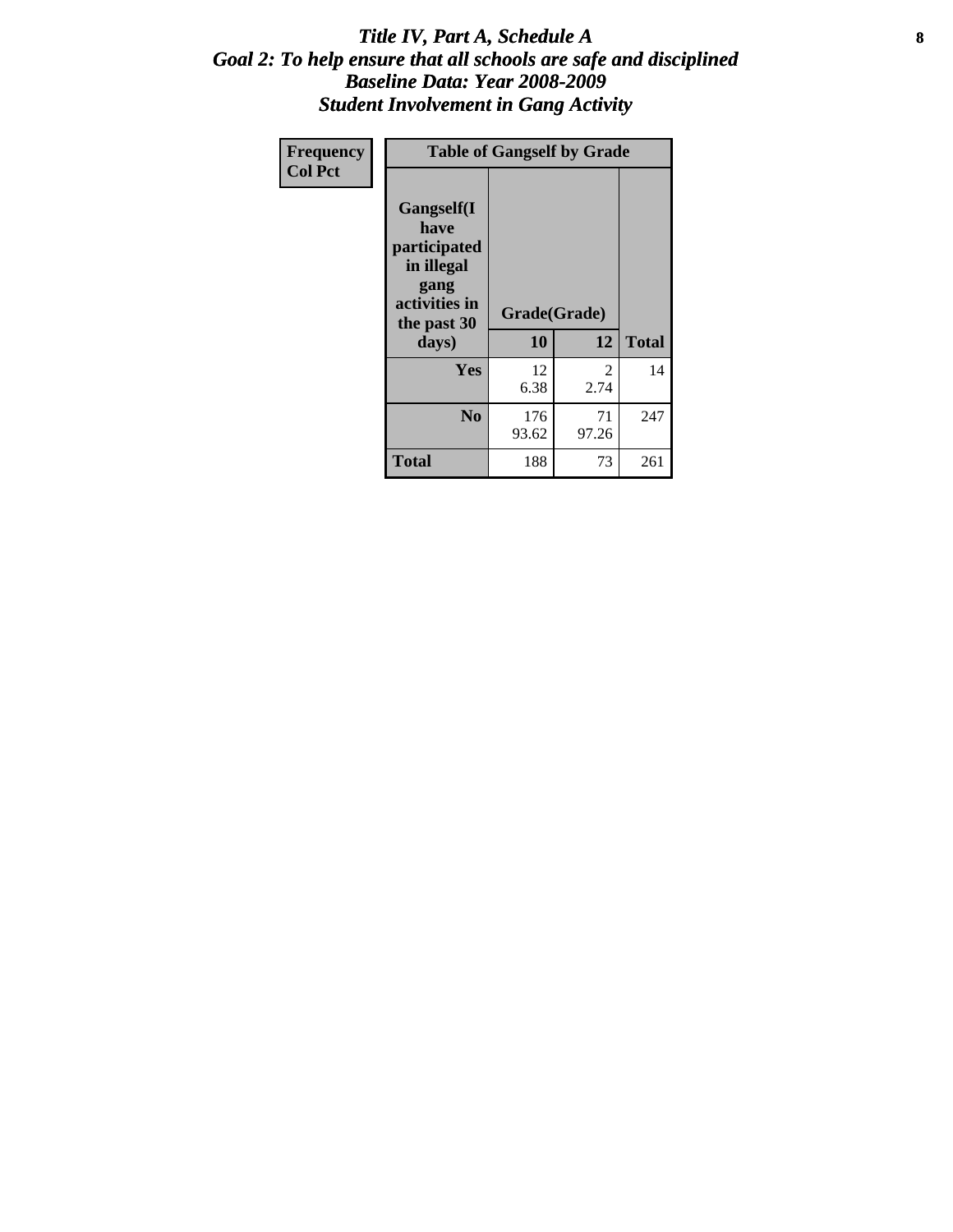### *Student Perception of School Safety* **9**

| <b>Frequency</b><br>Row Pct |
|-----------------------------|
|                             |

| <b>Table of Grade by Safeschool</b> |                                                                                                                                                  |                                                        |             |             |     |  |  |
|-------------------------------------|--------------------------------------------------------------------------------------------------------------------------------------------------|--------------------------------------------------------|-------------|-------------|-----|--|--|
|                                     |                                                                                                                                                  | Safeschool (School is a place at which I feel<br>safe) |             |             |     |  |  |
| Grade(Grade)                        | <b>Somewhat</b><br><b>Somewhat</b><br><b>Strongly</b><br><b>Strongly</b><br><b>Disagree</b><br>Agree<br><b>Disagree</b><br><b>Total</b><br>Agree |                                                        |             |             |     |  |  |
| <b>10</b>                           | 19<br>10.11                                                                                                                                      | 90<br>47.87                                            | 41<br>21.81 | 38<br>20.21 | 188 |  |  |
| 12                                  | 8<br>10.96                                                                                                                                       | 35<br>47.95                                            | 12<br>16.44 | 18<br>24.66 | 73  |  |  |
| <b>Total</b>                        | 27                                                                                                                                               | 125                                                    | 53          | 56          | 261 |  |  |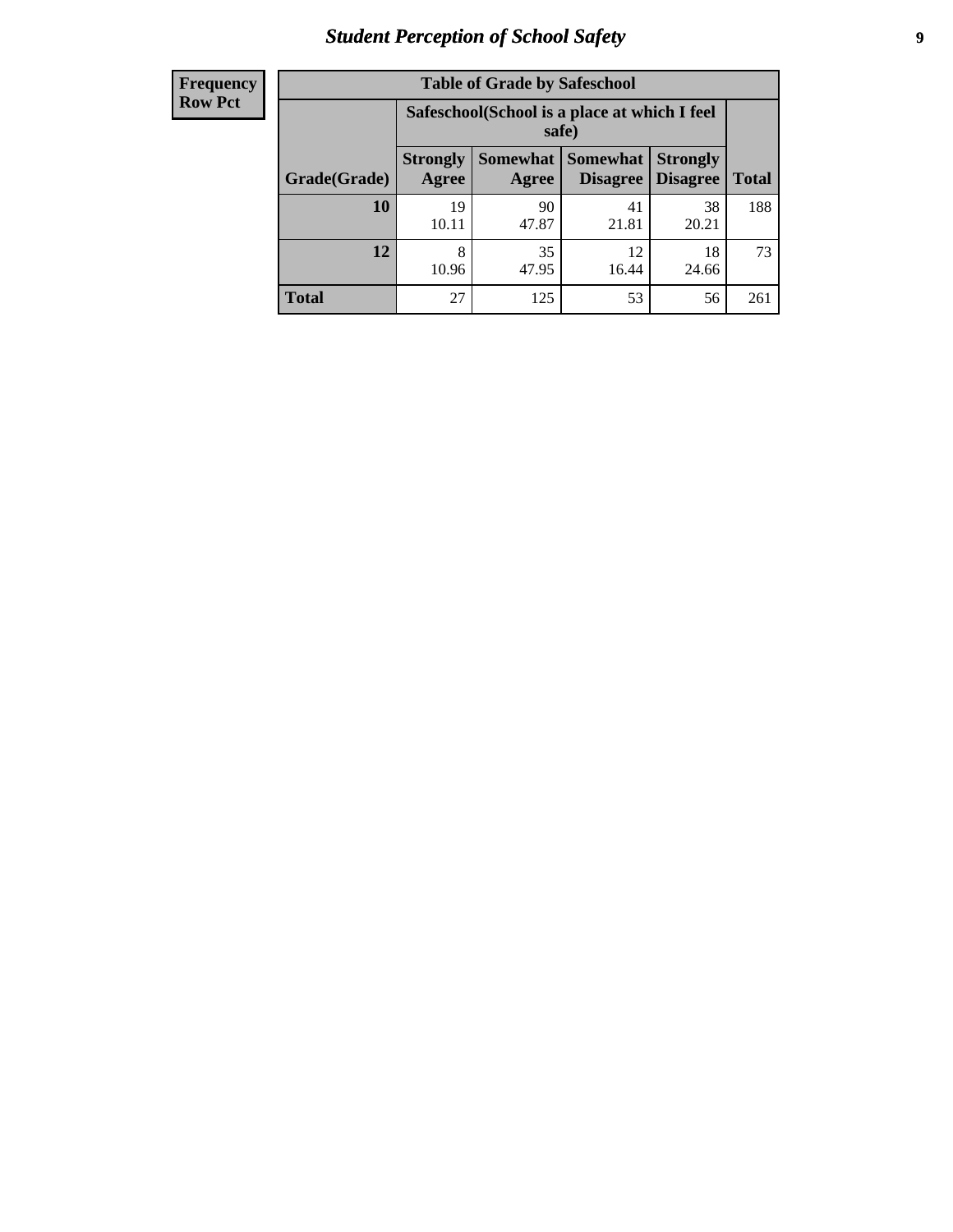### *Students Who Have Been Bullied* **10**

#### **Frequency Row Pct**

| <b>Table of Grade by Bullied</b> |                  |                                                                               |                              |                        |                        |                               |                          |              |
|----------------------------------|------------------|-------------------------------------------------------------------------------|------------------------------|------------------------|------------------------|-------------------------------|--------------------------|--------------|
|                                  |                  | <b>Bullied</b> (I have been bullied by other<br>students in the past 30 days) |                              |                        |                        |                               |                          |              |
| Grade(Grade)                     | 0<br><b>Days</b> | 1 or<br>2<br>days                                                             | 3 <sub>to</sub><br>5<br>days | 6 to<br>9<br>days      | 10<br>to<br>19<br>days | <b>20</b><br>to<br>29<br>days | <b>All</b><br>30<br>days | <b>Total</b> |
| 10                               | 166<br>88.30     | 9<br>4.79                                                                     | $\overline{4}$<br>2.13       | $\overline{2}$<br>1.06 | 0.53                   | 4<br>2.13                     | $\overline{2}$<br>1.06   | 188          |
| 12                               | 65<br>89.04      | 4<br>5.48                                                                     | 1.37                         | $\Omega$<br>0.00       | 1.37                   | $\overline{2}$<br>2.74        | 0<br>0.00                | 73           |
| <b>Total</b>                     | 231              | 13                                                                            | 5                            | $\overline{2}$         | $\overline{2}$         | 6                             | $\overline{c}$           | 261          |

 $\blacksquare$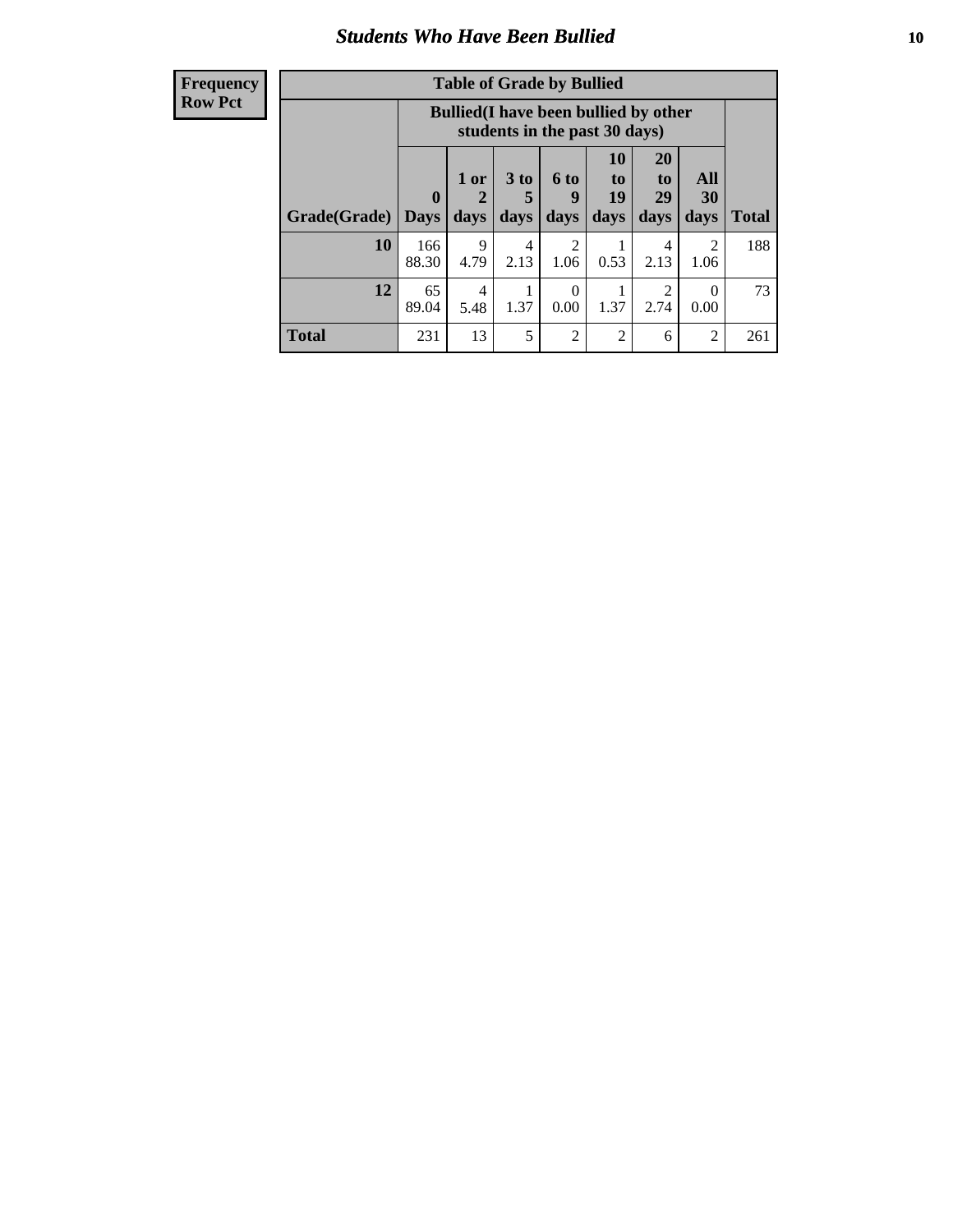#### *School Climate* **11**

| <b>Frequency</b> | <b>Table of SchoolClimate1 by Grade</b> |                    |             |              |  |  |
|------------------|-----------------------------------------|--------------------|-------------|--------------|--|--|
| <b>Col Pct</b>   | SchoolClimate1(I<br>like school)        | Grade(Grade)<br>10 | 12          | <b>Total</b> |  |  |
|                  | <b>Strongly Agree</b>                   | 36<br>19.15        | 16<br>21.92 | 52           |  |  |
|                  | <b>Somewhat Agree</b>                   | 124<br>65.96       | 40<br>54.79 | 164          |  |  |
|                  | <b>Somewhat Disagree</b>                | 22<br>11.70        | 16<br>21.92 | 38           |  |  |
|                  | <b>Strongly Disagree</b>                | 6<br>3.19          | 1.37        | 7            |  |  |
|                  | <b>Total</b>                            | 188                | 73          | 261          |  |  |

| <b>Table of SchoolClimate2 by Grade</b>           |                       |             |              |  |  |
|---------------------------------------------------|-----------------------|-------------|--------------|--|--|
| SchoolClimate2(I<br>feel successful at<br>school) | Grade(Grade)<br>10    | 12          | <b>Total</b> |  |  |
| <b>Strongly Agree</b>                             | 75<br>39.89           | 30<br>41.10 | 105          |  |  |
| <b>Somewhat Agree</b>                             | 92<br>48.94           | 37<br>50.68 | 129          |  |  |
| <b>Somewhat Disagree</b>                          | 19<br>10.11           | 5<br>6.85   | 24           |  |  |
| <b>Strongly Disagree</b>                          | $\mathcal{L}$<br>1.06 | 1.37        | 3            |  |  |
| Total                                             | 188                   | 73          | 261          |  |  |

| Frequency      | <b>Table of SchoolClimate3 by Grade</b>                                      |                    |             |              |  |
|----------------|------------------------------------------------------------------------------|--------------------|-------------|--------------|--|
| <b>Col Pct</b> | <b>SchoolClimate3(My</b><br>school has high<br>standards for<br>achievement) | Grade(Grade)<br>10 | 12          | <b>Total</b> |  |
|                |                                                                              |                    |             |              |  |
|                | <b>Strongly Agree</b>                                                        | 46<br>24.47        | 23<br>31.51 | 69           |  |
|                | <b>Somewhat Agree</b>                                                        | 100<br>53.19       | 34<br>46.58 | 134          |  |
|                | <b>Somewhat Disagree</b>                                                     | 30<br>15.96        | 12<br>16.44 | 42           |  |
|                | <b>Strongly Disagree</b>                                                     | 12<br>6.38         | 4<br>5.48   | 16           |  |
|                | Total                                                                        | 188                | 73          | 261          |  |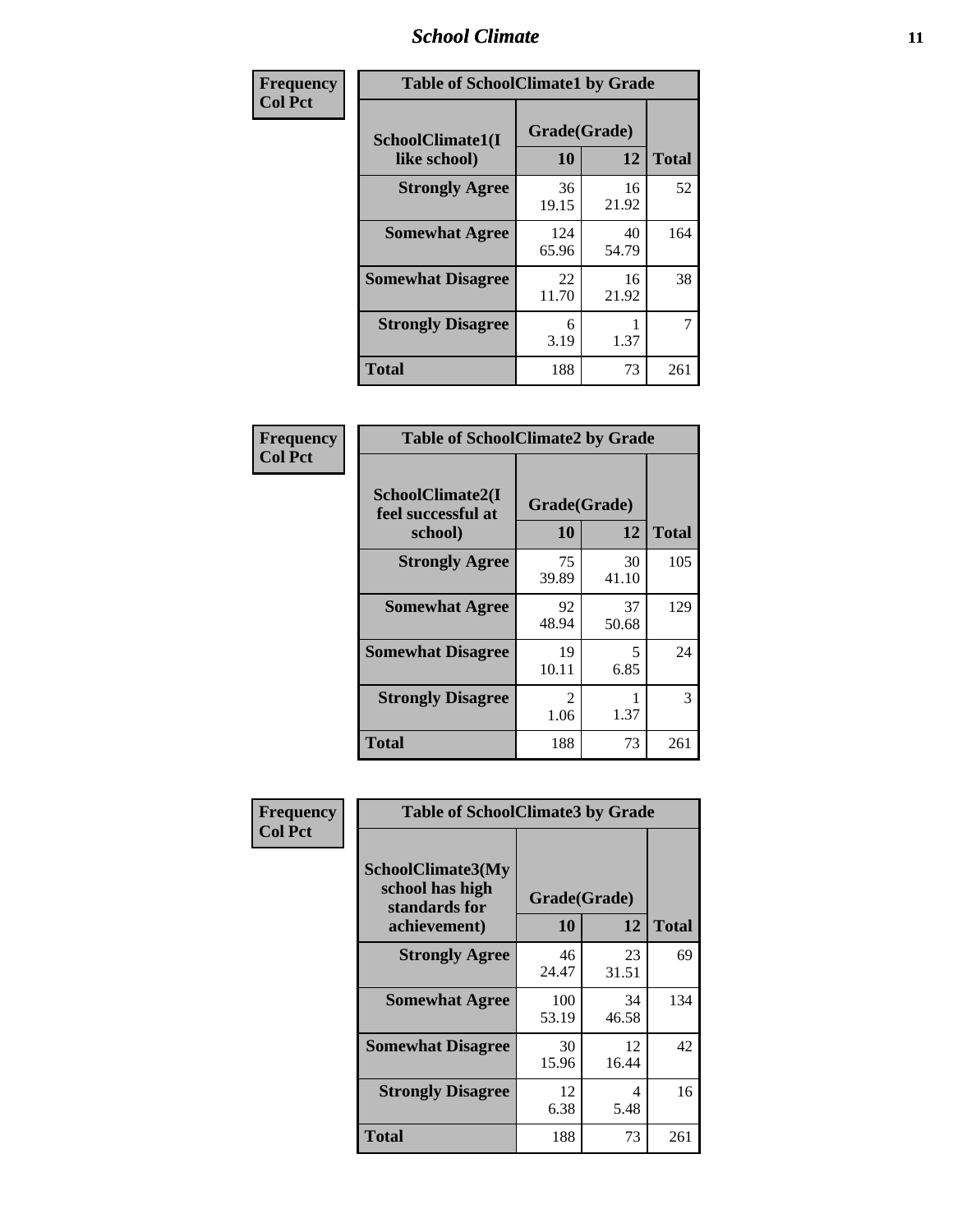#### *School Climate* **12**

| Frequency      | <b>Table of SchoolClimate4 by Grade</b>                              |                    |             |              |
|----------------|----------------------------------------------------------------------|--------------------|-------------|--------------|
| <b>Col Pct</b> | <b>SchoolClimate4(My</b><br>school sets clear<br>rules for behavior) | Grade(Grade)<br>10 | 12          | <b>Total</b> |
|                | <b>Strongly Agree</b>                                                | 84<br>44.68        | 40<br>54.79 | 124          |
|                | <b>Somewhat Agree</b>                                                | 69<br>36.70        | 21<br>28.77 | 90           |
|                | <b>Somewhat Disagree</b>                                             | 23<br>12.23        | 9.59        | 30           |
|                | <b>Strongly Disagree</b>                                             | 12<br>6.38         | 5<br>6.85   | 17           |
|                | <b>Total</b>                                                         | 188                | 73          | 261          |

| <b>Table of SchoolClimate5 by Grade</b>                   |              |             |              |  |
|-----------------------------------------------------------|--------------|-------------|--------------|--|
| SchoolClimate5(I<br>know what to do in<br>an emergency at | Grade(Grade) |             |              |  |
| school)                                                   | 10           | 12          | <b>Total</b> |  |
| <b>Strongly Agree</b>                                     | 102<br>54.26 | 42<br>57.53 | 144          |  |
| <b>Somewhat Agree</b>                                     | 69<br>36.70  | 25<br>34.25 | 94           |  |
| <b>Somewhat Disagree</b>                                  | 7<br>3.72    | 3<br>4.11   | 10           |  |
| <b>Strongly Disagree</b>                                  | 10<br>5.32   | 3<br>4.11   | 13           |  |
| Total                                                     | 188          | 73          | 261          |  |

| Frequency      | <b>Table of SchoolClimate6 by Grade</b>                  |                    |             |              |
|----------------|----------------------------------------------------------|--------------------|-------------|--------------|
| <b>Col Pct</b> | <b>SchoolClimate6(Teachers</b><br>treat me with respect) | Grade(Grade)<br>10 | 12          | <b>Total</b> |
|                | <b>Strongly Agree</b>                                    | 54<br>28.72        | 27<br>36.99 | 81           |
|                | <b>Somewhat Agree</b>                                    | 101<br>53.72       | 31<br>42.47 | 132          |
|                | <b>Somewhat Disagree</b>                                 | 22<br>11.70        | 8<br>10.96  | 30           |
|                | <b>Strongly Disagree</b>                                 | 11<br>5.85         | 9.59        | 18           |
|                | <b>Total</b>                                             | 188                | 73          | 261          |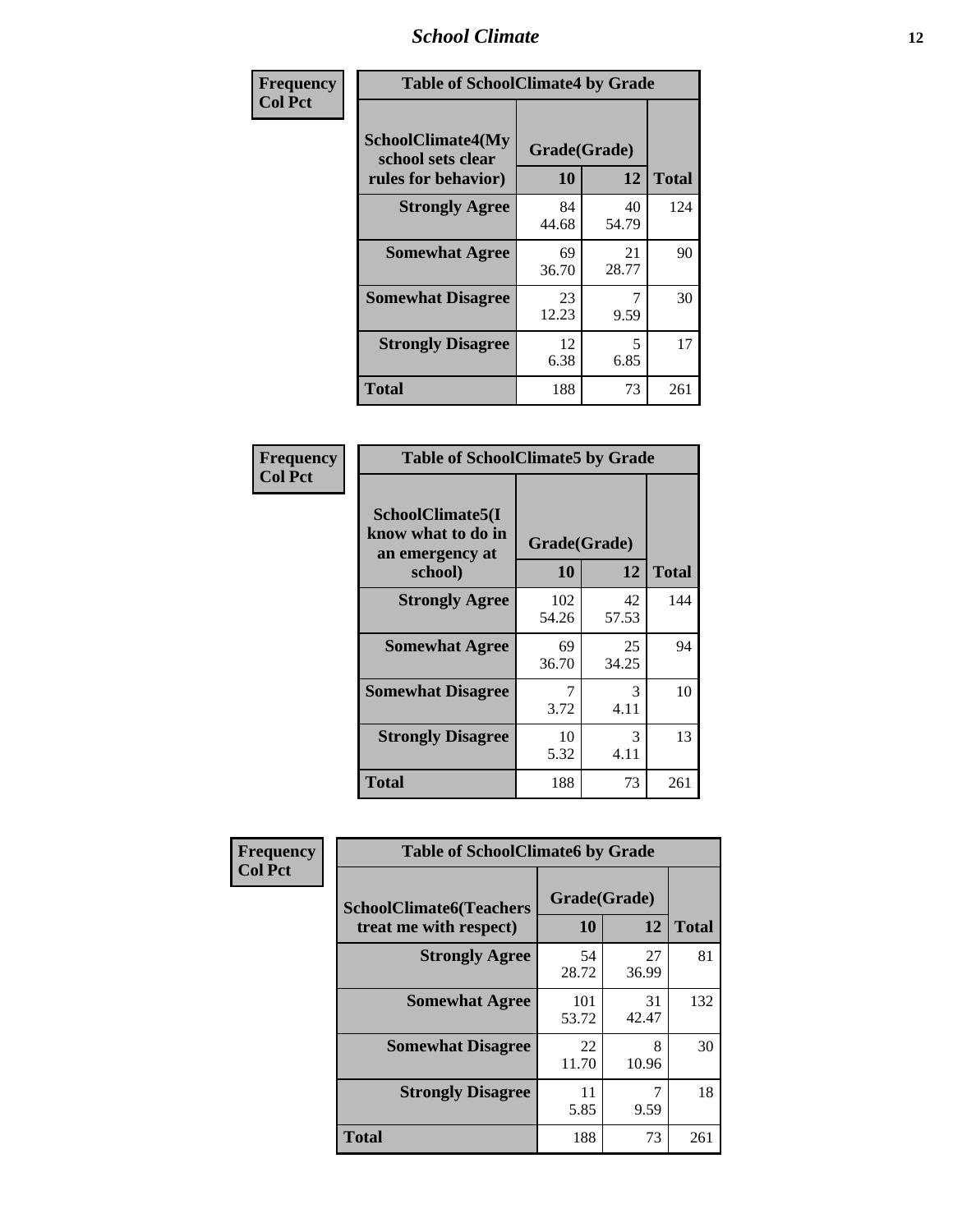#### *School Climate* **13**

| Frequency      | <b>Table of SchoolClimate7 by Grade</b>                                       |                    |             |              |
|----------------|-------------------------------------------------------------------------------|--------------------|-------------|--------------|
| <b>Col Pct</b> | <b>SchoolClimate7(Behaviors</b><br>in my class allow the<br>teacher to teach) | Grade(Grade)<br>10 | 12          | <b>Total</b> |
|                | <b>Strongly Agree</b>                                                         | 34<br>18.09        | 15<br>20.55 | 49           |
|                | <b>Somewhat Agree</b>                                                         | 103<br>54.79       | 36<br>49.32 | 139          |
|                | <b>Somewhat Disagree</b>                                                      | 33<br>17.55        | 15<br>20.55 | 48           |
|                | <b>Strongly Disagree</b>                                                      | 18<br>9.57         | 9.59        | 25           |
|                | <b>Total</b>                                                                  | 188                | 73          | 261          |

| Frequency      | <b>Table of SchoolClimate8 by Grade</b>                                              |                    |             |              |
|----------------|--------------------------------------------------------------------------------------|--------------------|-------------|--------------|
| <b>Col Pct</b> | <b>SchoolClimate8(Students</b><br>are frequently<br>recognized for good<br>behavior) | Grade(Grade)<br>10 | 12          | <b>Total</b> |
|                | <b>Strongly Agree</b>                                                                | 24<br>12.77        | 15<br>20.55 | 39           |
|                | <b>Somewhat Agree</b>                                                                | 90<br>47.87        | 16<br>21.92 | 106          |
|                | <b>Somewhat Disagree</b>                                                             | 43<br>22.87        | 24<br>32.88 | 67           |
|                | <b>Strongly Disagree</b>                                                             | 31<br>16.49        | 18<br>24.66 | 49           |
|                | <b>Total</b>                                                                         | 188                | 73          | 261          |

| Frequency      | <b>Table of SchoolClimate9 by Grade</b>                                           |                    |             |              |
|----------------|-----------------------------------------------------------------------------------|--------------------|-------------|--------------|
| <b>Col Pct</b> | SchoolClimate9(School<br>counselor would be<br>helpful if I needed<br>assistance) | Grade(Grade)<br>10 | 12          | <b>Total</b> |
|                | <b>Strongly Agree</b>                                                             | 67<br>35.64        | 51<br>69.86 | 118          |
|                | <b>Somewhat Agree</b>                                                             | 88<br>46.81        | 15<br>20.55 | 103          |
|                | <b>Somewhat Disagree</b>                                                          | 19<br>10.11        | 3<br>4.11   | 22           |
|                | <b>Strongly Disagree</b>                                                          | 14<br>7.45         | 4<br>5.48   | 18           |
|                | Total                                                                             | 188                | 73          | 261          |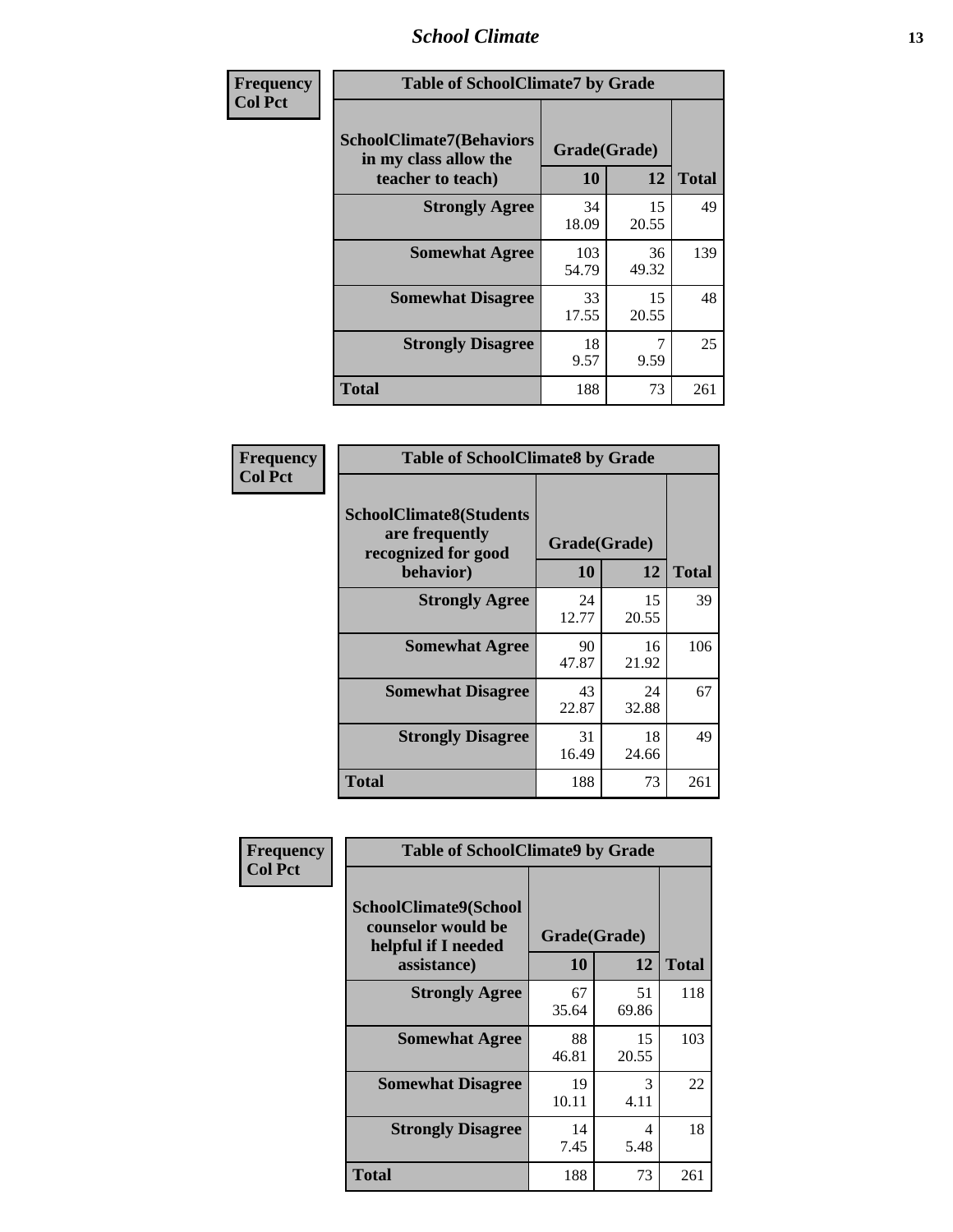### *Reasons for Dropping Out* **14**

| Frequency      | <b>Table of Dropoutreason by Grade</b>                                   |              |                    |              |
|----------------|--------------------------------------------------------------------------|--------------|--------------------|--------------|
| <b>Col Pct</b> | Dropoutreason(If<br>I dropped out the<br>reason would<br>most likely be) | 10           | Grade(Grade)<br>12 | <b>Total</b> |
|                | <b>Won't Drop out</b>                                                    | 126<br>67.02 | 45<br>61.64        | 171          |
|                | <b>Bored</b>                                                             | 22<br>11.70  | 10<br>13.70        | 32           |
|                | <b>Family Reasons</b>                                                    | 5<br>2.66    | 3<br>4.11          | 8            |
|                | <b>Being Bullied</b>                                                     | 6<br>3.19    | 2<br>2.74          | 8            |
|                | <b>Other</b>                                                             | 29<br>15.43  | 13<br>17.81        | 42           |
|                | Total                                                                    | 188          | 73                 | 261          |

| Frequency<br><b>Col Pct</b> | <b>Table of Dropout by Grade</b>                                       |                    |             |              |  |
|-----------------------------|------------------------------------------------------------------------|--------------------|-------------|--------------|--|
|                             | Dropout(I<br>have<br>thought<br>about<br>dropping<br>out of<br>school) | Grade(Grade)<br>10 | 12          | <b>Total</b> |  |
|                             | Yes                                                                    | 55<br>29.26        | 20<br>27.40 | 75           |  |
|                             | N <sub>0</sub>                                                         | 133<br>70.74       | 53<br>72.60 | 186          |  |
|                             | <b>Total</b>                                                           | 188                | 73          | 261          |  |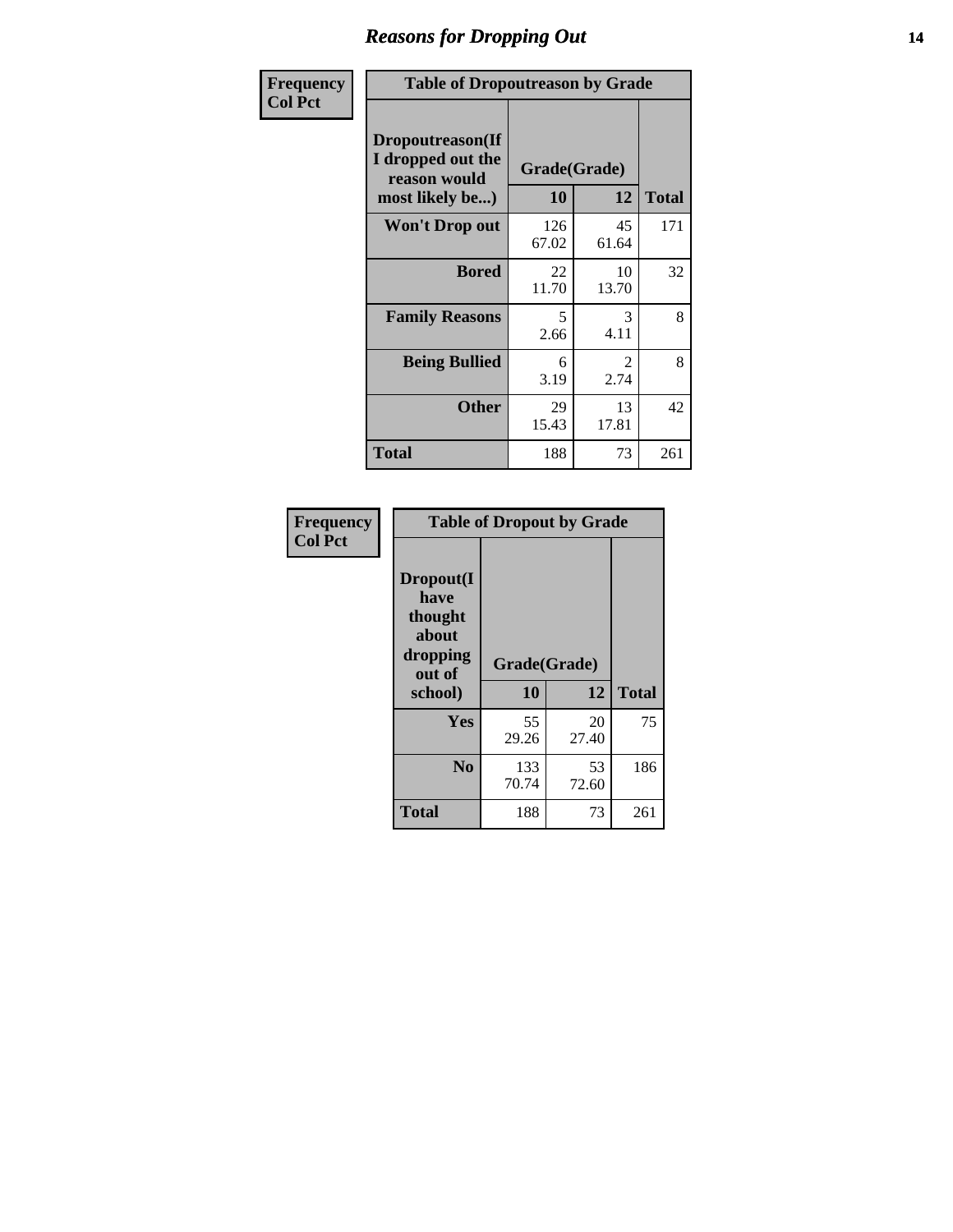*School Safety* **15**

| Frequency      |                                                                                                   | <b>Table of Gangself by Grade</b> |                       |              |
|----------------|---------------------------------------------------------------------------------------------------|-----------------------------------|-----------------------|--------------|
| <b>Col Pct</b> | Gangself(I<br>have<br>participated<br>in illegal<br>gang<br>activities in<br>the past 30<br>days) | Grade(Grade)<br>10                | 12                    | <b>Total</b> |
|                | Yes                                                                                               | 12<br>6.38                        | $\mathcal{L}$<br>2.74 | 14           |
|                | N <sub>0</sub>                                                                                    | 176<br>93.62                      | 71<br>97.26           | 247          |
|                | <b>Total</b>                                                                                      | 188                               | 73                    | 261          |

| Frequency<br><b>Col Pct</b> | <b>Table of Gangpeers by Grade</b>                                                                                             |                    |             |              |
|-----------------------------|--------------------------------------------------------------------------------------------------------------------------------|--------------------|-------------|--------------|
|                             | <b>Gangpeers</b> (I<br>have friends<br>who have<br>participated<br>in illegal<br>gang<br>activities in<br>the past 30<br>days) | Grade(Grade)<br>10 | 12          | <b>Total</b> |
|                             | <b>Yes</b>                                                                                                                     | 49<br>26.06        | 26<br>35.62 | 75           |
|                             | N <sub>0</sub>                                                                                                                 | 139<br>73.94       | 47<br>64.38 | 186          |
|                             | <b>Total</b>                                                                                                                   | 188                | 73          | 261          |

| Frequency      | <b>Table of Pickedon by Grade</b>                                  |              |            |              |
|----------------|--------------------------------------------------------------------|--------------|------------|--------------|
| <b>Col Pct</b> | <b>Pickedon(I have</b><br>been picked on or<br>teased at school in | Grade(Grade) |            |              |
|                | the past 30 days)                                                  | 10           | 12         | <b>Total</b> |
|                | <b>Strongly Agree</b>                                              | 18<br>9.57   | 6<br>8.22  | 24           |
|                | <b>Somewhat Agree</b>                                              | 31<br>16.49  | Q<br>12.33 | 40           |
|                | <b>Somewhat Disagree</b>                                           | 25<br>13.30  | 1.37       | 26           |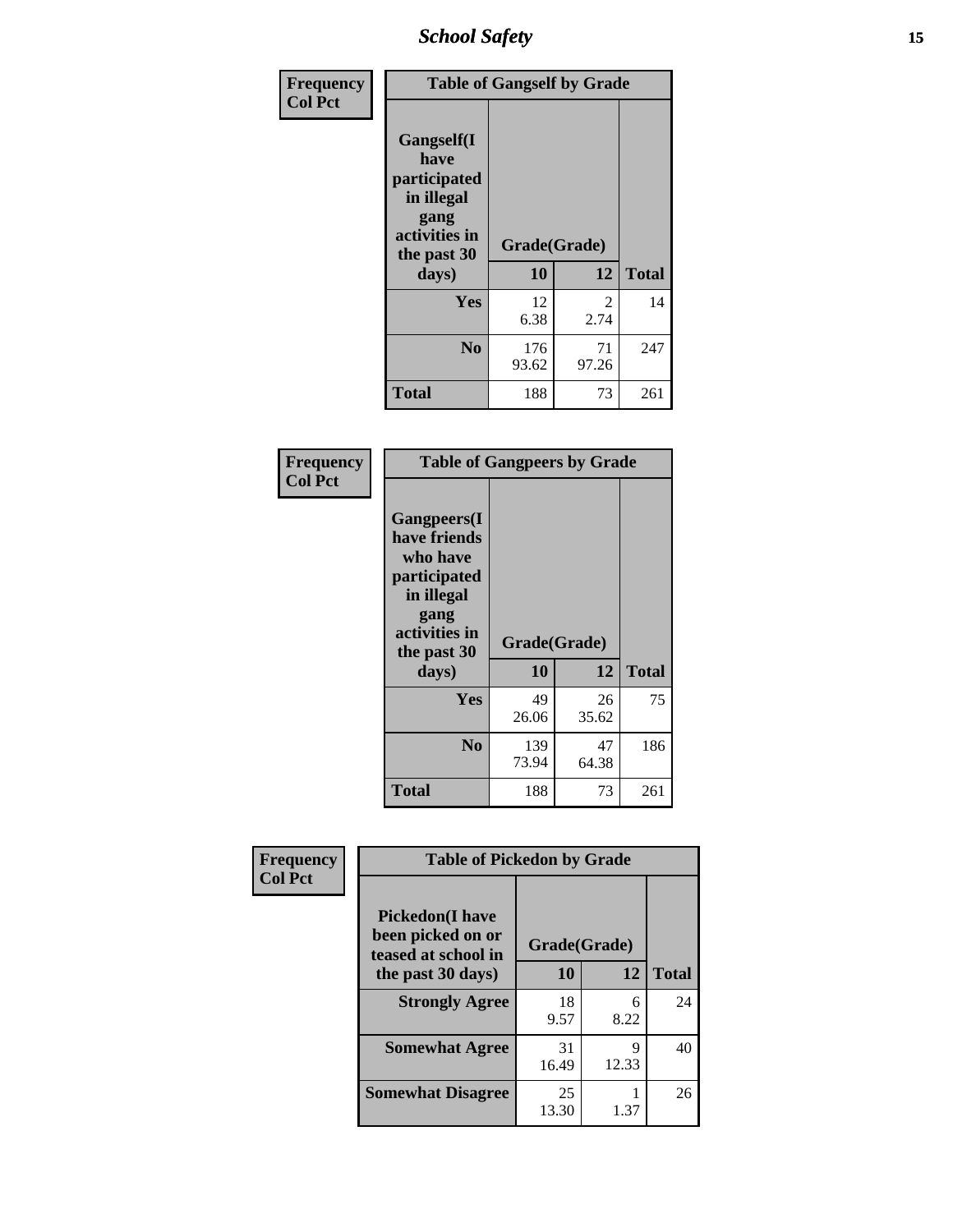### *School Safety* **16**

| <b>Frequency</b> | <b>Table of Pickedon by Grade</b>                                                        |                    |             |              |
|------------------|------------------------------------------------------------------------------------------|--------------------|-------------|--------------|
| <b>Col Pct</b>   | <b>Pickedon</b> (I have<br>been picked on or<br>teased at school in<br>the past 30 days) | Grade(Grade)<br>10 | 12          | <b>Total</b> |
|                  | <b>Strongly Disagree</b>                                                                 | 114<br>60.64       | 57<br>78.08 | 171          |
|                  | Total                                                                                    | 188                | 73          | 26           |

| Frequency      |                                                          | <b>Table of Safeschool by Grade</b> |             |              |  |  |  |  |  |
|----------------|----------------------------------------------------------|-------------------------------------|-------------|--------------|--|--|--|--|--|
| <b>Col Pct</b> | Safeschool(School<br>is a place at which I<br>feel safe) | Grade(Grade)<br>10                  | 12          | <b>Total</b> |  |  |  |  |  |
|                | <b>Strongly Agree</b>                                    | 19<br>10.11                         | 8<br>10.96  | 27           |  |  |  |  |  |
|                | <b>Somewhat Agree</b>                                    | 90<br>47.87                         | 35<br>47.95 | 125          |  |  |  |  |  |
|                | <b>Somewhat Disagree</b>                                 | 41<br>21.81                         | 12<br>16.44 | 53           |  |  |  |  |  |
|                | <b>Strongly Disagree</b>                                 | 38<br>20.21                         | 18<br>24.66 | 56           |  |  |  |  |  |
|                | Total                                                    | 188                                 | 73          | 261          |  |  |  |  |  |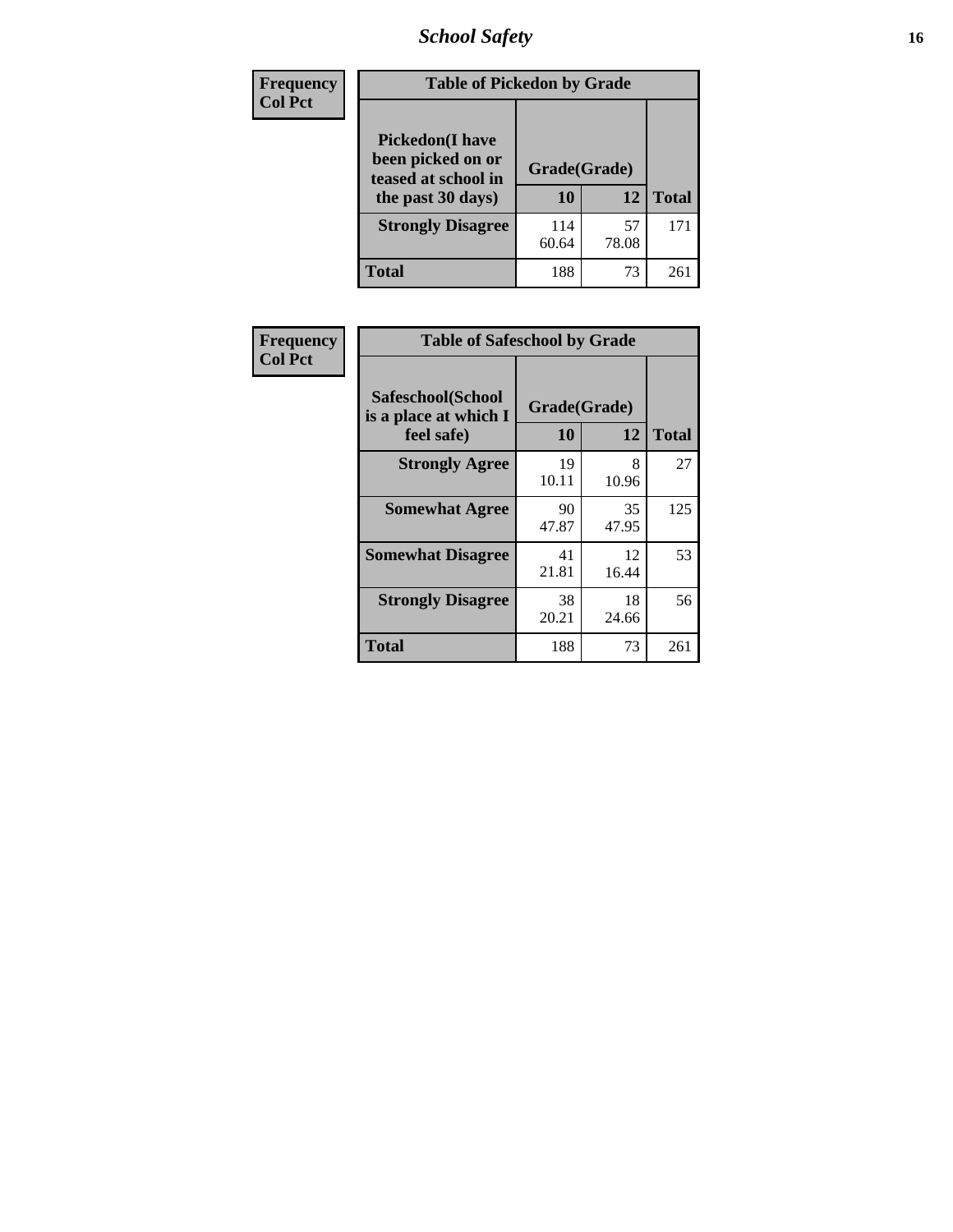*School Safety* **17**

**Frequency Row Pct**

| <b>Table of Grade by Bullied</b> |              |                                                                               |                              |                   |                        |                               |                           |              |  |  |
|----------------------------------|--------------|-------------------------------------------------------------------------------|------------------------------|-------------------|------------------------|-------------------------------|---------------------------|--------------|--|--|
|                                  |              | <b>Bullied</b> (I have been bullied by other<br>students in the past 30 days) |                              |                   |                        |                               |                           |              |  |  |
| <b>Grade</b> (Grade)   Days      | $\bf{0}$     | $1$ or<br>2<br>days                                                           | 3 <sub>to</sub><br>5<br>days | 6 to<br>9<br>days | 10<br>to<br>19<br>days | <b>20</b><br>to<br>29<br>days | All<br><b>30</b><br>days  | <b>Total</b> |  |  |
| 10                               | 166<br>88.30 | 9<br>4.79                                                                     | 4<br>2.13                    | 2<br>1.06         | 0.53                   | 4<br>2.13                     | 2<br>1.06                 | 188          |  |  |
| 12                               | 65<br>89.04  | 4<br>5.48                                                                     | 1.37                         | 0<br>0.00         | 1.37                   | 2<br>2.74                     | $\mathbf{\Omega}$<br>0.00 | 73           |  |  |
| <b>Total</b>                     | 231          | 13                                                                            | 5                            | $\overline{c}$    | $\overline{2}$         | 6                             | $\overline{2}$            | 261          |  |  |

**Frequency Row Pct**

| <b>Table of Grade by Bulliedothers</b>                                                                                                                                       |              |                                                                |                        |                |           |                  |           |              |  |  |
|------------------------------------------------------------------------------------------------------------------------------------------------------------------------------|--------------|----------------------------------------------------------------|------------------------|----------------|-----------|------------------|-----------|--------------|--|--|
|                                                                                                                                                                              |              | <b>Bulliedothers</b> (I bullied others in the past<br>30 days) |                        |                |           |                  |           |              |  |  |
| <b>10</b><br>20<br>3 <sub>to</sub><br>All<br>$1$ or<br><b>6 to</b><br>to<br>$\mathbf{t}$ <sup><math>\mathbf{0}</math></sup><br>19<br>29<br>30<br>$\mathbf{0}$<br>5<br>2<br>9 |              |                                                                |                        |                |           |                  |           |              |  |  |
| Grade(Grade)   Days                                                                                                                                                          |              | days                                                           | days                   | days           | days      | days             | days      | <b>Total</b> |  |  |
| 10                                                                                                                                                                           | 169<br>89.89 | 9<br>4.79                                                      | $\overline{c}$<br>1.06 | 0.53           | 5<br>2.66 | 0.53             | 0.53      | 188          |  |  |
| 12                                                                                                                                                                           | 65<br>89.04  | 2<br>2.74                                                      | 2<br>2.74              | 1.37           | 0<br>0.00 | $\Omega$<br>0.00 | 3<br>4.11 | 73           |  |  |
| <b>Total</b>                                                                                                                                                                 | 234          | 11                                                             | 4                      | $\overline{2}$ | 5         |                  | 4         | 261          |  |  |

| Frequency      | <b>Table of Grade by Weaponschool</b> |                                                                        |                        |                              |                        |              |  |  |  |
|----------------|---------------------------------------|------------------------------------------------------------------------|------------------------|------------------------------|------------------------|--------------|--|--|--|
| <b>Row Pct</b> |                                       | <b>Weaponschool</b> (I<br>brought a weapon to<br>school in the past 30 |                        |                              |                        |              |  |  |  |
|                | Grade(Grade)                          | $\mathbf{0}$<br><b>Days</b>                                            | 1 or<br>2<br>days      | 3 <sub>to</sub><br>5<br>days | 20<br>to<br>29<br>days | <b>Total</b> |  |  |  |
|                | 10                                    | 182<br>96.81                                                           | $\mathfrak{D}$<br>1.06 | 3<br>1.60                    | 0.53                   | 188          |  |  |  |
|                | 12                                    | 73<br>100.00                                                           | $\Omega$<br>0.00       | 0<br>0.00                    | $\Omega$<br>0.00       | 73           |  |  |  |
|                | <b>Total</b>                          | 255                                                                    | 2                      | 3                            |                        | 261          |  |  |  |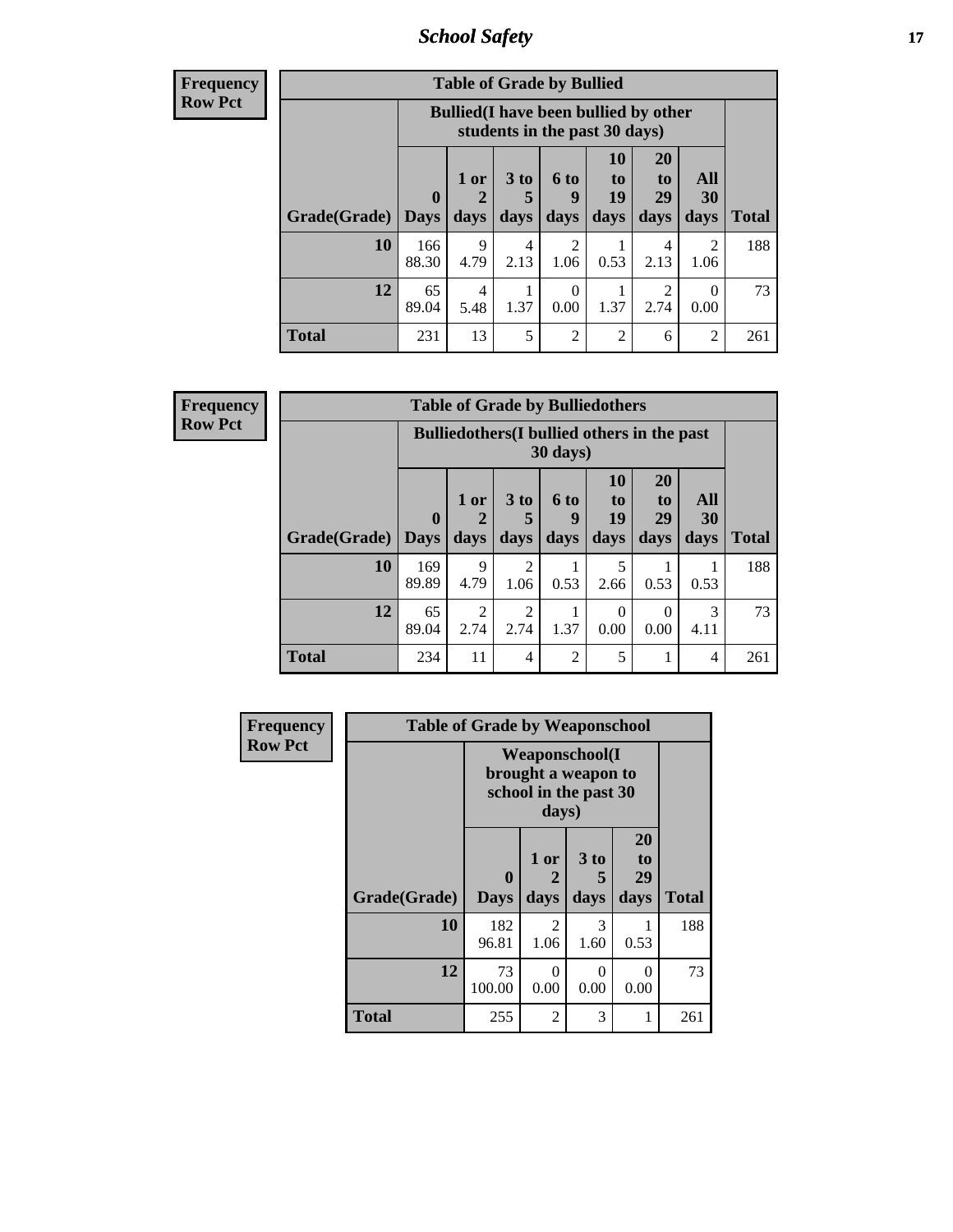*School Safety* **18**

| <b>Frequency</b> | <b>Table of Grade by Absentunsafe</b> |                                                                           |                        |                              |                          |                        |                        |              |  |  |
|------------------|---------------------------------------|---------------------------------------------------------------------------|------------------------|------------------------------|--------------------------|------------------------|------------------------|--------------|--|--|
| <b>Row Pct</b>   |                                       | Absentunsafe(I have missed school<br>because I felt unsafe in the past 30 |                        |                              |                          |                        |                        |              |  |  |
|                  | Grade(Grade)                          | $\bf{0}$<br><b>Days</b>                                                   | 1 or<br>2<br>days      | 3 <sub>to</sub><br>5<br>days | <b>6 to</b><br>9<br>days | 10<br>to<br>19<br>days | 20<br>to<br>29<br>days | <b>Total</b> |  |  |
|                  | 10                                    | 181<br>96.28                                                              | $\mathfrak{D}$<br>1.06 | 0.53                         | 0.53                     | 0.53                   | $\mathfrak{D}$<br>1.06 | 188          |  |  |
|                  | 12                                    | 71<br>97.26                                                               | 1.37                   | 0<br>0.00                    | 0<br>0.00                | $\Omega$<br>0.00       | 1.37                   | 73           |  |  |
|                  | <b>Total</b>                          | 252                                                                       | 3                      |                              |                          |                        | 3                      | 261          |  |  |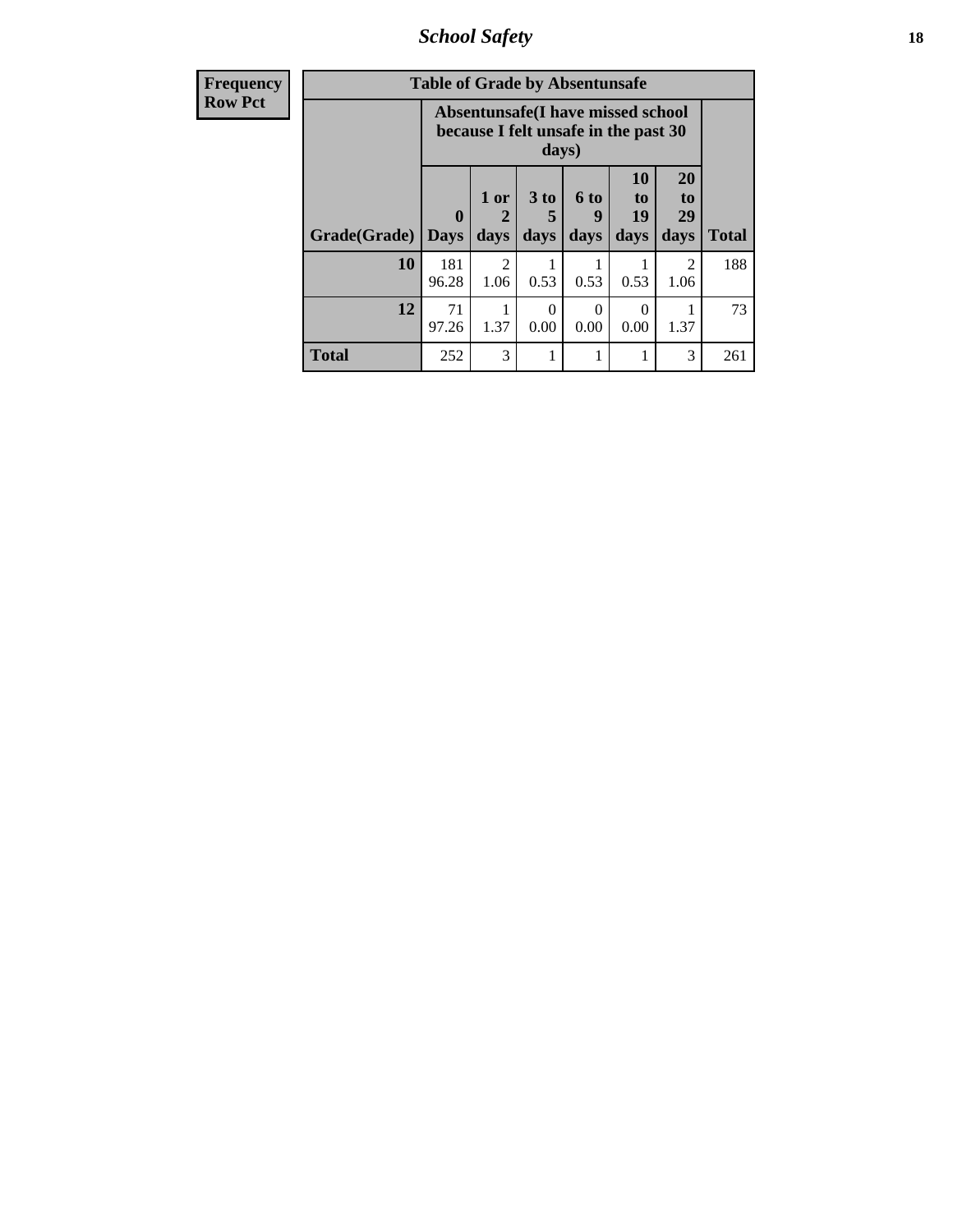### *Drug Use During Last 30 Days* **19**

#### **Frequency Row Pct**

| <b>Table of Grade by Alcohol</b> |                                 |                                     |                 |                  |                 |                   |                     |              |  |  |  |
|----------------------------------|---------------------------------|-------------------------------------|-----------------|------------------|-----------------|-------------------|---------------------|--------------|--|--|--|
|                                  |                                 | Alcohol (Alcohol use, past 30 days) |                 |                  |                 |                   |                     |              |  |  |  |
| Grade(Grade)                     | <b>Did</b><br>not<br><b>use</b> | $1 - 2$<br>days                     | $3 - 5$<br>days | $6 - 9$<br>days  | $10-19$<br>days | $20 - 29$<br>days | <b>Every</b><br>day | <b>Total</b> |  |  |  |
| 10                               | 165<br>87.77                    | 6<br>3.19                           | 6<br>3.19       | $\theta$<br>0.00 | 2<br>1.06       | 3.72              | 2<br>1.06           | 188          |  |  |  |
| 12                               | 54<br>73.97                     | 5<br>6.85                           | 2<br>2.74       | 1<br>1.37        | 7<br>9.59       | 0<br>0.00         | 4<br>5.48           | 73           |  |  |  |
| <b>Total</b>                     | 219                             | 11                                  | 8               | 1                | 9               | 7                 | 6                   | 261          |  |  |  |

#### **Frequency Row Pct**

| <b>Table of Grade by Cigarettes</b> |                                                                                                                                                                  |                                                   |           |                |           |                        |                  |     |  |  |  |
|-------------------------------------|------------------------------------------------------------------------------------------------------------------------------------------------------------------|---------------------------------------------------|-----------|----------------|-----------|------------------------|------------------|-----|--|--|--|
|                                     |                                                                                                                                                                  | Cigarettes (Smoking tobacco use,<br>past 30 days) |           |                |           |                        |                  |     |  |  |  |
| Grade(Grade)                        | <b>Did</b><br>$10-19$<br>$6 - 9$<br>$3 - 5$<br>$20 - 29$<br>$1 - 2$<br><b>Every</b><br>not<br>days<br>days<br>days<br>day<br>Total<br>days<br>days<br><b>use</b> |                                                   |           |                |           |                        |                  |     |  |  |  |
| 10                                  | 176<br>93.62                                                                                                                                                     | 5<br>2.66                                         | 3<br>1.60 | 0.53           | 0.53      | $\overline{2}$<br>1.06 | $\Omega$<br>0.00 | 188 |  |  |  |
| 12                                  | 63<br>86.30                                                                                                                                                      | $\mathfrak{D}$<br>2.74                            | 3<br>4.11 | 1.37           | 0<br>0.00 | 3<br>4.11              | 1.37             | 73  |  |  |  |
| <b>Total</b>                        | 239                                                                                                                                                              | 7                                                 | 6         | $\overline{2}$ |           | 5                      |                  | 261 |  |  |  |

| Frequency      | <b>Table of Grade by Smokeless</b> |                                                            |                 |               |              |  |  |  |  |
|----------------|------------------------------------|------------------------------------------------------------|-----------------|---------------|--------------|--|--|--|--|
| <b>Row Pct</b> |                                    | <b>Smokeless</b> (Chewing<br>tobacco use,<br>past 30 days) |                 |               |              |  |  |  |  |
|                | Grade(Grade)                       | <b>Did</b><br>not<br><b>use</b>                            | $1 - 2$<br>days | 20-29<br>days | <b>Total</b> |  |  |  |  |
|                | 10                                 | 185<br>98.40                                               | 3<br>1.60       | 0<br>0.00     | 188          |  |  |  |  |
|                | 12                                 | 71<br>97.26                                                | 1.37            | 1.37          | 73           |  |  |  |  |
|                | <b>Total</b>                       | 256                                                        | 4               | 1             | 261          |  |  |  |  |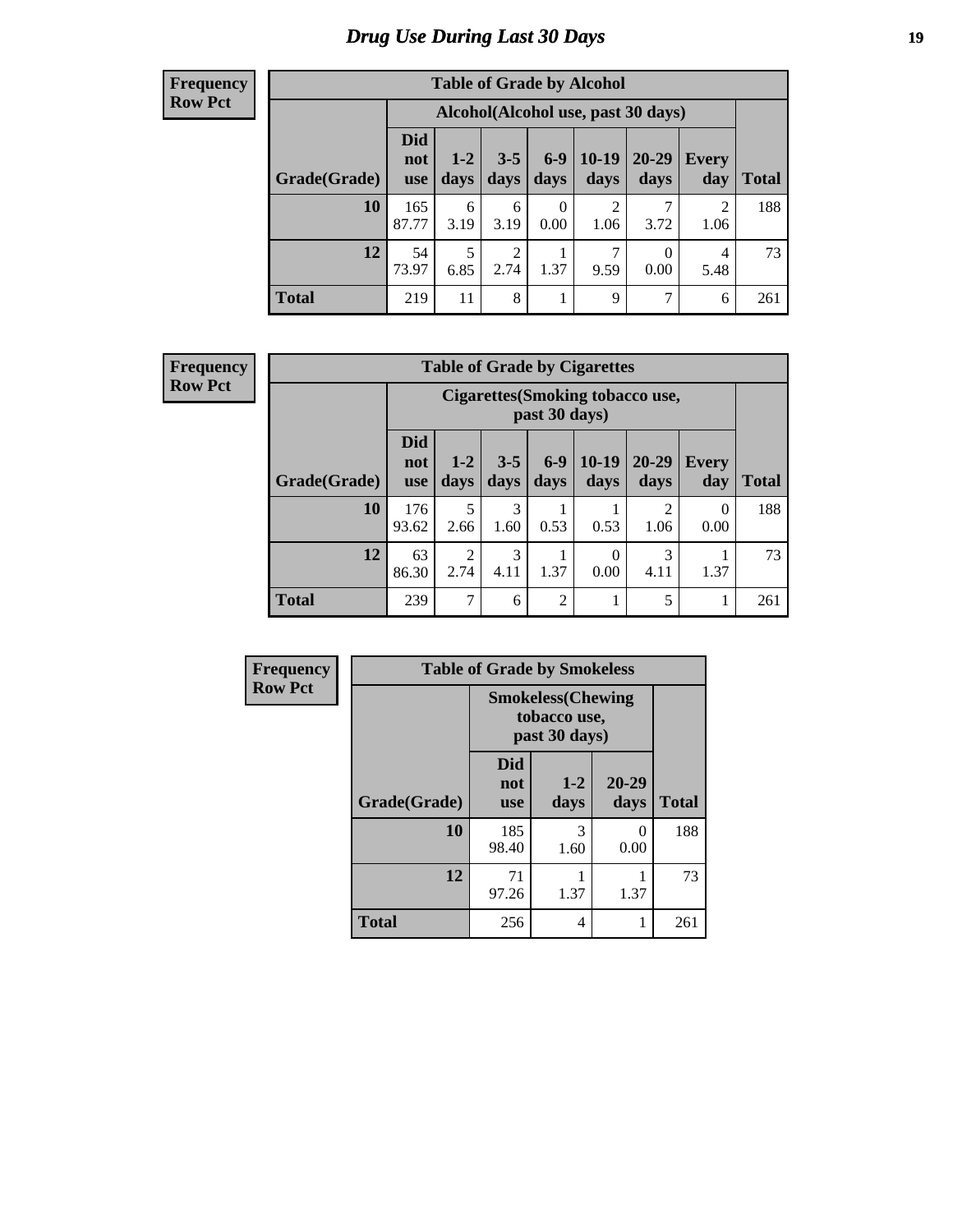**Frequency Row Pct**

| <b>Table of Grade by Marijuana</b> |                                                                                                                                           |                                            |      |           |                        |           |     |  |  |
|------------------------------------|-------------------------------------------------------------------------------------------------------------------------------------------|--------------------------------------------|------|-----------|------------------------|-----------|-----|--|--|
|                                    |                                                                                                                                           | Marijuana (Marijuana use,<br>past 30 days) |      |           |                        |           |     |  |  |
| <b>Grade</b> (Grade)               | <b>Did</b><br>$10-19$<br>20-29<br>$3 - 5$<br>$1 - 2$<br><b>Every</b><br>not<br>days<br>days<br>Total<br>days<br>day<br>days<br><b>use</b> |                                            |      |           |                        |           |     |  |  |
| 10                                 | 177<br>94.15                                                                                                                              | 7<br>3.72                                  | 0.53 | 0.53      | $\mathfrak{D}$<br>1.06 | 0<br>0.00 | 188 |  |  |
| 12                                 | 62<br>84.93                                                                                                                               | $\overline{c}$<br>2.74                     | 0.00 | 3<br>4.11 | 2<br>2.74              | 4<br>5.48 | 73  |  |  |
| <b>Total</b>                       | 239                                                                                                                                       | 9                                          |      | 4         | 4                      | 4         | 261 |  |  |

| Frequency      | <b>Table of Grade by Cocaine</b> |                                 |                 |                 |                  |              |  |  |  |
|----------------|----------------------------------|---------------------------------|-----------------|-----------------|------------------|--------------|--|--|--|
| <b>Row Pct</b> |                                  | Cocaine (Cocaine use,           |                 |                 |                  |              |  |  |  |
|                | Grade(Grade)                     | <b>Did</b><br>not<br><b>use</b> | $1 - 2$<br>days | $10-19$<br>days | 20-29<br>days    | <b>Total</b> |  |  |  |
|                | 10                               | 186<br>98.94                    | 0.53            | 0.53            | $\Omega$<br>0.00 | 188          |  |  |  |
|                | 12                               | 72<br>98.63                     | 0<br>0.00       | 0<br>0.00       | 1.37             | 73           |  |  |  |
|                | <b>Total</b>                     | 258                             |                 | 1               |                  | 261          |  |  |  |

| <b>Frequency</b> | <b>Table of Grade by Inhalants</b> |                                                  |                 |                  |              |  |
|------------------|------------------------------------|--------------------------------------------------|-----------------|------------------|--------------|--|
| <b>Row Pct</b>   |                                    | <b>Inhalants</b> (Inhalant<br>use, past 30 days) |                 |                  |              |  |
|                  | Grade(Grade)                       | <b>Did</b><br>not<br><b>use</b>                  | $1 - 2$<br>days | 20-29<br>days    | <b>Total</b> |  |
|                  | 10                                 | 187<br>99.47                                     | 0.53            | $\Omega$<br>0.00 | 188          |  |
|                  | 12                                 | 72<br>98.63                                      | 0<br>0.00       | 1.37             | 73           |  |
|                  | <b>Total</b>                       | 259                                              | 1               | 1                | 261          |  |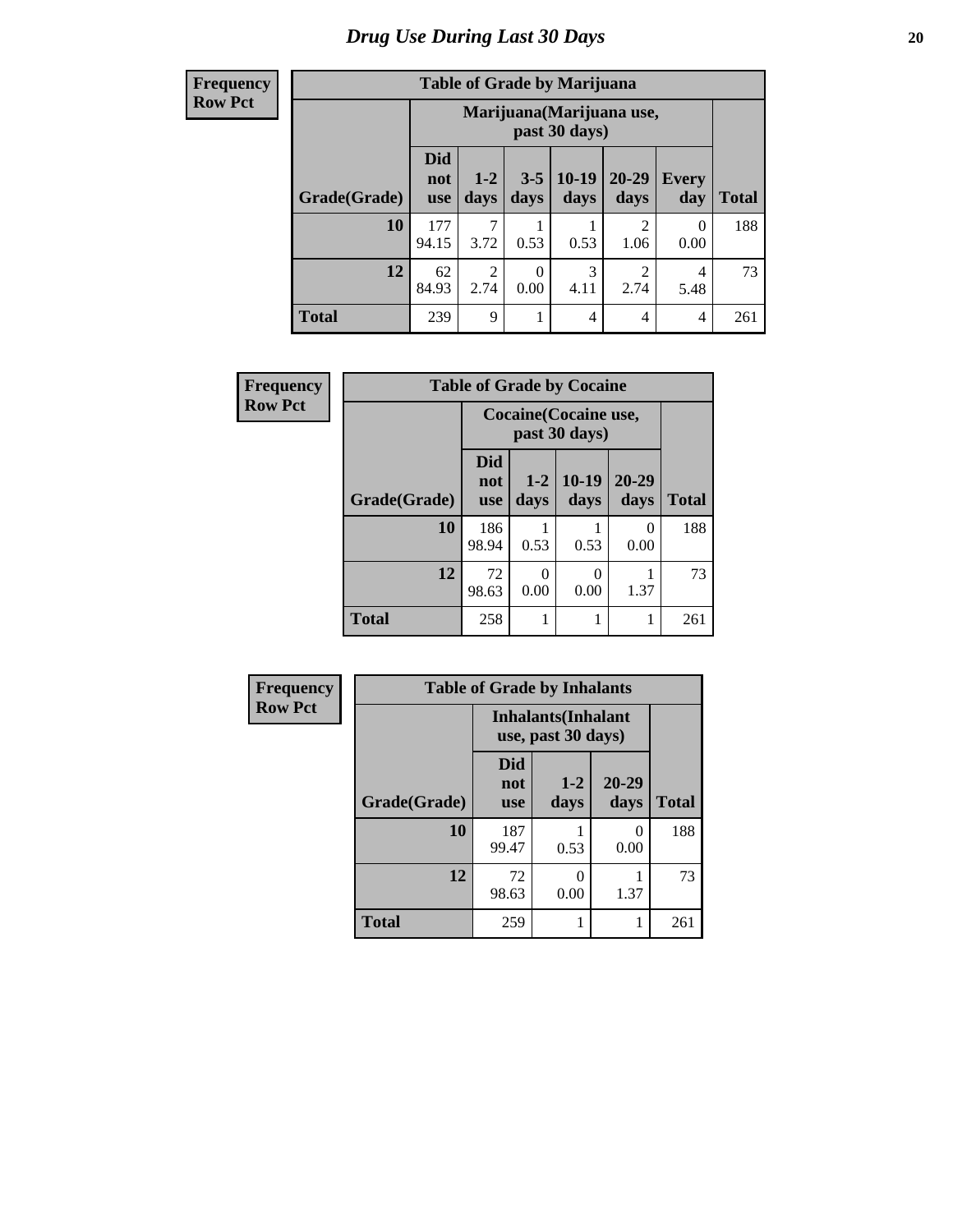| <b>Frequency</b> | <b>Table of Grade by Steroids</b> |                                         |                  |               |                   |                     |              |
|------------------|-----------------------------------|-----------------------------------------|------------------|---------------|-------------------|---------------------|--------------|
| <b>Row Pct</b>   |                                   | Steroids (Steroid use,<br>past 30 days) |                  |               |                   |                     |              |
|                  | Grade(Grade)                      | <b>Did</b><br>not<br><b>use</b>         | $1 - 2$<br>days  | $3-5$<br>days | $20 - 29$<br>days | <b>Every</b><br>day | <b>Total</b> |
|                  | 10                                | 186<br>98.94                            | 0.53             | 0.53          | 0.00              | 0<br>0.00           | 188          |
|                  | 12                                | 71<br>97.26                             | $\Omega$<br>0.00 | 0<br>0.00     | 1.37              | 1.37                | 73           |
|                  | <b>Total</b>                      | 257                                     |                  |               |                   |                     | 261          |

| Frequency      | <b>Table of Grade by Ecstasy</b> |                                        |                 |                 |                     |              |
|----------------|----------------------------------|----------------------------------------|-----------------|-----------------|---------------------|--------------|
| <b>Row Pct</b> |                                  | Ecstasy (Ecstasy use,<br>past 30 days) |                 |                 |                     |              |
|                | Grade(Grade)                     | <b>Did</b><br>not<br>use               | $1 - 2$<br>days | $10-19$<br>days | <b>Every</b><br>day | <b>Total</b> |
|                | 10                               | 187<br>99.47                           | 0.00            | 0.53            | 0<br>0.00           | 188          |
|                | 12                               | 71<br>97.26                            | 1.37            | 0<br>0.00       | 1.37                | 73           |
|                | <b>Total</b>                     | 258                                    |                 |                 | 1                   | 261          |

| <b>Frequency</b> | <b>Table of Grade by Meth</b> |                                                    |            |                           |              |  |
|------------------|-------------------------------|----------------------------------------------------|------------|---------------------------|--------------|--|
| <b>Row Pct</b>   |                               | <b>Meth</b> (Methamphetamine<br>use, past 30 days) |            |                           |              |  |
|                  | Grade(Grade)                  | Did not<br>use                                     | $1-2$ days | 20-29<br>days             | <b>Total</b> |  |
|                  | 10                            | 187<br>99.47                                       | 0.53       | $\mathbf{\Omega}$<br>0.00 | 188          |  |
|                  | 12                            | 72<br>98.63                                        | 0.00       | 1.37                      | 73           |  |
|                  | <b>Total</b>                  | 259                                                |            |                           | 261          |  |

| <b>Frequency</b> | <b>Table of Grade by Hallucinogens</b> |                                                   |                |              |  |  |
|------------------|----------------------------------------|---------------------------------------------------|----------------|--------------|--|--|
| <b>Row Pct</b>   |                                        | Hallucinogens (Hallucinogen<br>use, past 30 days) |                |              |  |  |
|                  | Grade(Grade)                           | Did not use                                       | $10-19$ days   | <b>Total</b> |  |  |
|                  | 10                                     | 187<br>99.47                                      | 0.53           | 188          |  |  |
|                  | 12                                     | 72<br>98.63                                       | 1.37           | 73           |  |  |
|                  | <b>Total</b>                           | 259                                               | $\mathfrak{D}$ | 261          |  |  |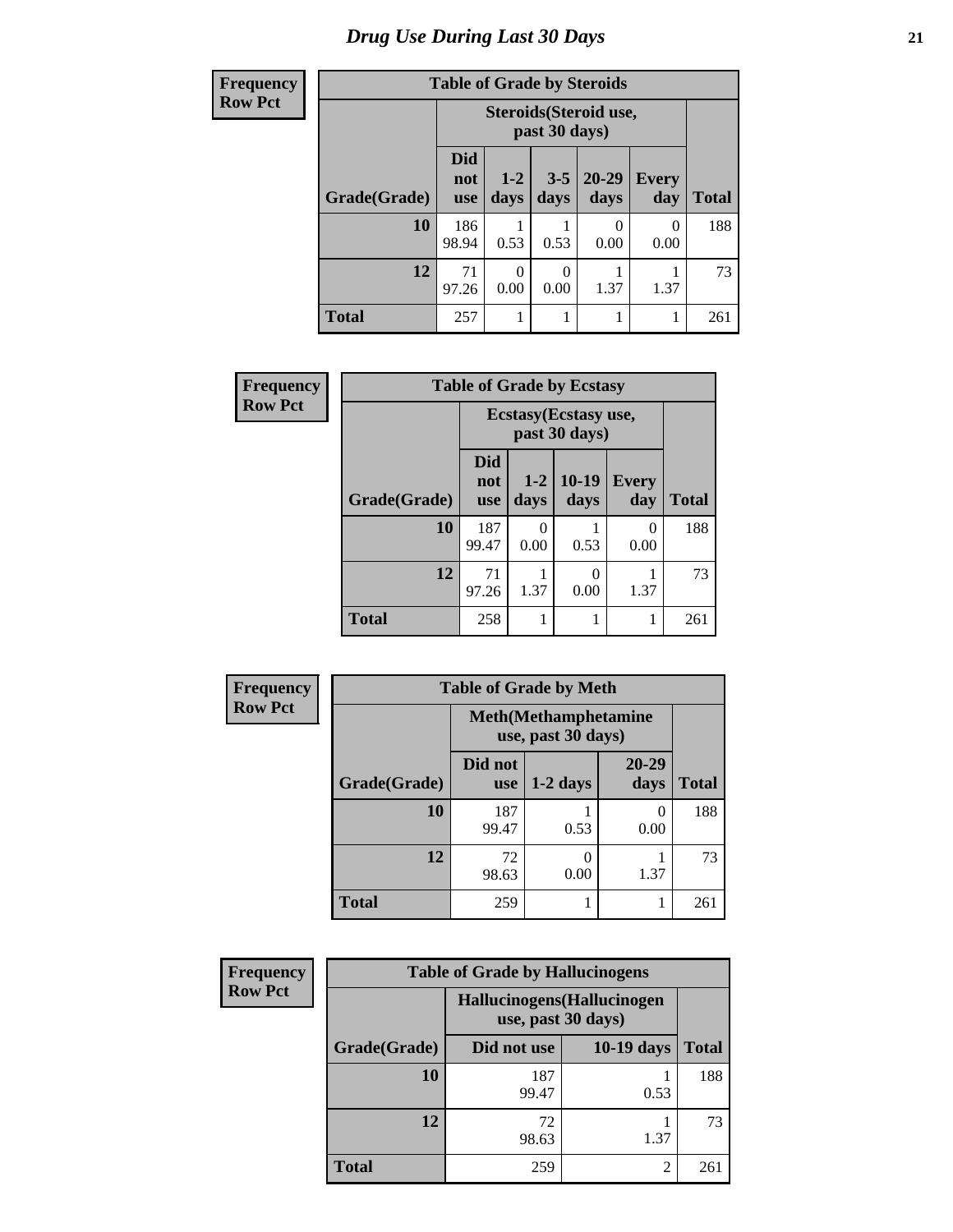### *Drug Use During Last 30 Days* **22**

| Frequency      | <b>Table of Grade by Prescription</b>                                             |                                 |                 |                 |                   |              |
|----------------|-----------------------------------------------------------------------------------|---------------------------------|-----------------|-----------------|-------------------|--------------|
| <b>Row Pct</b> | <b>Prescription</b> (Prescription<br>drugs not prescribed to me,<br>past 30 days) |                                 |                 |                 |                   |              |
|                | Grade(Grade)                                                                      | <b>Did</b><br>not<br><b>use</b> | $1 - 2$<br>days | $10-19$<br>days | $20 - 29$<br>days | <b>Total</b> |
|                | 10                                                                                | 184<br>97.87                    | 3<br>1.60       | 0<br>0.00       | 0.53              | 188          |
|                | 12                                                                                | 71<br>97.26                     | 1.37            | 1.37            | 0<br>0.00         | 73           |
|                | <b>Total</b>                                                                      | 255                             | 4               | 1               |                   | 261          |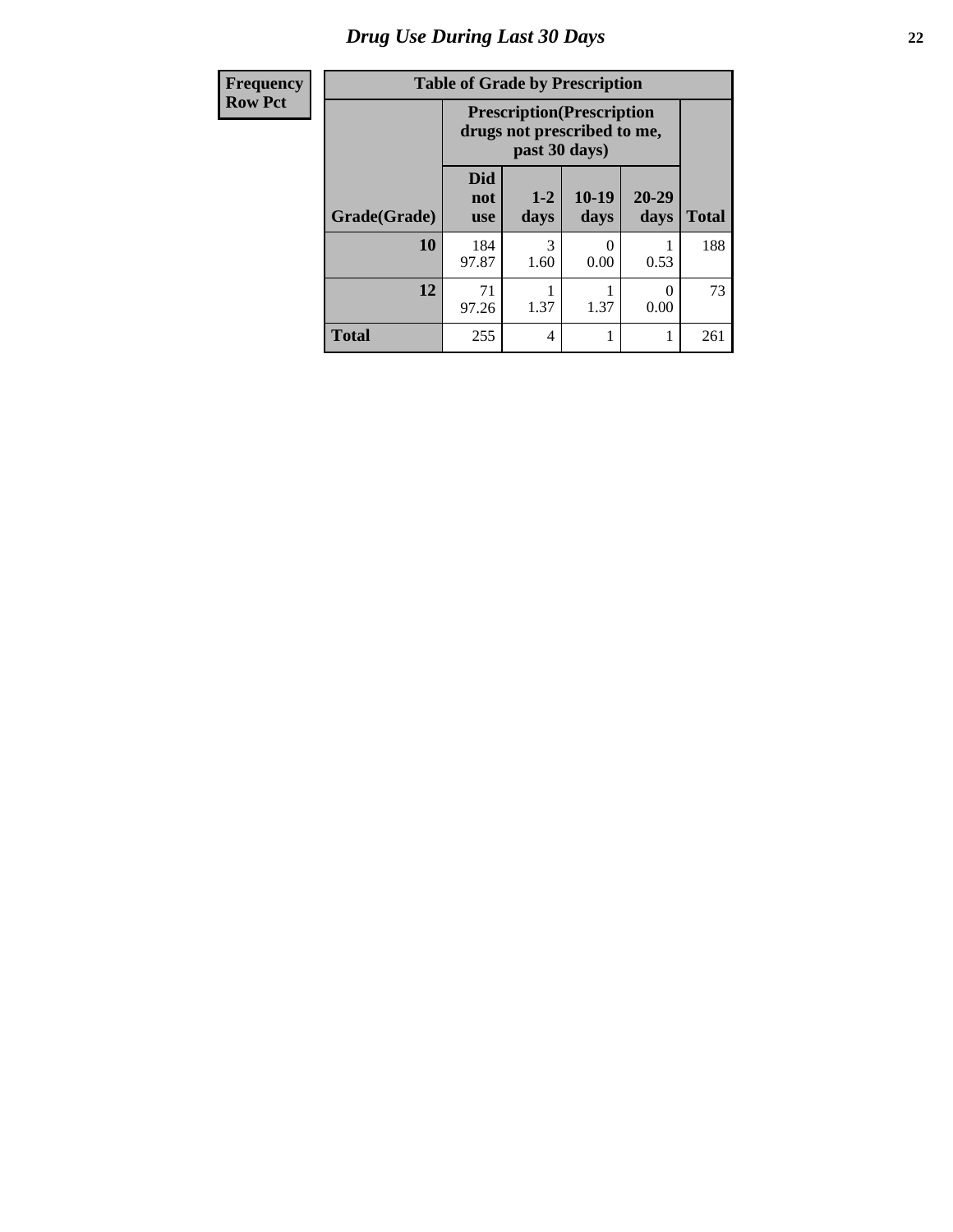| Frequency      | <b>Table of Alcoholease by Grade</b>                                    |             |             |              |  |
|----------------|-------------------------------------------------------------------------|-------------|-------------|--------------|--|
| <b>Col Pct</b> | Grade(Grade)<br><b>Alcoholease</b> (It is<br>10<br>easy to get alcohol) |             | 12          | <b>Total</b> |  |
|                | <b>Strongly Agree</b>                                                   | 45<br>23.94 | 27<br>36.99 | 72           |  |
|                | <b>Somewhat Agree</b>                                                   | 60<br>31.91 | 17<br>23.29 | 77           |  |
|                | <b>Somewhat Disagree</b>                                                | 26<br>13.83 | 9.59        | 33           |  |
|                | <b>Strongly Disagree</b>                                                | 57<br>30.32 | 22<br>30.14 | 79           |  |
|                | <b>Total</b>                                                            | 188         | 73          | 261          |  |

| <b>Frequency</b> | <b>Table</b>       |
|------------------|--------------------|
| <b>Col Pct</b>   |                    |
|                  | <b>Cigarettese</b> |
|                  | easy to get        |
|                  | <b>n</b> or        |

|                                                          | <b>Table of Cigarettesease by Grade</b> |             |              |  |  |  |
|----------------------------------------------------------|-----------------------------------------|-------------|--------------|--|--|--|
| Cigarettesease (It is<br>easy to get smoking<br>tobacco) | Grade(Grade)<br>10                      | 12          | <b>Total</b> |  |  |  |
| <b>Strongly Agree</b>                                    | 48<br>25.53                             | 28<br>38.36 | 76           |  |  |  |
| <b>Somewhat Agree</b>                                    | 49<br>26.06                             | 15<br>20.55 | 64           |  |  |  |
| <b>Somewhat Disagree</b>                                 | 28<br>14.89                             | 4<br>5.48   | 32           |  |  |  |
| <b>Strongly Disagree</b>                                 | 63<br>33.51                             | 26<br>35.62 | 89           |  |  |  |
| Total                                                    | 188                                     | 73          | 261          |  |  |  |

П

| Frequency      | <b>Table of Smokelessease by Grade</b>             |              |             |              |  |  |
|----------------|----------------------------------------------------|--------------|-------------|--------------|--|--|
| <b>Col Pct</b> | <b>Smokelessease</b> (It is<br>easy to get chewing | Grade(Grade) |             |              |  |  |
|                | tobacco)                                           | 10           | 12          | <b>Total</b> |  |  |
|                | <b>Strongly Agree</b>                              | 32<br>17.02  | 21<br>28.77 | 53           |  |  |
|                | <b>Somewhat Agree</b>                              | 47<br>25.00  | 11<br>15.07 | 58           |  |  |
|                | <b>Somewhat Disagree</b>                           | 34<br>18.09  | 6<br>8.22   | 40           |  |  |
|                | <b>Strongly Disagree</b>                           | 75<br>39.89  | 35<br>47.95 | 110          |  |  |
|                | <b>Total</b>                                       | 188          | 73          | 261          |  |  |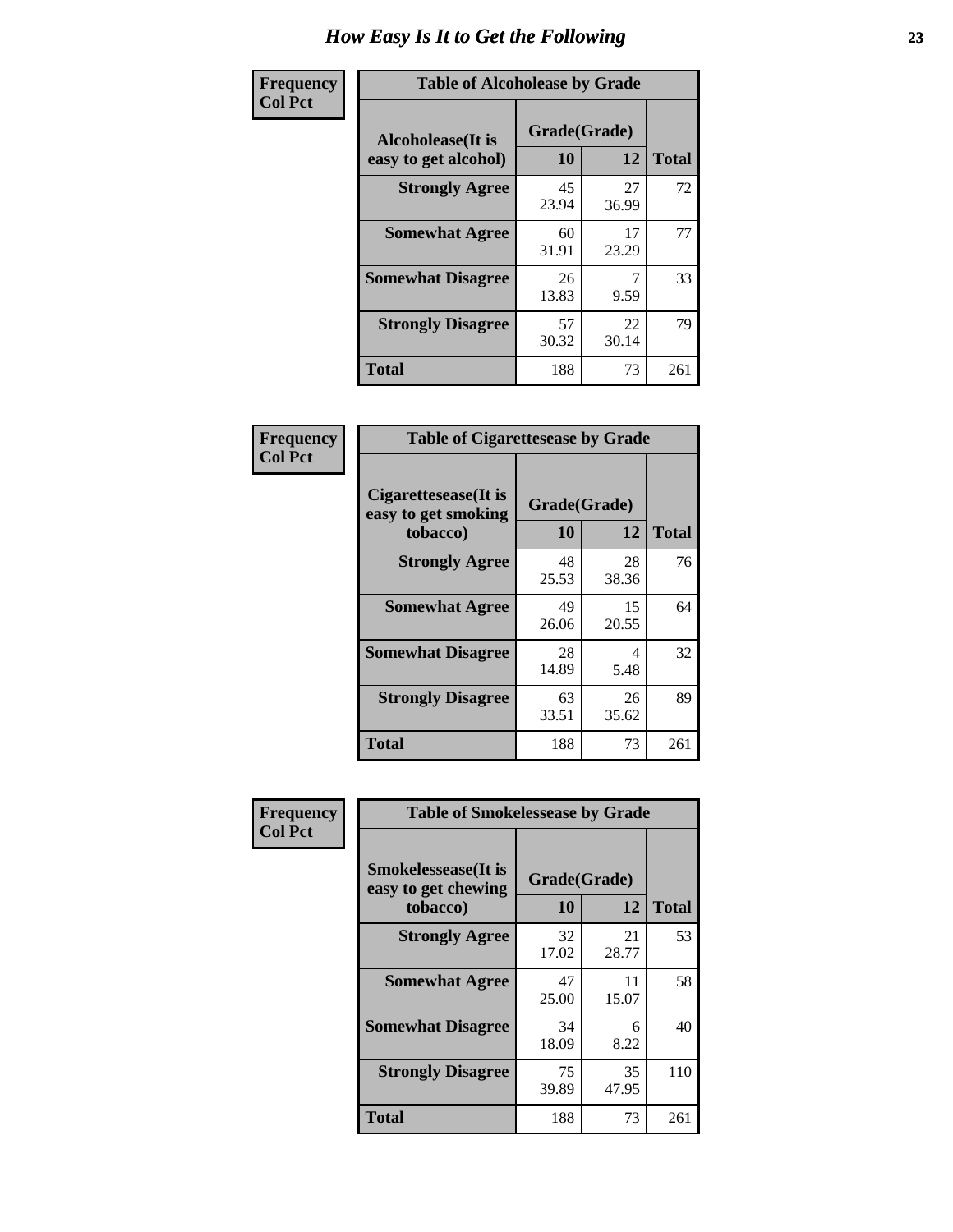| Frequency      | <b>Table of Marijuanaease by Grade</b>           |                           |             |              |  |
|----------------|--------------------------------------------------|---------------------------|-------------|--------------|--|
| <b>Col Pct</b> | Marijuanaease(It is<br>easy to get<br>marijuana) | Grade(Grade)<br><b>10</b> | 12          | <b>Total</b> |  |
|                | <b>Strongly Agree</b>                            | 49<br>26.06               | 28<br>38.36 | 77           |  |
|                | <b>Somewhat Agree</b>                            | 44<br>23.40               | 13<br>17.81 | 57           |  |
|                | <b>Somewhat Disagree</b>                         | 31<br>16.49               | 8<br>10.96  | 39           |  |
|                | <b>Strongly Disagree</b>                         | 64<br>34.04               | 24<br>32.88 | 88           |  |
|                | <b>Total</b>                                     | 188                       | 73          | 261          |  |

| <b>Table of Cocaineease by Grade</b>      |                    |              |     |  |  |
|-------------------------------------------|--------------------|--------------|-----|--|--|
| Cocaineease(It is<br>easy to get cocaine) | Grade(Grade)<br>10 | <b>Total</b> |     |  |  |
| <b>Strongly Agree</b>                     | 23<br>12.23        | 9.59         | 30  |  |  |
| <b>Somewhat Agree</b>                     | 35<br>18.62        | 12<br>16.44  | 47  |  |  |
| <b>Somewhat Disagree</b>                  | 42<br>22.34        | 13<br>17.81  | 55  |  |  |
| <b>Strongly Disagree</b>                  | 88<br>46.81        | 41<br>56.16  | 129 |  |  |
| <b>Total</b>                              | 188                | 73           | 261 |  |  |

| Frequency      | <b>Table of Inhalantsease by Grade</b>     |              |             |              |  |  |
|----------------|--------------------------------------------|--------------|-------------|--------------|--|--|
| <b>Col Pct</b> | <b>Inhalantsease</b> (It is<br>easy to get | Grade(Grade) |             |              |  |  |
|                | inhalants)                                 | 10           | 12          | <b>Total</b> |  |  |
|                | <b>Strongly Agree</b>                      | 41<br>21.81  | 14<br>19.18 | 55           |  |  |
|                | <b>Somewhat Agree</b>                      | 38<br>20.21  | 13<br>17.81 | 51           |  |  |
|                | <b>Somewhat Disagree</b>                   | 32<br>17.02  | 9<br>12.33  | 41           |  |  |
|                | <b>Strongly Disagree</b>                   | 77<br>40.96  | 37<br>50.68 | 114          |  |  |
|                | <b>Total</b>                               | 188          | 73          | 261          |  |  |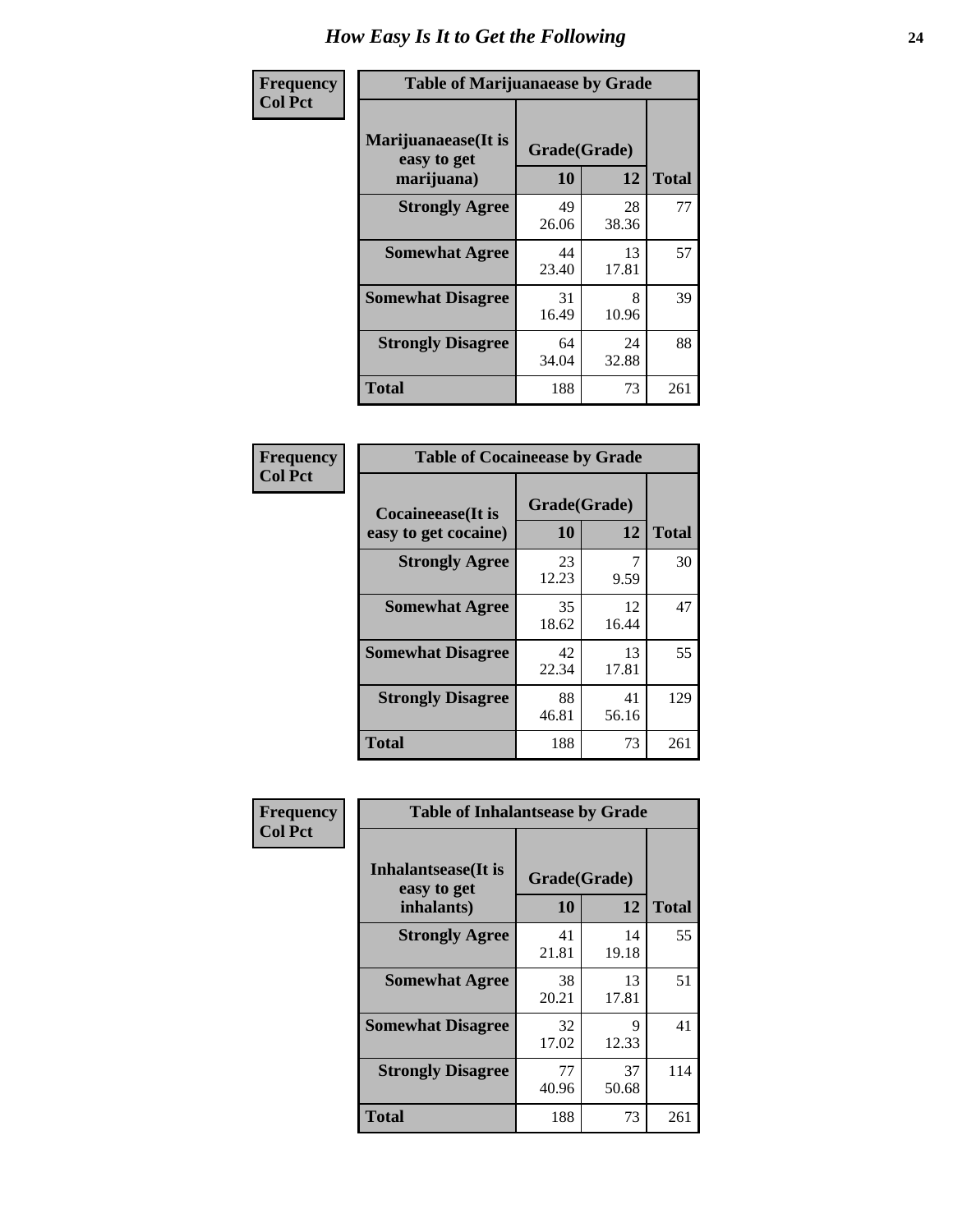| Frequency      | <b>Table of Steroidsease by Grade</b>               |                    |             |              |  |  |  |
|----------------|-----------------------------------------------------|--------------------|-------------|--------------|--|--|--|
| <b>Col Pct</b> | <b>Steroidsease</b> (It is<br>easy to get steroids) | Grade(Grade)<br>10 | 12          | <b>Total</b> |  |  |  |
|                | <b>Strongly Agree</b>                               | 20<br>10.64        | 3<br>4.11   | 23           |  |  |  |
|                | <b>Somewhat Agree</b>                               | 35<br>18.62        | 18<br>24.66 | 53           |  |  |  |
|                | <b>Somewhat Disagree</b>                            | 45<br>23.94        | 12<br>16.44 | 57           |  |  |  |
|                | <b>Strongly Disagree</b>                            | 88<br>46.81        | 40<br>54.79 | 128          |  |  |  |
|                | <b>Total</b>                                        | 188                | 73          | 261          |  |  |  |

| Frequency      | <b>Table of Ecstasyease by Grade</b>              |                    |             |              |  |  |  |
|----------------|---------------------------------------------------|--------------------|-------------|--------------|--|--|--|
| <b>Col Pct</b> | <b>Ecstasyease</b> (It is<br>easy to get ecstasy) | Grade(Grade)<br>10 | 12          | <b>Total</b> |  |  |  |
|                | <b>Strongly Agree</b>                             | 17<br>9.04         | 5<br>6.85   | 22           |  |  |  |
|                | <b>Somewhat Agree</b>                             | 28<br>14.89        | 18<br>24.66 | 46           |  |  |  |
|                | <b>Somewhat Disagree</b>                          | 44<br>23.40        | 9<br>12.33  | 53           |  |  |  |
|                | <b>Strongly Disagree</b>                          | 99<br>52.66        | 41<br>56.16 | 140          |  |  |  |
|                | <b>Total</b>                                      | 188                | 73          | 261          |  |  |  |

| Frequency      | <b>Table of Methease by Grade</b>                          |                    |                                     |              |  |  |  |
|----------------|------------------------------------------------------------|--------------------|-------------------------------------|--------------|--|--|--|
| <b>Col Pct</b> | <b>Methease</b> (It is easy<br>to get<br>methamphetamines) | Grade(Grade)<br>10 | 12                                  | <b>Total</b> |  |  |  |
|                | <b>Strongly Agree</b>                                      | 15<br>7.98         | $\mathcal{D}_{\mathcal{L}}$<br>2.74 | 17           |  |  |  |
|                | <b>Somewhat Agree</b>                                      | 22<br>11.70        | 11<br>15.07                         | 33           |  |  |  |
|                | <b>Somewhat Disagree</b>                                   | 48<br>25.53        | 15<br>20.55                         | 63           |  |  |  |
|                | <b>Strongly Disagree</b>                                   | 103<br>54.79       | 45<br>61.64                         | 148          |  |  |  |
|                | Total                                                      | 188                | 73                                  | 261          |  |  |  |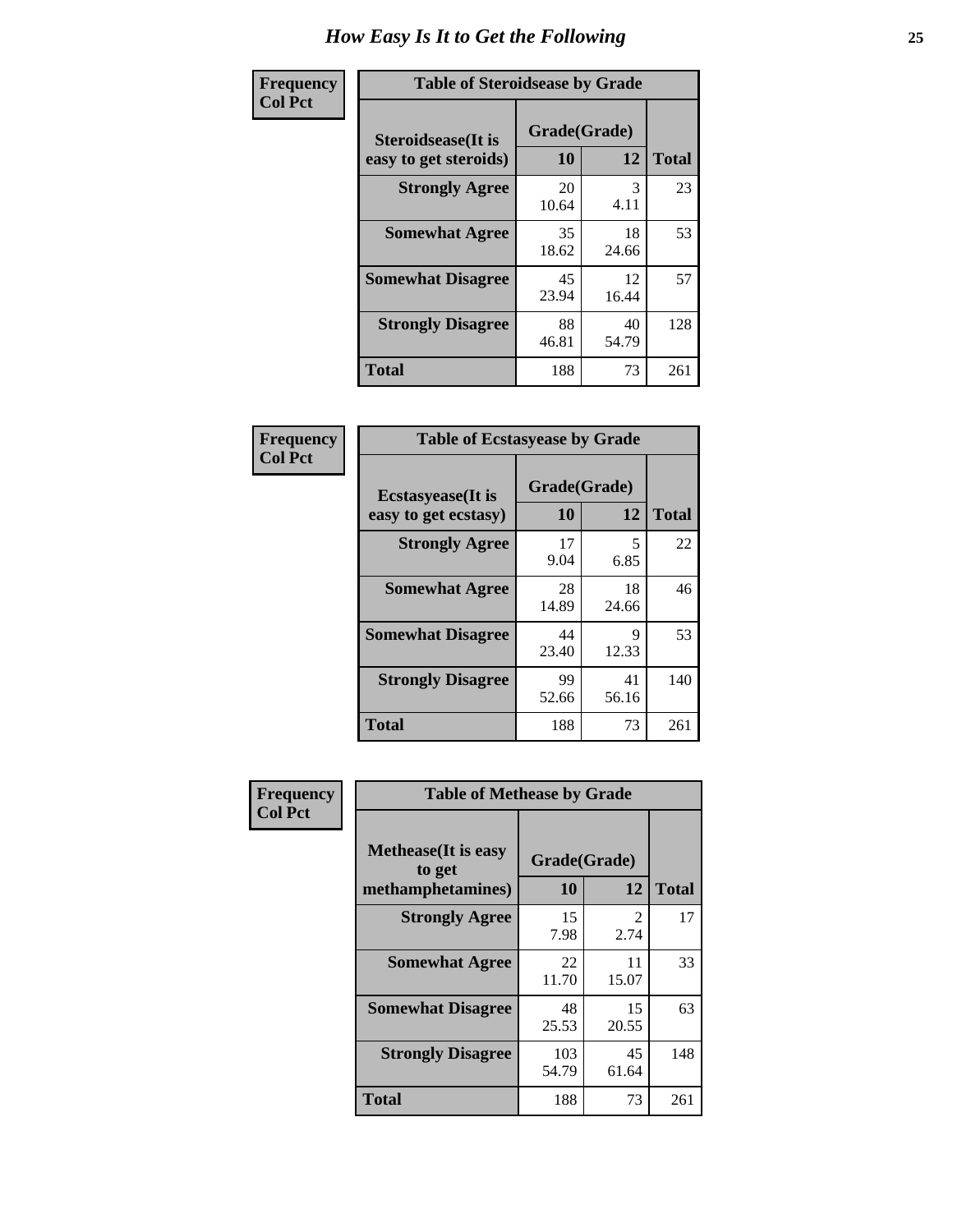| <b>Frequency</b> | <b>Table of Hallucinogensease by Grade</b>               |                    |                       |              |  |  |  |
|------------------|----------------------------------------------------------|--------------------|-----------------------|--------------|--|--|--|
| <b>Col Pct</b>   | Hallucinogensease(It<br>is easy to get<br>hallucinogens) | Grade(Grade)<br>10 | 12                    | <b>Total</b> |  |  |  |
|                  | <b>Strongly Agree</b>                                    | 17<br>9.04         | $\mathcal{L}$<br>2.74 | 19           |  |  |  |
|                  | <b>Somewhat Agree</b>                                    | 24<br>12.77        | 11<br>15.07           | 35           |  |  |  |
|                  | <b>Somewhat Disagree</b>                                 | 45<br>23.94        | 16<br>21.92           | 61           |  |  |  |
|                  | <b>Strongly Disagree</b>                                 | 102<br>54.26       | 44<br>60.27           | 146          |  |  |  |
|                  | <b>Total</b>                                             | 188                | 73                    | 261          |  |  |  |

| Frequency<br>Col Pct |
|----------------------|

| <b>Table of Prescriptionease by Grade</b>                                                |             |              |              |  |  |  |
|------------------------------------------------------------------------------------------|-------------|--------------|--------------|--|--|--|
| <b>Prescriptionease</b> (It<br>is easy to get<br>prescription drugs<br>not prescribed to |             | Grade(Grade) |              |  |  |  |
| me)                                                                                      | 10          | 12           | <b>Total</b> |  |  |  |
| <b>Strongly Agree</b>                                                                    | 51<br>27.13 | 14<br>19.18  | 65           |  |  |  |
| <b>Somewhat Agree</b>                                                                    | 43<br>22.87 | 19<br>26.03  | 62           |  |  |  |
| <b>Somewhat Disagree</b>                                                                 | 24<br>12.77 | Q<br>12.33   | 33           |  |  |  |
| <b>Strongly Disagree</b>                                                                 | 70<br>37.23 | 31<br>42.47  | 101          |  |  |  |
| Total                                                                                    | 188         | 73           | 261          |  |  |  |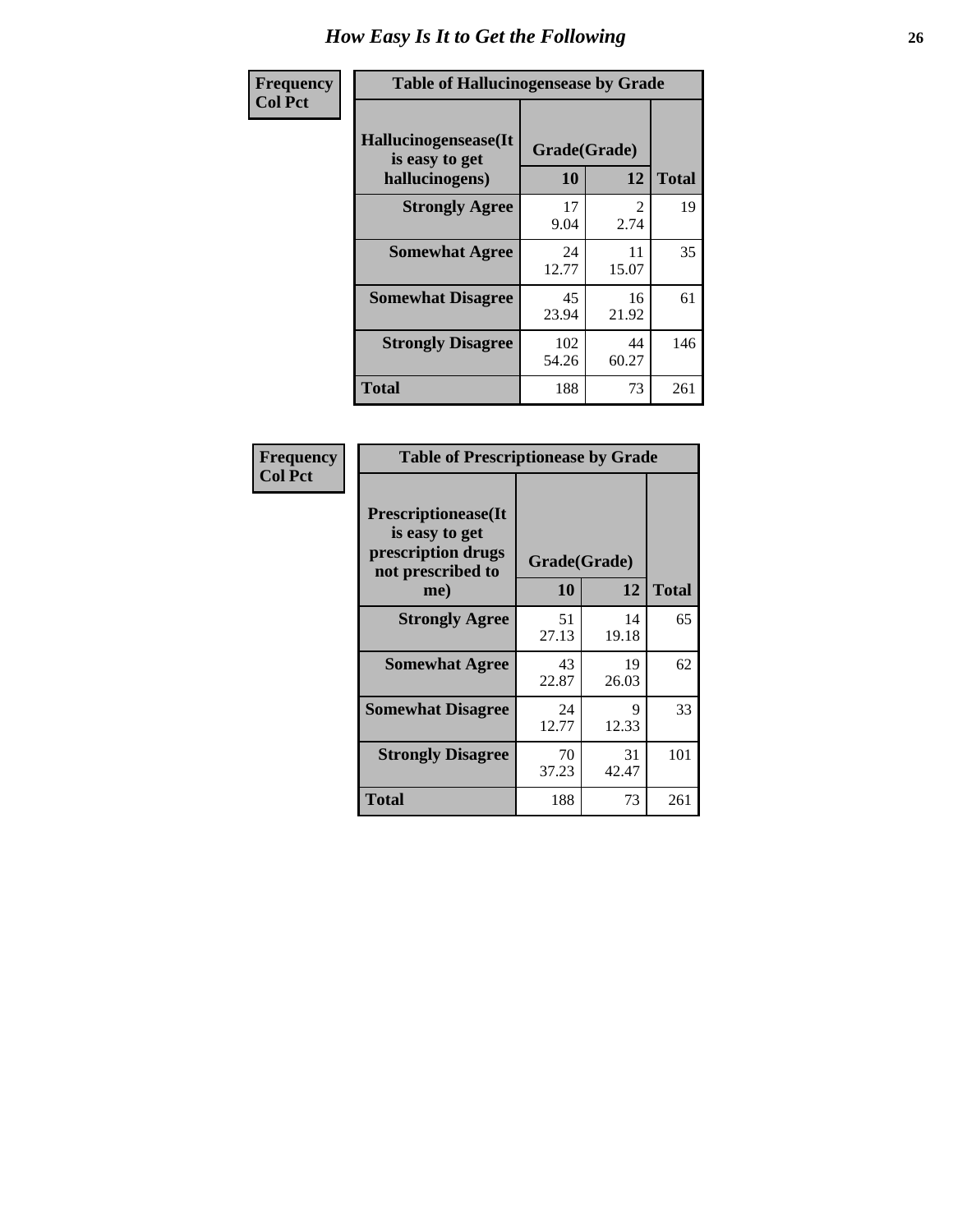#### *Age at Onset of Use* **27** *Results for "Age at Onset of Use" questions exclude students who said they did not use that substance*

| <b>Frequency</b> | <b>Table of Grade by Alcoholinit</b> |                 |                                                 |                  |                  |            |                                |            |            |            |                  |                       |              |
|------------------|--------------------------------------|-----------------|-------------------------------------------------|------------------|------------------|------------|--------------------------------|------------|------------|------------|------------------|-----------------------|--------------|
| <b>Row Pct</b>   |                                      |                 | Alcoholinit(I started using alcohol when I was) |                  |                  |            |                                |            |            |            |                  |                       |              |
|                  | Grade(Grade)                         | 8 or<br>younger | 9                                               | 10               | 11               | 12         | 13                             | 14         | 15         | 16         | 17               | <b>18 or</b><br>older | <b>Total</b> |
|                  | 10                                   | 9<br>19.57      | $\Omega$<br>0.00                                | 2.17             | 3<br>6.52        | ⇁<br>15.22 | 10.87                          | 9<br>19.57 | 9<br>19.57 | 3<br>6.52  | $\theta$<br>0.00 | $\theta$<br>0.00      | 46           |
|                  | 12                                   | 3.45            | 2<br>6.90                                       | $\theta$<br>0.00 | $\theta$<br>0.00 | 3.45       | 2<br>6.90                      | 4<br>13.79 | 3<br>10.34 | 8<br>27.59 | 7<br>24.14       | 3.45                  | 29           |
|                  | <b>Total</b>                         | 10              | 2                                               |                  | 3                | 8          | 7                              | 13         | 12         | 11         | 7                |                       | 75           |
|                  |                                      |                 |                                                 |                  |                  |            | <b>Frequency Missing = 186</b> |            |            |            |                  |                       |              |

| <b>Frequency</b> | <b>Table of Grade by Cigarettesinit</b>                 |                                                       |           |                  |                           |       |            |            |            |              |
|------------------|---------------------------------------------------------|-------------------------------------------------------|-----------|------------------|---------------------------|-------|------------|------------|------------|--------------|
| <b>Row Pct</b>   |                                                         | Cigarettesinit (I started smoking tobacco when I was) |           |                  |                           |       |            |            |            |              |
|                  | Grade(Grade)                                            | 8 or<br>younger                                       | 9         | <b>11</b>        | <b>12</b>                 | 13    | <b>14</b>  | 15         | 16         | <b>Total</b> |
|                  | 10                                                      | 5.88                                                  | 5.88      | 2<br>11.76       | 3<br>17.65                | 17.65 | 4<br>23.53 | 3<br>17.65 | 0.00       | 17           |
|                  | 12                                                      | $\Omega$<br>0.00                                      | 0<br>0.00 | $\Omega$<br>0.00 | $\Omega$<br>$0.00\,$      | 11.11 | 4<br>44.44 | າ<br>22.22 | ◠<br>22.22 | $\mathbf Q$  |
|                  | <b>Total</b><br>3<br>5<br>$\overline{2}$<br>8<br>റ<br>4 |                                                       |           |                  |                           |       |            |            |            |              |
|                  |                                                         |                                                       |           |                  | Frequency Missing $= 235$ |       |            |            |            |              |

| Frequency      | <b>Table of Grade by Smokelessinit</b> |                                                      |            |           |              |  |  |
|----------------|----------------------------------------|------------------------------------------------------|------------|-----------|--------------|--|--|
| <b>Row Pct</b> |                                        | Smokelessinit(I<br>started chewing<br>tobacco when I |            |           |              |  |  |
|                | Grade(Grade)                           | 10                                                   | 14         | 15        | <b>Total</b> |  |  |
|                | 10                                     | 25.00                                                | 3<br>75.00 | 0<br>0.00 | 4            |  |  |
|                | 12                                     | 0<br>0.00                                            | 0<br>0.00  | 100.00    |              |  |  |
|                | <b>Total</b>                           |                                                      | 3          |           | 5            |  |  |
|                |                                        | Frequency Missing $= 256$                            |            |           |              |  |  |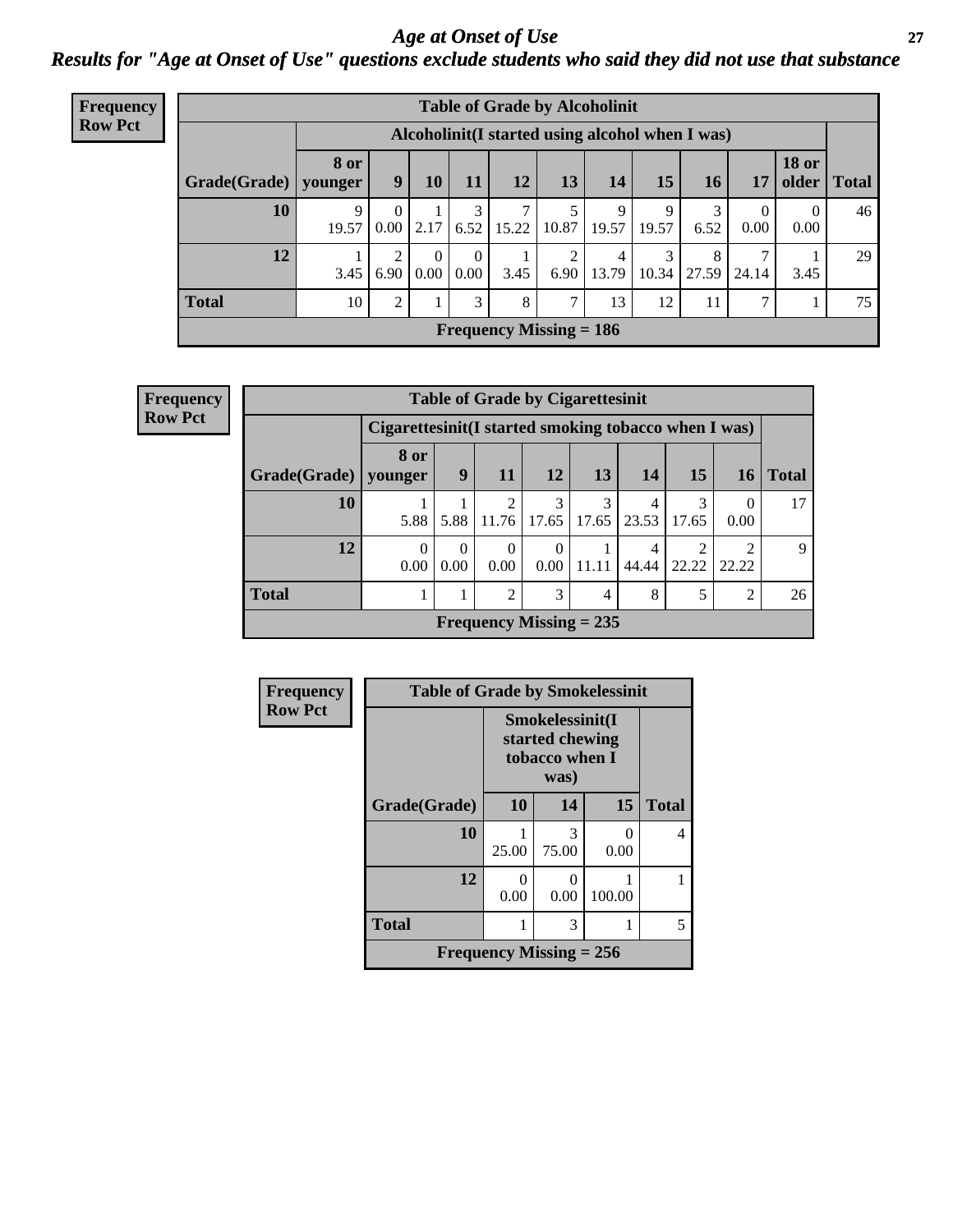#### *Age at Onset of Use* **28**

### *Results for "Age at Onset of Use" questions exclude students who said they did not use that substance*

| <b>Frequency</b> |                        | <b>Table of Grade by Marijuanainit</b>                  |                         |                           |                |                |                   |                         |                  |            |  |
|------------------|------------------------|---------------------------------------------------------|-------------------------|---------------------------|----------------|----------------|-------------------|-------------------------|------------------|------------|--|
| <b>Row Pct</b>   |                        | Marijuanainit (I started using marijuana when I<br>was) |                         |                           |                |                |                   |                         |                  |            |  |
|                  | Grade(Grade)   younger | <b>8 or</b>                                             | <b>10</b>               | 11                        | 12             | 13             | <b>14</b>         | 15                      |                  | $16$ Total |  |
|                  | 10                     | 3<br>17.65                                              | $\overline{2}$<br>11.76 | 2<br>$11.76 \mid 5.88$    |                |                | 5<br>5.88   29.41 | 3<br>17.65              | $\Omega$<br>0.00 | 17         |  |
|                  | 12                     | $\Omega$<br>0.00                                        | $\Omega$<br>0.00        | $\Omega$<br>0.00          | 7.69           | 7.69           | 4<br>30.77        | $\mathfrak{D}$<br>15.38 | 38.46            | 13         |  |
|                  | <b>Total</b>           | 3                                                       | $\mathfrak{D}$          | $\overline{2}$            | $\overline{2}$ | $\overline{2}$ | 9                 | 5                       | 5                | 30         |  |
|                  |                        |                                                         |                         | Frequency Missing $= 231$ |                |                |                   |                         |                  |            |  |

| Frequency      | <b>Table of Grade by Cocaineinit</b> |                                |                                                          |                |  |
|----------------|--------------------------------------|--------------------------------|----------------------------------------------------------|----------------|--|
| <b>Row Pct</b> |                                      |                                | Cocaineinit(I<br>started using<br>cocaine when I<br>was) |                |  |
|                | Grade(Grade)   younger               | 8 or                           | 13                                                       | <b>Total</b>   |  |
|                | 10                                   | 50.00                          | 50.00                                                    | $\overline{c}$ |  |
|                | 12                                   | 0                              |                                                          |                |  |
|                | <b>Total</b>                         |                                | 2                                                        |                |  |
|                |                                      | <b>Frequency Missing = 259</b> |                                                          |                |  |

| <b>Frequency</b> | <b>Table of Grade by Inhalantsinit</b> |                                                              |        |                |  |  |  |
|------------------|----------------------------------------|--------------------------------------------------------------|--------|----------------|--|--|--|
| <b>Row Pct</b>   |                                        | Inhalantsinit(I<br>started using<br>inhalants when<br>I was) |        |                |  |  |  |
|                  | Grade(Grade)                           | 12                                                           | 13     | <b>Total</b>   |  |  |  |
|                  | 10                                     | 50.00                                                        | 50.00  | $\mathfrak{D}$ |  |  |  |
|                  | 12                                     | 0<br>٠                                                       | 0<br>٠ | ∩              |  |  |  |
|                  | <b>Total</b>                           |                                                              |        | $\overline{2}$ |  |  |  |
|                  |                                        | <b>Frequency Missing = 259</b>                               |        |                |  |  |  |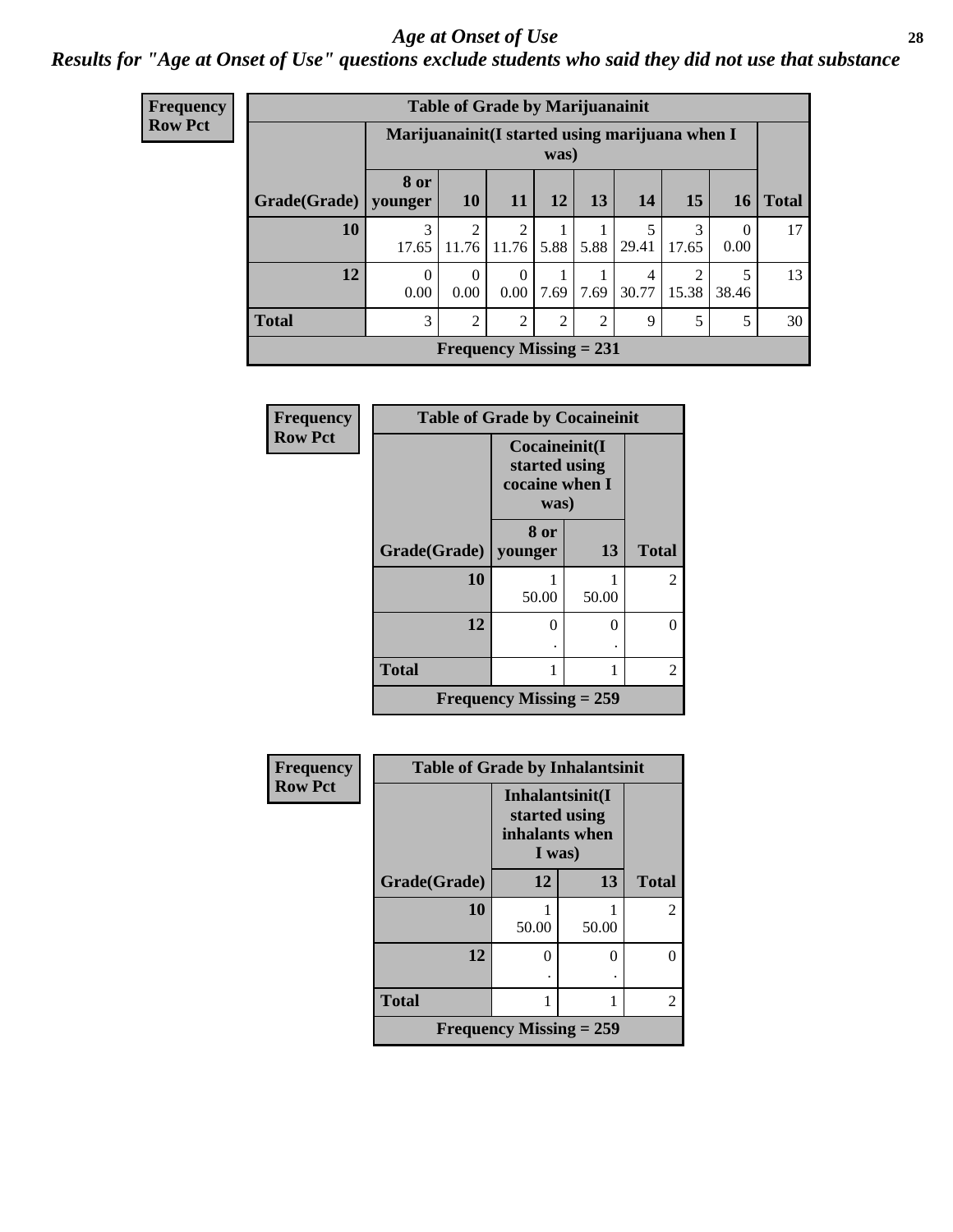#### *Age at Onset of Use* **29**

*Results for "Age at Onset of Use" questions exclude students who said they did not use that substance*

| Frequency      | <b>Table of Grade by Steroidsinit</b> |                                                                |                       |                |              |
|----------------|---------------------------------------|----------------------------------------------------------------|-----------------------|----------------|--------------|
| <b>Row Pct</b> |                                       | <b>Steroidsinit(I started</b><br>using steroids when I<br>was) |                       |                |              |
|                | Grade(Grade)   younger                | 8 or                                                           | <b>10</b>             | 14             | <b>Total</b> |
|                | 10                                    | 2<br>50.00                                                     | 25.00                 | 25.00          | 4            |
|                | 12                                    | 0<br>0.00                                                      | $\mathcal{O}$<br>0.00 | 100.00         |              |
|                | <b>Total</b>                          | 2                                                              |                       | $\overline{2}$ | 5            |
|                |                                       | Frequency Missing $= 256$                                      |                       |                |              |

| Frequency      | <b>Table of Grade by Ecstasyinit</b> |                           |                                                            |           |                                   |                       |              |
|----------------|--------------------------------------|---------------------------|------------------------------------------------------------|-----------|-----------------------------------|-----------------------|--------------|
| <b>Row Pct</b> |                                      |                           | <b>Ecstasyinit</b> (I started using<br>ecstasy when I was) |           |                                   |                       |              |
|                | Grade(Grade)                         | 9                         | 12                                                         | 14        | 17                                | <b>18 or</b><br>older | <b>Total</b> |
|                | 10                                   | 33.33                     | 33.33                                                      | 33.33     | 0<br>0.00                         | 0.00                  | 3            |
|                | 12                                   | $\Omega$<br>0.00          | 0<br>0.00                                                  | 0<br>0.00 | $\overline{\mathcal{L}}$<br>66.67 | 33.33                 | 3            |
|                | <b>Total</b>                         |                           |                                                            |           | $\overline{2}$                    |                       | 6            |
|                |                                      | Frequency Missing $= 255$ |                                                            |           |                                   |                       |              |

| Frequency      | <b>Table of Grade by Methinit</b> |                                                                       |           |              |  |
|----------------|-----------------------------------|-----------------------------------------------------------------------|-----------|--------------|--|
| <b>Row Pct</b> |                                   | <b>Methinit(I started</b><br>using<br>methamphetamines<br>when I was) |           |              |  |
|                | Grade(Grade)                      | 8 or<br>younger                                                       | <b>16</b> | <b>Total</b> |  |
|                | 10                                | 2<br>66.67                                                            | 33.33     | 3            |  |
|                | 12                                | $\overline{0}$                                                        | 0         | 0            |  |
|                | <b>Total</b>                      | $\overline{2}$                                                        |           | 3            |  |
|                |                                   | Frequency Missing $= 258$                                             |           |              |  |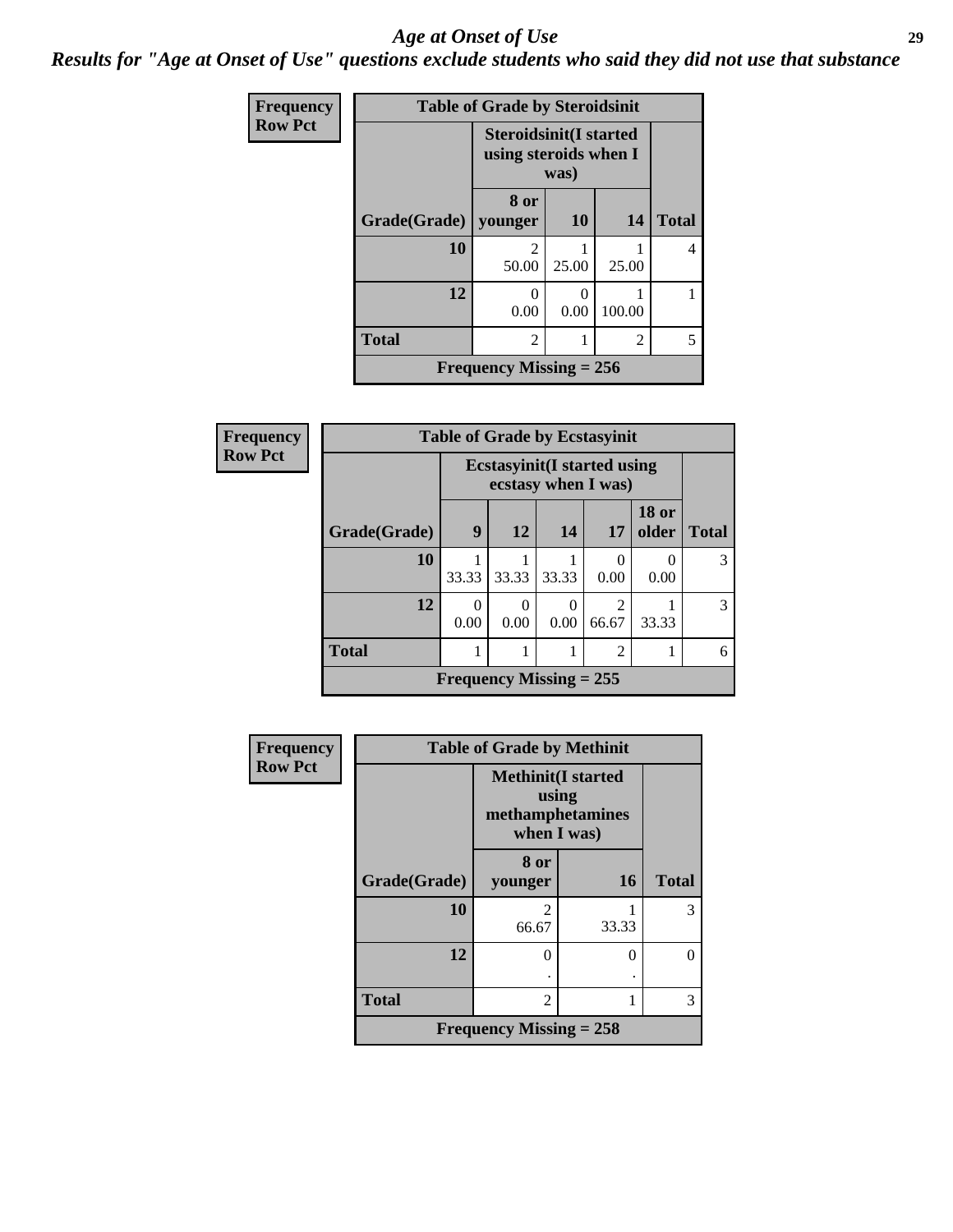#### Age at Onset of Use **30**

*Results for "Age at Onset of Use" questions exclude students who said they did not use that substance*

| Frequency      | <b>Table of Grade by Hallucinogensinit</b> |                                                                      |              |  |
|----------------|--------------------------------------------|----------------------------------------------------------------------|--------------|--|
| <b>Row Pct</b> |                                            | Hallucinogensinit(I<br>started using<br>hallucinogens<br>when I was) |              |  |
|                | Grade(Grade)                               | 16                                                                   | <b>Total</b> |  |
|                | 10                                         | 100.00                                                               |              |  |
|                | 12                                         | 0<br>٠                                                               | 0            |  |
|                | <b>Total</b>                               | 1                                                                    |              |  |
|                |                                            | <b>Frequency Missing = 260</b>                                       |              |  |

| Frequency      | <b>Table of Grade by Prescriptioninit</b> |                                                                                                    |       |                         |            |       |              |
|----------------|-------------------------------------------|----------------------------------------------------------------------------------------------------|-------|-------------------------|------------|-------|--------------|
| <b>Row Pct</b> |                                           | <b>Prescriptioninit (I started</b><br>using prescription drugs not<br>prescribed to me when I was) |       |                         |            |       |              |
|                | Grade(Grade)                              | <b>10</b>                                                                                          | 11    | 13                      | 15         | 16    | <b>Total</b> |
|                | 10                                        | 25.00                                                                                              | 25.00 | $\mathfrak{D}$<br>50.00 | 0.00       | 0.00  | 4            |
|                | 12                                        | 0.00                                                                                               | 0.00  | 0.00                    | 3<br>75.00 | 25.00 | 4            |
|                | <b>Total</b>                              |                                                                                                    | 1     | $\mathfrak{D}$          | 3          |       | 8            |
|                |                                           | Frequency Missing $= 253$                                                                          |       |                         |            |       |              |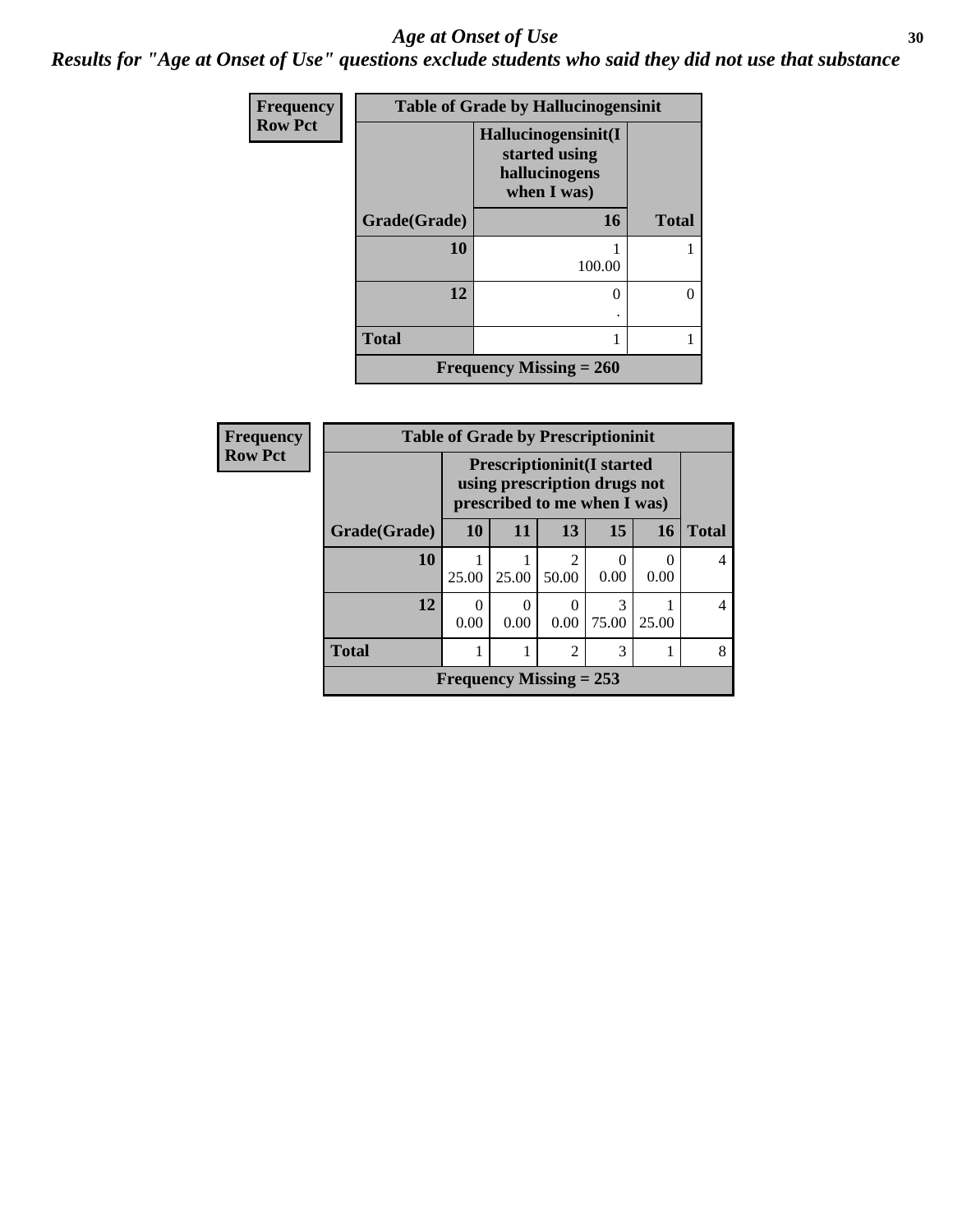| Frequency      | <b>Table of Alcoholharm by Grade</b>          |                    |             |              |
|----------------|-----------------------------------------------|--------------------|-------------|--------------|
| <b>Col Pct</b> | Alcoholharm(I<br>think alcohol is<br>harmful) | Grade(Grade)<br>10 | 12          | <b>Total</b> |
|                | <b>Strongly Agree</b>                         | 104<br>55.32       | 36<br>49.32 | 140          |
|                | <b>Somewhat Agree</b>                         | 45<br>23.94        | 19<br>26.03 | 64           |
|                | <b>Somewhat Disagree</b>                      | 18<br>9.57         | 8<br>10.96  | 26           |
|                | <b>Strongly Disagree</b>                      | 21<br>11.17        | 10<br>13.70 | 31           |
|                | <b>Total</b>                                  | 188                | 73          | 261          |

|                                                          | <b>Table of Cigarettesharm by Grade</b> |             |              |  |  |  |
|----------------------------------------------------------|-----------------------------------------|-------------|--------------|--|--|--|
| Cigarettesharm(I<br>think smoking<br>tobacco is harmful) | Grade(Grade)<br>10                      | 12          | <b>Total</b> |  |  |  |
| <b>Strongly Agree</b>                                    | 153<br>81.38                            | 59<br>80.82 | 212          |  |  |  |
| <b>Somewhat Agree</b>                                    | 15<br>7.98                              | 6<br>8.22   | 21           |  |  |  |
| <b>Somewhat Disagree</b>                                 | 1<br>0.53                               | 0<br>0.00   | 1            |  |  |  |
| <b>Strongly Disagree</b>                                 | 19<br>10.11                             | 8<br>10.96  | 27           |  |  |  |
| <b>Total</b>                                             | 188                                     | 73          | 261          |  |  |  |

| Frequency      | <b>Table of Smokelessharm by Grade</b>                  |                           |             |               |
|----------------|---------------------------------------------------------|---------------------------|-------------|---------------|
| <b>Col Pct</b> | Smokelessharm(I<br>think chewing<br>tobacco is harmful) | Grade(Grade)<br><b>10</b> | 12          | <b>Total</b>  |
|                | <b>Strongly Agree</b>                                   | 152<br>80.85              | 60<br>82.19 | 212           |
|                | <b>Somewhat Agree</b>                                   | 14<br>7.45                | 3<br>4.11   | 17            |
|                | <b>Somewhat Disagree</b>                                | 0.53                      | 1.37        | $\mathcal{L}$ |
|                | <b>Strongly Disagree</b>                                | 21<br>11.17               | 9<br>12.33  | 30            |
|                | <b>Total</b>                                            | 188                       | 73          | 261           |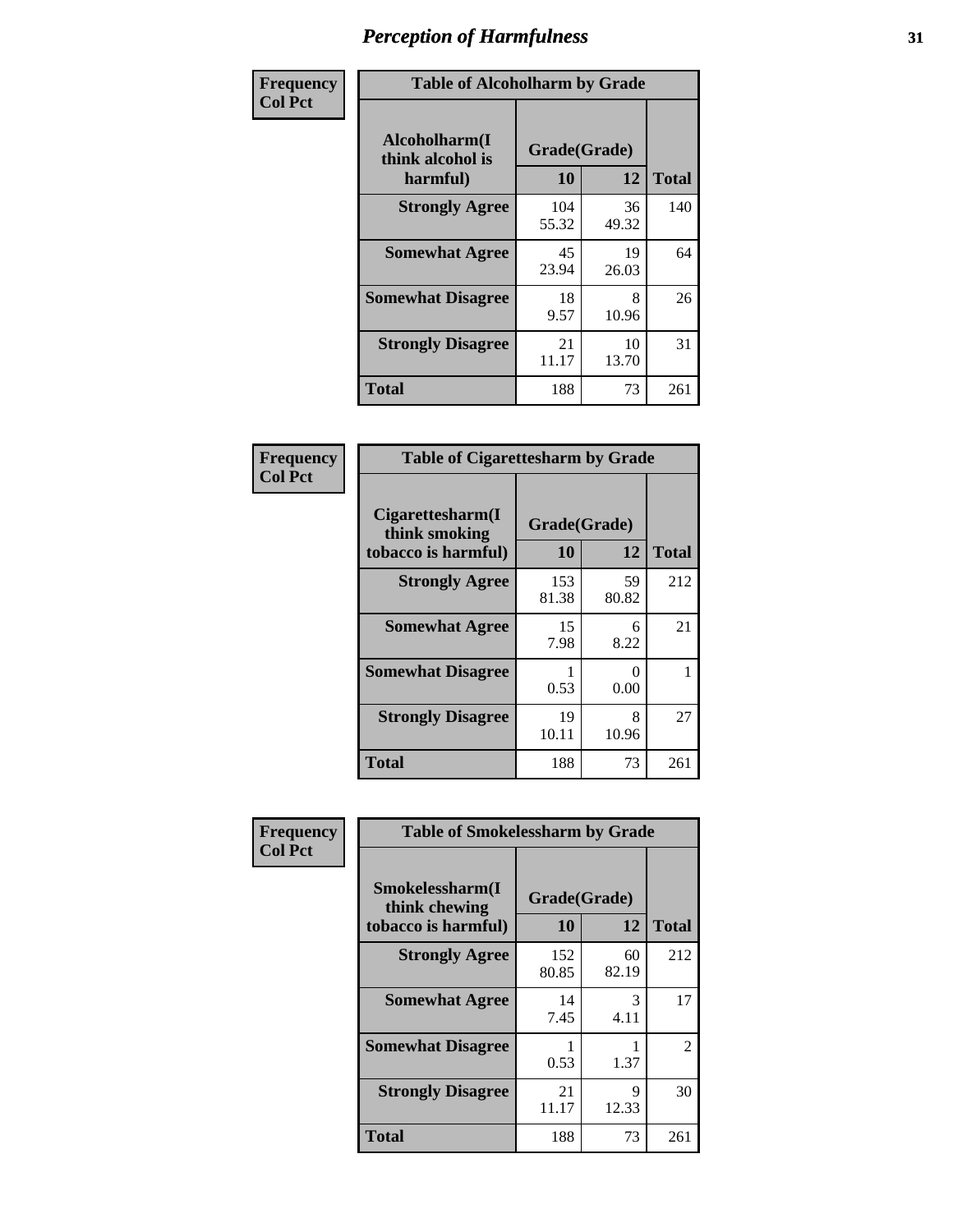| Frequency      | <b>Table of Marijuanaharm by Grade</b>            |                    |             |              |  |
|----------------|---------------------------------------------------|--------------------|-------------|--------------|--|
| <b>Col Pct</b> | Marijuanaharm(I<br>think marijuana is<br>harmful) | Grade(Grade)<br>10 | 12          | <b>Total</b> |  |
|                | <b>Strongly Agree</b>                             | 134<br>71.28       | 48<br>65.75 | 182          |  |
|                | <b>Somewhat Agree</b>                             | 15<br>7.98         | 6<br>8.22   | 21           |  |
|                | <b>Somewhat Disagree</b>                          | 8<br>4.26          | 6<br>8.22   | 14           |  |
|                | <b>Strongly Disagree</b>                          | 31<br>16.49        | 13<br>17.81 | 44           |  |
|                | <b>Total</b>                                      | 188                | 73          | 261          |  |

| <b>Table of Cocaineharm by Grade</b>          |                    |                                     |              |  |  |
|-----------------------------------------------|--------------------|-------------------------------------|--------------|--|--|
| Cocaineharm(I<br>think cocaine is<br>harmful) | Grade(Grade)<br>10 | 12                                  | <b>Total</b> |  |  |
| <b>Strongly Agree</b>                         | 159<br>84.57       | 61<br>83.56                         | 220          |  |  |
| <b>Somewhat Agree</b>                         | 7<br>3.72          | $\mathcal{D}_{\mathcal{L}}$<br>2.74 | 9            |  |  |
| <b>Somewhat Disagree</b>                      | 2<br>1.06          | 0<br>0.00                           | 2            |  |  |
| <b>Strongly Disagree</b>                      | 20<br>10.64        | 10<br>13.70                         | 30           |  |  |
| Total                                         | 188                | 73                                  | 261          |  |  |

| Frequency      | <b>Table of Inhalantsharm by Grade</b>              |                    |             |              |
|----------------|-----------------------------------------------------|--------------------|-------------|--------------|
| <b>Col Pct</b> | Inhalantsharm(I)<br>think inhalants are<br>harmful) | Grade(Grade)<br>10 | 12          | <b>Total</b> |
|                | <b>Strongly Agree</b>                               | 158<br>84.04       | 62<br>84.93 | 220          |
|                | <b>Somewhat Agree</b>                               | 8<br>4.26          | 0<br>0.00   | 8            |
|                | <b>Somewhat Disagree</b>                            | 2<br>1.06          | 0<br>0.00   | 2            |
|                | <b>Strongly Disagree</b>                            | 20<br>10.64        | 11<br>15.07 | 31           |
|                | <b>Total</b>                                        | 188                | 73          | 261          |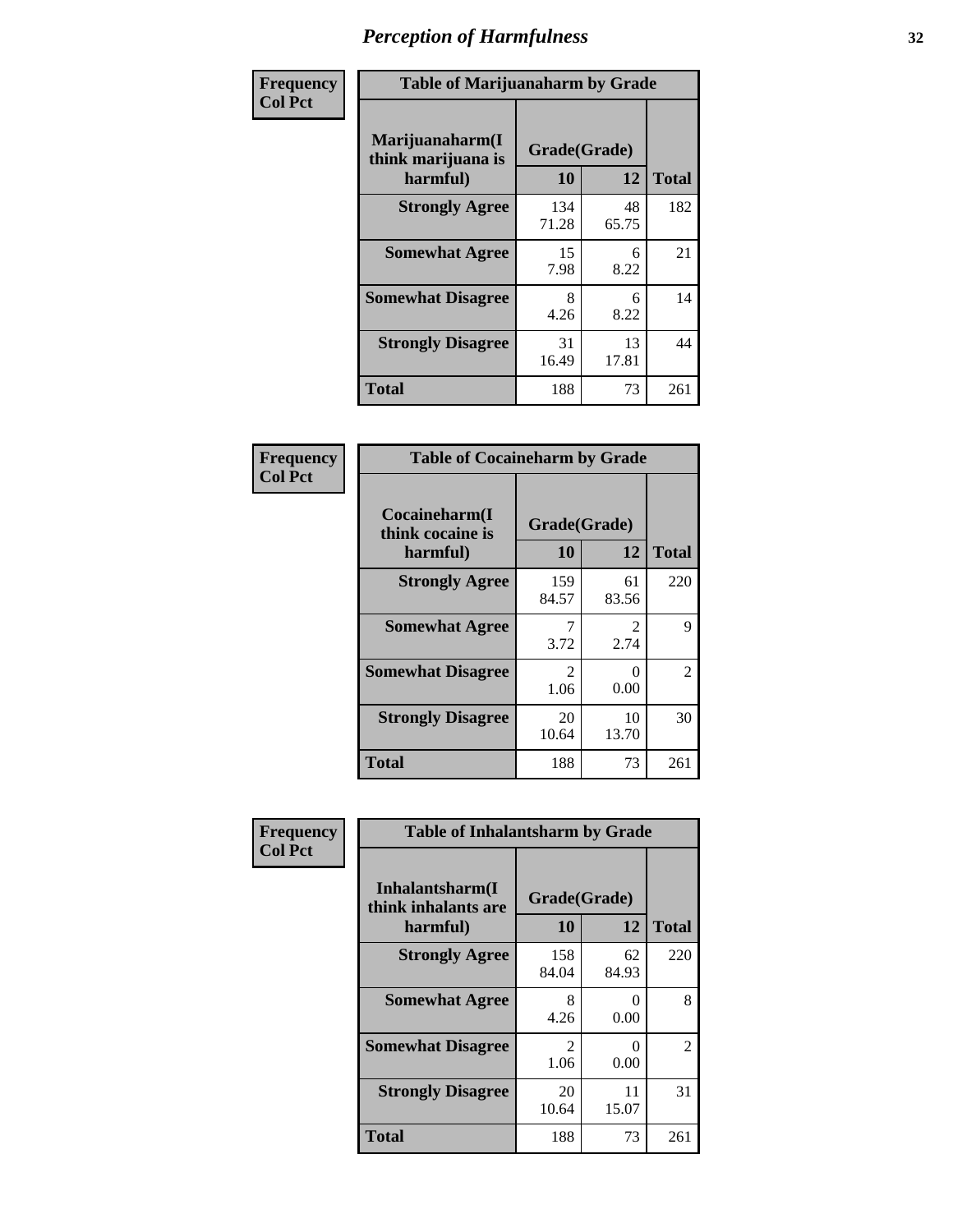| Frequency      | <b>Table of Steroidsharm by Grade</b>            |                    |                        |              |
|----------------|--------------------------------------------------|--------------------|------------------------|--------------|
| <b>Col Pct</b> | Steroidsharm(I<br>think steroids are<br>harmful) | Grade(Grade)<br>10 | 12                     | <b>Total</b> |
|                | <b>Strongly Agree</b>                            | 147<br>78.19       | 59<br>80.82            | 206          |
|                | <b>Somewhat Agree</b>                            | 14<br>7.45         | $\mathfrak{D}$<br>2.74 | 16           |
|                | <b>Somewhat Disagree</b>                         | 3.72               | 1.37                   | 8            |
|                | <b>Strongly Disagree</b>                         | 20<br>10.64        | 11<br>15.07            | 31           |
|                | <b>Total</b>                                     | 188                | 73                     | 261          |

| <b>Table of Ecstasyharm by Grade</b>                |                    |                        |     |  |  |
|-----------------------------------------------------|--------------------|------------------------|-----|--|--|
| $E$ cstasyharm $(I$<br>think ecstasy is<br>harmful) | Grade(Grade)<br>10 | <b>Total</b>           |     |  |  |
| <b>Strongly Agree</b>                               | 157<br>83.51       | 61<br>83.56            | 218 |  |  |
| <b>Somewhat Agree</b>                               | 9<br>4.79          | $\mathfrak{D}$<br>2.74 | 11  |  |  |
| <b>Somewhat Disagree</b>                            | 3<br>1.60          | 0<br>0.00              | 3   |  |  |
| <b>Strongly Disagree</b>                            | 19<br>10.11        | 10<br>13.70            | 29  |  |  |
| <b>Total</b>                                        | 188                | 73                     | 261 |  |  |

| Frequency      | <b>Table of Methharm by Grade</b>                            |                        |                           |              |
|----------------|--------------------------------------------------------------|------------------------|---------------------------|--------------|
| <b>Col Pct</b> | <b>Methharm</b> (I think<br>methamphetamines<br>are harmful) | Grade(Grade)<br>10     | 12                        | <b>Total</b> |
|                | <b>Strongly Agree</b>                                        | 158<br>84.04           | 62<br>84.93               | 220          |
|                | <b>Somewhat Agree</b>                                        | 8<br>4.26              | 1.37                      | 9            |
|                | <b>Somewhat Disagree</b>                                     | $\mathfrak{D}$<br>1.06 | $\mathbf{\Omega}$<br>0.00 | 2            |
|                | <b>Strongly Disagree</b>                                     | 20<br>10.64            | 10<br>13.70               | 30           |
|                | <b>Total</b>                                                 | 188                    | 73                        | 261          |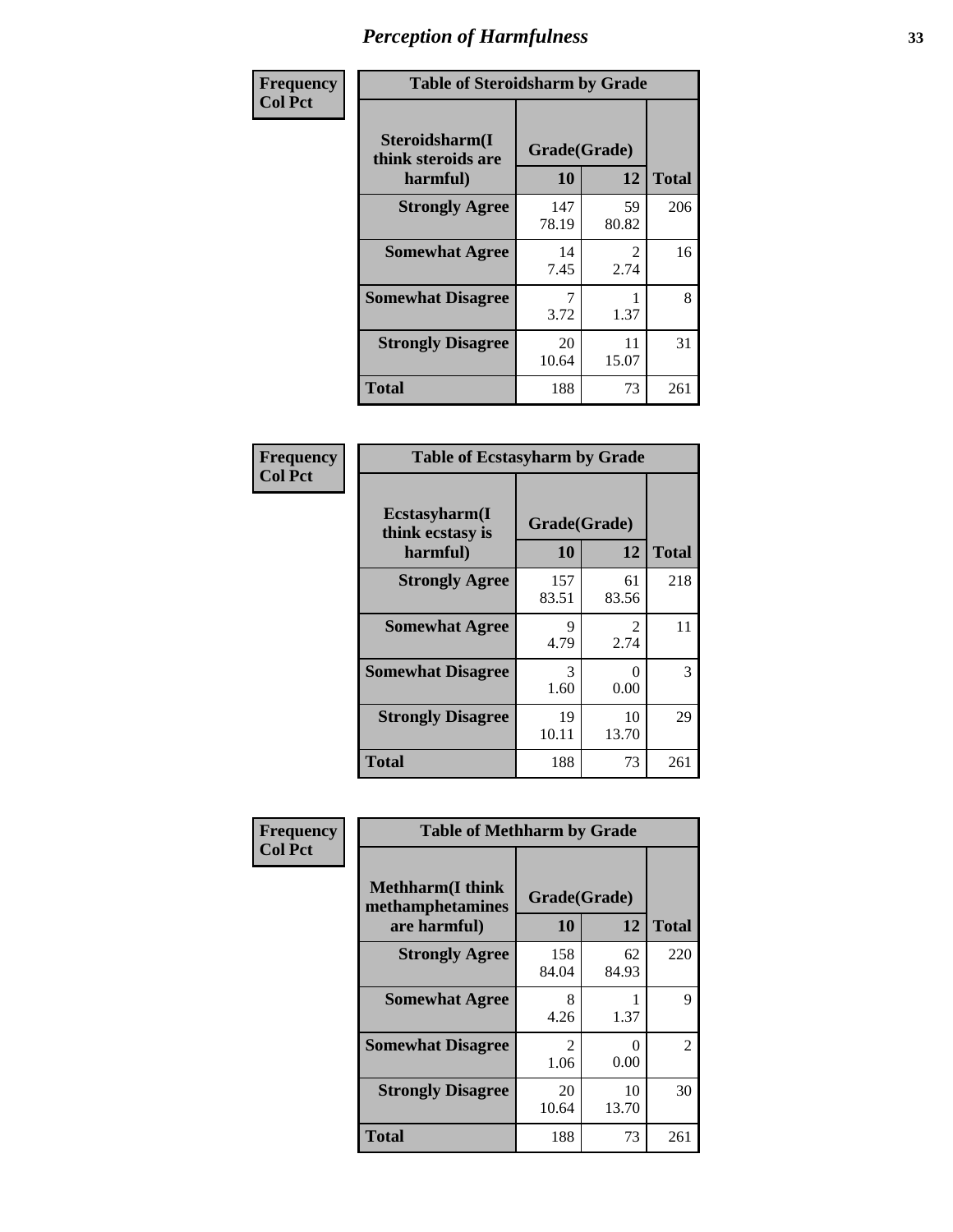| Frequency      | <b>Table of Hallucinogensharm by Grade</b>                 |                    |             |              |
|----------------|------------------------------------------------------------|--------------------|-------------|--------------|
| <b>Col Pct</b> | Hallucinogensharm(I<br>think hallucinogens<br>are harmful) | Grade(Grade)<br>10 | 12          | <b>Total</b> |
|                | <b>Strongly Agree</b>                                      | 155<br>82.45       | 63<br>86.30 | 218          |
|                | <b>Somewhat Agree</b>                                      | 10<br>5.32         | 0<br>0.00   | 10           |
|                | <b>Somewhat Disagree</b>                                   | 6<br>3.19          | 0<br>0.00   | 6            |
|                | <b>Strongly Disagree</b>                                   | 17<br>9.04         | 10<br>13.70 | 27           |
|                | <b>Total</b>                                               | 188                | 73          | 261          |

| <b>Table of Prescriptionharm by Grade</b>                                 |              |                               |              |  |
|---------------------------------------------------------------------------|--------------|-------------------------------|--------------|--|
| Prescriptionharm(I<br>think prescription<br>drugs not<br>prescribed to me | 10           | Grade(Grade)<br>12            | <b>Total</b> |  |
| are harmful)                                                              |              |                               |              |  |
| <b>Strongly Agree</b>                                                     | 144<br>76.60 | 55<br>75.34                   | 199          |  |
| <b>Somewhat Agree</b>                                                     | 20<br>10.64  | 6<br>8.22                     | 26           |  |
| <b>Somewhat Disagree</b>                                                  | 4<br>2.13    | $\mathcal{D}_{\cdot}$<br>2.74 | 6            |  |
| <b>Strongly Disagree</b>                                                  | 20<br>10.64  | 10<br>13.70                   | 30           |  |
| Total                                                                     | 188          | 73                            | 261          |  |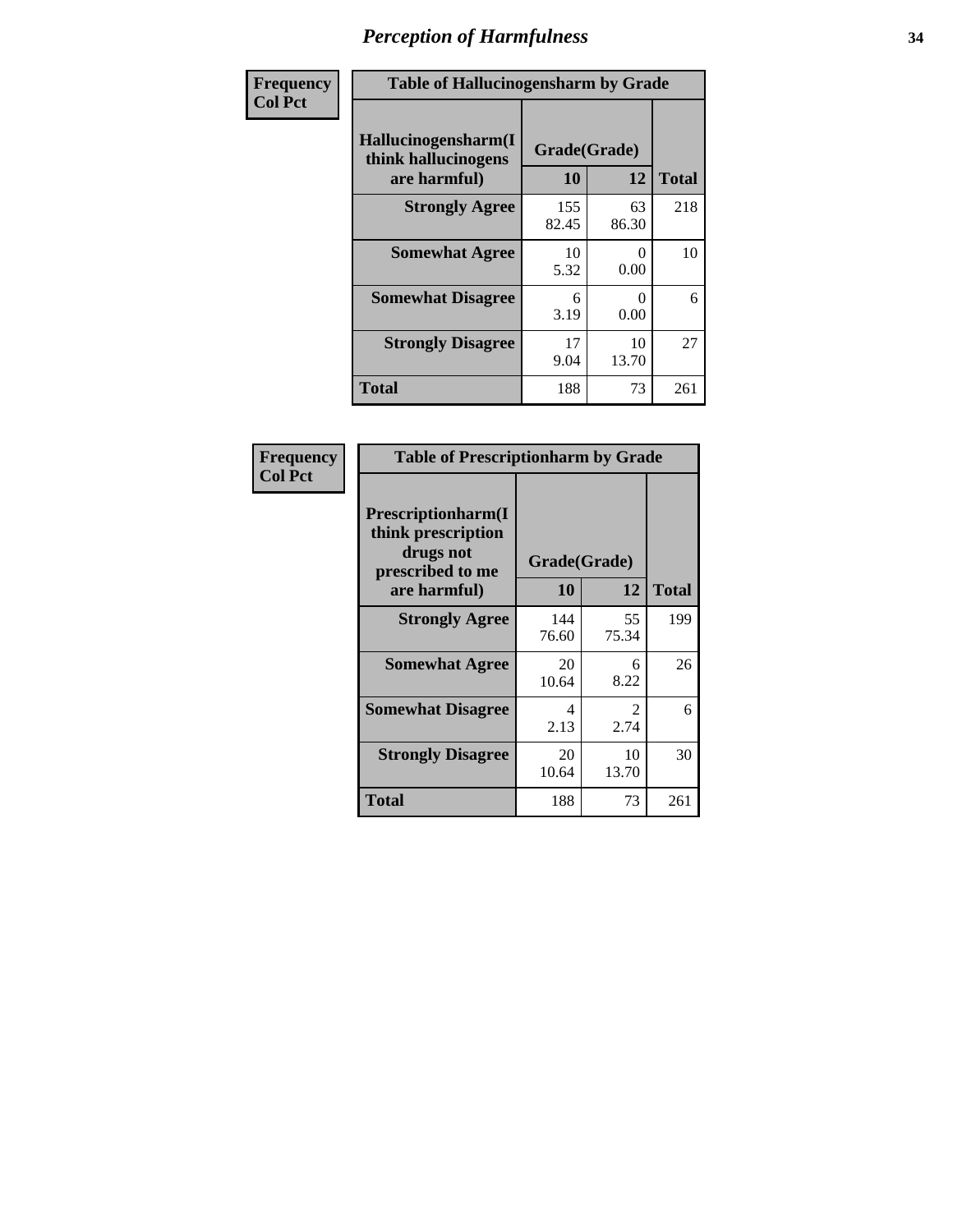### *Disapproval by Adults* **35**

| Frequency      | <b>Table of Alcoholadult by Grade</b>                                 |                    |             |              |
|----------------|-----------------------------------------------------------------------|--------------------|-------------|--------------|
| <b>Col Pct</b> | <b>Alcoholadult</b> (Adults<br>would disapprove if<br>I used alcohol) | Grade(Grade)<br>10 | 12          | <b>Total</b> |
|                | <b>Strongly Agree</b>                                                 | 119<br>63.30       | 44<br>60.27 | 163          |
|                | <b>Somewhat Agree</b>                                                 | 30<br>15.96        | 14<br>19.18 | 44           |
|                | <b>Somewhat Disagree</b>                                              | 12<br>6.38         | 11<br>15.07 | 23           |
|                | <b>Strongly Disagree</b>                                              | 27<br>14.36        | 4<br>5.48   | 31           |
|                | <b>Total</b>                                                          | 188                | 73          | 261          |

| <b>Table of Tobaccoadult by Grade</b>                                |                    |             |              |  |
|----------------------------------------------------------------------|--------------------|-------------|--------------|--|
| <b>Tobaccoadult(Adults</b><br>would disapprove if<br>I used tobacco) | Grade(Grade)<br>10 | 12          | <b>Total</b> |  |
| <b>Strongly Agree</b>                                                | 145<br>77.13       | 59<br>80.82 | 204          |  |
| <b>Somewhat Agree</b>                                                | 13<br>6.91         | 5<br>6.85   | 18           |  |
| <b>Somewhat Disagree</b>                                             | 8<br>4.26          | 4<br>5.48   | 12           |  |
| <b>Strongly Disagree</b>                                             | 22<br>11.70        | 5<br>6.85   | 27           |  |
| Total                                                                | 188                | 73          | 261          |  |

| Frequency      | <b>Table of Marijuanaadult by Grade</b>                           |                    |             |              |
|----------------|-------------------------------------------------------------------|--------------------|-------------|--------------|
| <b>Col Pct</b> | Marijuanaadult(Adults<br>would disapprove if I<br>used marijuana) | Grade(Grade)<br>10 | 12          | <b>Total</b> |
|                | <b>Strongly Agree</b>                                             | 148<br>78.72       | 57<br>78.08 | 205          |
|                | <b>Somewhat Agree</b>                                             | 12<br>6.38         | 4<br>5.48   | 16           |
|                | <b>Somewhat Disagree</b>                                          | 7<br>3.72          | 6<br>8.22   | 13           |
|                | <b>Strongly Disagree</b>                                          | 21<br>11.17        | 6<br>8.22   | 27           |
|                | <b>Total</b>                                                      | 188                | 73          | 261          |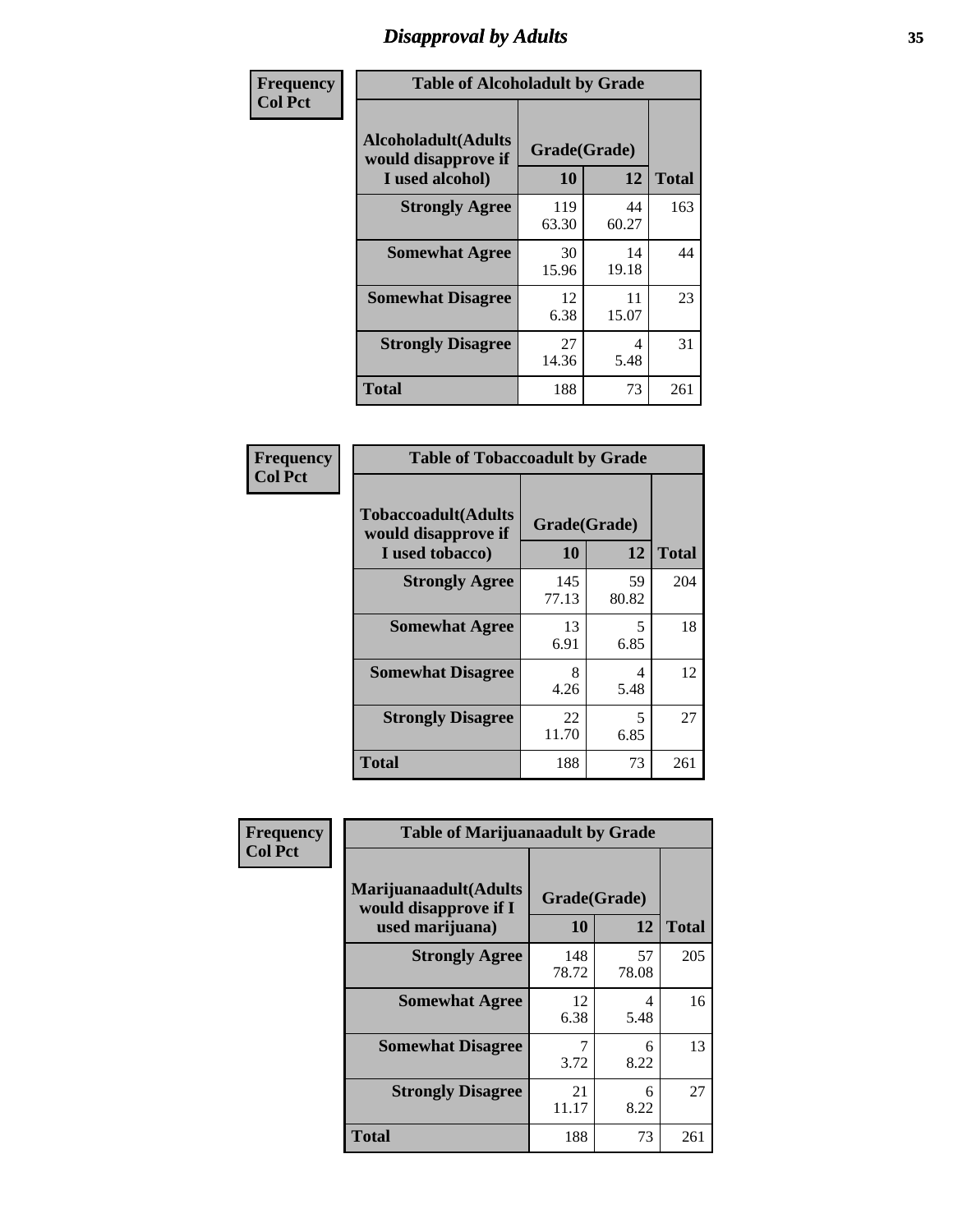### *Disapproval by Adults* **36**

| <b>Frequency</b> | <b>Table of Otherdrugadult by Grade</b>                                     |                    |                        |              |
|------------------|-----------------------------------------------------------------------------|--------------------|------------------------|--------------|
| <b>Col Pct</b>   | <b>Otherdrugadult</b> (Adults<br>would disapprove if I<br>used other drugs) | Grade(Grade)<br>10 | 12                     | <b>Total</b> |
|                  | <b>Strongly Agree</b>                                                       | 154<br>81.91       | 65<br>89.04            | 219          |
|                  | <b>Somewhat Agree</b>                                                       | 6<br>3.19          | $\mathfrak{D}$<br>2.74 | 8            |
|                  | <b>Somewhat Disagree</b>                                                    | 3.72               | 0<br>0.00              | 7            |
|                  | <b>Strongly Disagree</b>                                                    | 21<br>11.17        | 6<br>8.22              | 27           |
|                  | <b>Total</b>                                                                | 188                | 73                     | 261          |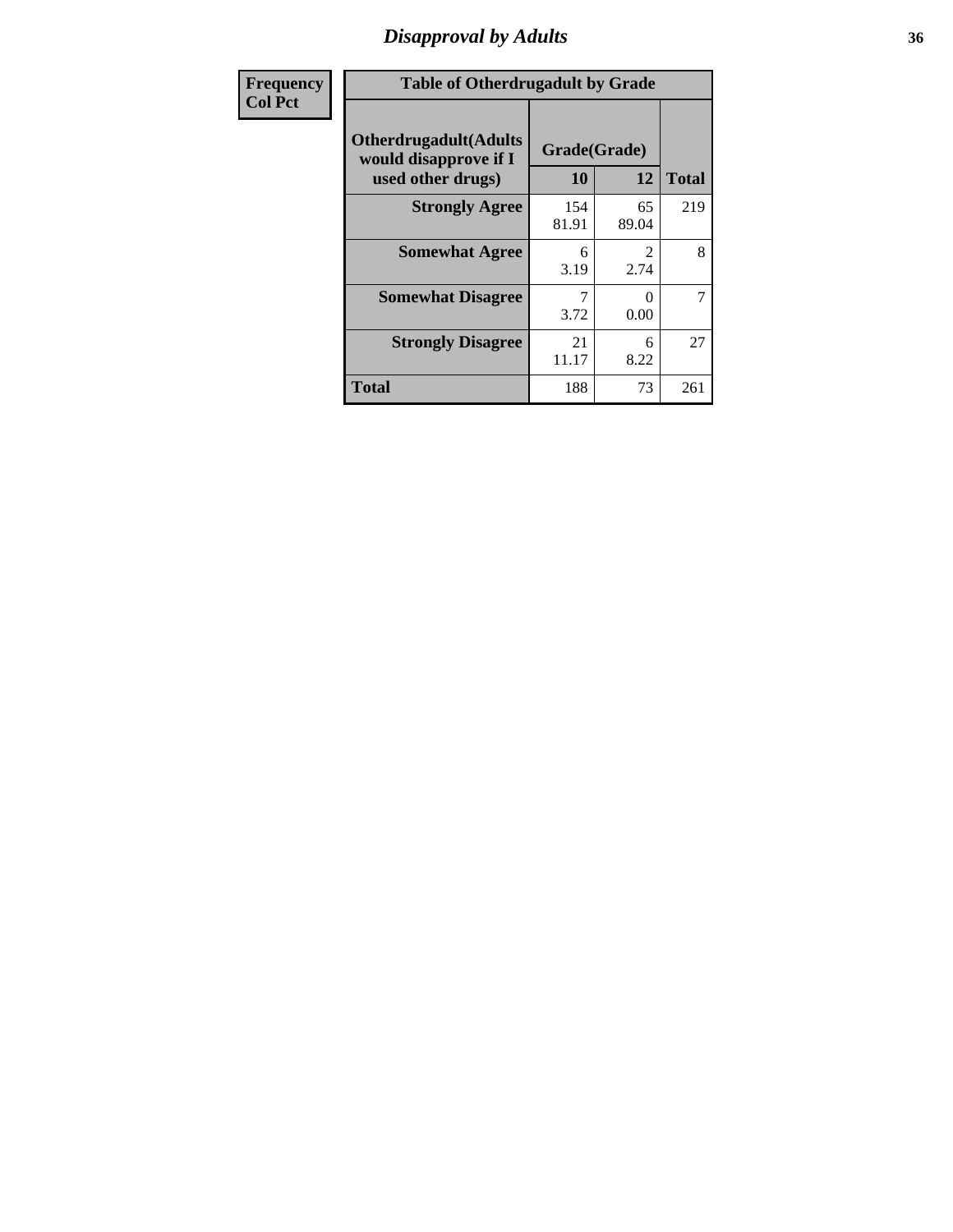# *Disapproval by Peers* **37**

| Frequency      | <b>Table of Alcoholpeer by Grade</b>                    |              |             |              |  |
|----------------|---------------------------------------------------------|--------------|-------------|--------------|--|
| <b>Col Pct</b> | Alcoholpeer(My<br>friends would<br>disapprove if I used | Grade(Grade) |             |              |  |
|                | alcohol)                                                | 10           | 12          | <b>Total</b> |  |
|                | <b>Strongly Agree</b>                                   | 61<br>32.45  | 21<br>28.77 | 82           |  |
|                | <b>Somewhat Agree</b>                                   | 37<br>19.68  | 13<br>17.81 | 50           |  |
|                | <b>Somewhat Disagree</b>                                | 46<br>24.47  | 14<br>19.18 | 60           |  |
|                | <b>Strongly Disagree</b>                                | 44<br>23.40  | 25<br>34.25 | 69           |  |
|                | Total                                                   | 188          | 73          | 261          |  |

| Frequency      | <b>Table of Tobaccopeer by Grade</b>                                |                    |             |              |
|----------------|---------------------------------------------------------------------|--------------------|-------------|--------------|
| <b>Col Pct</b> | Tobaccopeer(My<br>friends would<br>disapprove if I used<br>tobacco) | Grade(Grade)<br>10 | 12          | <b>Total</b> |
|                | <b>Strongly Agree</b>                                               | 95<br>50.53        | 42<br>57.53 | 137          |
|                | <b>Somewhat Agree</b>                                               | 29<br>15.43        | 9<br>12.33  | 38           |
|                | <b>Somewhat Disagree</b>                                            | 28<br>14.89        | 7<br>9.59   | 35           |
|                | <b>Strongly Disagree</b>                                            | 36<br>19.15        | 15<br>20.55 | 51           |
|                | Total                                                               | 188                | 73          | 261          |

| Frequency<br><b>Col Pct</b> | <b>Table of Marijuanapeer by Grade</b>                    |              |             |              |
|-----------------------------|-----------------------------------------------------------|--------------|-------------|--------------|
|                             | Marijuanapeer(My<br>friends would<br>disapprove if I used | Grade(Grade) |             |              |
|                             | marijuana)                                                | 10           | 12          | <b>Total</b> |
|                             | <b>Strongly Agree</b>                                     | 97<br>51.60  | 38<br>52.05 | 135          |
|                             | <b>Somewhat Agree</b>                                     | 26<br>13.83  | 12<br>16.44 | 38           |
|                             | <b>Somewhat Disagree</b>                                  | 23<br>12.23  | 3<br>4.11   | 26           |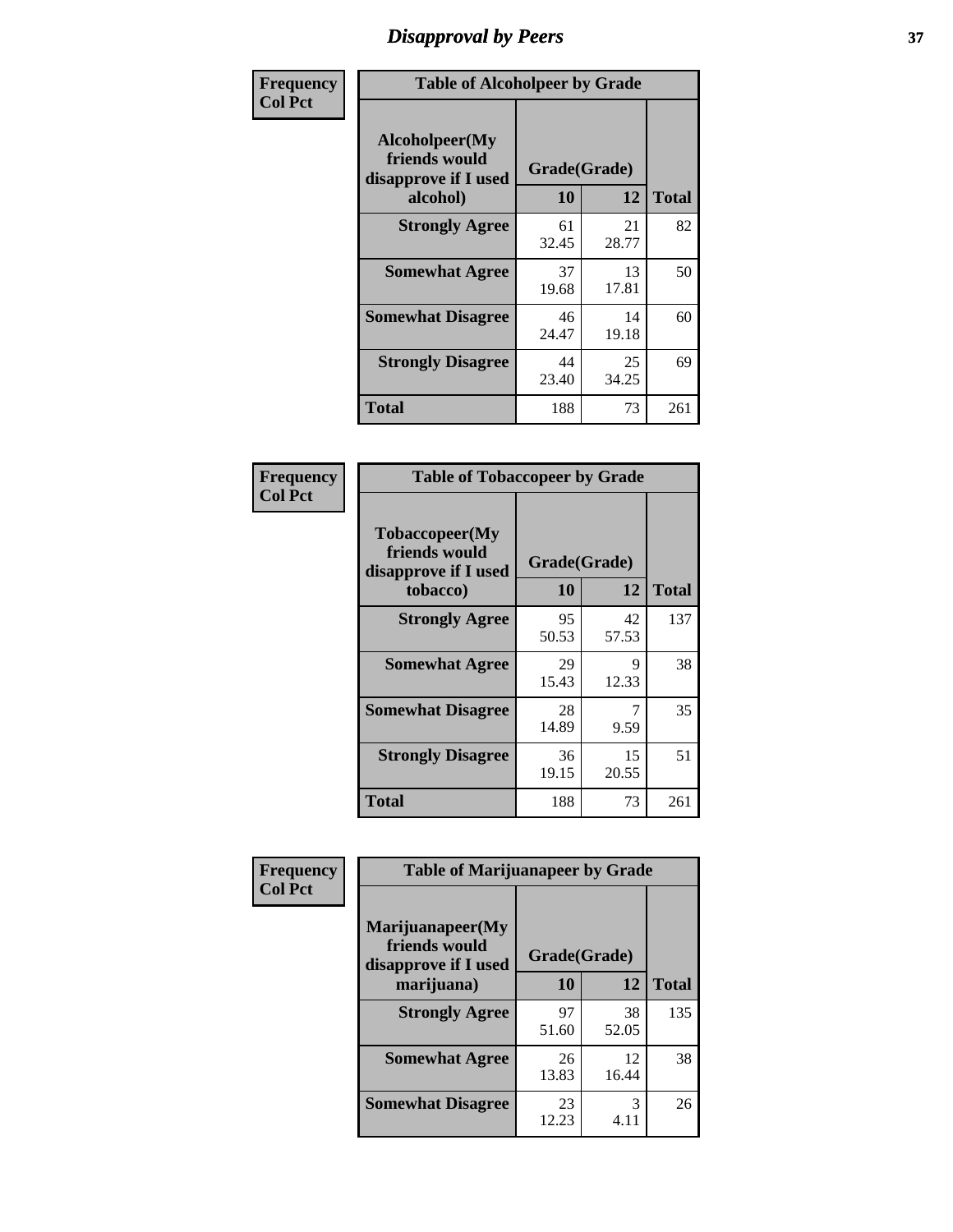# *Disapproval by Peers* **38**

| Frequency<br><b>Col Pct</b> | <b>Table of Marijuanapeer by Grade</b>                                  |                    |             |              |  |
|-----------------------------|-------------------------------------------------------------------------|--------------------|-------------|--------------|--|
|                             | Marijuanapeer(My<br>friends would<br>disapprove if I used<br>marijuana) | Grade(Grade)<br>10 | 12          | <b>Total</b> |  |
|                             | <b>Strongly Disagree</b>                                                | 42<br>22.34        | 20<br>27.40 | 62           |  |
|                             | Total                                                                   | 188                | 73          | 261          |  |

| Frequency      | <b>Table of Otherdrugpeer by Grade</b>                                    |              |                        |              |
|----------------|---------------------------------------------------------------------------|--------------|------------------------|--------------|
| <b>Col Pct</b> | Otherdrugpeer(My<br>friends would<br>disapprove if I used<br>other drugs) | <b>10</b>    | Grade(Grade)<br>12     | <b>Total</b> |
|                | <b>Strongly Agree</b>                                                     | 109<br>57.98 | 52<br>71.23            | 161          |
|                | <b>Somewhat Agree</b>                                                     | 28<br>14.89  | 9<br>12.33             | 37           |
|                | <b>Somewhat Disagree</b>                                                  | 18<br>9.57   | $\mathfrak{D}$<br>2.74 | 20           |
|                | <b>Strongly Disagree</b>                                                  | 33<br>17.55  | 10<br>13.70            | 43           |
|                | Total                                                                     | 188          | 73                     | 261          |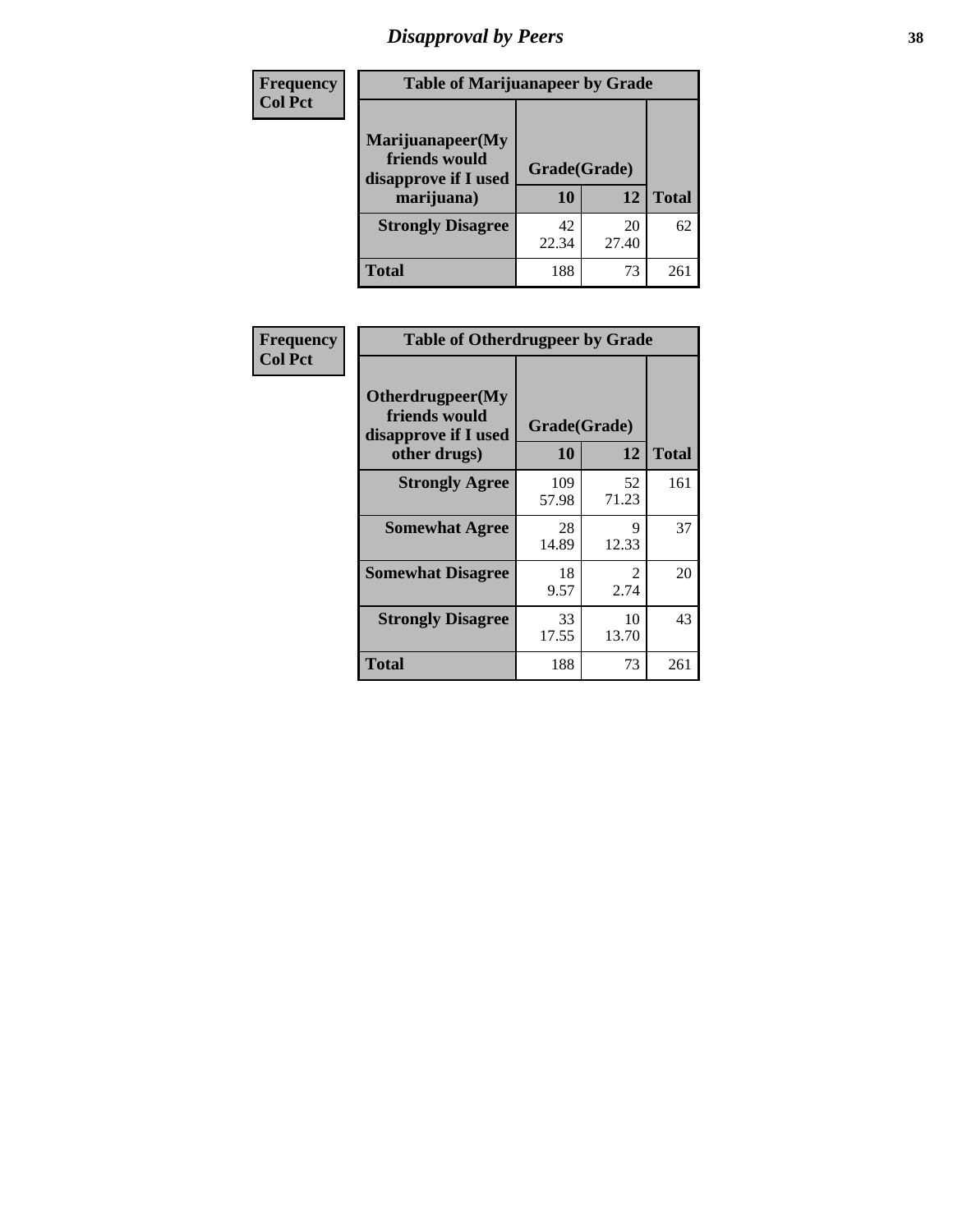| Frequency<br><b>Col Pct</b> | <b>Table of Alcohollocation1 by Grade</b> |              |             |              |
|-----------------------------|-------------------------------------------|--------------|-------------|--------------|
|                             | <b>Alcohollocation1(Places</b>            | Grade(Grade) |             |              |
|                             | <b>Friends Use Alcohol)</b>               | 10           | 12          | <b>Total</b> |
|                             |                                           | 81<br>43.09  | 46<br>63.01 | 127          |
|                             | Do Not Use                                | 107<br>56.91 | 27<br>36.99 | 134          |
|                             | <b>Total</b>                              | 188          | 73          | 261          |

| <b>Frequency</b> | <b>Table of Alcohollocation2 by Grade</b> |              |             |              |
|------------------|-------------------------------------------|--------------|-------------|--------------|
| <b>Col Pct</b>   | <b>Alcohollocation2(Places</b>            | Grade(Grade) |             |              |
|                  | <b>Friends Use Alcohol)</b>               | 10           | 12          | <b>Total</b> |
|                  |                                           | 145<br>77.13 | 50<br>68.49 | 195          |
|                  | Home                                      | 43<br>22.87  | 23<br>31.51 | 66           |
|                  | <b>Total</b>                              | 188          | 73          | 261          |

| Frequency<br><b>Col Pct</b> | <b>Table of Alcohollocation 3 by Grade</b>                    |                    |             |              |
|-----------------------------|---------------------------------------------------------------|--------------------|-------------|--------------|
|                             | <b>Alcohollocation3(Places</b><br><b>Friends Use Alcohol)</b> | Grade(Grade)<br>10 | 12          | <b>Total</b> |
|                             |                                                               | 182<br>96.81       | 70<br>95.89 | 252          |
|                             | <b>School</b>                                                 | 6<br>3.19          | 3<br>4.11   | q            |
|                             | <b>Total</b>                                                  | 188                | 73          | 261          |

| <b>Frequency</b> | <b>Table of Alcohollocation4 by Grade</b> |              |             |              |  |
|------------------|-------------------------------------------|--------------|-------------|--------------|--|
| <b>Col Pct</b>   | <b>Alcohollocation4(Places</b>            | Grade(Grade) |             |              |  |
|                  | <b>Friends Use Alcohol)</b>               | 10           | 12          | <b>Total</b> |  |
|                  |                                           | 172<br>91.49 | 61<br>83.56 | 233          |  |
|                  | Car                                       | 16<br>8.51   | 12<br>16.44 | 28           |  |
|                  | <b>Total</b>                              | 188          | 73          | 261          |  |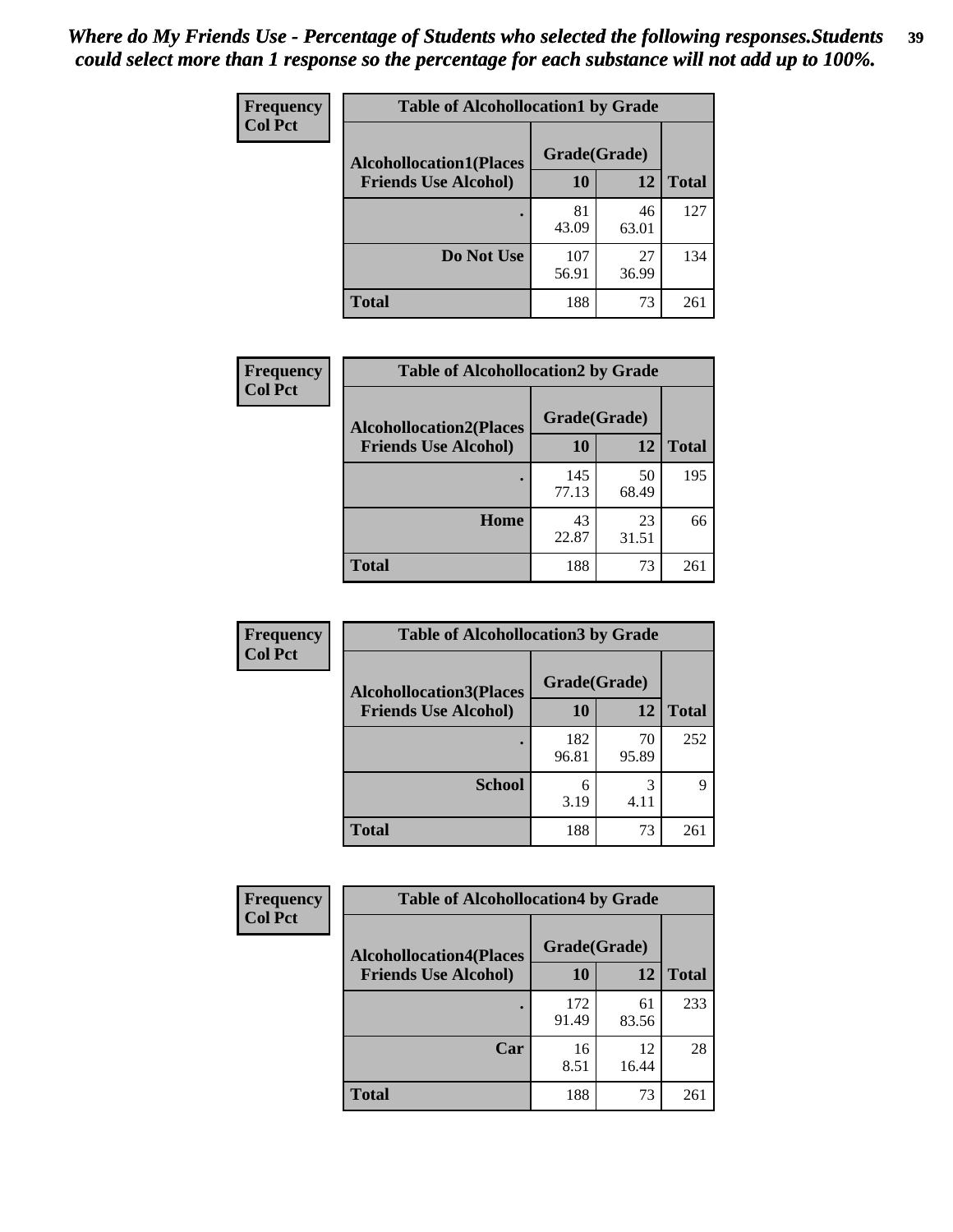| Frequency<br><b>Col Pct</b> | <b>Table of Alcohollocation5 by Grade</b> |              |             |              |  |
|-----------------------------|-------------------------------------------|--------------|-------------|--------------|--|
|                             | <b>Alcohollocation5(Places</b>            | Grade(Grade) |             |              |  |
|                             | <b>Friends Use Alcohol)</b>               | 10           | 12          | <b>Total</b> |  |
|                             |                                           | 140<br>74.47 | 38<br>52.05 | 178          |  |
|                             | <b>Friend's House</b>                     | 48<br>25.53  | 35<br>47.95 | 83           |  |
|                             | <b>Total</b>                              | 188          | 73          | 261          |  |

| <b>Frequency</b> | <b>Table of Alcohollocation6 by Grade</b> |              |             |              |
|------------------|-------------------------------------------|--------------|-------------|--------------|
| <b>Col Pct</b>   | <b>Alcohollocation6(Places</b>            | Grade(Grade) |             |              |
|                  | <b>Friends Use Alcohol)</b>               | 10           | 12          | <b>Total</b> |
|                  |                                           | 143<br>76.06 | 51<br>69.86 | 194          |
|                  | <b>Other</b>                              | 45<br>23.94  | 22<br>30.14 | 67           |
|                  | <b>Total</b>                              | 188          | 73          | 261          |

| <b>Frequency</b> | <b>Table of Tobaccolocation1 by Grade</b> |              |             |              |
|------------------|-------------------------------------------|--------------|-------------|--------------|
| <b>Col Pct</b>   | <b>Tobaccolocation1(Places</b>            | Grade(Grade) |             |              |
|                  | <b>Friends Use Tobacco)</b>               | 10           | 12          | <b>Total</b> |
|                  |                                           | 47<br>25.00  | 26<br>35.62 | 73           |
|                  | Do Not Use                                | 141<br>75.00 | 47<br>64.38 | 188          |
|                  | <b>Total</b>                              | 188          | 73          | 261          |

| <b>Frequency</b> | <b>Table of Tobaccolocation2 by Grade</b> |              |             |              |  |
|------------------|-------------------------------------------|--------------|-------------|--------------|--|
| <b>Col Pct</b>   | <b>Tobaccolocation2(Places</b>            | Grade(Grade) |             |              |  |
|                  | <b>Friends Use Tobacco)</b>               | 10           | 12          | <b>Total</b> |  |
|                  |                                           | 162<br>86.17 | 57<br>78.08 | 219          |  |
|                  | Home                                      | 26<br>13.83  | 16<br>21.92 | 42           |  |
|                  | <b>Total</b>                              | 188          | 73          | 261          |  |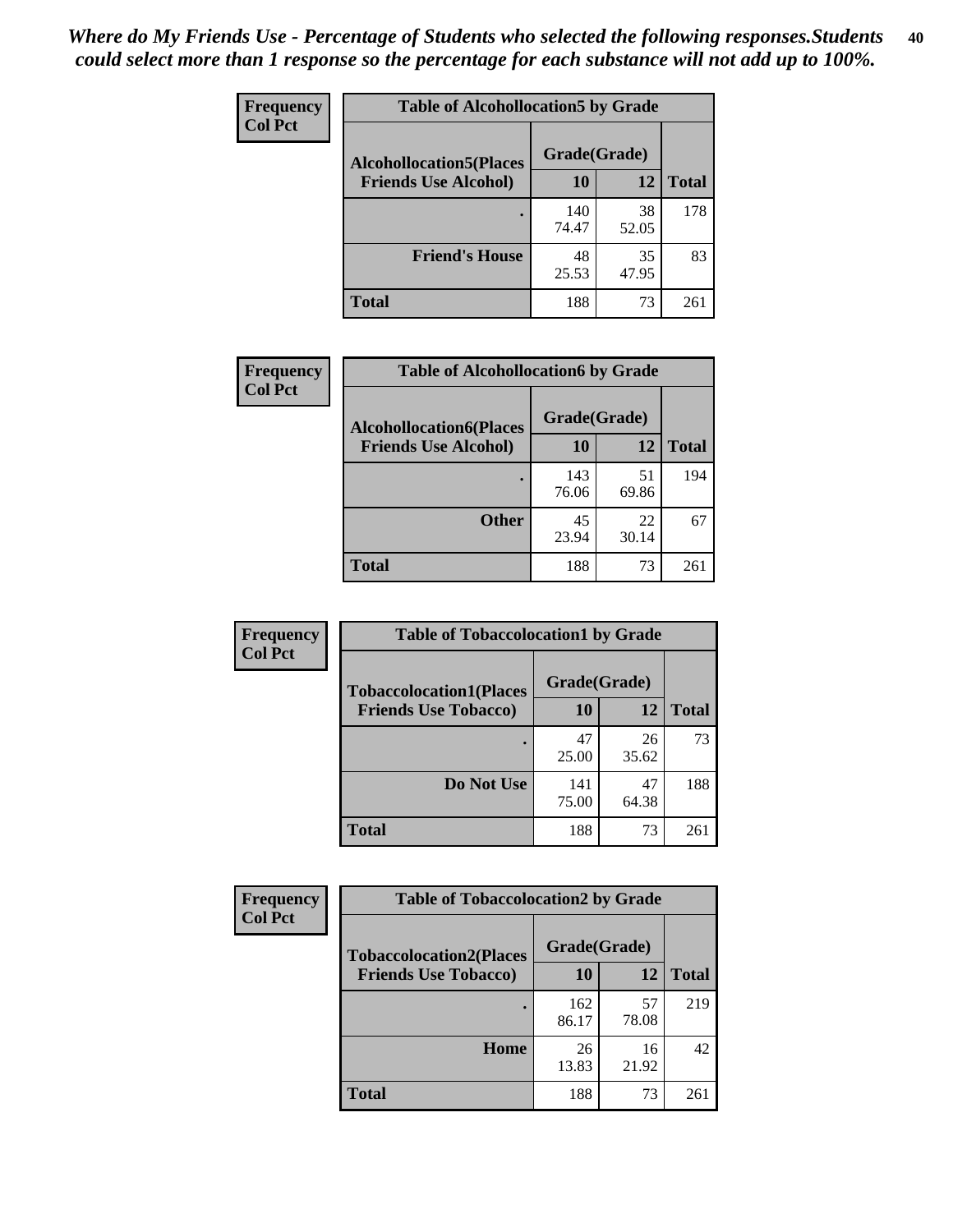| Frequency      | <b>Table of Tobaccolocation 3 by Grade</b> |              |             |              |  |
|----------------|--------------------------------------------|--------------|-------------|--------------|--|
| <b>Col Pct</b> | <b>Tobaccolocation3(Places</b>             | Grade(Grade) |             |              |  |
|                | <b>Friends Use Tobacco)</b>                | 10           | 12          | <b>Total</b> |  |
|                |                                            | 176<br>93.62 | 63<br>86.30 | 239          |  |
|                | <b>School</b>                              | 12<br>6.38   | 10<br>13.70 | 22           |  |
|                | <b>Total</b>                               | 188          | 73          | 261          |  |

| <b>Frequency</b> | <b>Table of Tobaccolocation4 by Grade</b> |              |             |              |
|------------------|-------------------------------------------|--------------|-------------|--------------|
| <b>Col Pct</b>   | <b>Tobaccolocation4(Places</b>            | Grade(Grade) |             |              |
|                  | <b>Friends Use Tobacco)</b>               | 10           | 12          | <b>Total</b> |
|                  |                                           | 168<br>89.36 | 58<br>79.45 | 226          |
|                  | Car                                       | 20<br>10.64  | 15<br>20.55 | 35           |
|                  | <b>Total</b>                              | 188          | 73          | 261          |

| Frequency<br><b>Col Pct</b> | <b>Table of Tobaccolocation5 by Grade</b>                     |                    |             |              |
|-----------------------------|---------------------------------------------------------------|--------------------|-------------|--------------|
|                             | <b>Tobaccolocation5(Places</b><br><b>Friends Use Tobacco)</b> | Grade(Grade)<br>10 | <b>12</b>   | <b>Total</b> |
|                             |                                                               | 168<br>89.36       | 56<br>76.71 | 224          |
|                             | <b>Friend's House</b>                                         | 20<br>10.64        | 17<br>23.29 | 37           |
|                             | <b>Total</b>                                                  | 188                | 73          | 261          |

| <b>Frequency</b> | <b>Table of Tobaccolocation6 by Grade</b> |              |             |              |  |  |
|------------------|-------------------------------------------|--------------|-------------|--------------|--|--|
| <b>Col Pct</b>   | <b>Tobaccolocation6(Places</b>            | Grade(Grade) |             |              |  |  |
|                  | <b>Friends Use Tobacco)</b>               | 10           | 12          | <b>Total</b> |  |  |
|                  |                                           | 159<br>84.57 | 54<br>73.97 | 213          |  |  |
|                  | <b>Other</b>                              | 29<br>15.43  | 19<br>26.03 | 48           |  |  |
|                  | <b>Total</b>                              | 188          | 73          | 261          |  |  |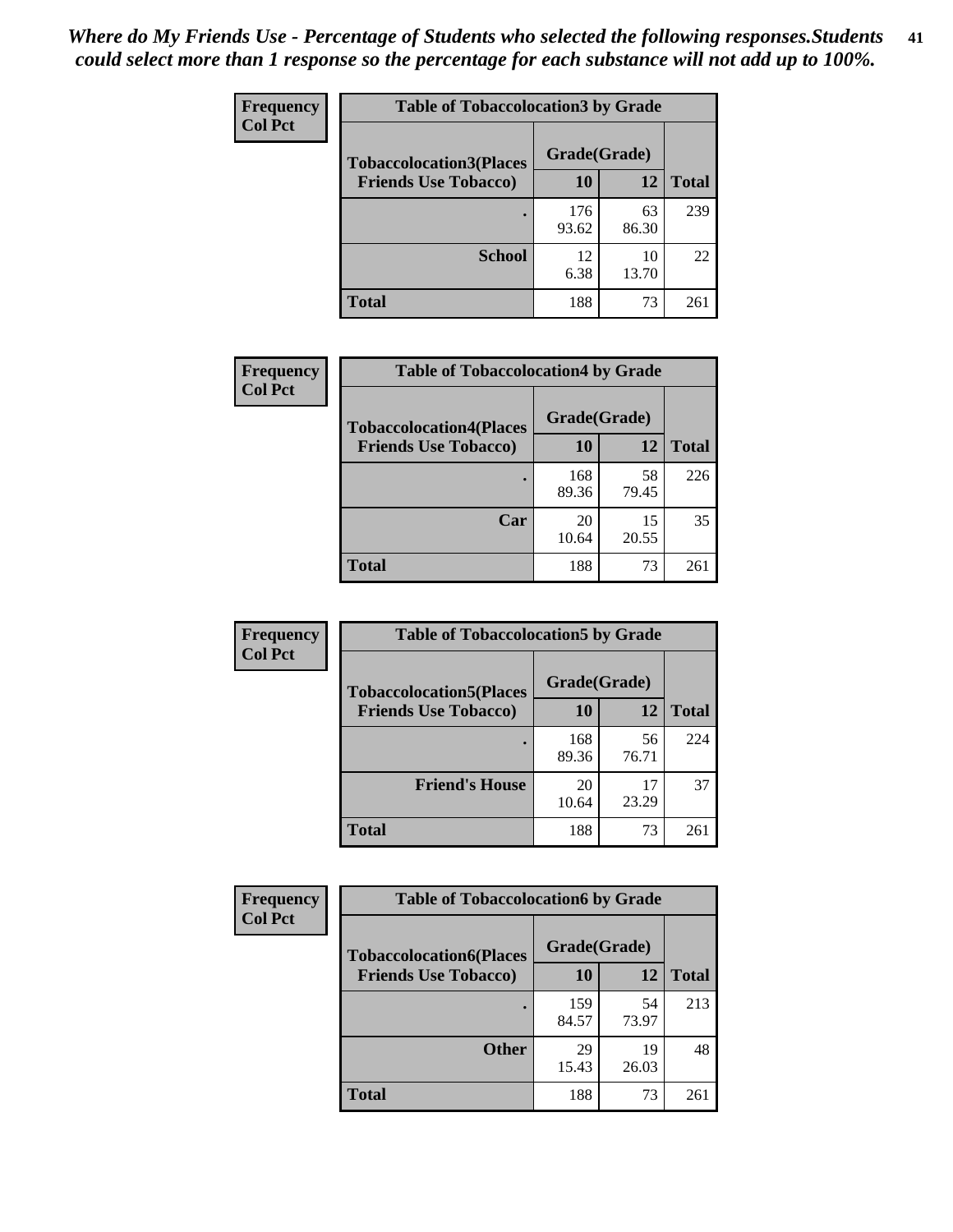| <b>Frequency</b> | <b>Table of Marijuanalocation1 by Grade</b> |              |             |              |
|------------------|---------------------------------------------|--------------|-------------|--------------|
| <b>Col Pct</b>   | <b>Marijuanalocation1(Places</b>            | Grade(Grade) |             |              |
|                  | <b>Friends Use Marijuana</b> )              | 10           | 12          | <b>Total</b> |
|                  |                                             | 54<br>28.72  | 34<br>46.58 | 88           |
|                  | Do Not Use                                  | 134<br>71.28 | 39<br>53.42 | 173          |
|                  | Total                                       | 188          | 73          | 261          |

| <b>Frequency</b> | <b>Table of Marijuanalocation2 by Grade</b>                        |                    |             |              |
|------------------|--------------------------------------------------------------------|--------------------|-------------|--------------|
| <b>Col Pct</b>   | <b>Marijuanalocation2(Places</b><br><b>Friends Use Marijuana</b> ) | Grade(Grade)<br>10 | 12          | <b>Total</b> |
|                  |                                                                    | 156<br>82.98       | 52<br>71.23 | 208          |
|                  | Home                                                               | 32<br>17.02        | 21<br>28.77 | 53           |
|                  | Total                                                              | 188                | 73          | 261          |

| <b>Frequency</b> | <b>Table of Marijuanalocation3 by Grade</b> |              |             |              |
|------------------|---------------------------------------------|--------------|-------------|--------------|
| <b>Col Pct</b>   | <b>Marijuanalocation3</b> (Places           | Grade(Grade) |             |              |
|                  | <b>Friends Use Marijuana</b> )              | 10           | 12          | <b>Total</b> |
|                  |                                             | 175<br>93.09 | 66<br>90.41 | 241          |
|                  | <b>School</b>                               | 13<br>6.91   | 9.59        | 20           |
|                  | <b>Total</b>                                | 188          | 73          | 261          |

| <b>Frequency</b> | <b>Table of Marijuanalocation4 by Grade</b> |              |             |              |  |
|------------------|---------------------------------------------|--------------|-------------|--------------|--|
| <b>Col Pct</b>   | <b>Marijuanalocation4(Places</b>            | Grade(Grade) |             |              |  |
|                  | <b>Friends Use Marijuana</b> )              | 10           | 12          | <b>Total</b> |  |
|                  |                                             | 171<br>90.96 | 55<br>75.34 | 226          |  |
|                  | Car                                         | 17<br>9.04   | 18<br>24.66 | 35           |  |
|                  | <b>Total</b>                                | 188          | 73          | 261          |  |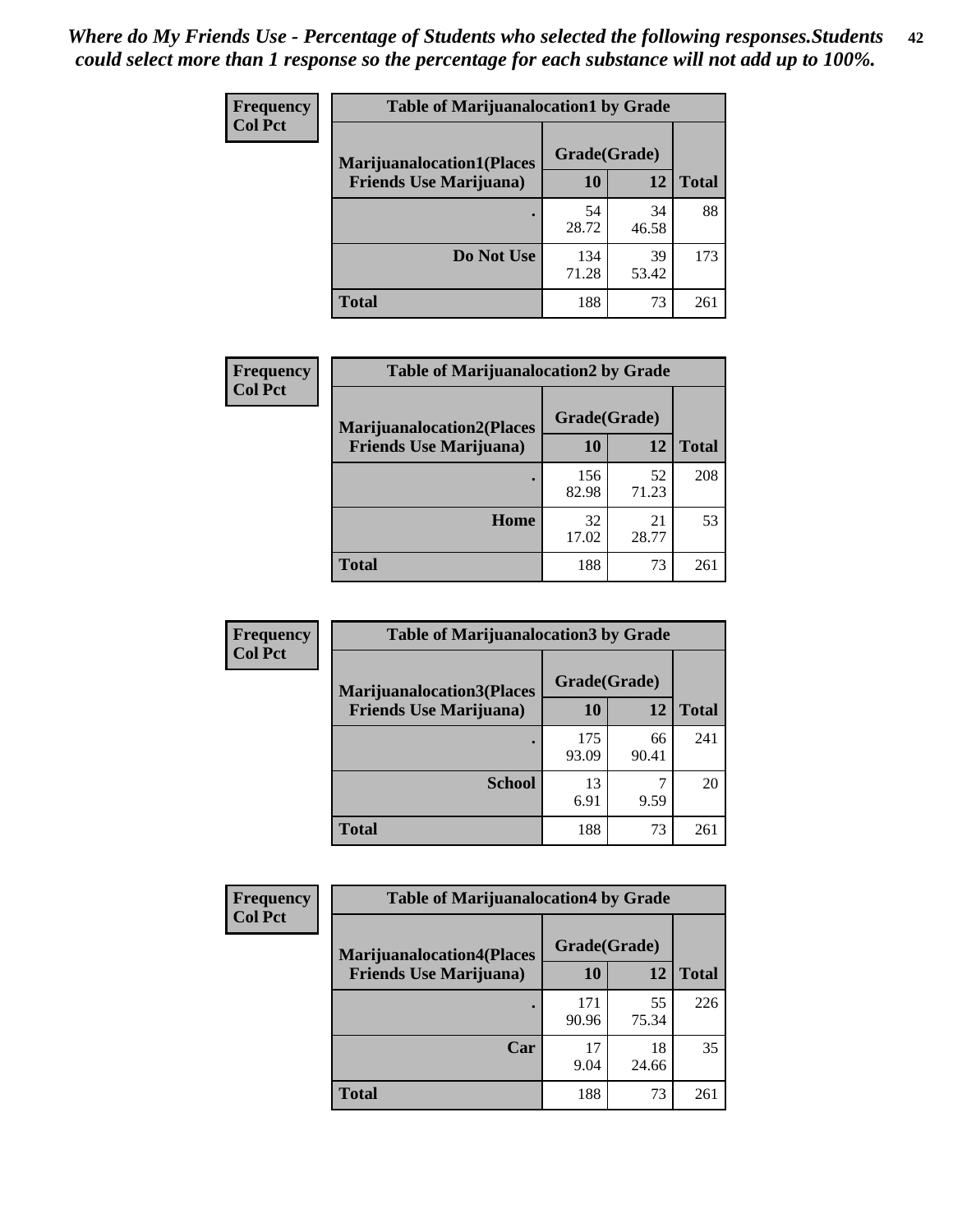| <b>Frequency</b> | <b>Table of Marijuanalocation5 by Grade</b> |              |             |              |
|------------------|---------------------------------------------|--------------|-------------|--------------|
| <b>Col Pct</b>   | <b>Marijuanalocation5</b> (Places           | Grade(Grade) |             |              |
|                  | <b>Friends Use Marijuana</b> )              | 10           | 12          | <b>Total</b> |
|                  |                                             | 157<br>83.51 | 50<br>68.49 | 207          |
|                  | <b>Friend's House</b>                       | 31<br>16.49  | 23<br>31.51 | 54           |
|                  | <b>Total</b>                                | 188          | 73          | 261          |

| <b>Frequency</b> | <b>Table of Marijuanalocation6 by Grade</b>                        |                    |             |              |
|------------------|--------------------------------------------------------------------|--------------------|-------------|--------------|
| <b>Col Pct</b>   | <b>Marijuanalocation6(Places</b><br><b>Friends Use Marijuana</b> ) | Grade(Grade)<br>10 | 12          | <b>Total</b> |
|                  |                                                                    | 154<br>81.91       | 51<br>69.86 | 205          |
|                  | <b>Other</b>                                                       | 34<br>18.09        | 22<br>30.14 | 56           |
|                  | <b>Total</b>                                                       | 188                | 73          | 261          |

| Frequency      | <b>Table of Otherdruglocation1 by Grade</b>                          |              |             |              |
|----------------|----------------------------------------------------------------------|--------------|-------------|--------------|
| <b>Col Pct</b> | <b>Otherdruglocation1(Places</b><br><b>Friends Use Other Illegal</b> | Grade(Grade) |             |              |
|                | Drugs)                                                               | 10           | 12          | <b>Total</b> |
|                |                                                                      | 29<br>15.43  | 14<br>19.18 | 43           |
|                | Do Not Use                                                           | 159<br>84.57 | 59<br>80.82 | 218          |
|                | <b>Total</b>                                                         | 188          | 73          | 261          |

| <b>Frequency</b> | <b>Table of Otherdruglocation2 by Grade</b>                           |              |             |              |
|------------------|-----------------------------------------------------------------------|--------------|-------------|--------------|
| <b>Col Pct</b>   | <b>Otherdruglocation2(Places)</b><br><b>Friends Use Other Illegal</b> | Grade(Grade) |             |              |
|                  | Drugs)                                                                | 10           | 12          | <b>Total</b> |
|                  |                                                                       | 177<br>94.15 | 68<br>93.15 | 245          |
|                  | Home                                                                  | 11<br>5.85   | 5<br>6.85   | 16           |
|                  | <b>Total</b>                                                          | 188          | 73          | 261          |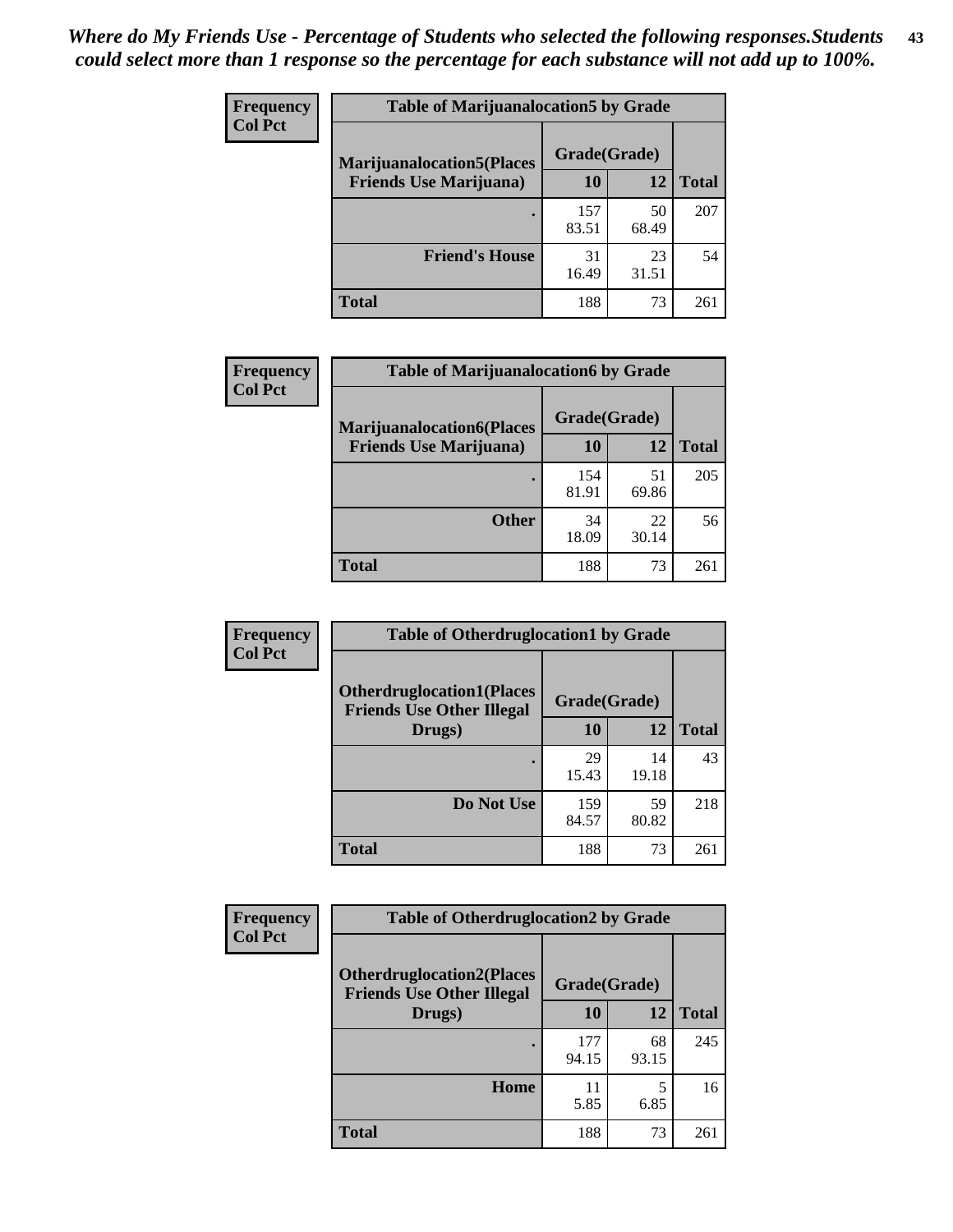| <b>Frequency</b> | <b>Table of Otherdruglocation 3 by Grade</b>                         |              |                        |              |
|------------------|----------------------------------------------------------------------|--------------|------------------------|--------------|
| <b>Col Pct</b>   | <b>Otherdruglocation3(Places</b><br><b>Friends Use Other Illegal</b> | Grade(Grade) |                        |              |
|                  | Drugs)                                                               | 10           | 12                     | <b>Total</b> |
|                  |                                                                      | 185<br>98.40 | 71<br>97.26            | 256          |
|                  | <b>School</b>                                                        | 3<br>1.60    | $\mathfrak{D}$<br>2.74 |              |
|                  | <b>Total</b>                                                         | 188          | 73                     | 261          |

 $\overline{\phantom{a}}$ 

| Frequency      | <b>Table of Otherdruglocation4 by Grade</b>                          |              |             |              |
|----------------|----------------------------------------------------------------------|--------------|-------------|--------------|
| <b>Col Pct</b> | <b>Otherdruglocation4(Places</b><br><b>Friends Use Other Illegal</b> | Grade(Grade) |             |              |
|                | Drugs)                                                               | <b>10</b>    | 12          | <b>Total</b> |
|                |                                                                      | 179<br>95.21 | 67<br>91.78 | 246          |
|                | Car                                                                  | q<br>4.79    | 6<br>8.22   | 15           |
|                | <b>Total</b>                                                         | 188          | 73          | 261          |

| <b>Frequency</b> | <b>Table of Otherdruglocation5 by Grade</b>                          |              |             |              |
|------------------|----------------------------------------------------------------------|--------------|-------------|--------------|
| <b>Col Pct</b>   | <b>Otherdruglocation5(Places</b><br><b>Friends Use Other Illegal</b> | Grade(Grade) |             |              |
|                  | Drugs)                                                               | 10           | 12          | <b>Total</b> |
|                  |                                                                      | 172<br>91.49 | 67<br>91.78 | 239          |
|                  | <b>Friend's House</b>                                                | 16<br>8.51   | 6<br>8.22   | 22           |
|                  | <b>Total</b>                                                         | 188          | 73          | 261          |

| Frequency      | <b>Table of Otherdruglocation6 by Grade</b>                          |              |             |              |
|----------------|----------------------------------------------------------------------|--------------|-------------|--------------|
| <b>Col Pct</b> | <b>Otherdruglocation6(Places</b><br><b>Friends Use Other Illegal</b> | Grade(Grade) |             |              |
|                | Drugs)                                                               | 10           | 12          | <b>Total</b> |
|                |                                                                      | 168<br>89.36 | 63<br>86.30 | 231          |
|                | <b>Other</b>                                                         | 20<br>10.64  | 10<br>13.70 | 30           |
|                | <b>Total</b>                                                         | 188          | 73          | 261          |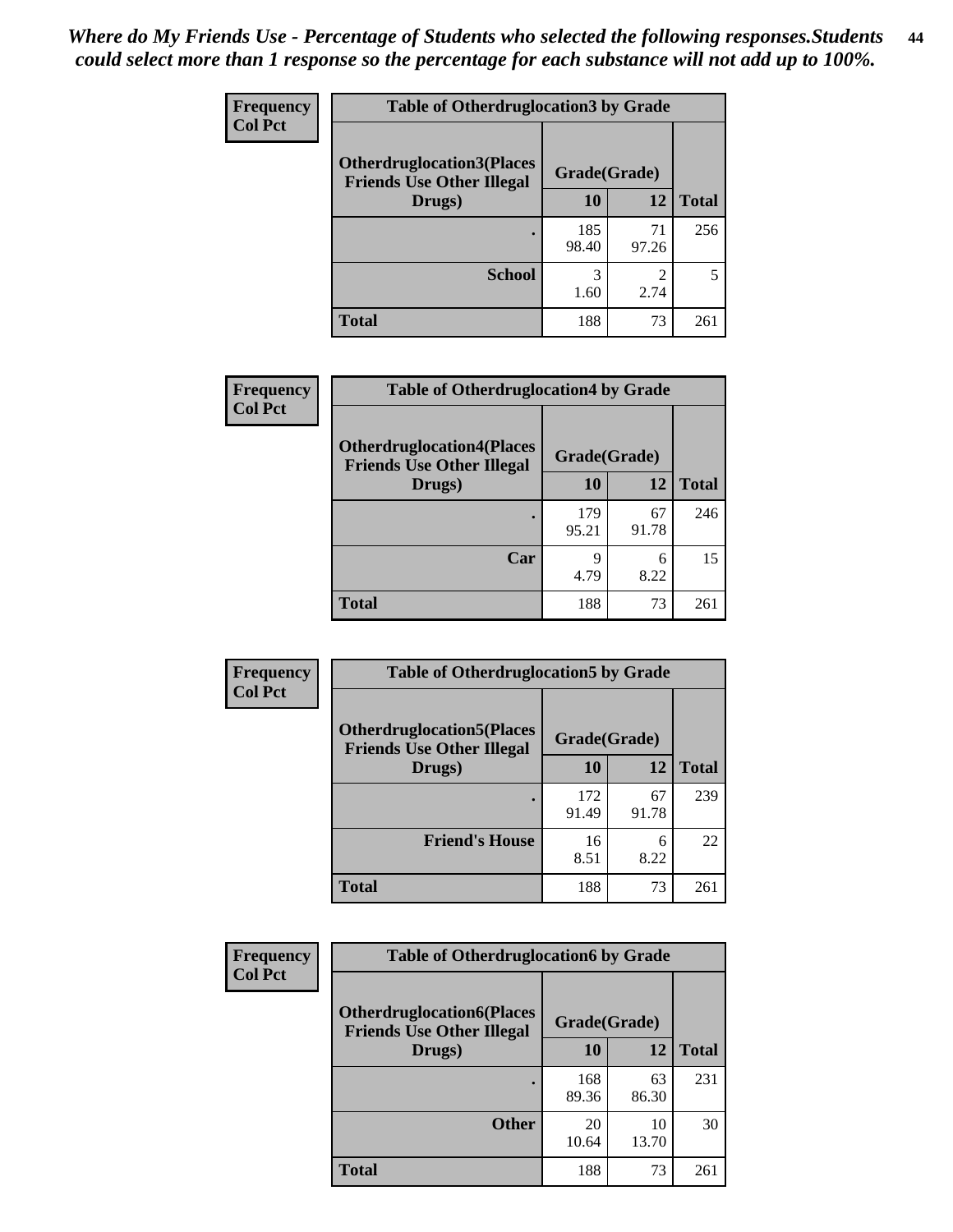| Frequency      | <b>Table of Alcoholtime1 by Grade</b>           |              |             |              |
|----------------|-------------------------------------------------|--------------|-------------|--------------|
| <b>Col Pct</b> | <b>Alcoholtime1(Times</b><br><b>Friends Use</b> | Grade(Grade) |             |              |
|                | Alcohol)                                        | <b>10</b>    | 12          | <b>Total</b> |
|                |                                                 | 76<br>40.43  | 45<br>61.64 | 121          |
|                | Do Not Use                                      | 112<br>59.57 | 28<br>38.36 | 140          |
|                | <b>Total</b>                                    | 188          | 73          | 261          |

| Frequency      | <b>Table of Alcoholtime2 by Grade</b>           |              |             |              |
|----------------|-------------------------------------------------|--------------|-------------|--------------|
| <b>Col Pct</b> | <b>Alcoholtime2(Times</b><br><b>Friends Use</b> | Grade(Grade) |             |              |
|                | Alcohol)                                        | 10           | 12          | <b>Total</b> |
|                |                                                 | 178<br>94.68 | 70<br>95.89 | 248          |
|                | <b>On Way to School</b>                         | 10<br>5.32   | 3<br>4.11   | 13           |
|                | <b>Total</b>                                    | 188          | 73          | 261          |

| Frequency      | <b>Table of Alcoholtime3 by Grade</b>           |              |             |              |
|----------------|-------------------------------------------------|--------------|-------------|--------------|
| <b>Col Pct</b> | <b>Alcoholtime3(Times</b><br><b>Friends Use</b> | Grade(Grade) |             |              |
|                | Alcohol)                                        | 10           | 12          | <b>Total</b> |
|                |                                                 | 179<br>95.21 | 70<br>95.89 | 249          |
|                | <b>During School</b>                            | 9<br>4.79    | 3<br>4.11   | 12           |
|                | <b>Total</b>                                    | 188          | 73          | 261          |

| <b>Frequency</b> | <b>Table of Alcoholtime4 by Grade</b> |              |             |              |
|------------------|---------------------------------------|--------------|-------------|--------------|
| <b>Col Pct</b>   | <b>Alcoholtime4(Times</b>             | Grade(Grade) |             |              |
|                  | <b>Friends Use Alcohol)</b>           | 10           | 12          | <b>Total</b> |
|                  | ٠                                     | 178<br>94.68 | 68<br>93.15 | 246          |
|                  | <b>On Way Home From School</b>        | 10<br>5.32   | 6.85        | 15           |
|                  | <b>Total</b>                          | 188          | 73          | 261          |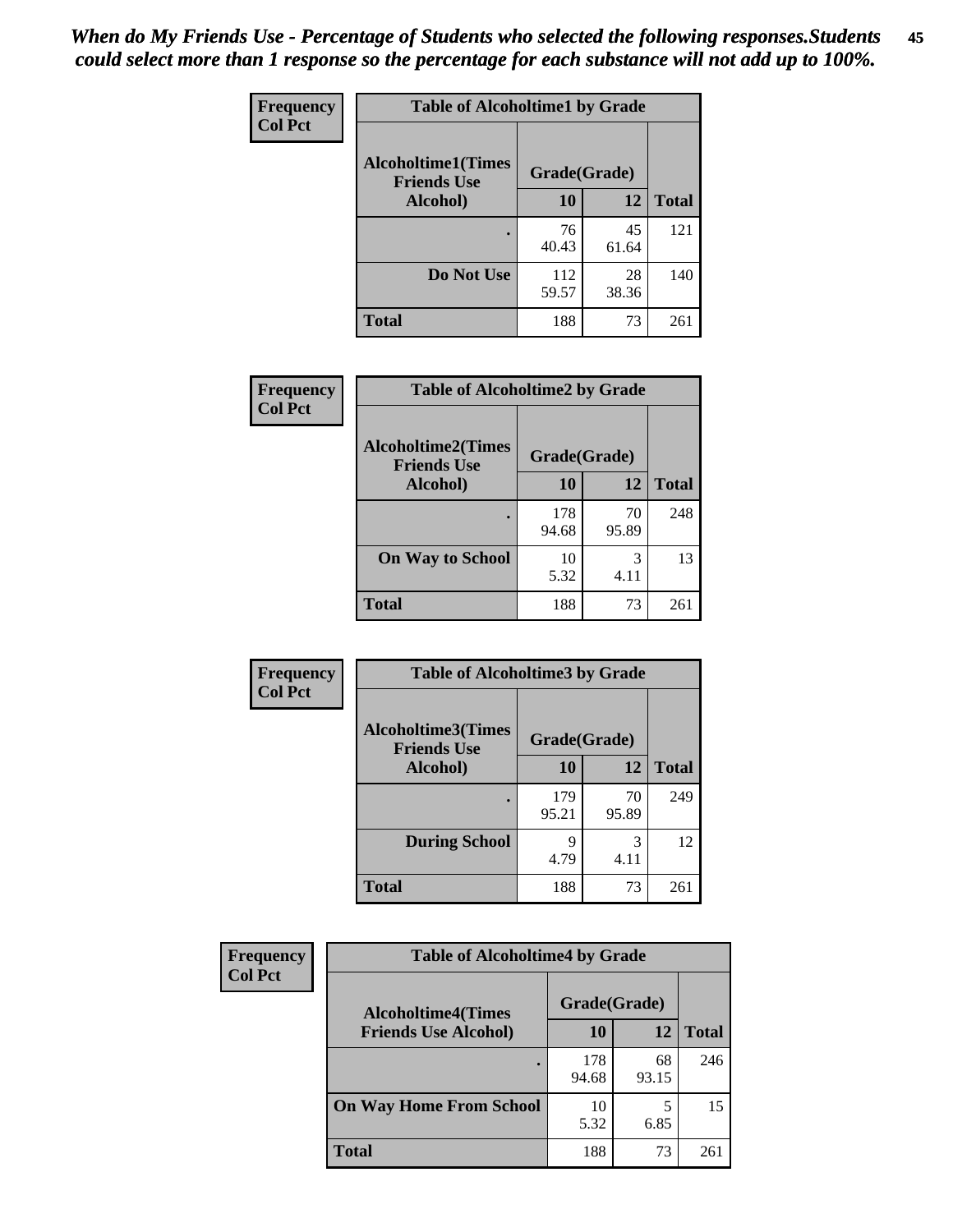*When do My Friends Use - Percentage of Students who selected the following responses.Students could select more than 1 response so the percentage for each substance will not add up to 100%.* **46**

| <b>Frequency</b> | <b>Table of Alcoholtime5 by Grade</b>           |              |             |              |
|------------------|-------------------------------------------------|--------------|-------------|--------------|
| <b>Col Pct</b>   | <b>Alcoholtime5(Times</b><br><b>Friends Use</b> | Grade(Grade) |             |              |
|                  | Alcohol)                                        | 10           | 12          | <b>Total</b> |
|                  | ٠                                               | 166<br>88.30 | 63<br>86.30 | 229          |
|                  | Weeknights                                      | 22<br>11.70  | 10<br>13.70 | 32           |
|                  | <b>Total</b>                                    | 188          | 73          | 261          |

| Frequency      | <b>Table of Alcoholtime6 by Grade</b>           |              |             |              |
|----------------|-------------------------------------------------|--------------|-------------|--------------|
| <b>Col Pct</b> | <b>Alcoholtime6(Times</b><br><b>Friends Use</b> | Grade(Grade) |             |              |
|                | Alcohol)                                        | 10           | 12          | <b>Total</b> |
|                |                                                 | 110<br>58.51 | 31<br>42.47 | 141          |
|                | Weekends                                        | 78<br>41.49  | 42<br>57.53 | 120          |
|                | <b>Total</b>                                    | 188          | 73          | 261          |

| <b>Frequency</b><br><b>Col Pct</b> | <b>Table of Tobaccotime1 by Grade</b>           |              |              |              |
|------------------------------------|-------------------------------------------------|--------------|--------------|--------------|
|                                    | <b>Tobaccotime1(Times</b><br><b>Friends Use</b> |              | Grade(Grade) |              |
|                                    | <b>Tobacco</b> )                                | 10           | 12           | <b>Total</b> |
|                                    |                                                 | 44<br>23.40  | 24<br>32.88  | 68           |
|                                    | Do Not Use                                      | 144<br>76.60 | 49<br>67.12  | 193          |
|                                    | <b>Total</b>                                    | 188          | 73           | 261          |

| <b>Frequency</b> | <b>Table of Tobaccotime2 by Grade</b>                           |              |             |              |  |
|------------------|-----------------------------------------------------------------|--------------|-------------|--------------|--|
| <b>Col Pct</b>   | <b>Tobaccotime2(Times</b><br>Grade(Grade)<br><b>Friends Use</b> |              |             |              |  |
|                  | <b>Tobacco</b> )                                                | 10           | 12          | <b>Total</b> |  |
|                  |                                                                 | 171<br>90.96 | 63<br>86.30 | 234          |  |
|                  | <b>On Way to School</b>                                         | 17<br>9.04   | 10<br>13.70 | 27           |  |
|                  | Total                                                           | 188          | 73          | 261          |  |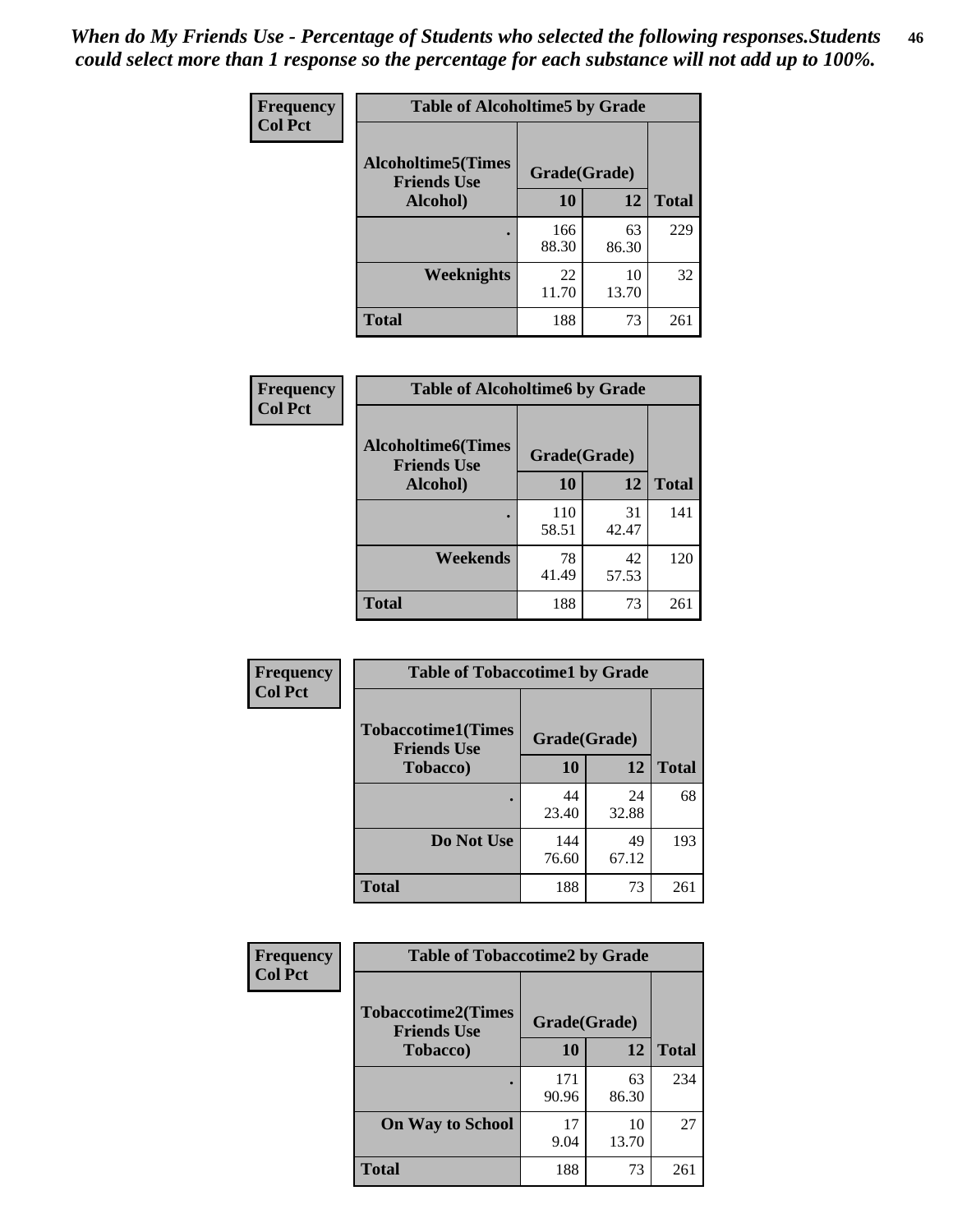*When do My Friends Use - Percentage of Students who selected the following responses.Students could select more than 1 response so the percentage for each substance will not add up to 100%.* **47**

| <b>Frequency</b> | <b>Table of Tobaccotime3 by Grade</b>           |              |              |              |  |
|------------------|-------------------------------------------------|--------------|--------------|--------------|--|
| <b>Col Pct</b>   | <b>Tobaccotime3(Times</b><br><b>Friends Use</b> |              | Grade(Grade) |              |  |
|                  | <b>Tobacco</b> )                                | 10           | 12           | <b>Total</b> |  |
|                  |                                                 | 177<br>94.15 | 68<br>93.15  | 245          |  |
|                  | <b>During School</b>                            | 11<br>5.85   | 5<br>6.85    | 16           |  |
|                  | <b>Total</b>                                    | 188          | 73           | 261          |  |

| Frequency<br><b>Col Pct</b> | <b>Table of Tobaccotime4 by Grade</b> |              |             |              |
|-----------------------------|---------------------------------------|--------------|-------------|--------------|
|                             | <b>Tobaccotime4(Times</b>             | Grade(Grade) |             |              |
|                             | <b>Friends Use Tobacco)</b>           | 10           | 12          | <b>Total</b> |
|                             |                                       | 178<br>94.68 | 68<br>93.15 | 246          |
|                             | <b>On Way Home From School</b>        | 10<br>5.32   | 6.85        | 15           |
|                             | Total                                 | 188          | 73          | 261          |

| <b>Frequency</b> | <b>Table of Tobaccotime5 by Grade</b>           |              |             |              |
|------------------|-------------------------------------------------|--------------|-------------|--------------|
| <b>Col Pct</b>   | <b>Tobaccotime5(Times</b><br><b>Friends Use</b> | Grade(Grade) |             |              |
|                  | <b>Tobacco</b> )                                | 10           | 12          | <b>Total</b> |
|                  |                                                 | 160<br>85.11 | 57<br>78.08 | 217          |
|                  | Weeknights                                      | 28<br>14.89  | 16<br>21.92 | 44           |
|                  | <b>Total</b>                                    | 188          | 73          | 261          |

| Frequency<br><b>Col Pct</b> | <b>Table of Tobaccotime6 by Grade</b><br><b>Tobaccotime6(Times</b><br>Grade(Grade)<br><b>Friends Use</b> |              |             |              |
|-----------------------------|----------------------------------------------------------------------------------------------------------|--------------|-------------|--------------|
|                             |                                                                                                          |              |             |              |
|                             | <b>Tobacco</b> )                                                                                         | 10           | 12          | <b>Total</b> |
|                             |                                                                                                          | 146<br>77.66 | 55<br>75.34 | 201          |
|                             | Weekends                                                                                                 | 42<br>22.34  | 18<br>24.66 | 60           |
|                             | <b>Total</b>                                                                                             | 188          | 73          | 261          |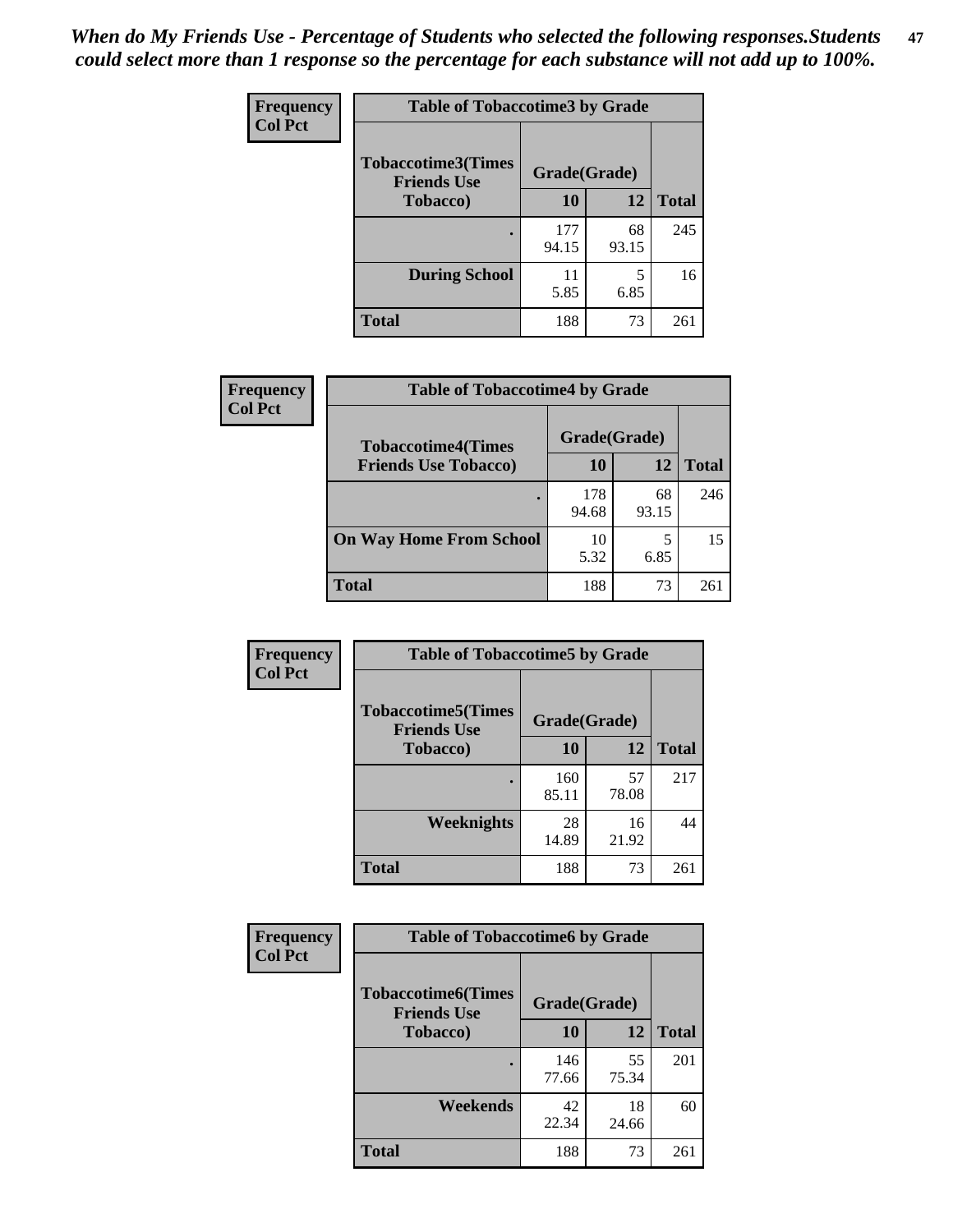| Frequency      | <b>Table of Marijuanatime1 by Grade</b>           |              |             |              |  |
|----------------|---------------------------------------------------|--------------|-------------|--------------|--|
| <b>Col Pct</b> | <b>Marijuanatime1(Times</b><br><b>Friends Use</b> | Grade(Grade) |             |              |  |
|                | Marijuana)                                        | 10           | 12          | <b>Total</b> |  |
|                |                                                   | 50<br>26.60  | 32<br>43.84 | 82           |  |
|                | Do Not Use                                        | 138<br>73.40 | 41<br>56.16 | 179          |  |
|                | <b>Total</b>                                      | 188          | 73          | 261          |  |

| <b>Frequency</b> | <b>Table of Marijuanatime2 by Grade</b>                                                                    |              |             |              |
|------------------|------------------------------------------------------------------------------------------------------------|--------------|-------------|--------------|
| <b>Col Pct</b>   | <b>Marijuanatime2(Times</b><br><b>Friends Use</b><br>Marijuana)<br><b>On Way to School</b><br><b>Total</b> | Grade(Grade) |             |              |
|                  |                                                                                                            | 10           | 12          | <b>Total</b> |
|                  |                                                                                                            | 166<br>88.30 | 61<br>83.56 | 227          |
|                  |                                                                                                            | 22<br>11.70  | 12<br>16.44 | 34           |
|                  |                                                                                                            | 188          | 73          | 261          |

| <b>Frequency</b> | <b>Table of Marijuanatime3 by Grade</b>    |              |             |              |  |
|------------------|--------------------------------------------|--------------|-------------|--------------|--|
| <b>Col Pct</b>   | Marijuanatime3(Times<br><b>Friends Use</b> | Grade(Grade) |             |              |  |
|                  | Marijuana)                                 | 10           | 12          | <b>Total</b> |  |
|                  |                                            | 174<br>92.55 | 68<br>93.15 | 242          |  |
|                  | <b>During School</b>                       | 14<br>7.45   | 5<br>6.85   | 19           |  |
|                  | <b>Total</b>                               | 188          | 73          | 261          |  |

| <b>Frequency</b><br><b>Col Pct</b> | <b>Table of Marijuanatime4 by Grade</b> |              |             |       |
|------------------------------------|-----------------------------------------|--------------|-------------|-------|
|                                    | <b>Marijuanatime4</b> (Times            | Grade(Grade) |             |       |
|                                    | <b>Friends Use Marijuana</b> )          | 10           | 12          | Total |
|                                    |                                         | 171<br>90.96 | 59<br>80.82 | 230   |
|                                    | <b>On Way Home From School</b>          | 17<br>9.04   | 14<br>19.18 | 31    |
|                                    | <b>Total</b>                            | 188          | 73          | 261   |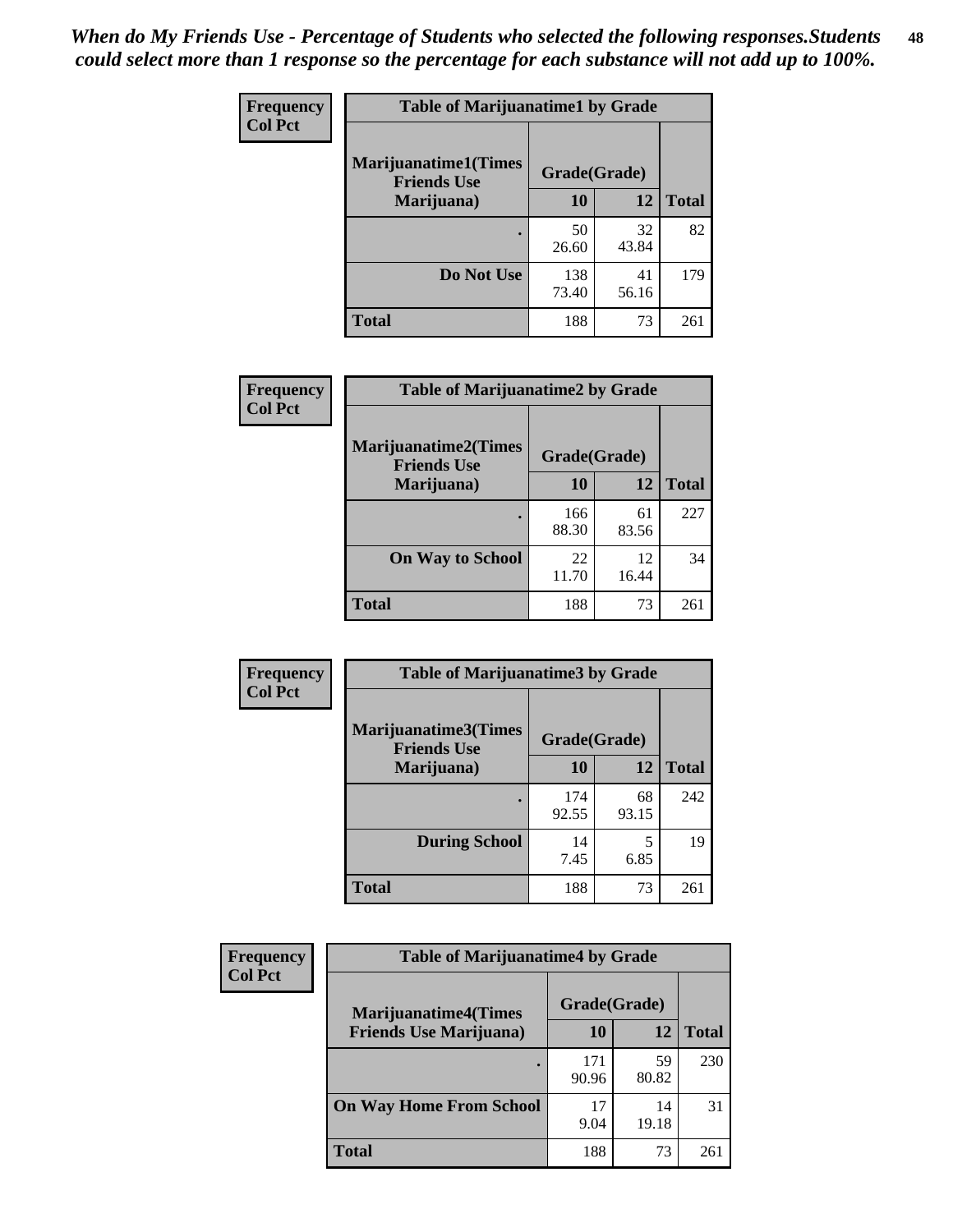| Frequency      | <b>Table of Marijuanatime5 by Grade</b>            |              |             |              |
|----------------|----------------------------------------------------|--------------|-------------|--------------|
| <b>Col Pct</b> | <b>Marijuanatime5</b> (Times<br><b>Friends Use</b> | Grade(Grade) |             |              |
|                | Marijuana)                                         | 10           | 12          | <b>Total</b> |
|                |                                                    | 163<br>86.70 | 58<br>79.45 | 221          |
|                | Weeknights                                         | 25<br>13.30  | 15<br>20.55 | 40           |
|                | <b>Total</b>                                       | 188          | 73          | 261          |

| Frequency      | <b>Table of Marijuanatime6 by Grade</b>            |              |             |              |  |
|----------------|----------------------------------------------------|--------------|-------------|--------------|--|
| <b>Col Pct</b> | <b>Marijuanatime6</b> (Times<br><b>Friends Use</b> | Grade(Grade) |             |              |  |
|                | Marijuana)                                         | 10           | 12          | <b>Total</b> |  |
|                |                                                    | 140<br>74.47 | 45<br>61.64 | 185          |  |
|                | Weekends                                           | 48<br>25.53  | 28<br>38.36 | 76           |  |
|                | <b>Total</b>                                       | 188          | 73          | 261          |  |

| <b>Frequency</b> | <b>Table of Otherdrugtime1 by Grade</b>                  |              |             |              |  |
|------------------|----------------------------------------------------------|--------------|-------------|--------------|--|
| <b>Col Pct</b>   | <b>Otherdrugtime1</b> (Times<br><b>Friends Use Other</b> | Grade(Grade) |             |              |  |
|                  | <b>Illegal Drugs</b> )                                   | 10           | 12          | <b>Total</b> |  |
|                  |                                                          | 22<br>11.70  | 13<br>17.81 | 35           |  |
|                  | Do Not Use                                               | 166<br>88.30 | 60<br>82.19 | 226          |  |
|                  | <b>Total</b>                                             | 188          | 73          | 261          |  |

| <b>Frequency</b> | <b>Table of Otherdrugtime2 by Grade</b>                 |              |                        |              |  |  |
|------------------|---------------------------------------------------------|--------------|------------------------|--------------|--|--|
| <b>Col Pct</b>   | <b>Otherdrugtime2(Times</b><br><b>Friends Use Other</b> | Grade(Grade) |                        |              |  |  |
|                  | <b>Illegal Drugs</b> )                                  | 10           | 12                     | <b>Total</b> |  |  |
|                  |                                                         | 182<br>96.81 | 71<br>97.26            | 253          |  |  |
|                  | <b>On Way to School</b>                                 | 6<br>3.19    | $\mathfrak{D}$<br>2.74 | 8            |  |  |
|                  | <b>Total</b>                                            | 188          | 73                     | 261          |  |  |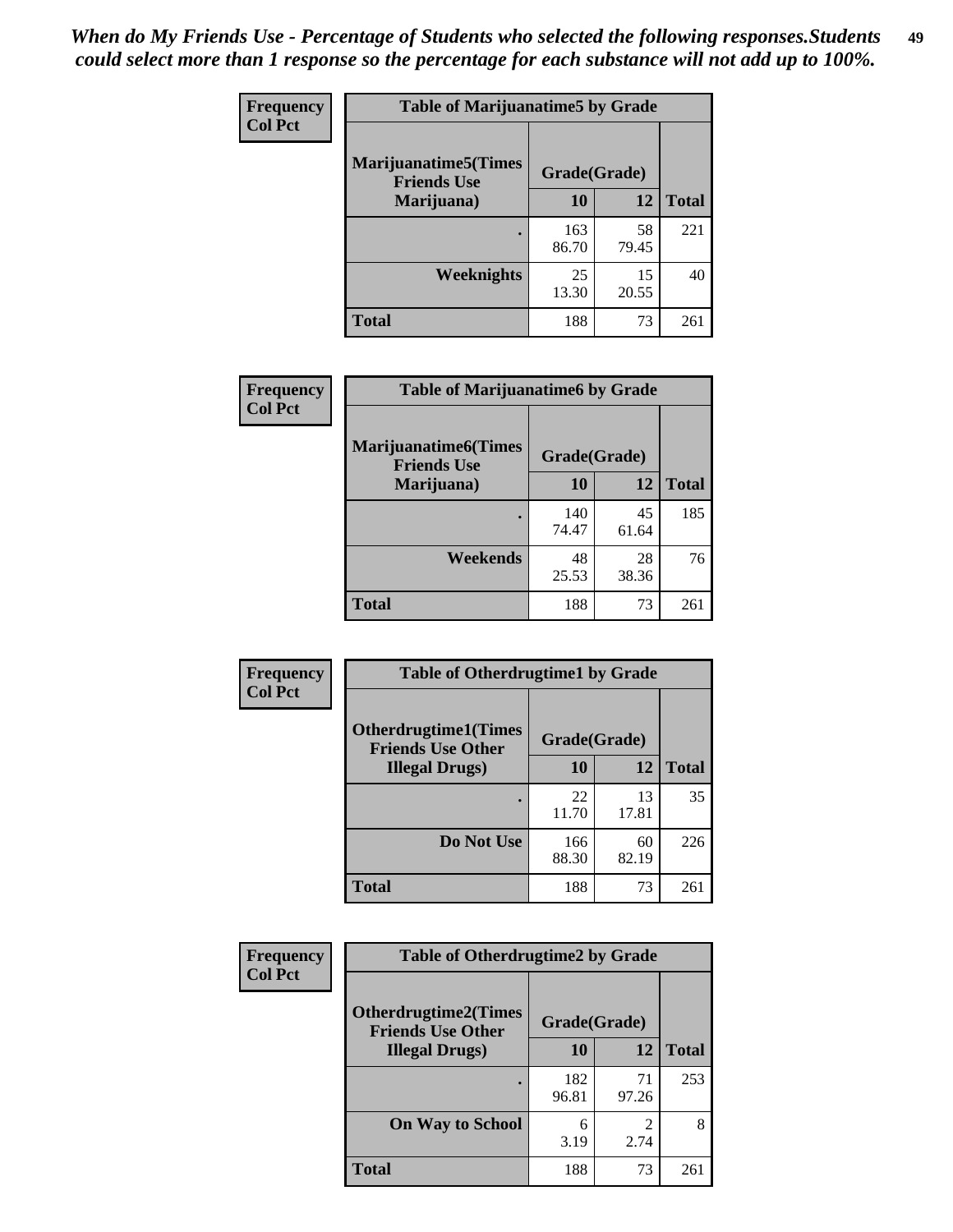| <b>Frequency</b> | <b>Table of Otherdrugtime3 by Grade</b>          |              |             |              |  |  |
|------------------|--------------------------------------------------|--------------|-------------|--------------|--|--|
| <b>Col Pct</b>   | Otherdrugtime3(Times<br><b>Friends Use Other</b> | Grade(Grade) |             |              |  |  |
|                  | <b>Illegal Drugs</b> )                           | 10           | 12          | <b>Total</b> |  |  |
|                  |                                                  | 184<br>97.87 | 68<br>93.15 | 252          |  |  |
|                  | <b>During School</b>                             | 4<br>2.13    | 5<br>6.85   | 9            |  |  |
|                  | <b>Total</b>                                     | 188          | 73          | 261          |  |  |

| Frequency      | <b>Table of Otherdrugtime4 by Grade</b>                         |              |             |              |  |  |
|----------------|-----------------------------------------------------------------|--------------|-------------|--------------|--|--|
| <b>Col Pct</b> | <b>Otherdrugtime4(Times</b><br><b>Friends Use Other Illegal</b> | Grade(Grade) |             |              |  |  |
|                | Drugs)                                                          | 10           | 12          | <b>Total</b> |  |  |
|                |                                                                 | 182<br>96.81 | 71<br>97.26 | 253          |  |  |
|                | <b>On Way Home From School</b>                                  | 6<br>3.19    | 2.74        |              |  |  |
|                | <b>Total</b>                                                    | 188          | 73          | 261          |  |  |

| <b>Frequency</b> | <b>Table of Otherdrugtime5 by Grade</b>                  |              |             |              |  |  |
|------------------|----------------------------------------------------------|--------------|-------------|--------------|--|--|
| <b>Col Pct</b>   | <b>Otherdrugtime5</b> (Times<br><b>Friends Use Other</b> | Grade(Grade) |             |              |  |  |
|                  | <b>Illegal Drugs</b> )                                   | 10           | 12          | <b>Total</b> |  |  |
|                  |                                                          | 179<br>95.21 | 70<br>95.89 | 249          |  |  |
|                  | Weeknights                                               | 9<br>4.79    | 3<br>4.11   | 12           |  |  |
|                  | <b>Total</b>                                             | 188          | 73          | 261          |  |  |

| Frequency      | <b>Table of Otherdrugtime6 by Grade</b>                 |              |             |              |  |  |
|----------------|---------------------------------------------------------|--------------|-------------|--------------|--|--|
| <b>Col Pct</b> | <b>Otherdrugtime6(Times</b><br><b>Friends Use Other</b> | Grade(Grade) |             |              |  |  |
|                | <b>Illegal Drugs</b> )                                  | 10           | 12          | <b>Total</b> |  |  |
|                |                                                         | 165<br>87.77 | 63<br>86.30 | 228          |  |  |
|                | Weekends                                                | 23<br>12.23  | 10<br>13.70 | 33           |  |  |
|                | Total                                                   | 188          | 73          | 261          |  |  |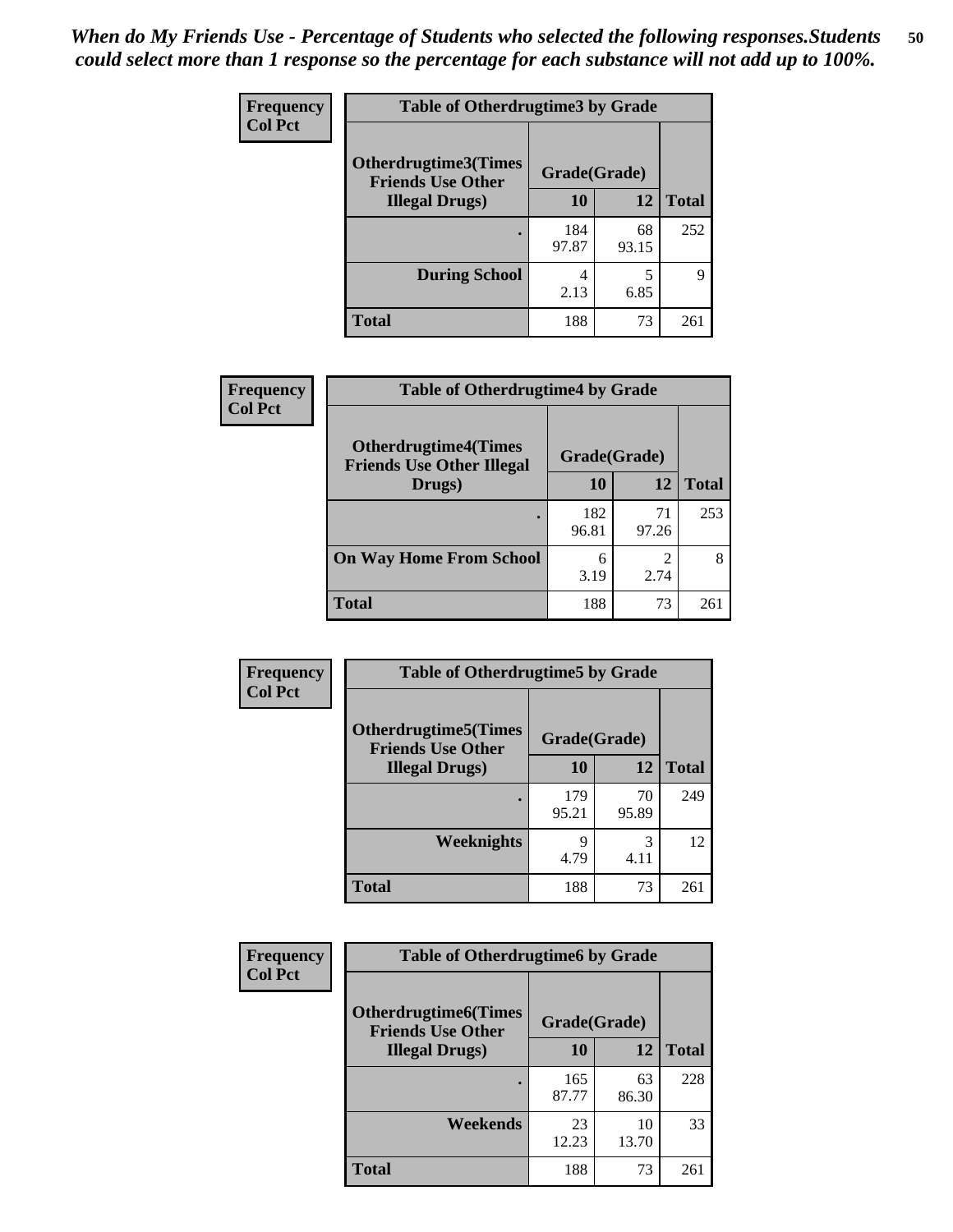| Frequency<br><b>Col Pct</b> | <b>Table of Educationalcohol by Grade</b>                                                                  |              |             |              |  |  |
|-----------------------------|------------------------------------------------------------------------------------------------------------|--------------|-------------|--------------|--|--|
|                             | Educationalcohol(I<br>have been taught<br>about alcohol,<br>tobacco,<br>and other drugs<br>within the last | Grade(Grade) |             |              |  |  |
|                             | year at school)                                                                                            | 10           | 12          | <b>Total</b> |  |  |
|                             | Yes                                                                                                        | 144<br>76.60 | 41<br>56.16 | 185          |  |  |
|                             | N <sub>0</sub>                                                                                             | 44<br>23.40  | 32<br>43.84 | 76           |  |  |
|                             | <b>Total</b>                                                                                               | 188          | 73          | 261          |  |  |

| Frequency      | <b>Table of Eversmoked by Grade</b>         |              |             |              |  |  |
|----------------|---------------------------------------------|--------------|-------------|--------------|--|--|
| <b>Col Pct</b> | Eversmoked(I<br>Grade(Grade)<br>have smoked |              |             |              |  |  |
|                | a cigarette)                                | 10           | 12          | <b>Total</b> |  |  |
|                | <b>Yes</b>                                  | 51<br>27.13  | 27<br>36.99 | 78           |  |  |
|                | N <sub>0</sub>                              | 137<br>72.87 | 46<br>63.01 | 183          |  |  |
|                | <b>Total</b>                                | 188          | 73          | 261          |  |  |

| Frequency<br><b>Col Pct</b> | <b>Table of Drovedrinking by Grade</b>                                                                              |                    |             |              |  |  |
|-----------------------------|---------------------------------------------------------------------------------------------------------------------|--------------------|-------------|--------------|--|--|
|                             | Drovedrinking(In<br>the past 30 days I<br>have driven a car<br>or other vehicle<br>while I was<br>drinking alcohol) | Grade(Grade)<br>10 | 12          | <b>Total</b> |  |  |
|                             | <b>Yes</b>                                                                                                          | 3<br>1.60          | 4<br>5.48   | 7            |  |  |
|                             | N <sub>0</sub>                                                                                                      | 185<br>98.40       | 69<br>94.52 | 254          |  |  |
|                             | <b>Total</b>                                                                                                        | 188                | 73          | 261          |  |  |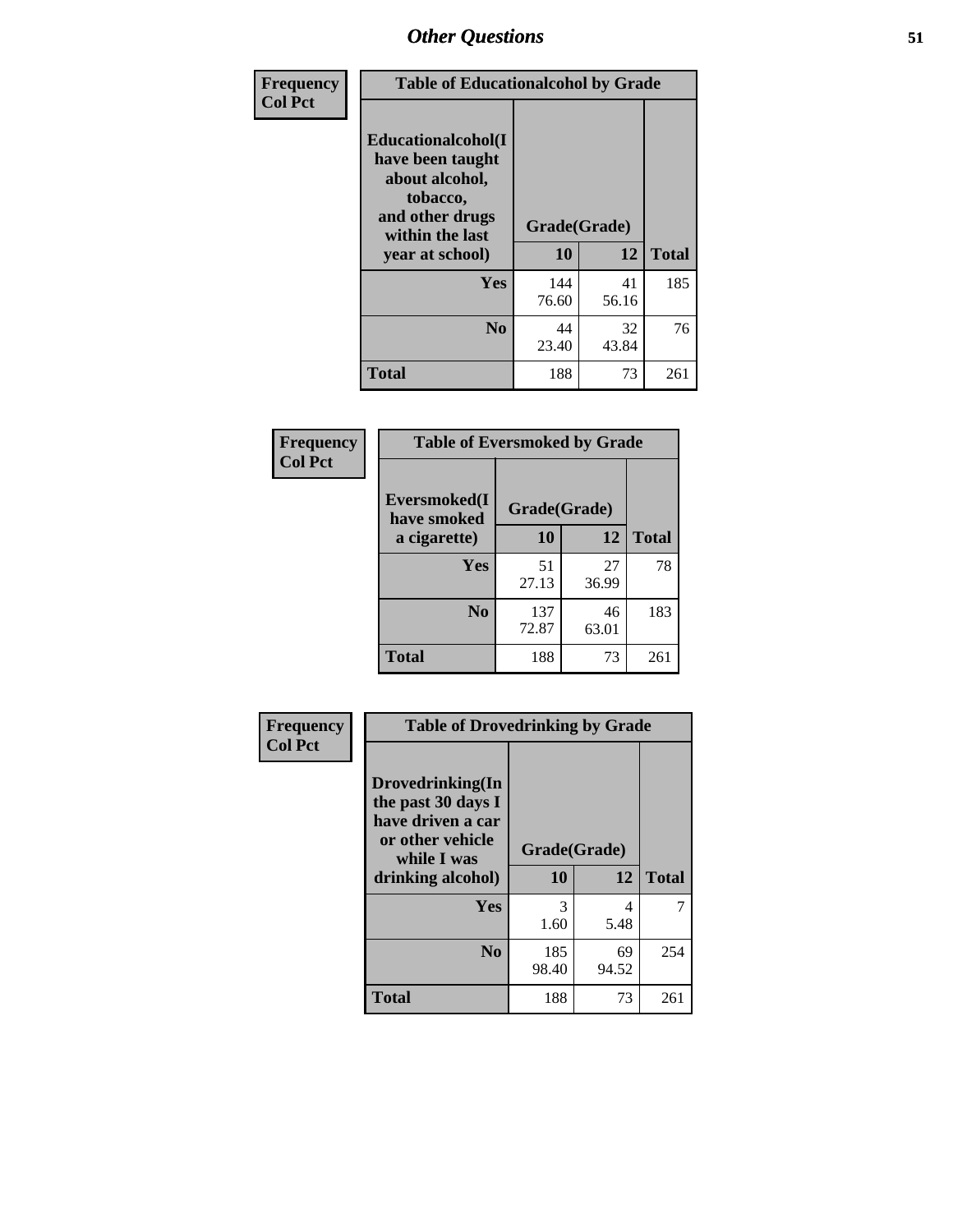| Frequency      | <b>Table of Rodedrinking by Grade</b>                                                                      |              |             |              |  |  |
|----------------|------------------------------------------------------------------------------------------------------------|--------------|-------------|--------------|--|--|
| <b>Col Pct</b> | Rodedrinking(In<br>the past 30 days<br>I have ridden in<br>a car with a<br>driver who had<br>been drinking | Grade(Grade) |             |              |  |  |
|                | alcohol)                                                                                                   | 10           | 12          | <b>Total</b> |  |  |
|                | <b>Yes</b>                                                                                                 | 17<br>9.04   | 12<br>16.44 | 29           |  |  |
|                | N <sub>0</sub>                                                                                             | 171<br>90.96 | 61<br>83.56 | 232          |  |  |
|                | <b>Total</b>                                                                                               | 188          | 73          | 261          |  |  |

#### **Frequency Col Pct**

| <b>Table of Drugsschool by Grade</b>                                                                                      |              |             |              |  |  |  |
|---------------------------------------------------------------------------------------------------------------------------|--------------|-------------|--------------|--|--|--|
| <b>Drugsschool</b> (During<br>the past 12 months,<br>I have been offered,<br>sold,<br>or given illegal<br>drugs on school | Grade(Grade) |             |              |  |  |  |
| property)                                                                                                                 | 10           | 12          | <b>Total</b> |  |  |  |
| Yes                                                                                                                       | 19<br>10.11  | 9.59        | 26           |  |  |  |
| N <sub>0</sub>                                                                                                            | 169<br>89.89 | 66<br>90.41 | 235          |  |  |  |
| Total                                                                                                                     | 188          | 73          | 261          |  |  |  |

| Frequency      | <b>Table of Helpbullied by Grade</b>                                   |                                 |             |              |  |  |
|----------------|------------------------------------------------------------------------|---------------------------------|-------------|--------------|--|--|
| <b>Col Pct</b> | $Helpb$ ullied $(I$<br>would help<br>someone who was<br>being bullied) | Grade(Grade)<br><b>10</b><br>12 |             | <b>Total</b> |  |  |
|                | <b>Strongly Agree</b>                                                  | 61<br>32.45                     | 30<br>41.10 | 91           |  |  |
|                | <b>Somewhat Agree</b>                                                  | 86<br>45.74                     | 29<br>39.73 | 115          |  |  |
|                | <b>Somewhat Disagree</b>                                               | 19<br>10.11                     | 7<br>9.59   | 26           |  |  |
|                | <b>Strongly Disagree</b>                                               | 22<br>11.70                     | 7<br>9.59   | 29           |  |  |
|                | <b>Total</b>                                                           | 188                             | 73          | 261          |  |  |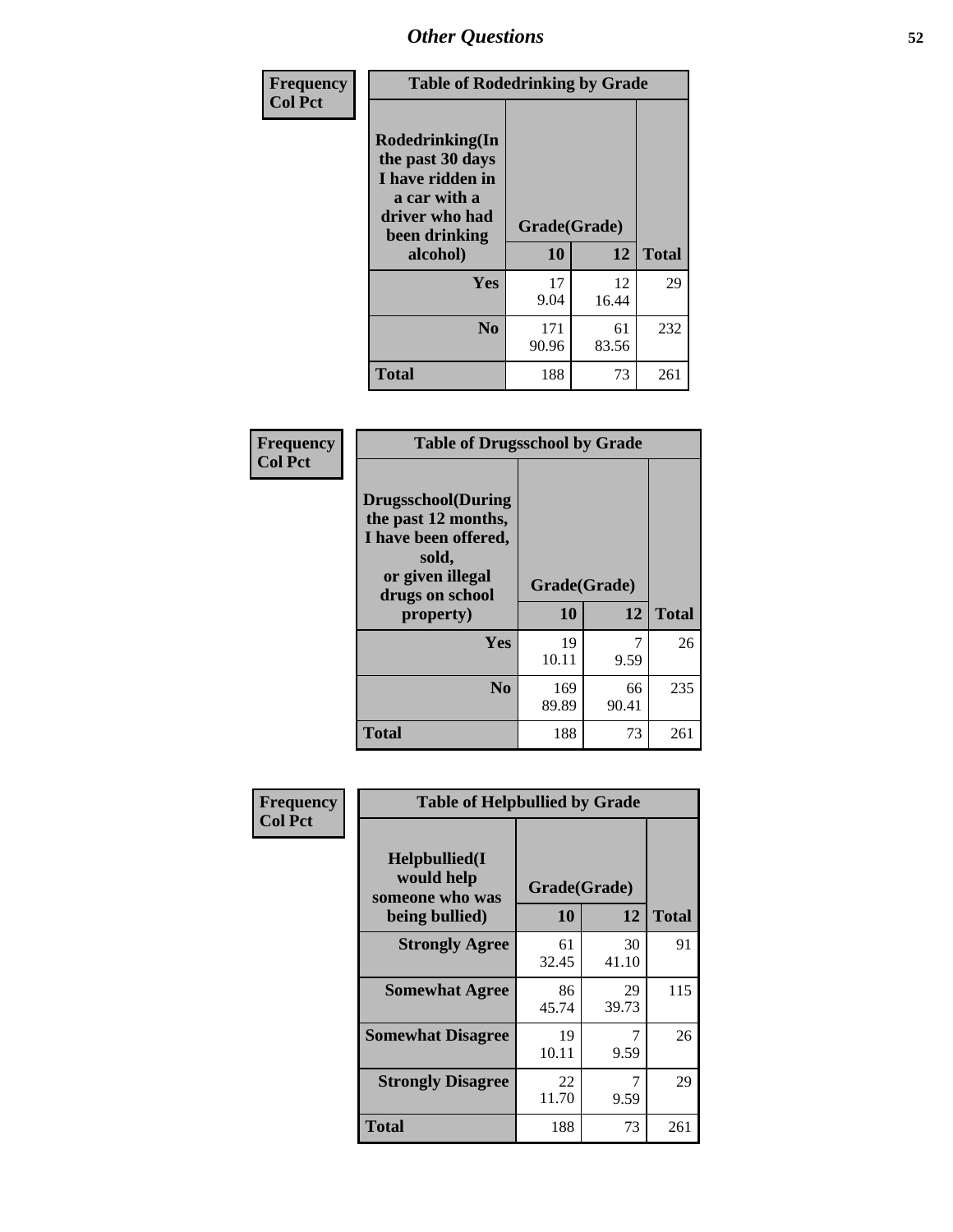*Other Questions* **53**

| <b>Frequency</b> | <b>Table of Grade by Bingedrinking</b> |                         |                                                                             |                         |                          |                          |                        |              |
|------------------|----------------------------------------|-------------------------|-----------------------------------------------------------------------------|-------------------------|--------------------------|--------------------------|------------------------|--------------|
| <b>Row Pct</b>   |                                        |                         | Bingedrinking(I have drunk five or<br>more drinks of alcohol at one sitting |                         | during the last 30 days) |                          |                        |              |
|                  | Grade(Grade)                           | $\bf{0}$<br><b>Days</b> | 1 or<br>days                                                                | 3 <sub>to</sub><br>days | $6$ to<br>9<br>days      | 10<br>to  <br>19<br>days | 20<br>to<br>29<br>days | <b>Total</b> |
|                  | 10                                     | 173<br>92.02            | 4<br>2.13                                                                   | 5<br>2.66               | 2<br>1.06                | 0.53                     | 3<br>1.60              | 188          |
|                  | 12                                     | 69<br>94.52             | 1.37                                                                        | $\mathfrak{D}$<br>2.74  | 1.37                     | $\Omega$<br>0.00         | $\Omega$<br>0.00       | 73           |
|                  | <b>Total</b>                           | 242                     | 5                                                                           | 7                       | 3                        |                          | 3                      | 261          |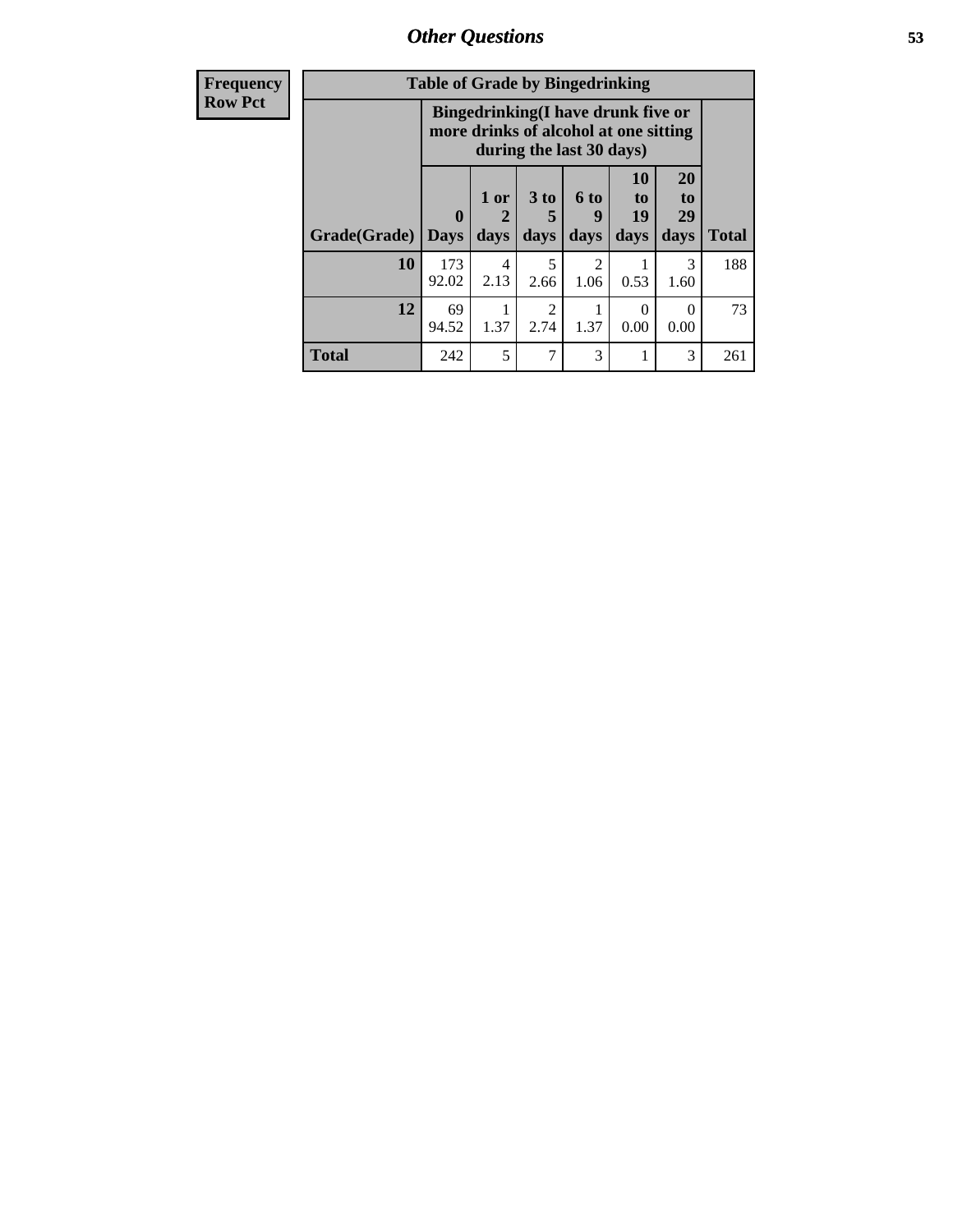## *Nutrition* **54**

| <b>Frequency</b> |
|------------------|
| <b>Row Pct</b>   |

| <b>Table of Grade by Dairy</b> |                          |                                                                 |                             |                                    |       |  |
|--------------------------------|--------------------------|-----------------------------------------------------------------|-----------------------------|------------------------------------|-------|--|
|                                |                          | Dairy (I eat at least 3 servings of dairy<br>products each day) |                             |                                    |       |  |
| Grade(Grade)                   | <b>Strongly</b><br>Agree | Somewhat<br>Agree                                               | <b>Somewhat</b><br>Disagree | <b>Strongly</b><br><b>Disagree</b> | Total |  |
| 10                             | 65<br>34.57              | 60<br>31.91                                                     | 38<br>20.21                 | 25<br>13.30                        | 188   |  |
| 12                             | 24<br>32.88              | 23<br>31.51                                                     | 16<br>21.92                 | 10<br>13.70                        | 73    |  |
| <b>Total</b>                   | 89                       | 83                                                              | 54                          | 35                                 | 261   |  |

| <b>Frequency</b> |  |
|------------------|--|
| <b>Row Pct</b>   |  |

| <b>Table of Grade by Fruitveg</b> |                          |                                                                          |                     |                                             |              |  |
|-----------------------------------|--------------------------|--------------------------------------------------------------------------|---------------------|---------------------------------------------|--------------|--|
|                                   |                          | Fruitveg(I eat at least 5 servings of fruits<br>and vegetables each day) |                     |                                             |              |  |
| Grade(Grade)                      | <b>Strongly</b><br>Agree | Agree                                                                    | Somewhat   Somewhat | <b>Strongly</b><br><b>Disagree</b> Disagree | <b>Total</b> |  |
| 10                                | 38<br>20.21              | 62<br>32.98                                                              | 57<br>30.32         | 31<br>16.49                                 | 188          |  |
| 12                                | 11<br>15.07              | 27<br>36.99                                                              | 22<br>30.14         | 13<br>17.81                                 | 73           |  |
| Total                             | 49                       | 89                                                                       | 79                  | 44                                          | 261          |  |

| <b>Frequency</b> | <b>Table of Grade by Cafeteriahealthy</b> |                          |                                                                       |                                    |                                    |              |  |
|------------------|-------------------------------------------|--------------------------|-----------------------------------------------------------------------|------------------------------------|------------------------------------|--------------|--|
| <b>Row Pct</b>   |                                           |                          | Cafeteriahealthy (School meals in my<br>school cafeteria are healthy) |                                    |                                    |              |  |
|                  | Grade(Grade)                              | <b>Strongly</b><br>Agree | Somewhat  <br>Agree                                                   | <b>Somewhat</b><br><b>Disagree</b> | <b>Strongly</b><br><b>Disagree</b> | <b>Total</b> |  |
|                  | 10                                        | 24<br>12.77              | 61<br>32.45                                                           | 38<br>20.21                        | 65<br>34.57                        | 188          |  |
|                  | 12                                        | 9<br>12.33               | 15<br>20.55                                                           | 16<br>21.92                        | 33<br>45.21                        | 73           |  |
|                  | Total                                     | 33                       | 76                                                                    | 54                                 | 98                                 | 261          |  |

| <b>Frequency</b> |
|------------------|
| <b>Row Pct</b>   |

| <b>Table of Grade by Cafeterianutrition</b> |                          |                                                                                           |                                    |                                    |              |  |
|---------------------------------------------|--------------------------|-------------------------------------------------------------------------------------------|------------------------------------|------------------------------------|--------------|--|
|                                             |                          | <b>Cafeterianutrition</b> (Facts about nutrition<br>are available in my school cafeteria) |                                    |                                    |              |  |
| Grade(Grade)                                | <b>Strongly</b><br>Agree | Somewhat<br>Agree                                                                         | <b>Somewhat</b><br><b>Disagree</b> | <b>Strongly</b><br><b>Disagree</b> | <b>Total</b> |  |
| 10                                          | 36<br>19.15              | 67<br>35.64                                                                               | 45<br>23.94                        | 40<br>21.28                        | 188          |  |
| 12                                          | 17<br>23.29              | 26<br>35.62                                                                               | 6<br>8.22                          | 24<br>32.88                        | 73           |  |
| <b>Total</b>                                | 53                       | 93                                                                                        | 51                                 | 64                                 | 261          |  |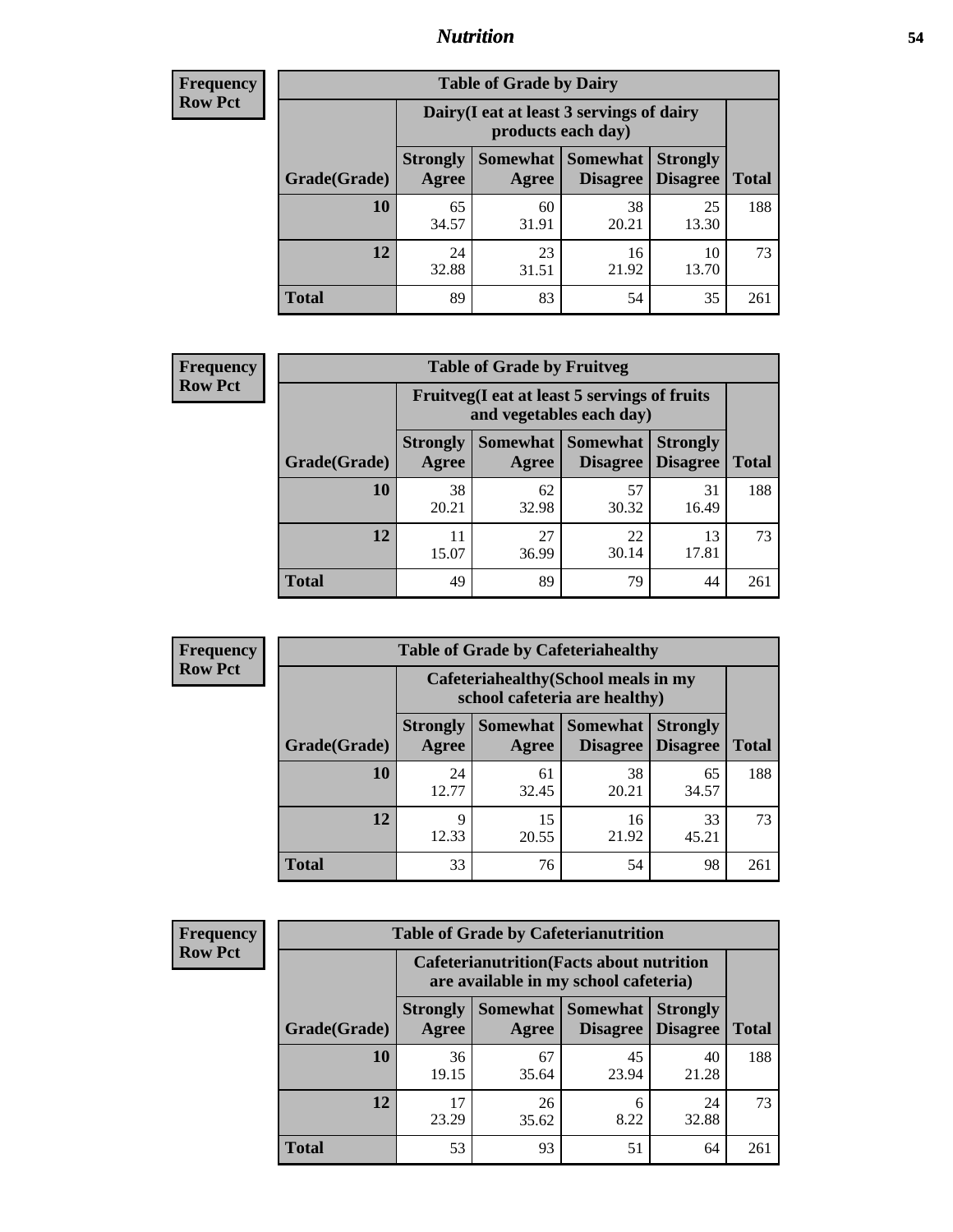## *Nutrition* **55**

| Frequency |
|-----------|
| Row Pct   |

| <b>Table of Grade by Schoollunch</b> |                          |                                                                 |                                 |                                    |              |  |
|--------------------------------------|--------------------------|-----------------------------------------------------------------|---------------------------------|------------------------------------|--------------|--|
|                                      |                          | Schoollunch(I eat school lunch three or<br>more times per week) |                                 |                                    |              |  |
| Grade(Grade)                         | <b>Strongly</b><br>Agree | Agree                                                           | Somewhat   Somewhat<br>Disagree | <b>Strongly</b><br><b>Disagree</b> | <b>Total</b> |  |
| 10                                   | 84<br>44.68              | 39<br>20.74                                                     | 13<br>6.91                      | 52<br>27.66                        | 188          |  |
| 12                                   | 32<br>43.84              | 10<br>13.70                                                     | 1.37                            | 30<br>41.10                        | 73           |  |
| <b>Total</b>                         | 116                      | 49                                                              | 14                              | 82                                 | 261          |  |

| <b>Frequency</b> |  |
|------------------|--|
| <b>Row Pct</b>   |  |

| <b>Table of Grade by Foodchoices</b> |              |                          |                                                                            |                                   |                                    |              |  |  |
|--------------------------------------|--------------|--------------------------|----------------------------------------------------------------------------|-----------------------------------|------------------------------------|--------------|--|--|
|                                      |              |                          | <b>Foodchoices</b> (I make healthy food choices in<br>my school cafeteria) |                                   |                                    |              |  |  |
|                                      | Grade(Grade) | <b>Strongly</b><br>Agree | Agree                                                                      | Somewhat   Somewhat  <br>Disagree | <b>Strongly</b><br><b>Disagree</b> | <b>Total</b> |  |  |
|                                      | 10           | 36<br>19.15              | 69<br>36.70                                                                | 37<br>19.68                       | 46<br>24.47                        | 188          |  |  |
|                                      | 12           | 14<br>19.18              | 24<br>32.88                                                                | 9<br>12.33                        | 26<br>35.62                        | 73           |  |  |
|                                      | <b>Total</b> | 50                       | 93                                                                         | 46                                | 72                                 | 261          |  |  |

| <b>Frequency</b> |
|------------------|
| <b>Row Pct</b>   |

| y | <b>Table of Grade by Wholewheat</b> |                                                                                                             |             |                                                   |                 |              |  |
|---|-------------------------------------|-------------------------------------------------------------------------------------------------------------|-------------|---------------------------------------------------|-----------------|--------------|--|
|   |                                     | Wholewheat (There are whole wheat and<br>multigrain breads and cereals available in<br>my school cafeteria) |             |                                                   |                 |              |  |
|   | Grade(Grade)                        | <b>Strongly</b><br>Agree                                                                                    | Agree       | <b>Somewhat   Somewhat   Strongly</b><br>Disagree | <b>Disagree</b> | <b>Total</b> |  |
|   | 10                                  | 35<br>18.62                                                                                                 | 73<br>38.83 | 33<br>17.55                                       | 47<br>25.00     | 188          |  |
|   | 12                                  | 22<br>30.14                                                                                                 | 23<br>31.51 | 9.59                                              | 21<br>28.77     | 73           |  |
|   | <b>Total</b>                        | 57                                                                                                          | 96          | 40                                                | 68              | 261          |  |

E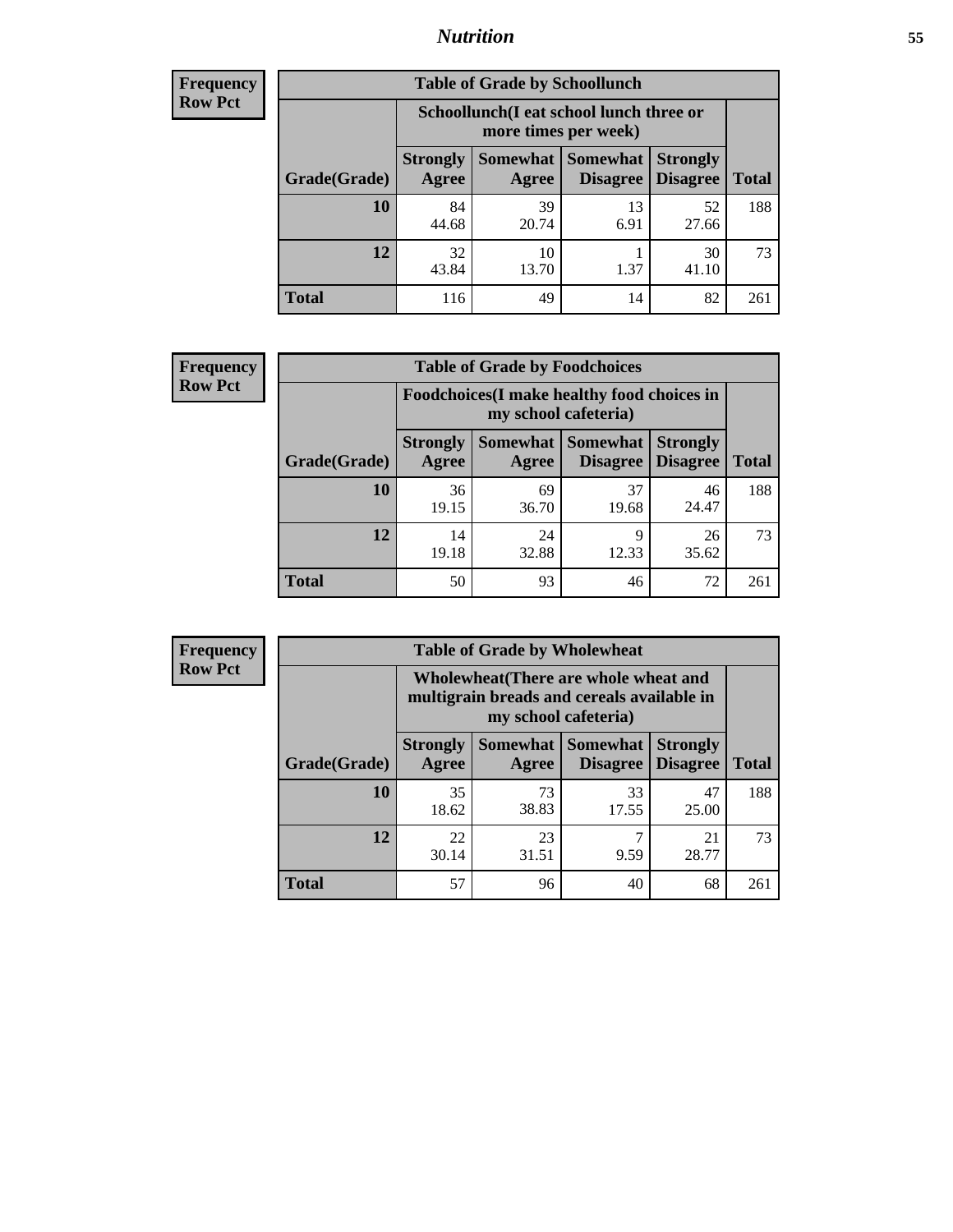## *Nutrition* **56**

**Frequency Row Pct**

| <b>Table of Grade by Healthyvending</b> |                                                                                                                                               |             |                                        |                                    |              |  |  |
|-----------------------------------------|-----------------------------------------------------------------------------------------------------------------------------------------------|-------------|----------------------------------------|------------------------------------|--------------|--|--|
|                                         | Healthyvending (If only healthy snacks and<br>beverages were available in the vending<br>machines during the school day,<br>I would buy them) |             |                                        |                                    |              |  |  |
| Grade(Grade)                            | <b>Strongly</b><br>Agree                                                                                                                      | Agree       | Somewhat   Somewhat<br><b>Disagree</b> | <b>Strongly</b><br><b>Disagree</b> | <b>Total</b> |  |  |
| 10                                      | 38<br>20.21                                                                                                                                   | 66<br>35.11 | 30<br>15.96                            | 54<br>28.72                        | 188          |  |  |
| 12                                      | 15<br>20.55                                                                                                                                   | 19<br>26.03 | 10<br>13.70                            | 29<br>39.73                        | 73           |  |  |
| <b>Total</b>                            | 53                                                                                                                                            | 85          | 40                                     | 83                                 | 261          |  |  |

**Frequency Row Pct**

| <b>Table of Grade by Schoolbreakfast</b> |                                                                                                                                         |             |             |             |              |  |  |
|------------------------------------------|-----------------------------------------------------------------------------------------------------------------------------------------|-------------|-------------|-------------|--------------|--|--|
|                                          | Schoolbreakfast (If breakfast were<br>available at school,<br>but outside the cafeteria,<br>I would eat breakfast at school more often) |             |             |             |              |  |  |
| Grade(Grade)                             | Somewhat   Somewhat<br><b>Strongly</b><br><b>Strongly</b><br><b>Disagree</b><br>Agree<br><b>Disagree</b><br>Agree                       |             |             |             | <b>Total</b> |  |  |
| 10                                       | 64<br>34.04                                                                                                                             | 62<br>32.98 | 24<br>12.77 | 38<br>20.21 | 188          |  |  |
| 12                                       | 28<br>38.36                                                                                                                             | 18<br>24.66 | 8<br>10.96  | 19<br>26.03 | 73           |  |  |
| <b>Total</b>                             | 92                                                                                                                                      | 80          | 32          | 57          | 261          |  |  |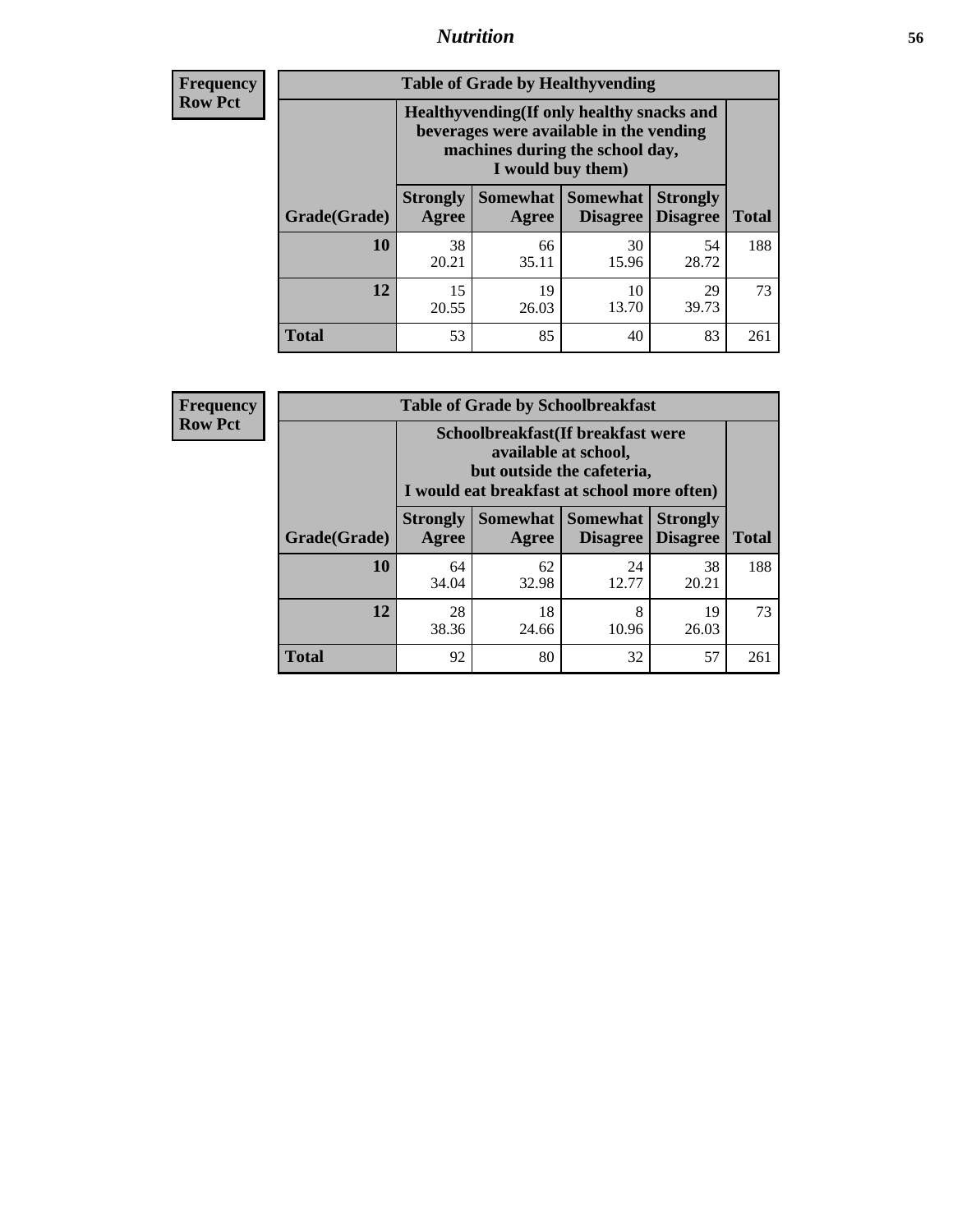| Frequency<br><b>Col Pct</b> | <b>Table of Educationaids by Grade</b>                                                                    |                    |             |              |
|-----------------------------|-----------------------------------------------------------------------------------------------------------|--------------------|-------------|--------------|
|                             | <b>Educationaids</b> (I<br>have been<br>taught about<br><b>HIV/AIDS</b> at<br>school in the<br>past year) | Grade(Grade)<br>10 | 12          | <b>Total</b> |
|                             | Yes                                                                                                       | 153<br>81.38       | 42<br>57.53 | 195          |
|                             | N <sub>0</sub>                                                                                            | 35<br>18.62        | 31<br>42.47 | 66           |
|                             | <b>Total</b>                                                                                              | 188                | 73          | 261          |

| Frequency      | <b>Table of Educationcharacter by Grade</b> |              |             |              |  |
|----------------|---------------------------------------------|--------------|-------------|--------------|--|
| <b>Col Pct</b> | Educationcharacter(I<br>have been taught    |              |             |              |  |
|                | about character<br>education in the past    | Grade(Grade) |             |              |  |
|                | year at school)                             | 10           | 12          | <b>Total</b> |  |
|                | Yes                                         | 136<br>72.34 | 45<br>61.64 | 181          |  |
|                | N <sub>0</sub>                              | 52<br>27.66  | 28<br>38.36 | 80           |  |
|                | <b>Total</b>                                | 188          | 73          | 261          |  |

| Frequency      | <b>Table of Gradcoach1 by Grade</b>              |              |             |              |
|----------------|--------------------------------------------------|--------------|-------------|--------------|
| <b>Col Pct</b> | Gradcoach1(I<br>know who my<br><b>Graduation</b> | Grade(Grade) |             |              |
|                | Coach is)                                        | 10           | 12          | <b>Total</b> |
|                | Yes                                              | 25<br>13.30  | 34<br>46.58 | 59           |
|                | N <sub>0</sub>                                   | 163<br>86.70 | 39<br>53.42 | 202          |
|                | <b>Total</b>                                     | 188          | 73          | 261          |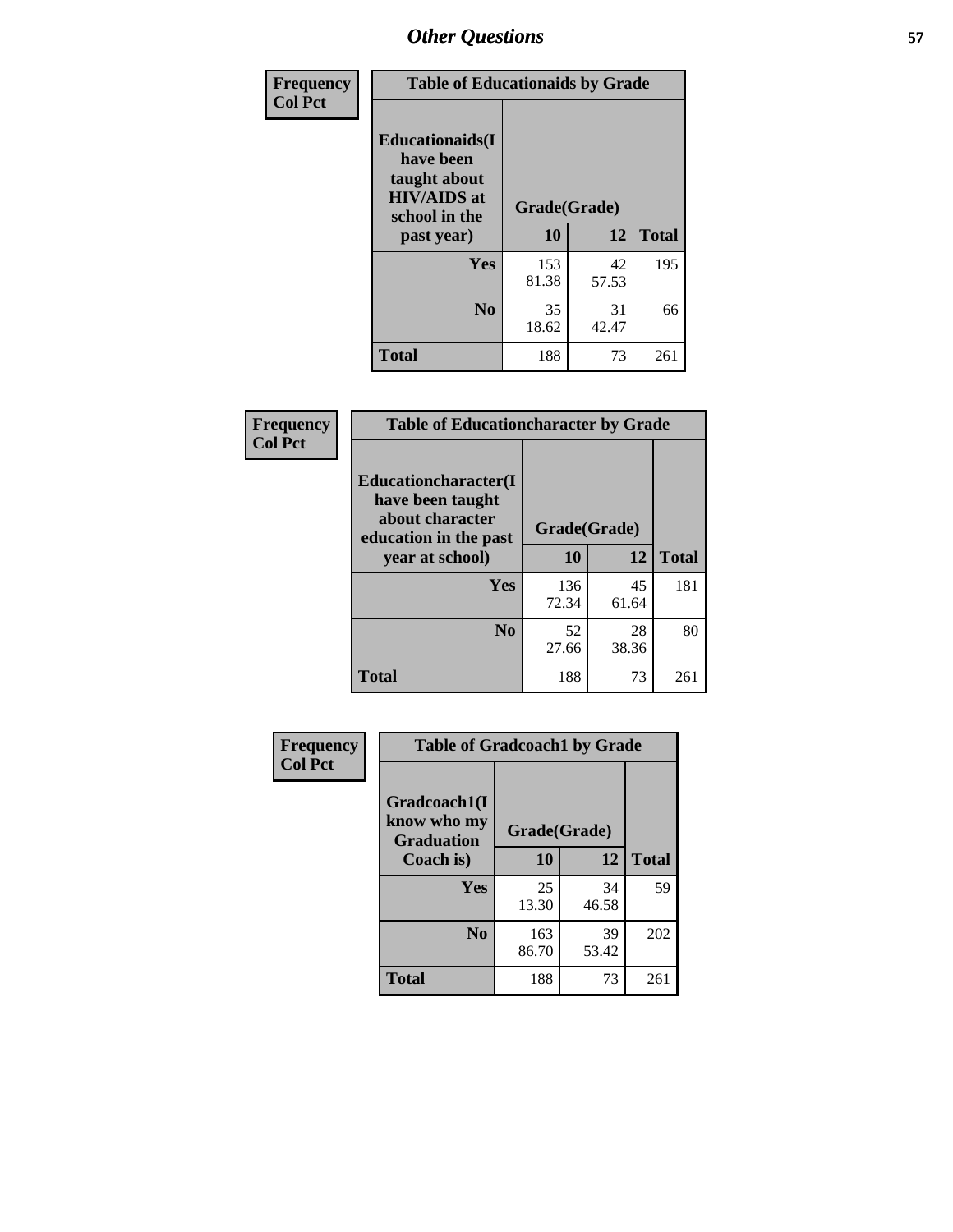| Frequency      | <b>Table of Gradcoach2 by Grade</b>  |              |             |              |
|----------------|--------------------------------------|--------------|-------------|--------------|
| <b>Col Pct</b> | Gradcoach2(I<br>have<br>contacted my |              |             |              |
|                | <b>Graduation</b>                    | Grade(Grade) |             |              |
|                | Coach)                               | 10           | 12          | <b>Total</b> |
|                | Yes                                  | 11<br>5.85   | 19<br>26.03 | 30           |
|                | N <sub>0</sub>                       | 177<br>94.15 | 54<br>73.97 | 231          |
|                | <b>Total</b>                         | 188          | 73          | 261          |

| <b>Frequency</b><br><b>Col Pct</b> | <b>Table of Gradcoach3 by Grade</b>                                         |              |             |              |  |
|------------------------------------|-----------------------------------------------------------------------------|--------------|-------------|--------------|--|
|                                    | Gradcoach3(I<br>have received<br>assistance<br>from my<br><b>Graduation</b> | Grade(Grade) |             |              |  |
|                                    | Coach)                                                                      | 10           | 12          | <b>Total</b> |  |
|                                    | Yes                                                                         | 9<br>4.79    | 18<br>24.66 | 27           |  |
|                                    | N <sub>0</sub>                                                              | 70<br>37.23  | 14<br>19.18 | 84           |  |
|                                    | Don't know                                                                  | 109<br>57.98 | 41<br>56.16 | 150          |  |
|                                    | <b>Total</b>                                                                | 188          | 73          | 261          |  |

| Frequency      | <b>Table of Selfharm by Grade</b>                                                                                                                                                      |                    |             |              |  |
|----------------|----------------------------------------------------------------------------------------------------------------------------------------------------------------------------------------|--------------------|-------------|--------------|--|
| <b>Col Pct</b> | <b>Selfharm</b> (During<br>the past 12<br>months,<br>I harmed myself<br>on purpose<br><b>Suicideconsider</b><br>During the past<br>12 months,<br>I seriously<br>considered<br>suicide) | Grade(Grade)<br>10 | 12          | <b>Total</b> |  |
|                | <b>Yes</b>                                                                                                                                                                             | 14<br>7.45         | 4<br>5.48   | 18           |  |
|                | N <sub>0</sub>                                                                                                                                                                         | 174<br>92.55       | 69<br>94.52 | 243          |  |
|                | <b>Total</b>                                                                                                                                                                           | 188                | 73          | 261          |  |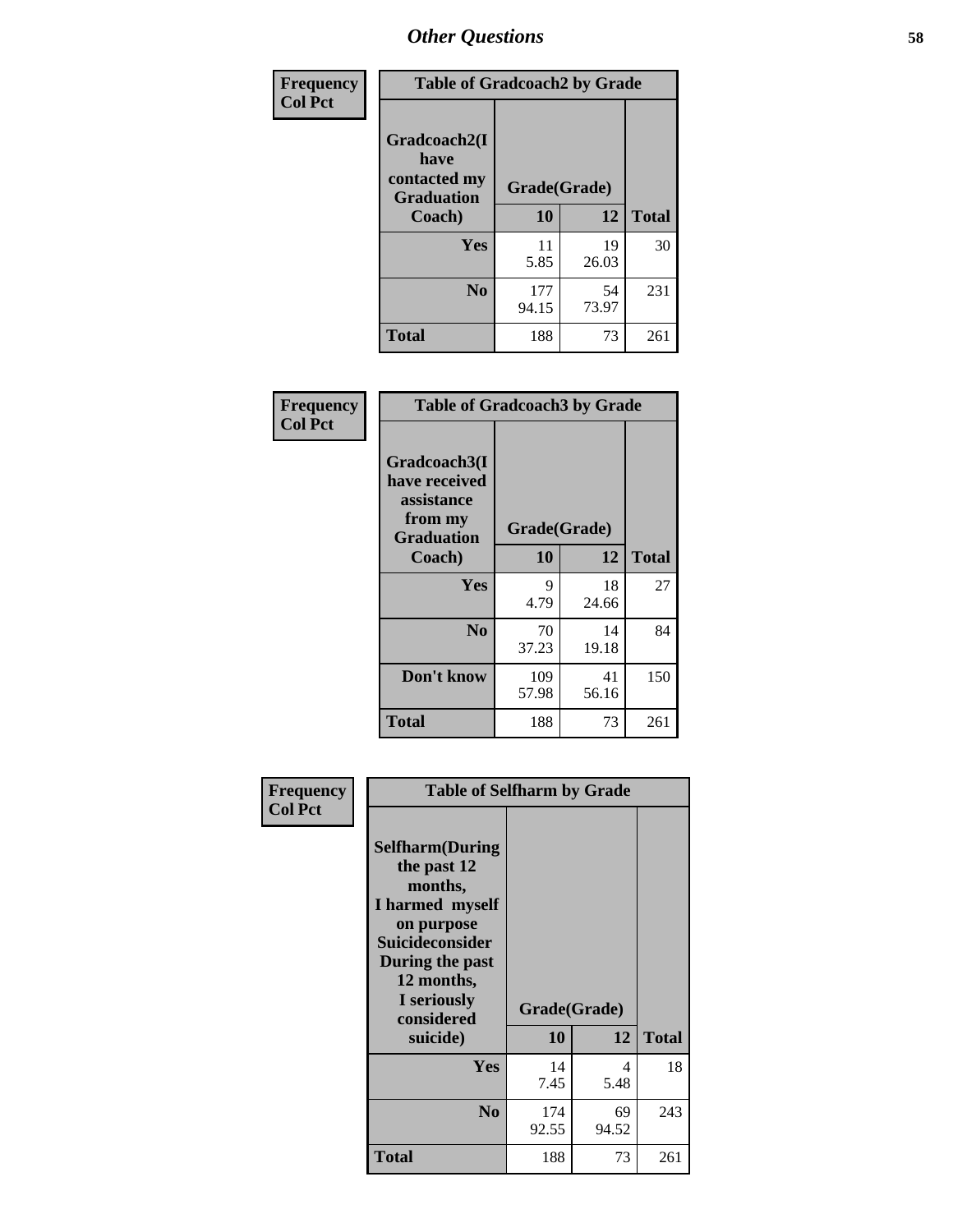| <b>Frequency</b> |                        | <b>Table of Suicideconsider by Grade</b> |             |              |
|------------------|------------------------|------------------------------------------|-------------|--------------|
| <b>Col Pct</b>   |                        | Grade(Grade)                             |             |              |
|                  | <b>Suicideconsider</b> | 10                                       | 12          | <b>Total</b> |
|                  | <b>Yes</b>             | 18<br>9.57                               | 12<br>16.44 | 30           |
|                  | N <sub>0</sub>         | 170<br>90.43                             | 61<br>83.56 | 231          |
|                  | <b>Total</b>           | 188                                      | 73          | 261          |

| Frequency      | <b>Table of Suicideattempt by Grade</b>              |              |             |              |
|----------------|------------------------------------------------------|--------------|-------------|--------------|
| <b>Col Pct</b> | Suicideattempt(I<br>have attempted<br>suicide in the | Grade(Grade) |             |              |
|                | last year)                                           | 10           | 12          | <b>Total</b> |
|                | Yes                                                  | 12<br>6.38   | 9.59        | 19           |
|                | $\bf No$                                             | 176<br>93.62 | 66<br>90.41 | 242          |
|                | <b>Total</b>                                         | 188          | 73          | 261          |

| Frequency      | <b>Table of Instantmessaged by Grade</b>                                            |                    |             |              |
|----------------|-------------------------------------------------------------------------------------|--------------------|-------------|--------------|
| <b>Col Pct</b> | <b>Instantmessaged</b> (I<br>have instant<br>messaged people I<br>do not even know) | Grade(Grade)<br>10 | 12          | <b>Total</b> |
|                |                                                                                     |                    |             |              |
|                | Yes                                                                                 | 60<br>31.91        | 15<br>20.55 | 75           |
|                | N <sub>0</sub>                                                                      | 128<br>68.09       | 58<br>79.45 | 186          |
|                | <b>Total</b>                                                                        | 188                | 73          | 261          |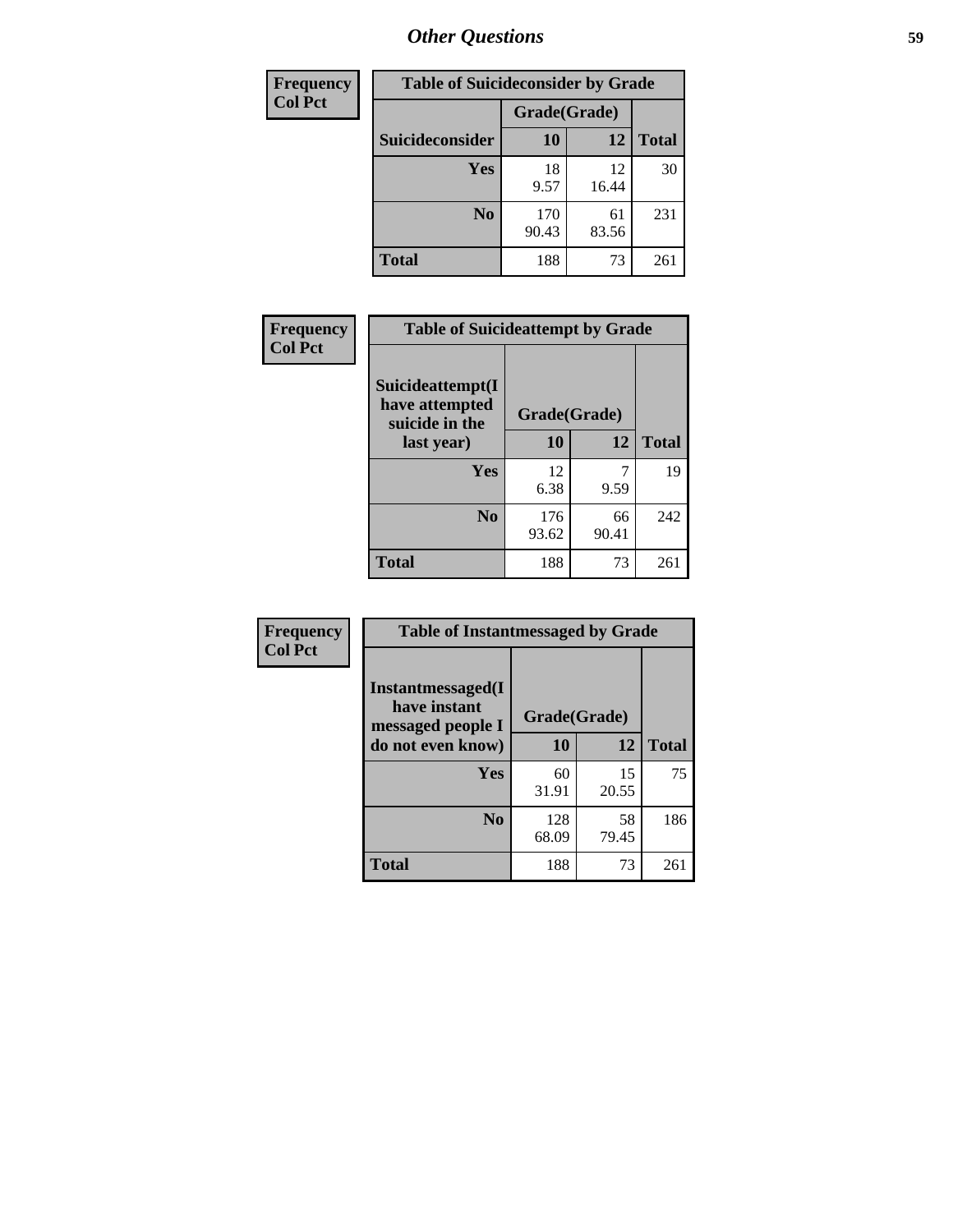| Frequency      | <b>Table of Getsalong by Grade</b>                          |              |             |              |  |  |  |
|----------------|-------------------------------------------------------------|--------------|-------------|--------------|--|--|--|
| <b>Col Pct</b> | <b>Getsalong</b> (I get<br>along with other<br>students and | Grade(Grade) |             |              |  |  |  |
|                | adults)                                                     | 10           | 12          | <b>Total</b> |  |  |  |
|                | <b>Strongly Agree</b>                                       | 86<br>45.74  | 49<br>67.12 | 135          |  |  |  |
|                | <b>Somewhat Agree</b>                                       | 74<br>39.36  | 18<br>24.66 | 92           |  |  |  |
|                | <b>Somewhat Disagree</b>                                    | 18<br>9.57   | 5<br>6.85   | 23           |  |  |  |
|                | <b>Strongly Disagree</b>                                    | 10<br>5.32   | 1.37        | 11           |  |  |  |
|                | <b>Total</b>                                                | 188          | 73          | 261          |  |  |  |

| Frequency      | <b>Table of Safehome by Grade</b> |                           |             |              |  |  |  |
|----------------|-----------------------------------|---------------------------|-------------|--------------|--|--|--|
| <b>Col Pct</b> | Safehome(I feel<br>safe at home)  | Grade(Grade)<br><b>10</b> | 12          | <b>Total</b> |  |  |  |
|                | <b>Strongly Agree</b>             | 126<br>67.02              | 52<br>71.23 | 178          |  |  |  |
|                | <b>Somewhat Agree</b>             | 44<br>23.40               | 15<br>20.55 | 59           |  |  |  |
|                | <b>Somewhat Disagree</b>          | 3.72                      | 1.37        | 8            |  |  |  |
|                | <b>Strongly Disagree</b>          | 11<br>5.85                | 5<br>6.85   | 16           |  |  |  |
|                | <b>Total</b>                      | 188                       | 73          | 261          |  |  |  |

| Frequency      |                                                                                      | <b>Table of Adulttalk by Grade</b> |             |              |
|----------------|--------------------------------------------------------------------------------------|------------------------------------|-------------|--------------|
| <b>Col Pct</b> | <b>Adulttalk</b> (I<br>know an<br>adult at<br>school that<br>I can talk<br>with if I | Grade(Grade)                       |             |              |
|                | need help)                                                                           | 10                                 | 12          | <b>Total</b> |
|                | Yes                                                                                  | 119<br>63.30                       | 55<br>75.34 | 174          |
|                | N <sub>0</sub>                                                                       | 69<br>36.70                        | 18<br>24.66 | 87           |
|                | <b>Total</b>                                                                         | 188                                | 73          | 261          |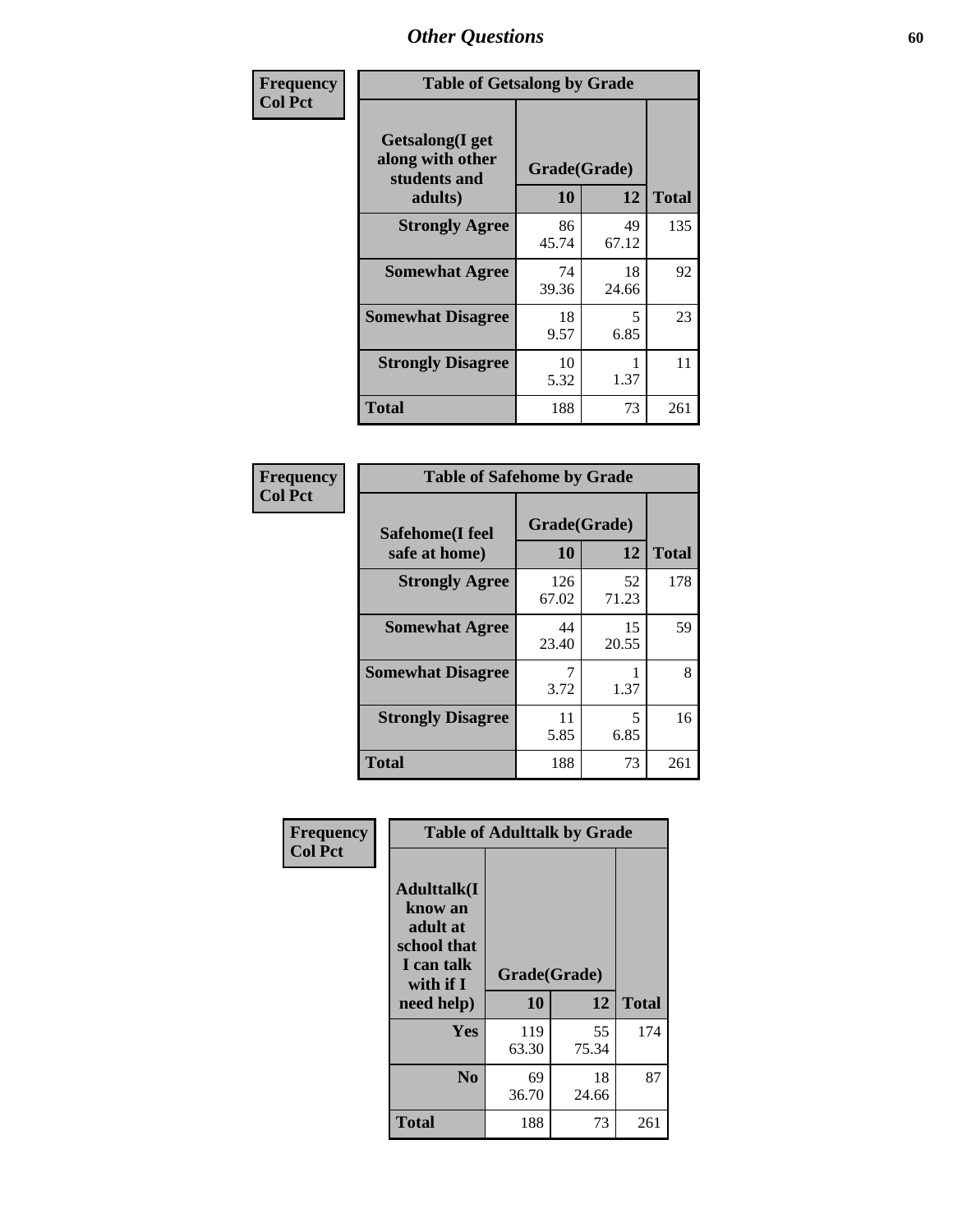**Frequency Row Pct**

| <b>Table of Grade by Tvtime</b> |             |                                                                                         |             |                      |                                  |             |              |  |  |  |  |
|---------------------------------|-------------|-----------------------------------------------------------------------------------------|-------------|----------------------|----------------------------------|-------------|--------------|--|--|--|--|
|                                 |             | Tytime (On an average school day,<br>how much unsupervised time do I spend watching TV) |             |                      |                                  |             |              |  |  |  |  |
|                                 |             | <b>Less that</b><br>hour/day                                                            |             | $2 - 3$<br>hours/day | $4 - 5$<br>hours/day   hours/day | $6+$        |              |  |  |  |  |
| Grade(Grade)                    | None        |                                                                                         | hour/day    |                      |                                  |             | <b>Total</b> |  |  |  |  |
| 10                              | 39<br>20.74 | 24<br>12.77                                                                             | 19<br>10.11 | 48<br>25.53          | 32<br>17.02                      | 26<br>13.83 | 188          |  |  |  |  |
| 12                              | 6<br>8.22   | 8<br>10.96                                                                              | 6.85        | 20<br>27.40          | 12<br>16.44                      | 22<br>30.14 | 73           |  |  |  |  |
| <b>Total</b>                    | 45          | 32                                                                                      | 24          | 68                   | 44                               | 48          | 261          |  |  |  |  |

**Frequency Row Pct**

| <b>Table of Grade by Computertime</b> |             |                                                                                                   |             |                      |                      |                   |              |  |  |  |
|---------------------------------------|-------------|---------------------------------------------------------------------------------------------------|-------------|----------------------|----------------------|-------------------|--------------|--|--|--|
|                                       |             | Computertime (On an average school day,<br>how much unsupervised time do I spend on the computer) |             |                      |                      |                   |              |  |  |  |
| Grade(Grade)                          | None        | <b>Less that</b><br>hour/day                                                                      | hour/day    | $2 - 3$<br>hours/day | $4 - 5$<br>hours/day | $6+$<br>hours/day | <b>Total</b> |  |  |  |
| 10                                    | 40<br>21.28 | 31<br>16.49                                                                                       | 36<br>19.15 | 46<br>24.47          | 14<br>7.45           | 21<br>11.17       | 188          |  |  |  |
| 12                                    | Q<br>12.33  | 18<br>12<br>20<br>10<br>27.40<br>13.70<br>24.66<br>16.44<br>5.48                                  |             |                      |                      |                   |              |  |  |  |
| <b>Total</b>                          | 49          | 49                                                                                                | 48          | 66                   | 24                   | 25                | 261          |  |  |  |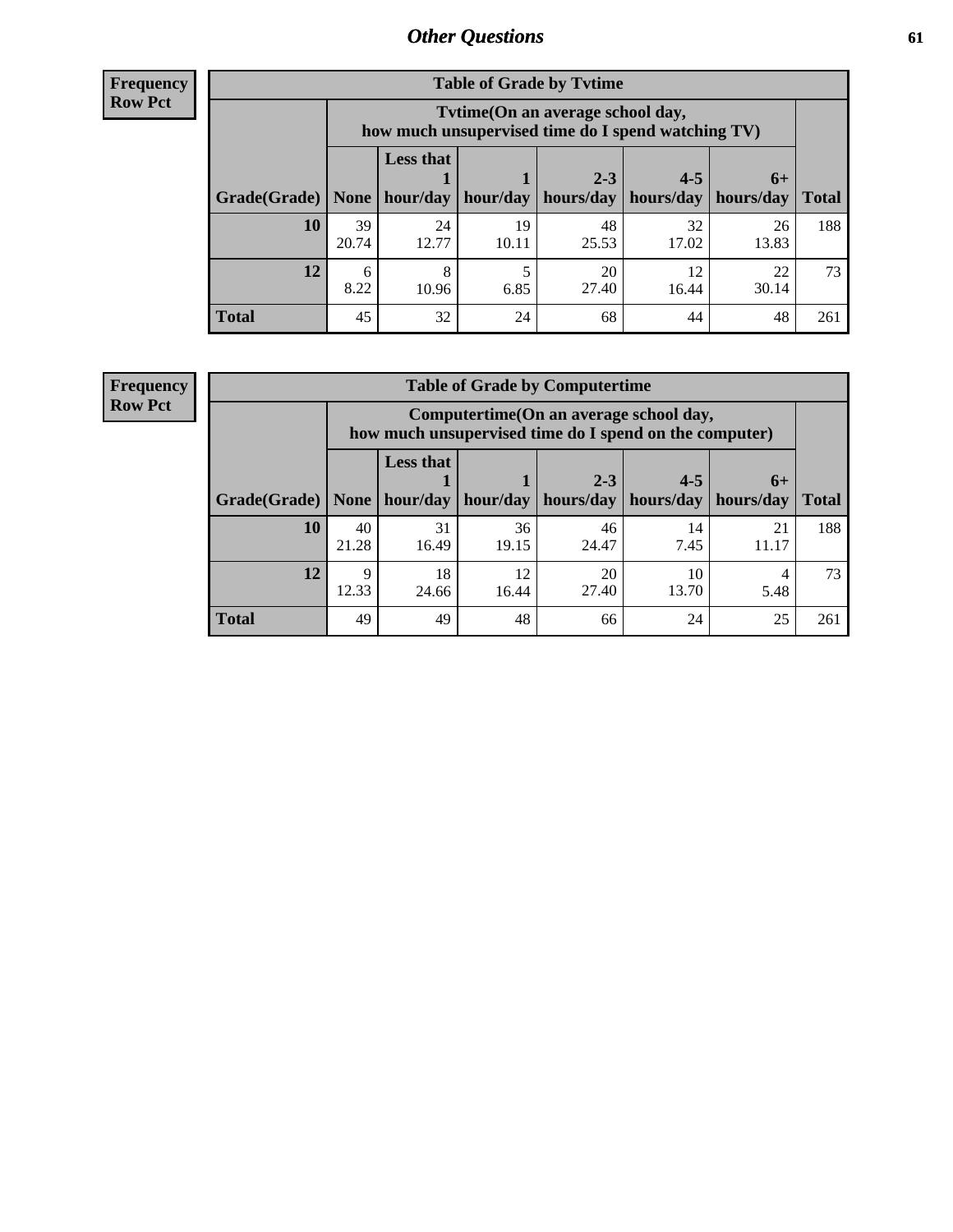#### *Questions about Driving Laws* **62** *Driving Questions were asked only of high school students.*

| <b>Frequency</b> |
|------------------|
| <b>Row Pct</b>   |

| <b>Table of Grade by License1</b> |                  |                                                                                                                                           |           |            |               |              |  |  |  |  |
|-----------------------------------|------------------|-------------------------------------------------------------------------------------------------------------------------------------------|-----------|------------|---------------|--------------|--|--|--|--|
|                                   |                  | License1(During the first 6 months of driving<br>with a provisional license,<br>the only passengers who can ride with the<br>driver are:) |           |            |               |              |  |  |  |  |
| Grade(Grade)                      | <b>Parent or</b> | Family<br><b>Guardian</b>   Members                                                                                                       | Friends   | Anyone     | Don't<br>Know | <b>Total</b> |  |  |  |  |
| 10                                | 68<br>36.17      | 54<br>28.72                                                                                                                               | 6<br>3.19 | 18<br>9.57 | 42<br>22.34   | 188          |  |  |  |  |
| 12                                | 23<br>31.51      | 26<br>11<br>9<br>4<br>12.33<br>15.07<br>35.62<br>5.48                                                                                     |           |            |               |              |  |  |  |  |
| Total                             | 91               | 80                                                                                                                                        | 10        | 29         | 51            | 261          |  |  |  |  |

| <b>Frequency</b> |                     | <b>Table of Grade by License2</b> |                                                                                                          |                              |                                                      |                      |              |  |  |  |
|------------------|---------------------|-----------------------------------|----------------------------------------------------------------------------------------------------------|------------------------------|------------------------------------------------------|----------------------|--------------|--|--|--|
| <b>Row Pct</b>   |                     |                                   | License2(17 yr old drivers with a<br>provisional driver's license cannot<br>drive between the hours of:) |                              |                                                      |                      |              |  |  |  |
|                  | <b>Grade(Grade)</b> | <b>Midnight</b><br>to 6am         | 1am<br>t <sub>0</sub><br>5am                                                                             | 1am<br>t <sub>0</sub><br>6am | N <sub>0</sub><br>curfew<br>for $17$<br>year<br>olds | Don't<br><b>Know</b> | <b>Total</b> |  |  |  |
|                  | 10                  | 79<br>42.02                       | 15<br>7.98                                                                                               | 3<br>1.60                    | 22<br>11.70                                          | 69<br>36.70          | 188          |  |  |  |
|                  | 12                  | 43<br>58.90                       | 5<br>5<br>14<br>6<br>6.85<br>6.85<br>8.22<br>19.18                                                       |                              |                                                      |                      |              |  |  |  |
|                  | <b>Total</b>        | 122                               | 21                                                                                                       | 8                            | 27                                                   | 83                   | 261          |  |  |  |

| Frequency      |                                                                                                 | <b>Table of Grade by License3</b> |             |             |            |            |               |              |  |  |
|----------------|-------------------------------------------------------------------------------------------------|-----------------------------------|-------------|-------------|------------|------------|---------------|--------------|--|--|
| <b>Row Pct</b> | License3(For drivers under the age of<br>21,<br>what level of alcohol is considered<br>$DUI$ ?) |                                   |             |             |            |            |               |              |  |  |
|                | Grade(Grade)                                                                                    | Any<br>Amount                     | 0.02        | 0.04        | 0.06       | 0.08       | Don't<br>know | <b>Total</b> |  |  |
|                | <b>10</b>                                                                                       | 32<br>17.02                       | 37<br>19.68 | 8<br>4.26   | 14<br>7.45 | 10<br>5.32 | 87<br>46.28   | 188          |  |  |
|                | 12                                                                                              | 19<br>26.03                       | 13<br>17.81 | 12<br>16.44 | 2<br>2.74  | 4<br>5.48  | 23<br>31.51   | 73           |  |  |
|                | <b>Total</b>                                                                                    | 51                                | 50          | 20          | 16         | 14         | 110           | 261          |  |  |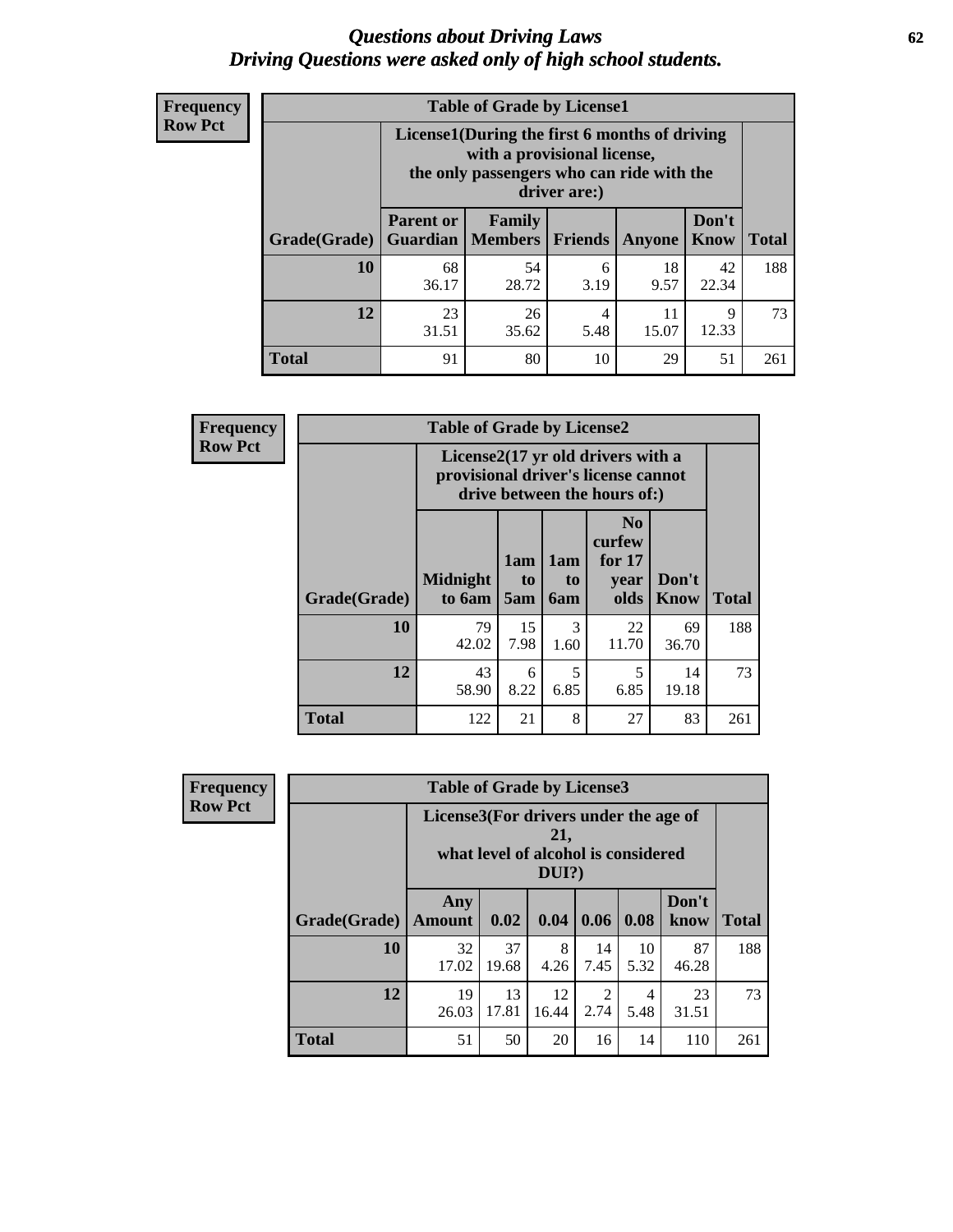#### *Questions about Driving Laws* **63** *Driving Questions were asked only of high school students.*

**Frequency Row Pct**

| <b>Table of Grade by License4</b> |              |                                                                                                                                                      |            |            |            |             |     |  |  |  |
|-----------------------------------|--------------|------------------------------------------------------------------------------------------------------------------------------------------------------|------------|------------|------------|-------------|-----|--|--|--|
|                                   |              | License4(A driver under 21 automatically<br>loses his/her license if caught exceeding the<br>posted speet limit by:)                                 |            |            |            |             |     |  |  |  |
| Grade(Grade)                      | $15+$<br>mph | Can't<br>lose<br><b>Depends</b><br>license<br>$25+$<br>$35+$<br>Don't<br>for<br><b>on</b><br>speeding<br><b>Total</b><br>mph<br>know<br>mph<br>judge |            |            |            |             |     |  |  |  |
| 10                                | 39<br>20.74  | 11<br>5.85                                                                                                                                           | 18<br>9.57 | 17<br>9.04 | 15<br>7.98 | 88<br>46.81 | 188 |  |  |  |
| 12                                | 19<br>26.03  | 13<br>13<br>19<br>5<br>$\overline{4}$<br>6.85<br>17.81<br>17.81<br>5.48<br>26.03                                                                     |            |            |            |             |     |  |  |  |
| <b>Total</b>                      | 58           | 24                                                                                                                                                   | 31         | 21         | 20         | 107         | 261 |  |  |  |

| Frequency      | <b>Table of Grade by License5</b> |             |                                                                                                                                      |                     |       |
|----------------|-----------------------------------|-------------|--------------------------------------------------------------------------------------------------------------------------------------|---------------------|-------|
| <b>Row Pct</b> |                                   |             | License5(A)<br>Georgia teenager<br>with family<br>connections or a<br>good lawyer can<br>break a teen<br>driving law and<br>license) | keep their driver's |       |
|                | Grade(Grade)                      | <b>Yes</b>  | N <sub>0</sub>                                                                                                                       | Don't<br>know       | Total |
|                | 10                                | 18<br>9.57  | 83<br>44.15                                                                                                                          | 87<br>46.28         | 188   |
|                | 12                                | 12<br>16.44 | 34<br>46.58                                                                                                                          | 27<br>36.99         | 73    |
|                | <b>Total</b>                      | 30          | 117                                                                                                                                  | 114                 | 261   |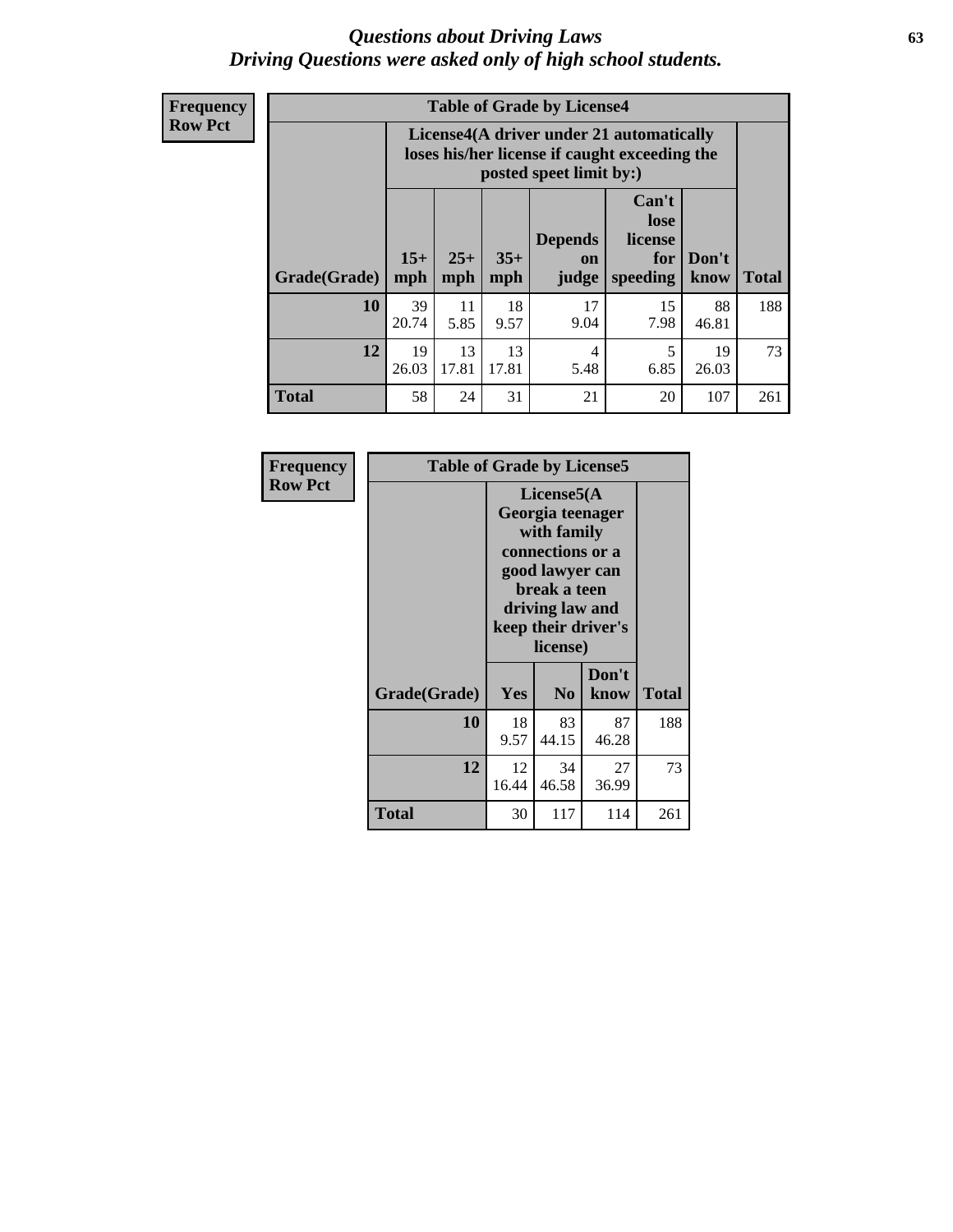#### *Questions about Driving Laws* **64** *Driving Questions were asked only of high school students.*

| <b>Frequency</b> | <b>Table of Grade by License6</b> |                                                                                                                                                 |                |               |              |
|------------------|-----------------------------------|-------------------------------------------------------------------------------------------------------------------------------------------------|----------------|---------------|--------------|
| <b>Row Pct</b>   |                                   | License <sub>6</sub> (I know a<br>friend or<br>classmate that<br>broke a teen<br>driving law,<br>but was allowed to<br>keep his/her<br>license) |                |               |              |
|                  | Grade(Grade)                      | <b>Yes</b>                                                                                                                                      | N <sub>0</sub> | Don't<br>know | <b>Total</b> |
|                  | 10                                | 30<br>15.96                                                                                                                                     | 78<br>41.49    | 80<br>42.55   | 188          |
|                  | 12                                | 20<br>27.40                                                                                                                                     | 31<br>42.47    | 22<br>30.14   | 73           |
|                  | <b>Total</b>                      | 50                                                                                                                                              | 109            | 102           | 261          |

| <b>Frequency</b> | <b>Table of Grade by License7</b> |                                                                                               |                                   |                                            |                        |              |
|------------------|-----------------------------------|-----------------------------------------------------------------------------------------------|-----------------------------------|--------------------------------------------|------------------------|--------------|
| <b>Row Pct</b>   |                                   | License7(A student under the age of 18 cam loser<br>his/her driving privileges if he or she:) |                                   |                                            |                        |              |
|                  | Grade(Grade)                      | <b>Have</b><br>more than<br>10<br>unexcused<br>absences<br>per school<br>yr                   | Drop out<br>without<br>graduating | Bring<br>alcohol/drugs/weapon<br>to school | All of<br>the<br>above | <b>Total</b> |
|                  | 10                                | 18<br>9.57                                                                                    | 19<br>10.11                       | 15<br>7.98                                 | 136<br>72.34           | 188          |
|                  | 12                                | 7<br>9.59                                                                                     | 1.37                              | 4<br>5.48                                  | 61<br>83.56            | 73           |
|                  | <b>Total</b>                      | 25                                                                                            | 20                                | 19                                         | 197                    | 261          |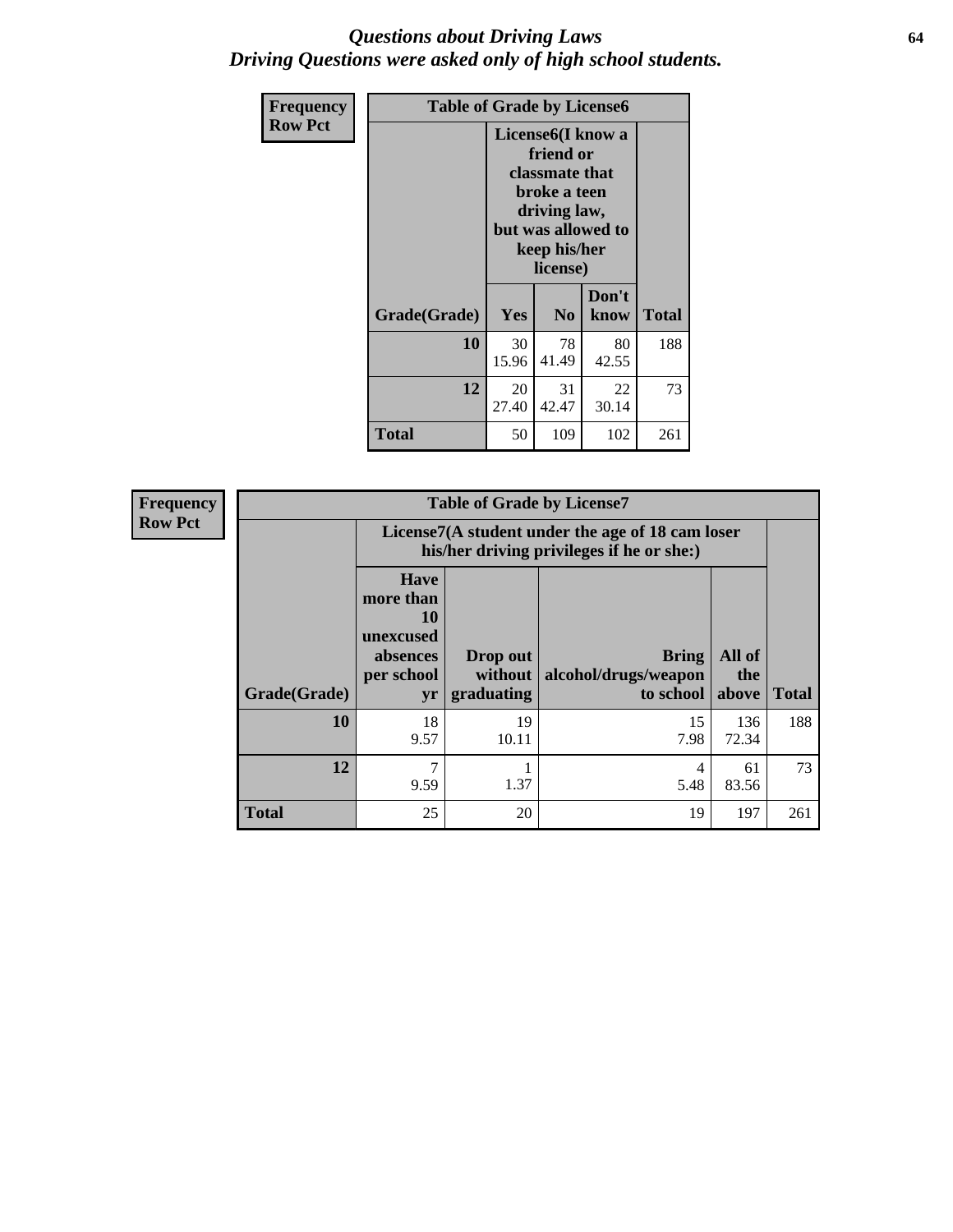# *Select Results by Gender* **65**

| Frequency      | <b>Table of SchoolClimate2 by Gender</b>          |                                 |             |              |
|----------------|---------------------------------------------------|---------------------------------|-------------|--------------|
| <b>Col Pct</b> | SchoolClimate2(I<br>feel successful at<br>school) | Gender(Gender)<br><b>Female</b> | <b>Male</b> | <b>Total</b> |
|                | <b>Strongly Agree</b>                             | 54<br>35.53                     | 51<br>46.79 | 105          |
|                | <b>Somewhat Agree</b>                             | 84<br>55.26                     | 45<br>41.28 | 129          |
|                | <b>Somewhat Disagree</b>                          | 12<br>7.89                      | 12<br>11.01 | 24           |
|                | <b>Strongly Disagree</b>                          | $\mathcal{L}$<br>1.32           | 0.92        | 3            |
|                | <b>Total</b>                                      | 152                             | 109         | 261          |

| Frequency      | <b>Table of SchoolClimate6 by Gender</b>                 |                                 |             |              |  |
|----------------|----------------------------------------------------------|---------------------------------|-------------|--------------|--|
| <b>Col Pct</b> | <b>SchoolClimate6(Teachers</b><br>treat me with respect) | Gender(Gender)<br><b>Female</b> | <b>Male</b> | <b>Total</b> |  |
|                | <b>Strongly Agree</b>                                    | 52<br>34.21                     | 29<br>26.61 | 81           |  |
|                | <b>Somewhat Agree</b>                                    | 74<br>48.68                     | 58<br>53.21 | 132          |  |
|                | <b>Somewhat Disagree</b>                                 | 17<br>11.18                     | 13<br>11.93 | 30           |  |
|                | <b>Strongly Disagree</b>                                 | 9<br>5.92                       | 9<br>8.26   | 18           |  |
|                | <b>Total</b>                                             | 152                             | 109         | 261          |  |

| <b>Frequency</b> | <b>Table of SchoolClimate8 by Gender</b>                                             |                                 |                            |     |
|------------------|--------------------------------------------------------------------------------------|---------------------------------|----------------------------|-----|
| <b>Col Pct</b>   | <b>SchoolClimate8(Students</b><br>are frequently<br>recognized for good<br>behavior) | Gender(Gender)<br><b>Female</b> | <b>Total</b>               |     |
|                  | <b>Strongly Agree</b>                                                                | 27<br>17.76                     | <b>Male</b><br>12<br>11.01 | 39  |
|                  | <b>Somewhat Agree</b>                                                                | 61<br>40.13                     | 45<br>41.28                | 106 |
|                  | <b>Somewhat Disagree</b>                                                             | 35<br>23.03                     | 32<br>29.36                | 67  |
|                  | <b>Strongly Disagree</b>                                                             | 29<br>19.08                     | 20<br>18.35                | 49  |
|                  | Total                                                                                | 152                             | 109                        | 261 |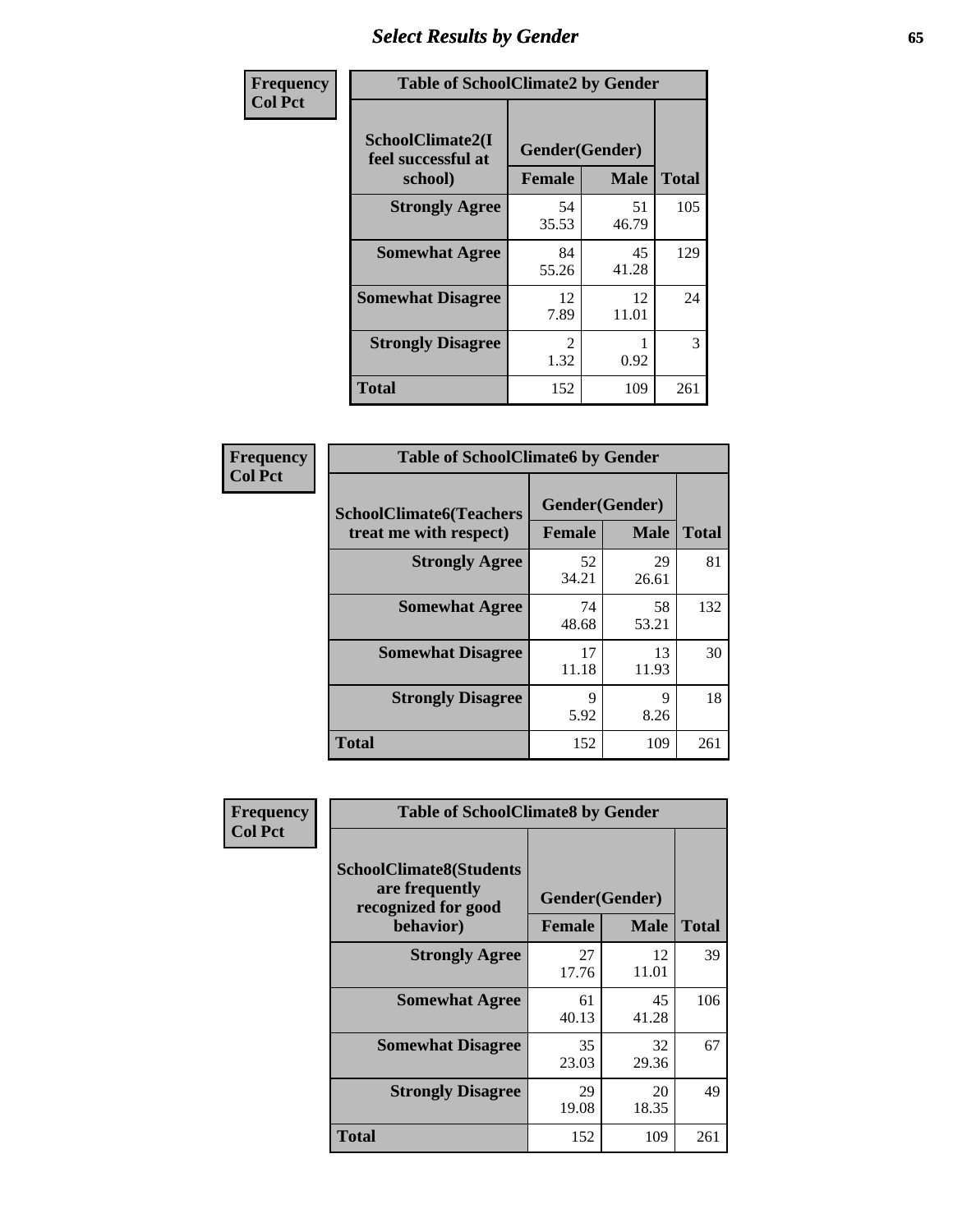# *Select Results by Gender* **66**

| <b>Frequency</b> | <b>Table of Gender by Dropout</b> |                                                                        |                |              |
|------------------|-----------------------------------|------------------------------------------------------------------------|----------------|--------------|
| <b>Row Pct</b>   |                                   | Dropout(I<br>have<br>thought<br>about<br>dropping<br>out of<br>school) |                |              |
|                  | Gender(Gender)                    | Yes                                                                    | N <sub>0</sub> | <b>Total</b> |
|                  | <b>Female</b>                     | 43<br>28.29                                                            | 109<br>71.71   | 152          |
|                  | <b>Male</b>                       | 32<br>29.36                                                            | 77<br>70.64    | 109          |
|                  | <b>Total</b>                      | 75                                                                     | 186            | 261          |

| <b>Frequency</b> |                       | <b>Table of Gender by Dropoutreason</b>                            |              |                          |                                |              |              |
|------------------|-----------------------|--------------------------------------------------------------------|--------------|--------------------------|--------------------------------|--------------|--------------|
| <b>Row Pct</b>   |                       | Dropoutreason(If I dropped out the<br>reason would most likely be) |              |                          |                                |              |              |
|                  | <b>Gender(Gender)</b> | Won't<br>Drop<br>out                                               | <b>Bored</b> | Family<br><b>Reasons</b> | <b>Being</b><br><b>Bullied</b> | <b>Other</b> | <b>Total</b> |
|                  | Female                | 105<br>69.08                                                       | 19<br>12.50  | 3.29                     | 3<br>1.97                      | 20<br>13.16  | 152          |
|                  | <b>Male</b>           | 66<br>60.55                                                        | 13<br>11.93  | 3<br>2.75                | 4.59                           | 22<br>20.18  | 109          |
|                  | <b>Total</b>          | 171                                                                | 32           | 8                        | 8                              | 42           | 261          |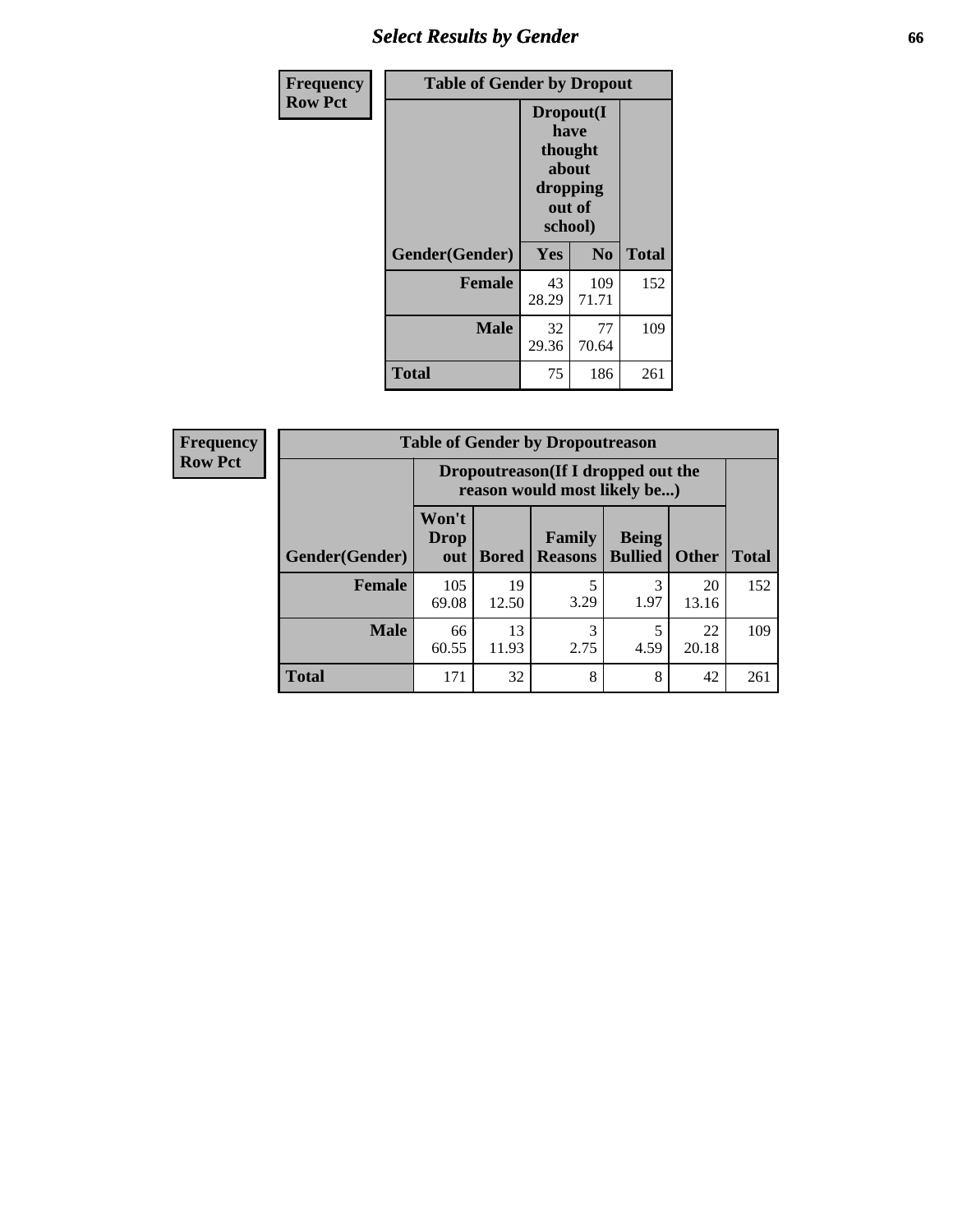*School Safety* **67**

| <b>Frequency</b> | <b>Table of Gender by Bullied2</b> |                 |                |              |  |
|------------------|------------------------------------|-----------------|----------------|--------------|--|
| <b>Row Pct</b>   |                                    | <b>Bullied2</b> |                |              |  |
|                  | Gender(Gender)                     | Yes             | N <sub>0</sub> | <b>Total</b> |  |
|                  | <b>Female</b>                      | 12<br>7.89      | 140<br>92.11   | 152          |  |
|                  | <b>Male</b>                        | 18<br>16.51     | 91<br>83.49    | 109          |  |
|                  | <b>Total</b>                       | 30              | 231            | 261          |  |

| Frequency      | <b>Table of Gender by Bulliedothers2</b> |                       |                |              |
|----------------|------------------------------------------|-----------------------|----------------|--------------|
| <b>Row Pct</b> |                                          | <b>Bulliedothers2</b> |                |              |
|                | Gender(Gender)                           | Yes                   | N <sub>0</sub> | <b>Total</b> |
|                | <b>Female</b>                            | 18<br>11.84           | 134<br>88.16   | 152          |
|                | <b>Male</b>                              | Q<br>8.26             | 100<br>91.74   | 109          |
|                | <b>Total</b>                             | 27                    | 234            | 261          |

| Frequency      | <b>Table of Gender by Weaponschool2</b> |                      |                |       |
|----------------|-----------------------------------------|----------------------|----------------|-------|
| <b>Row Pct</b> |                                         | <b>Weaponschool2</b> |                |       |
|                | Gender(Gender)                          | Yes                  | N <sub>0</sub> | Total |
|                | <b>Female</b>                           | 0.00                 | 152<br>100.00  | 152   |
|                | <b>Male</b>                             | 6<br>5.50            | 103<br>94.50   | 109   |
|                | <b>Total</b>                            | 6                    | 255            | 261   |

| Frequency      | <b>Table of Gender by Absentunsafe2</b> |               |                |              |
|----------------|-----------------------------------------|---------------|----------------|--------------|
| <b>Row Pct</b> |                                         | Absentunsafe2 |                |              |
|                | Gender(Gender)                          | Yes           | N <sub>0</sub> | <b>Total</b> |
|                | <b>Female</b>                           | 1.97          | 149<br>98.03   | 152          |
|                | <b>Male</b>                             | 5.50          | 103<br>94.50   | 109          |
|                | <b>Total</b>                            | q             | 252            | 261          |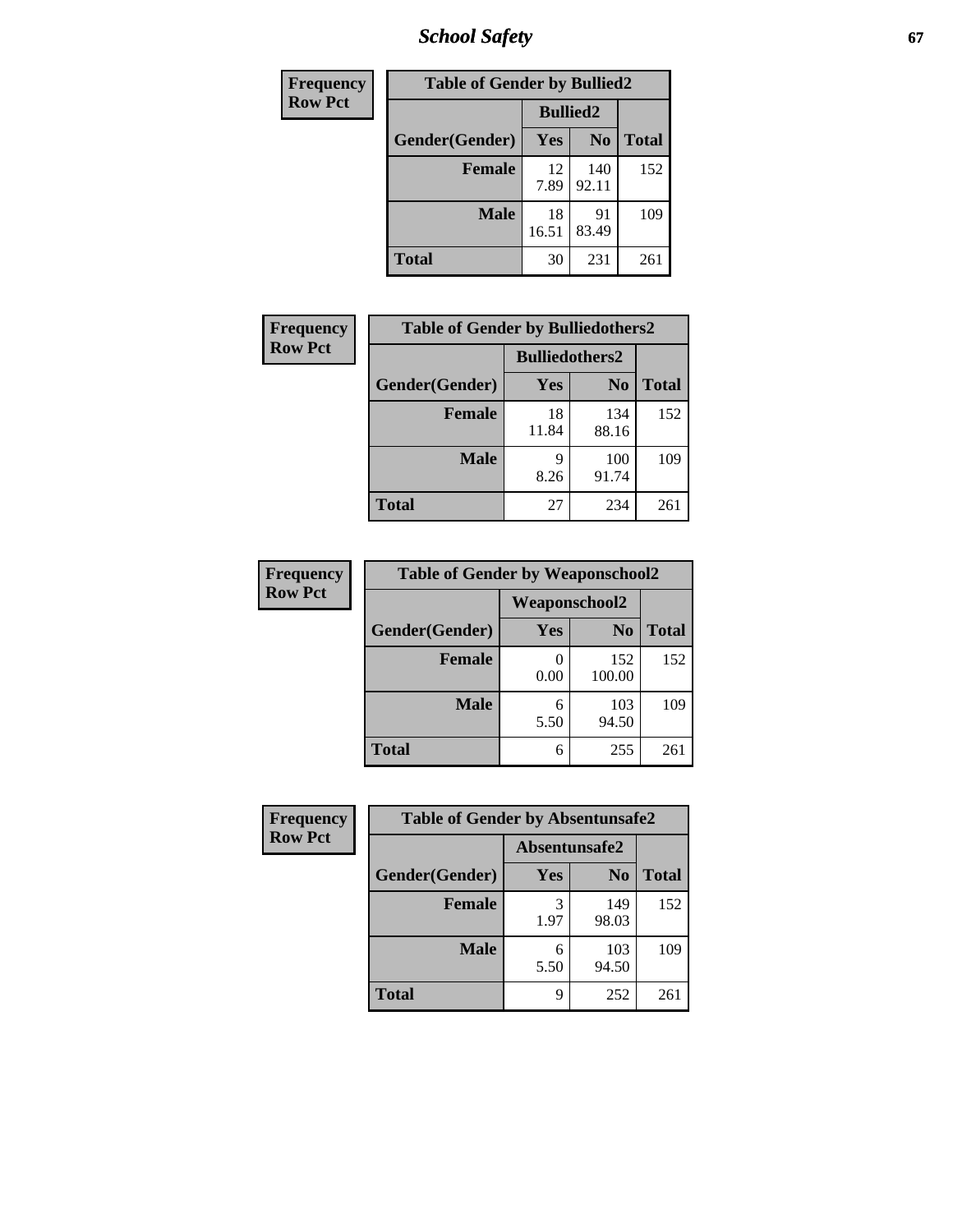*School Safety* **68**

| Frequency      | <b>Table of Gender by Gangself</b> |                                                                                                        |                |              |
|----------------|------------------------------------|--------------------------------------------------------------------------------------------------------|----------------|--------------|
| <b>Row Pct</b> |                                    | <b>Gangself</b> (I<br>have<br>participated<br>in illegal gang<br>activities in<br>the past 30<br>days) |                |              |
|                | Gender(Gender)                     | Yes                                                                                                    | N <sub>0</sub> | <b>Total</b> |
|                | <b>Female</b>                      | 7<br>4.61                                                                                              | 145<br>95.39   | 152          |
|                | <b>Male</b>                        | 7<br>6.42                                                                                              | 102<br>93.58   | 109          |
|                | <b>Total</b>                       | 14                                                                                                     | 247            | 261          |

| Frequency      | <b>Table of Gender by Gangpeers</b>                                                                                         |             |                |              |
|----------------|-----------------------------------------------------------------------------------------------------------------------------|-------------|----------------|--------------|
| <b>Row Pct</b> | <b>Gangpeers</b> (I<br>have friends<br>who have<br>participated<br>in illegal gang<br>activities in<br>the past 30<br>days) |             |                |              |
|                | Gender(Gender)                                                                                                              | Yes         | N <sub>0</sub> | <b>Total</b> |
|                | <b>Female</b>                                                                                                               | 40<br>26.32 | 112<br>73.68   | 152          |
|                | <b>Male</b>                                                                                                                 | 35<br>32.11 | 74<br>67.89    | 109          |
|                | Total                                                                                                                       | 75          | 186            | 261          |

| Frequency      | <b>Table of Gender by Pickedon2</b> |             |                |              |
|----------------|-------------------------------------|-------------|----------------|--------------|
| <b>Row Pct</b> |                                     | Pickedon2   |                |              |
|                | Gender(Gender)                      | Yes         | N <sub>0</sub> | <b>Total</b> |
|                | <b>Female</b>                       | 27<br>17.76 | 125<br>82.24   | 152          |
|                | <b>Male</b>                         | 37<br>33.94 | 72<br>66.06    | 109          |
|                | <b>Total</b>                        | 64          | 197            | 261          |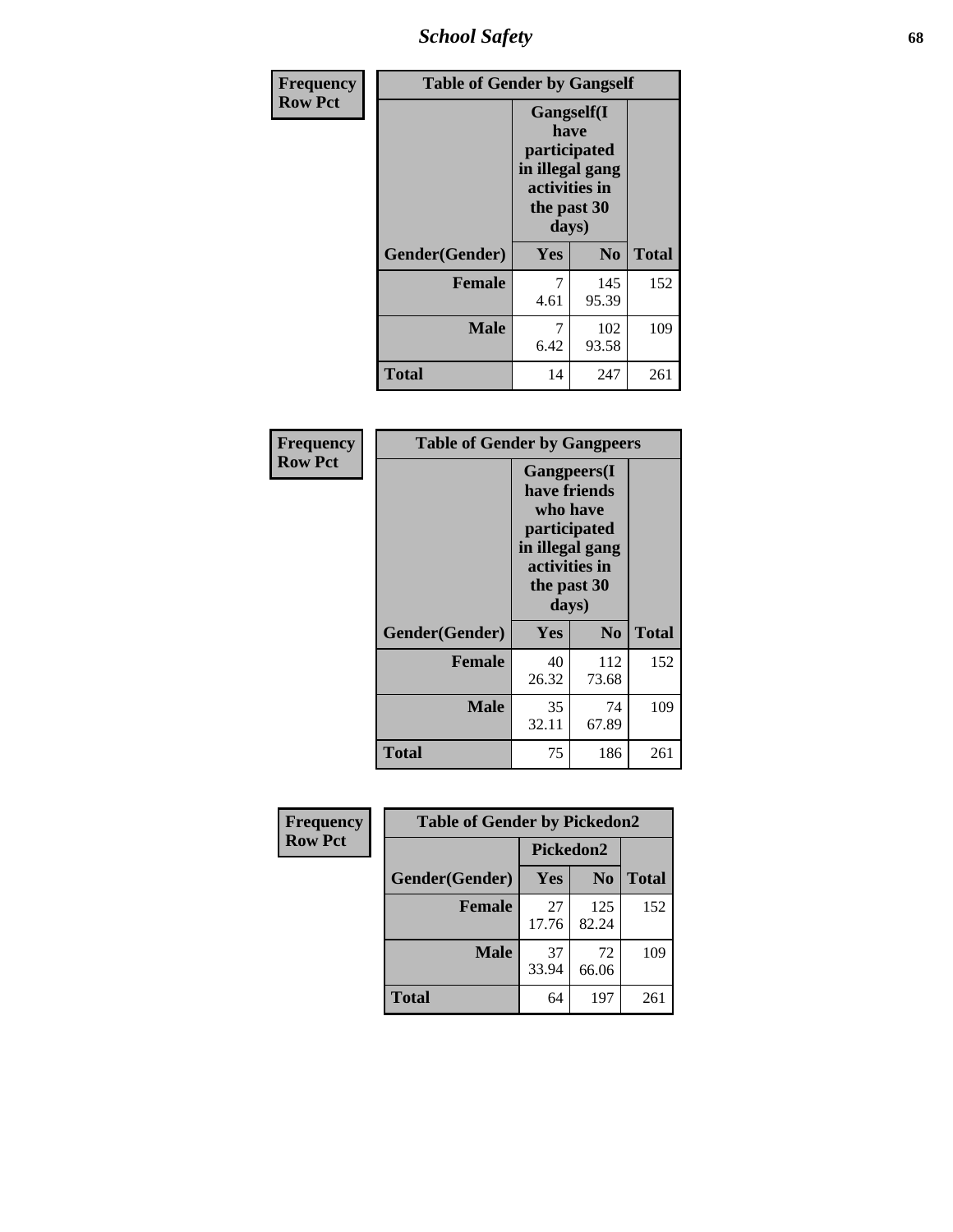*School Safety* **69**

| Frequency      | <b>Table of Gender by Safeschool2</b> |             |                |              |
|----------------|---------------------------------------|-------------|----------------|--------------|
| <b>Row Pct</b> |                                       | Safeschool2 |                |              |
|                | Gender(Gender)                        | <b>Yes</b>  | N <sub>0</sub> | <b>Total</b> |
|                | <b>Female</b>                         | 79<br>51.97 | 73<br>48.03    | 152          |
|                | <b>Male</b>                           | 73<br>66.97 | 36<br>33.03    | 109          |
|                | <b>Total</b>                          | 152         | 109            | 261          |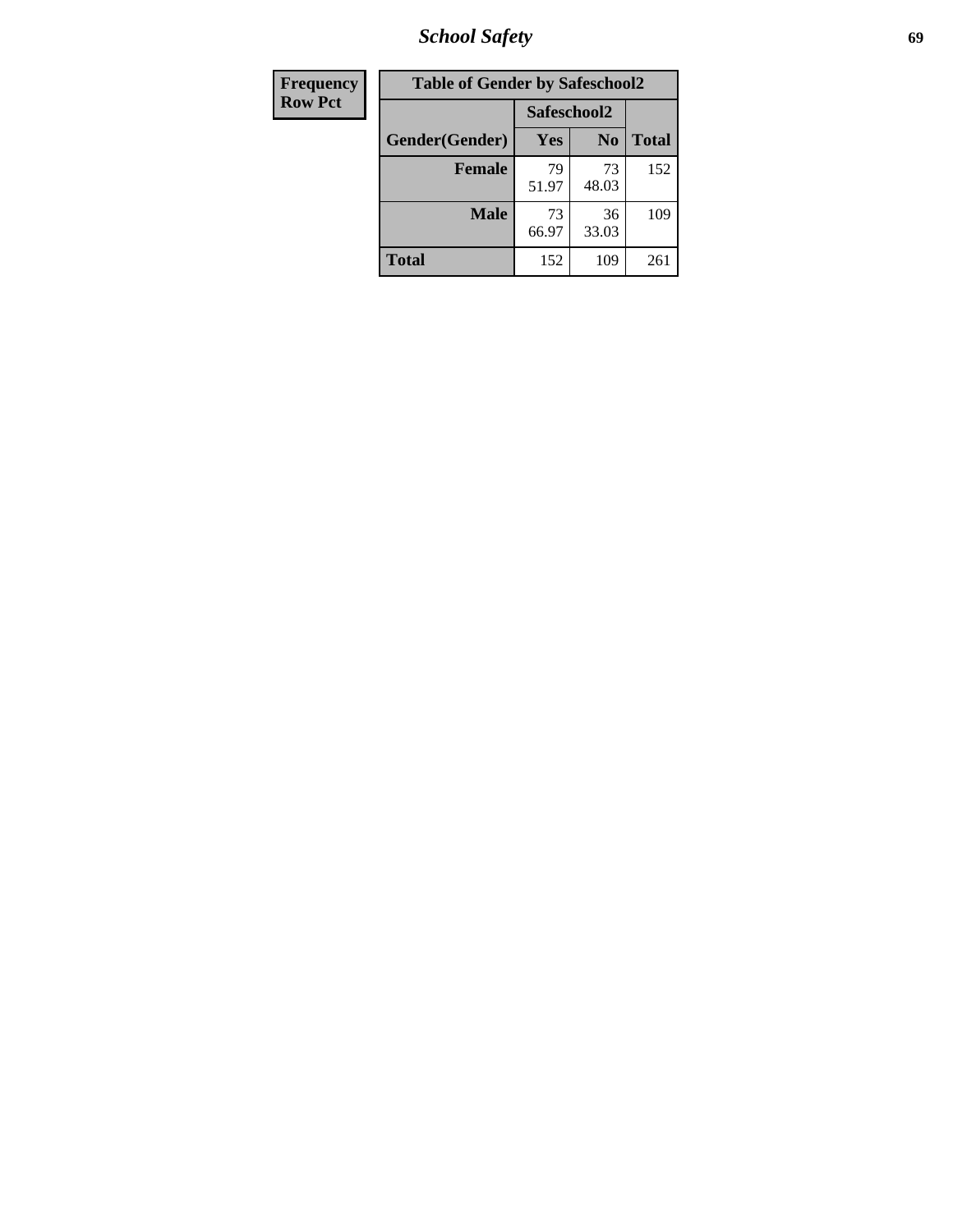# *Incidence of Drug Use* **70**

| Frequency      |                | <b>Table of Gender by AlcoholAlt</b>     |                |              |
|----------------|----------------|------------------------------------------|----------------|--------------|
| <b>Row Pct</b> |                | AlcoholAlt(Alcohol<br>use, past 30 days) |                |              |
|                | Gender(Gender) | Yes                                      | N <sub>0</sub> | <b>Total</b> |
|                | <b>Female</b>  | 21<br>13.82                              | 131<br>86.18   | 152          |
|                | <b>Male</b>    | 21<br>19.27                              | 88<br>80.73    | 109          |
|                | <b>Total</b>   | 42                                       | 219            | 261          |

| <b>Frequency</b> | <b>Table of Gender by TobaccoAny</b> |                                          |                |              |
|------------------|--------------------------------------|------------------------------------------|----------------|--------------|
| <b>Row Pct</b>   |                                      | TobaccoAny(Tobacco<br>use, past 30 days) |                |              |
|                  | Gender(Gender)                       | Yes                                      | N <sub>0</sub> | <b>Total</b> |
|                  | <b>Female</b>                        | 10<br>6.58                               | 142<br>93.42   | 152          |
|                  | <b>Male</b>                          | 13<br>11.93                              | 96<br>88.07    | 109          |
|                  | <b>Total</b>                         | 23                                       | 238            | 261          |

| <b>Frequency</b> |                | <b>Table of Gender by MarijuanaAlt</b> |                        |              |
|------------------|----------------|----------------------------------------|------------------------|--------------|
| <b>Row Pct</b>   |                | use, past 30 days)                     | MarijuanaAlt(Marijuana |              |
|                  | Gender(Gender) | <b>Yes</b>                             | N <sub>0</sub>         | <b>Total</b> |
|                  | <b>Female</b>  | 9<br>5.92                              | 143<br>94.08           | 152          |
|                  | <b>Male</b>    | 13<br>11.93                            | 96<br>88.07            | 109          |
|                  | <b>Total</b>   | 22                                     | 239                    | 261          |

| <b>Frequency</b> | <b>Table of Gender by OtherDrugAny</b> |                         |                           |              |
|------------------|----------------------------------------|-------------------------|---------------------------|--------------|
| <b>Row Pct</b>   |                                        | drug use, past 30 days) | <b>OtherDrugAny(Other</b> |              |
|                  | Gender(Gender)                         | <b>Yes</b>              | N <sub>0</sub>            | <b>Total</b> |
|                  | <b>Female</b>                          | 3.29                    | 147<br>96.71              | 152          |
|                  | <b>Male</b>                            | 3<br>2.75               | 106<br>97.25              | 109          |
|                  | <b>Total</b>                           | 8                       | 253                       | 261          |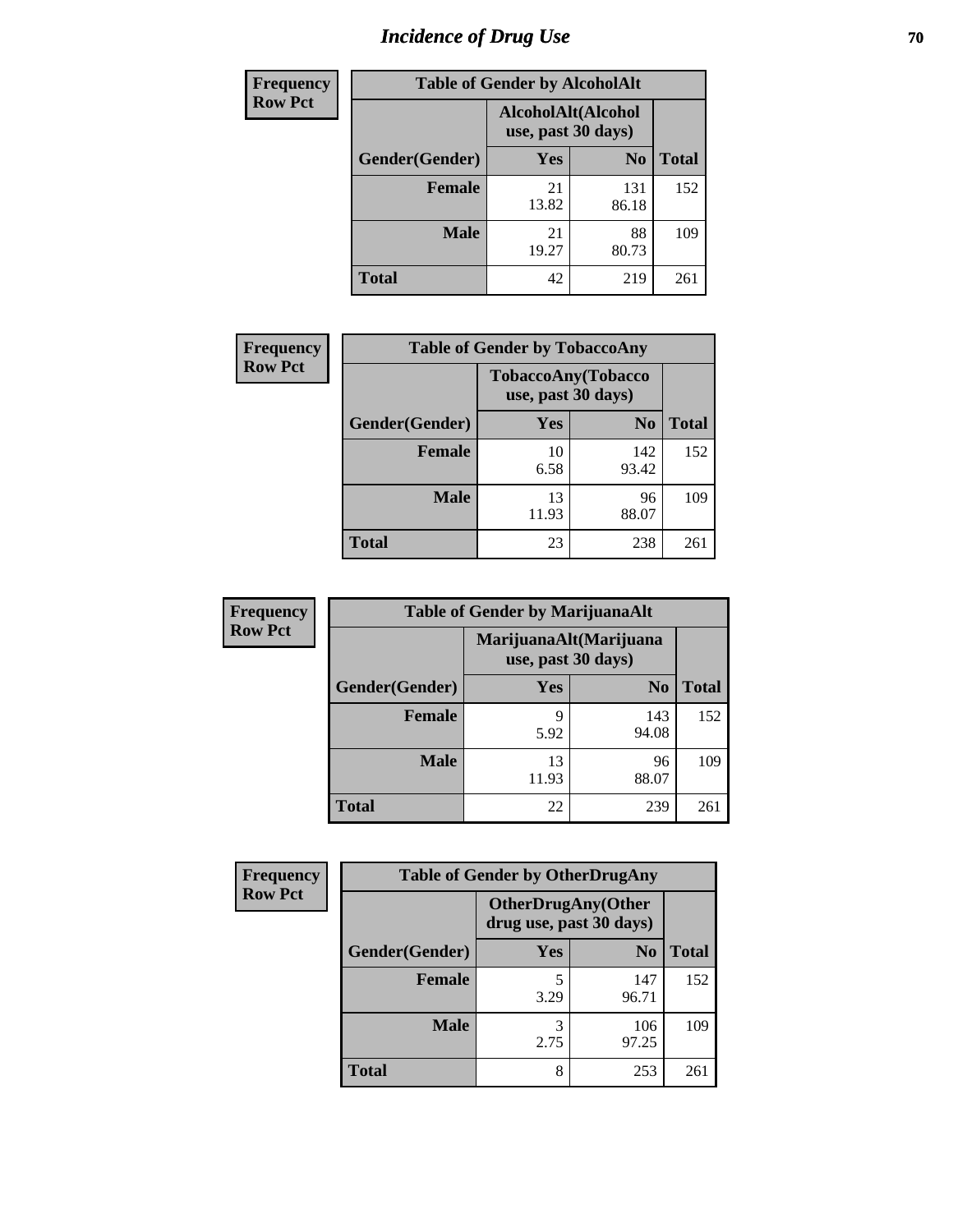#### *Average Age at Onset of Use* **71** *Results for "Average Age at Onset of Use" questions exclude students who said they did not use that substance*

#### **Gender=Female**

| <b>Variable</b>    | <b>Label</b>                                                       | <b>Mean</b> |
|--------------------|--------------------------------------------------------------------|-------------|
| Alcoholinit2       | I started using alcohol when I was                                 | 13.18       |
| Cigarettesinit2    | I started smoking tobacco when I was                               | 13.53       |
| Smokelessinit2     | I started chewing tobacco when I was                               |             |
| Marijuanainit2     | I started using marijuana when I was                               | 12.79       |
| Cocaineinit2       | I started using cocaine when I was                                 |             |
| Inhalantsinit2     | I started using inhalants when I was                               | 13.00       |
| Steroidsinit2      | I started using steroids when I was                                | 14.00       |
| Ecstasyinit2       | I started using ecstasy when I was                                 | 14.33       |
| Methinit2          | I started using methamphetamines when I was                        | 8.00        |
| Hallucinogensinit2 | I started using hallucinogens when I was                           |             |
| Prescription in t2 | I started using prescription drugs not prescribed to me when I was | 13.50       |

#### **Gender=Male**

| <b>Variable</b>    | Label                                                              | <b>Mean</b> |
|--------------------|--------------------------------------------------------------------|-------------|
| Alcoholinit2       | I started using alcohol when I was                                 | 13.67       |
| Cigarettesinit2    | I started smoking tobacco when I was                               | 13.00       |
| Smokelessinit2     | I started chewing tobacco when I was                               | 13.40       |
| Marijuanainit2     | I started using marijuana when I was                               | 13.63       |
| Cocaineinit2       | I started using cocaine when I was                                 | 10.50       |
| Inhalantsinit2     | I started using inhalants when I was                               | 12.00       |
| Steroidsinit2      | I started using steroids when I was                                | 10.00       |
| Ecstasyinit2       | I started using ecstasy when I was                                 | 14.67       |
| Methinit2          | I started using methamphetamines when I was                        | 16.00       |
| Hallucinogensinit2 | I started using hallucinogens when I was                           | 16.00       |
| Prescriptioninit2  | I started using prescription drugs not prescribed to me when I was | 13.50       |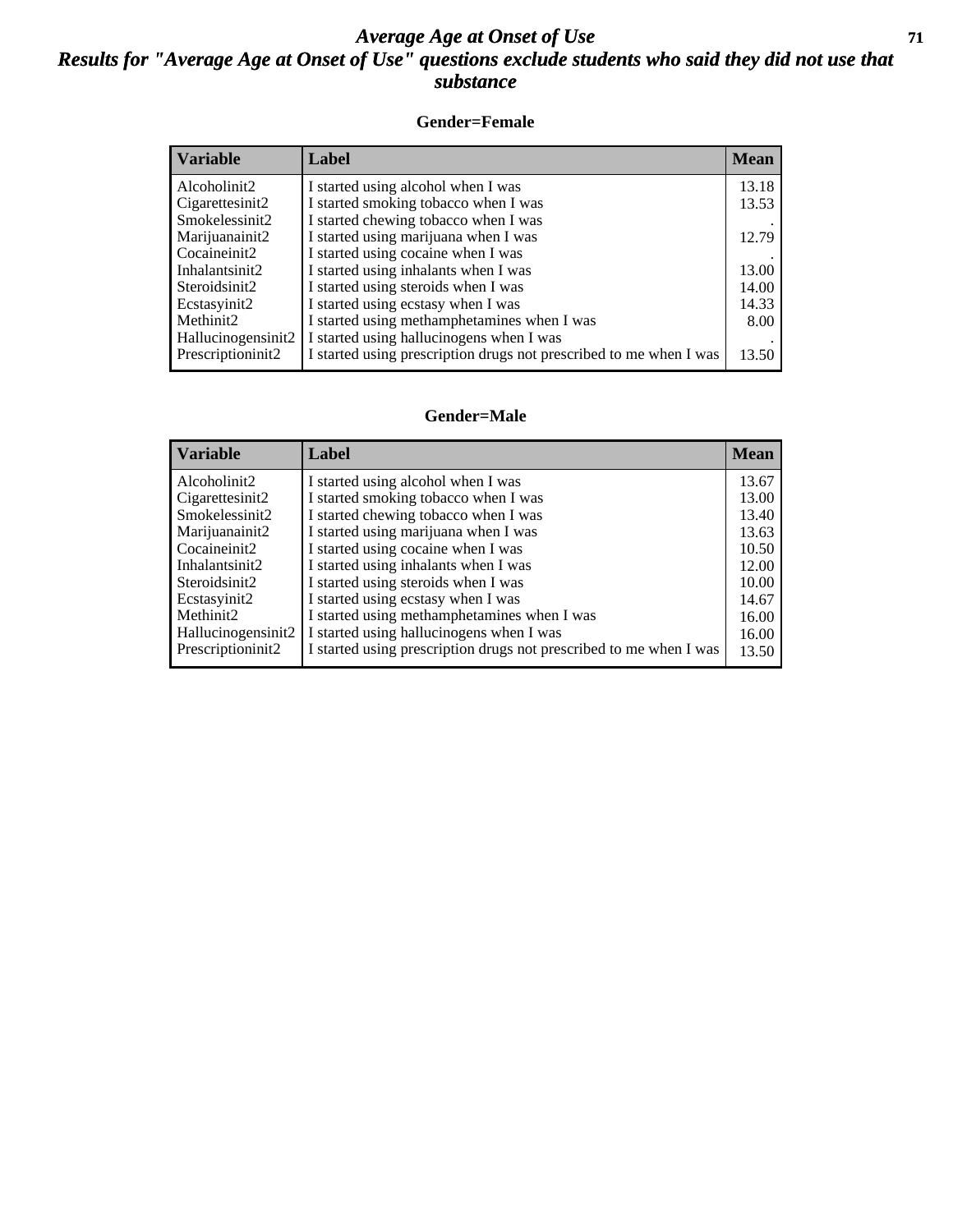# *I Think These Drugs are Harmful* **72**

| Frequency      | <b>Table of Gender by Alcoholharmdich</b> |                                                    |                |              |
|----------------|-------------------------------------------|----------------------------------------------------|----------------|--------------|
| <b>Row Pct</b> |                                           | Alcoholharmdich(I)<br>think alcohol is<br>harmful) |                |              |
|                | Gender(Gender)                            | Yes                                                | N <sub>0</sub> | <b>Total</b> |
|                | <b>Female</b>                             | 120<br>78.95                                       | 32<br>21.05    | 152          |
|                | <b>Male</b>                               | 84<br>77.06                                        | 25<br>22.94    | 109          |
|                | Total                                     | 204                                                | 57             | 261          |

| Frequency      | <b>Table of Gender by Tobaccoharmdich</b> |                  |                               |              |
|----------------|-------------------------------------------|------------------|-------------------------------|--------------|
| <b>Row Pct</b> |                                           | think tobacco is | Tobaccoharmdich(I<br>harmful) |              |
|                | Gender(Gender)                            | <b>Yes</b>       | N <sub>0</sub>                | <b>Total</b> |
|                | <b>Female</b>                             | 136<br>89.47     | 16<br>10.53                   | 152          |
|                | <b>Male</b>                               | 99<br>90.83      | 10<br>9.17                    | 109          |
|                | <b>Total</b>                              | 235              | 26                            | 261          |

| Frequency      | <b>Table of Gender by Marijuanaharmdich</b> |                                                       |                |              |  |
|----------------|---------------------------------------------|-------------------------------------------------------|----------------|--------------|--|
| <b>Row Pct</b> |                                             | Marijuanaharmdich(I<br>think marijuana is<br>harmful) |                |              |  |
|                | Gender(Gender)                              | <b>Yes</b>                                            | N <sub>0</sub> | <b>Total</b> |  |
|                | <b>Female</b>                               | 122<br>80.26                                          | 30<br>19.74    | 152          |  |
|                | <b>Male</b>                                 | 81<br>74.31                                           | 28<br>25.69    | 109          |  |
|                | <b>Total</b>                                | 203                                                   | 58             | 261          |  |

| <b>Frequency</b> | <b>Table of Gender by Otherdrugharmdich</b> |                                                          |                |              |  |
|------------------|---------------------------------------------|----------------------------------------------------------|----------------|--------------|--|
| <b>Row Pct</b>   |                                             | Otherdrugharmdich(I<br>think other drugs are<br>harmful) |                |              |  |
|                  | Gender(Gender)                              | <b>Yes</b>                                               | N <sub>0</sub> | <b>Total</b> |  |
|                  | <b>Female</b>                               | 134<br>88.16                                             | 18<br>11.84    | 152          |  |
|                  | <b>Male</b>                                 | 99<br>90.83                                              | 10<br>9.17     | 109          |  |
|                  | <b>Total</b>                                | 233                                                      | 28             | 261          |  |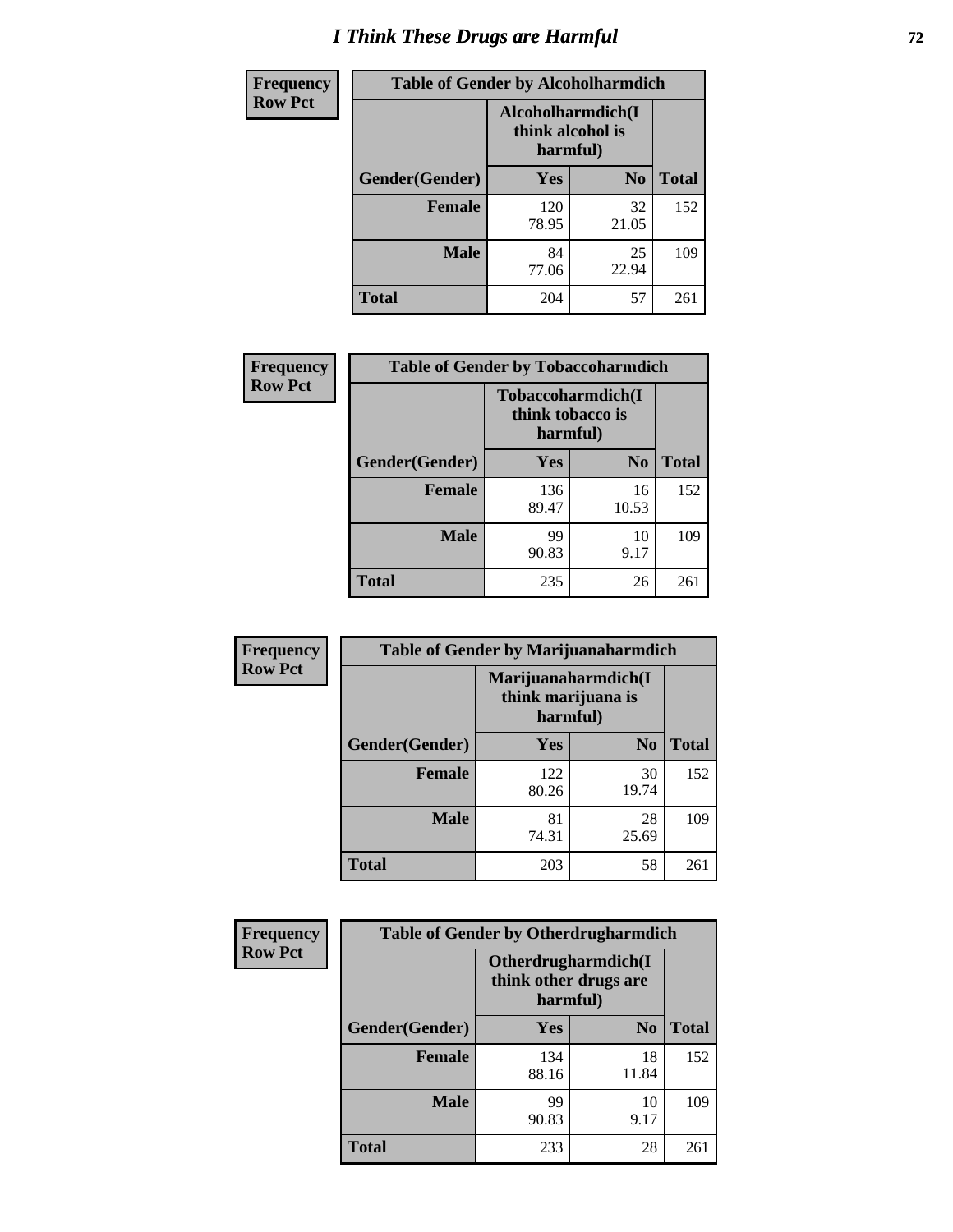| <b>Frequency</b> | <b>Table of Gender by Alcohollocation1</b> |                                                               |             |              |
|------------------|--------------------------------------------|---------------------------------------------------------------|-------------|--------------|
| <b>Row Pct</b>   |                                            | <b>Alcohollocation1(Places</b><br><b>Friends Use Alcohol)</b> |             |              |
|                  | Gender(Gender)                             |                                                               | Do Not Use  | <b>Total</b> |
|                  | <b>Female</b>                              | 79<br>51.97                                                   | 73<br>48.03 | 152          |
|                  | <b>Male</b>                                | 48<br>44.04                                                   | 61<br>55.96 | 109          |
|                  | <b>Total</b>                               | 127                                                           | 134         | 261          |

| <b>Frequency</b> | <b>Table of Gender by Alcohollocation2</b> |                                                               |             |              |
|------------------|--------------------------------------------|---------------------------------------------------------------|-------------|--------------|
| <b>Row Pct</b>   |                                            | <b>Alcohollocation2(Places</b><br><b>Friends Use Alcohol)</b> |             |              |
|                  | Gender(Gender)                             |                                                               | Home        | <b>Total</b> |
|                  | <b>Female</b>                              | 109<br>71.71                                                  | 43<br>28.29 | 152          |
|                  | <b>Male</b>                                | 86<br>78.90                                                   | 23<br>21.10 | 109          |
|                  | <b>Total</b>                               | 195                                                           | 66          | 261          |

| Frequency      | <b>Table of Gender by Alcohollocation3</b> |                                                                |               |              |
|----------------|--------------------------------------------|----------------------------------------------------------------|---------------|--------------|
| <b>Row Pct</b> |                                            | <b>Alcohollocation3</b> (Places<br><b>Friends Use Alcohol)</b> |               |              |
|                | Gender(Gender)                             |                                                                | <b>School</b> | <b>Total</b> |
|                | <b>Female</b>                              | 148<br>97.37                                                   | 4<br>2.63     | 152          |
|                | <b>Male</b>                                | 104<br>95.41                                                   | 4.59          | 109          |
|                | <b>Total</b>                               | 252                                                            | 9             | 261          |

| <b>Frequency</b> | <b>Table of Gender by Alcohollocation4</b> |                                                               |             |              |
|------------------|--------------------------------------------|---------------------------------------------------------------|-------------|--------------|
| <b>Row Pct</b>   |                                            | <b>Alcohollocation4(Places</b><br><b>Friends Use Alcohol)</b> |             |              |
|                  | Gender(Gender)                             |                                                               | Car         | <b>Total</b> |
|                  | <b>Female</b>                              | 134<br>88.16                                                  | 18<br>11.84 | 152          |
|                  | <b>Male</b>                                | 99<br>90.83                                                   | 10<br>9.17  | 109          |
|                  | <b>Total</b>                               | 233                                                           | 28          | 261          |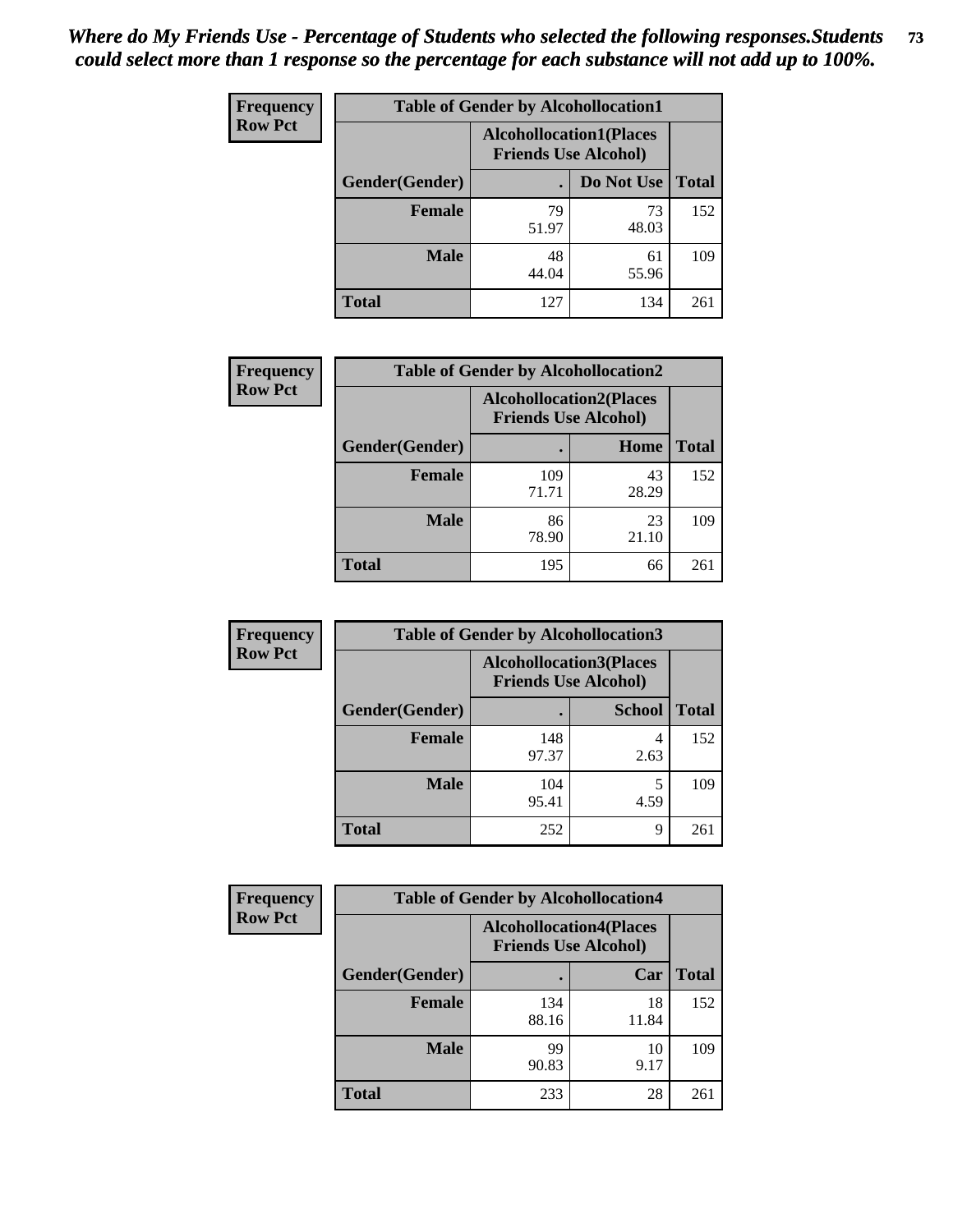| <b>Frequency</b> | <b>Table of Gender by Alcohollocation5</b> |                                                               |                                 |              |
|------------------|--------------------------------------------|---------------------------------------------------------------|---------------------------------|--------------|
| <b>Row Pct</b>   |                                            | <b>Alcohollocation5(Places</b><br><b>Friends Use Alcohol)</b> |                                 |              |
|                  | Gender(Gender)                             |                                                               | <b>Friend's</b><br><b>House</b> | <b>Total</b> |
|                  | <b>Female</b>                              | 98<br>64.47                                                   | 54<br>35.53                     | 152          |
|                  | <b>Male</b>                                | 80<br>73.39                                                   | 29<br>26.61                     | 109          |
|                  | <b>Total</b>                               | 178                                                           | 83                              | 261          |

| Frequency      | <b>Table of Gender by Alcohollocation6</b> |                                                               |              |              |
|----------------|--------------------------------------------|---------------------------------------------------------------|--------------|--------------|
| <b>Row Pct</b> |                                            | <b>Alcohollocation6(Places</b><br><b>Friends Use Alcohol)</b> |              |              |
|                | <b>Gender</b> (Gender)                     |                                                               | <b>Other</b> | <b>Total</b> |
|                | <b>Female</b>                              | 108<br>71.05                                                  | 44<br>28.95  | 152          |
|                | <b>Male</b>                                | 86<br>78.90                                                   | 23<br>21.10  | 109          |
|                | <b>Total</b>                               | 194                                                           | 67           | 261          |

| Frequency      | <b>Table of Gender by Tobaccolocation1</b> |                                                               |              |              |  |
|----------------|--------------------------------------------|---------------------------------------------------------------|--------------|--------------|--|
| <b>Row Pct</b> |                                            | <b>Tobaccolocation1(Places</b><br><b>Friends Use Tobacco)</b> |              |              |  |
|                | Gender(Gender)                             |                                                               | Do Not Use   | <b>Total</b> |  |
|                | Female                                     | 40<br>26.32                                                   | 112<br>73.68 | 152          |  |
|                | <b>Male</b>                                | 33<br>30.28                                                   | 76<br>69.72  | 109          |  |
|                | <b>Total</b>                               | 73                                                            | 188          | 261          |  |

| <b>Frequency</b> |                | <b>Table of Gender by Tobaccolocation2</b>                    |             |              |
|------------------|----------------|---------------------------------------------------------------|-------------|--------------|
| <b>Row Pct</b>   |                | <b>Tobaccolocation2(Places</b><br><b>Friends Use Tobacco)</b> |             |              |
|                  | Gender(Gender) |                                                               | Home        | <b>Total</b> |
|                  | Female         | 131<br>86.18                                                  | 21<br>13.82 | 152          |
|                  | <b>Male</b>    | 88<br>80.73                                                   | 21<br>19.27 | 109          |
|                  | <b>Total</b>   | 219                                                           | 42          | 261          |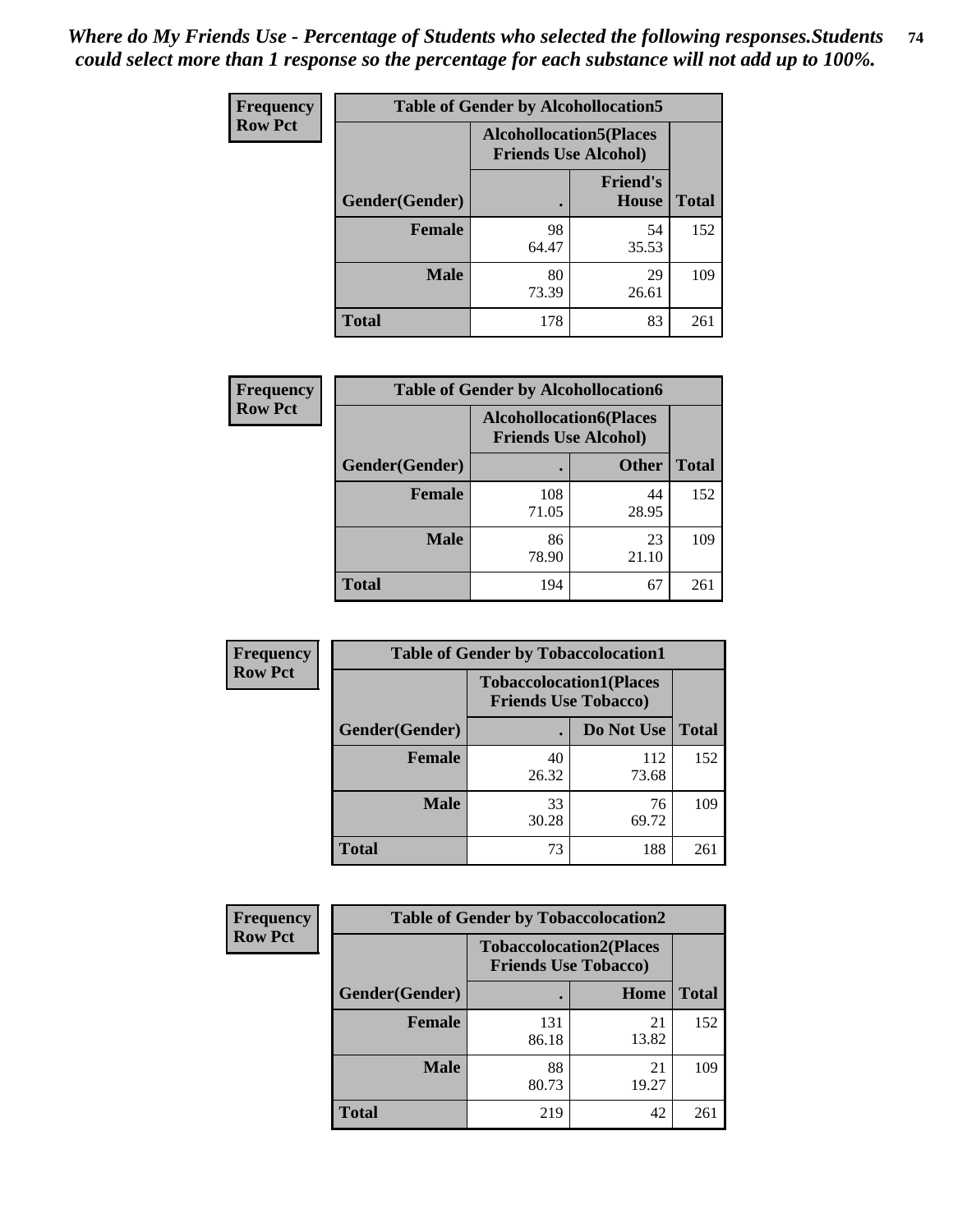| <b>Frequency</b> | <b>Table of Gender by Tobaccolocation3</b> |              |                                                               |              |
|------------------|--------------------------------------------|--------------|---------------------------------------------------------------|--------------|
| <b>Row Pct</b>   |                                            |              | <b>Tobaccolocation3(Places</b><br><b>Friends Use Tobacco)</b> |              |
|                  | Gender(Gender)                             |              | <b>School</b>                                                 | <b>Total</b> |
|                  | <b>Female</b>                              | 141<br>92.76 | 11<br>7.24                                                    | 152          |
|                  | <b>Male</b>                                | 98<br>89.91  | 11<br>10.09                                                   | 109          |
|                  | Total                                      | 239          | 22                                                            | 261          |

| <b>Frequency</b> | <b>Table of Gender by Tobaccolocation4</b> |                                                               |             |              |
|------------------|--------------------------------------------|---------------------------------------------------------------|-------------|--------------|
| <b>Row Pct</b>   |                                            | <b>Tobaccolocation4(Places</b><br><b>Friends Use Tobacco)</b> |             |              |
|                  | Gender(Gender)                             |                                                               | Car         | <b>Total</b> |
|                  | <b>Female</b>                              | 135<br>88.82                                                  | 17<br>11.18 | 152          |
|                  | <b>Male</b>                                | 91<br>83.49                                                   | 18<br>16.51 | 109          |
|                  | <b>Total</b>                               | 226                                                           | 35          | 261          |

| <b>Frequency</b> | <b>Table of Gender by Tobaccolocation5</b> |                                                               |                                 |              |
|------------------|--------------------------------------------|---------------------------------------------------------------|---------------------------------|--------------|
| <b>Row Pct</b>   |                                            | <b>Tobaccolocation5(Places</b><br><b>Friends Use Tobacco)</b> |                                 |              |
|                  | Gender(Gender)                             |                                                               | <b>Friend's</b><br><b>House</b> | <b>Total</b> |
|                  | <b>Female</b>                              | 131<br>86.18                                                  | 21<br>13.82                     | 152          |
|                  | <b>Male</b>                                | 93<br>85.32                                                   | 16<br>14.68                     | 109          |
|                  | <b>Total</b>                               | 224                                                           | 37                              | 261          |

| <b>Frequency</b> |                | <b>Table of Gender by Tobaccolocation6</b>                    |              |              |
|------------------|----------------|---------------------------------------------------------------|--------------|--------------|
| <b>Row Pct</b>   |                | <b>Tobaccolocation6(Places</b><br><b>Friends Use Tobacco)</b> |              |              |
|                  | Gender(Gender) |                                                               | <b>Other</b> | <b>Total</b> |
|                  | Female         | 124<br>81.58                                                  | 28<br>18.42  | 152          |
|                  | <b>Male</b>    | 89<br>81.65                                                   | 20<br>18.35  | 109          |
|                  | <b>Total</b>   | 213                                                           | 48           | 261          |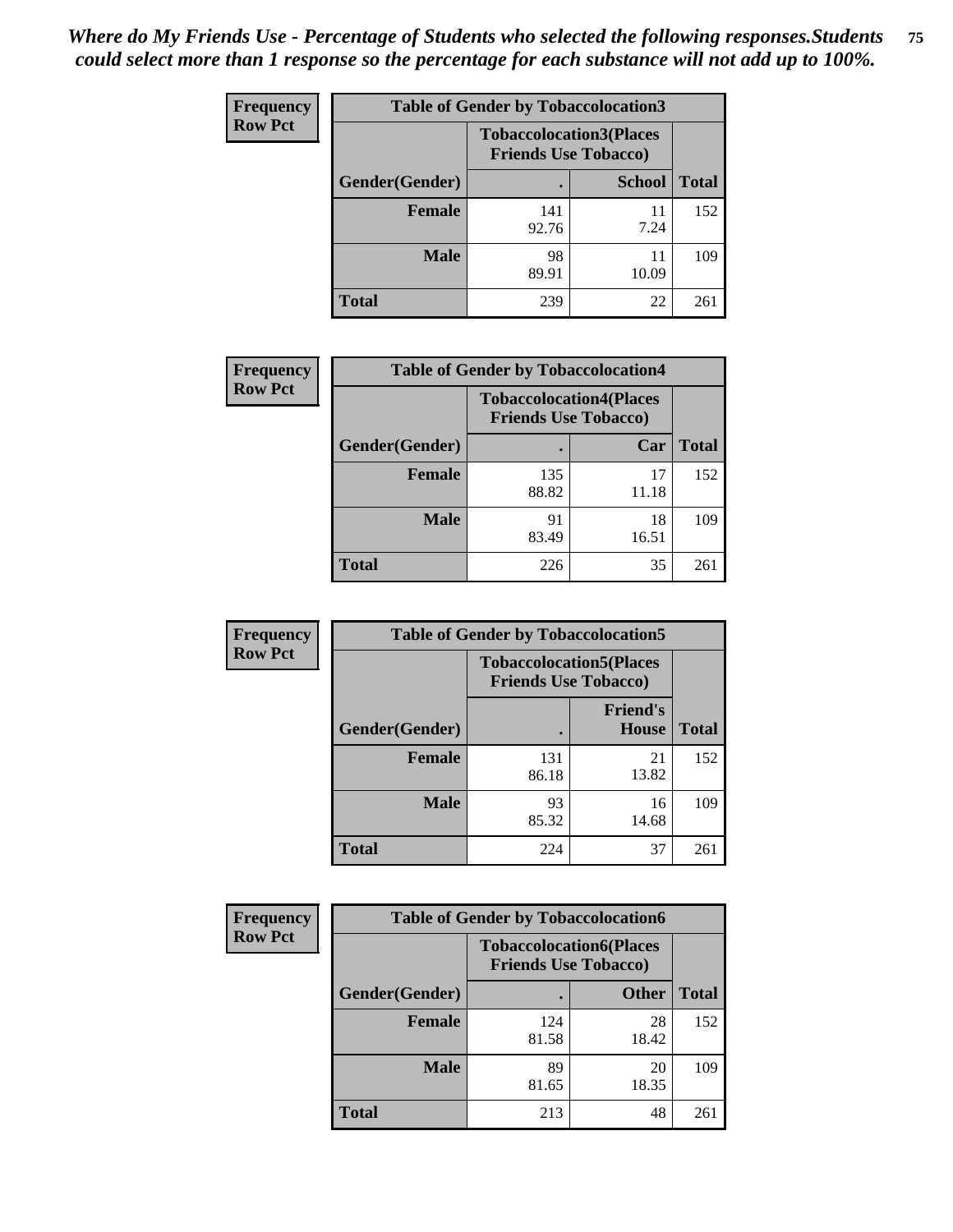| <b>Frequency</b> | <b>Table of Gender by Marijuanalocation1</b> |                                                                    |              |              |
|------------------|----------------------------------------------|--------------------------------------------------------------------|--------------|--------------|
| <b>Row Pct</b>   |                                              | <b>Marijuanalocation1(Places</b><br><b>Friends Use Marijuana</b> ) |              |              |
|                  | Gender(Gender)                               |                                                                    | Do Not Use   | <b>Total</b> |
|                  | <b>Female</b>                                | 50<br>32.89                                                        | 102<br>67.11 | 152          |
|                  | <b>Male</b>                                  | 38<br>34.86                                                        | 71<br>65.14  | 109          |
|                  | <b>Total</b>                                 | 88                                                                 | 173          | 261          |

| <b>Frequency</b> | <b>Table of Gender by Marijuanalocation2</b> |                                                                    |             |              |  |
|------------------|----------------------------------------------|--------------------------------------------------------------------|-------------|--------------|--|
| <b>Row Pct</b>   |                                              | <b>Marijuanalocation2(Places</b><br><b>Friends Use Marijuana</b> ) |             |              |  |
|                  | Gender(Gender)                               |                                                                    | Home        | <b>Total</b> |  |
|                  | <b>Female</b>                                | 119<br>78.29                                                       | 33<br>21.71 | 152          |  |
|                  | <b>Male</b>                                  | 89<br>81.65                                                        | 20<br>18.35 | 109          |  |
|                  | <b>Total</b>                                 | 208                                                                | 53          | 261          |  |

| Frequency      | <b>Table of Gender by Marijuanalocation3</b> |              |                                                                     |              |
|----------------|----------------------------------------------|--------------|---------------------------------------------------------------------|--------------|
| <b>Row Pct</b> |                                              |              | <b>Marijuanalocation3(Places)</b><br><b>Friends Use Marijuana</b> ) |              |
|                | Gender(Gender)                               |              | <b>School</b>                                                       | <b>Total</b> |
|                | Female                                       | 140<br>92.11 | 12<br>7.89                                                          | 152          |
|                | <b>Male</b>                                  | 101<br>92.66 | 7.34                                                                | 109          |
|                | <b>Total</b>                                 | 241          | 20                                                                  | 261          |

| Frequency      | <b>Table of Gender by Marijuanalocation4</b> |                                                                    |             |              |
|----------------|----------------------------------------------|--------------------------------------------------------------------|-------------|--------------|
| <b>Row Pct</b> |                                              | <b>Marijuanalocation4(Places</b><br><b>Friends Use Marijuana</b> ) |             |              |
|                | Gender(Gender)                               |                                                                    | Car         | <b>Total</b> |
|                | <b>Female</b>                                | 128<br>84.21                                                       | 24<br>15.79 | 152          |
|                | <b>Male</b>                                  | 98<br>89.91                                                        | 11<br>10.09 | 109          |
|                | <b>Total</b>                                 | 226                                                                | 35          | 261          |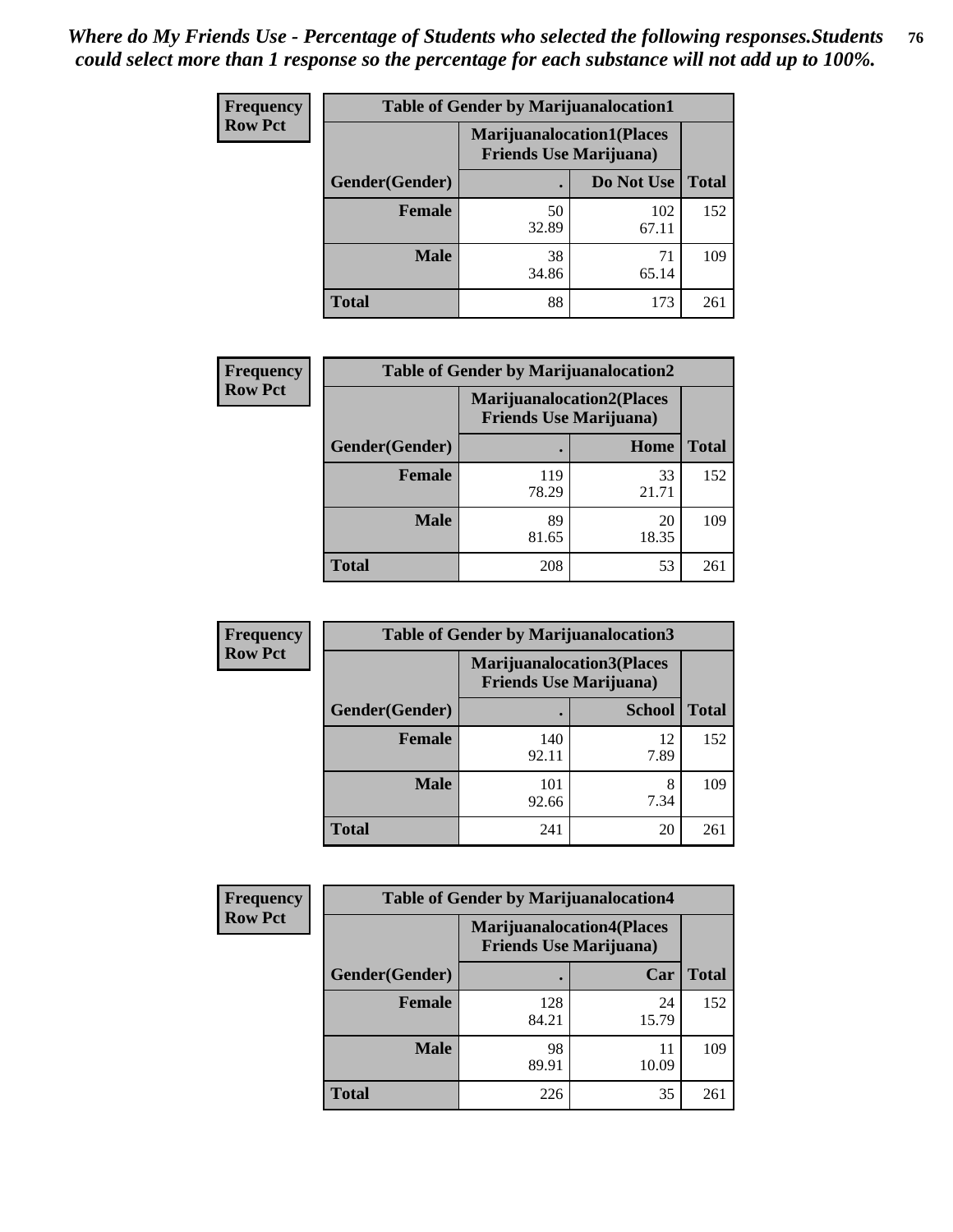| <b>Frequency</b> | <b>Table of Gender by Marijuanalocation5</b> |                                                                     |                          |              |
|------------------|----------------------------------------------|---------------------------------------------------------------------|--------------------------|--------------|
| <b>Row Pct</b>   |                                              | <b>Marijuanalocation5</b> (Places<br><b>Friends Use Marijuana</b> ) |                          |              |
|                  | Gender(Gender)                               |                                                                     | <b>Friend's</b><br>House | <b>Total</b> |
|                  | <b>Female</b>                                | 119<br>78.29                                                        | 33<br>21.71              | 152          |
|                  | <b>Male</b>                                  | 88<br>80.73                                                         | 21<br>19.27              | 109          |
|                  | <b>Total</b>                                 | 207                                                                 | 54                       | 261          |

| <b>Frequency</b> | <b>Table of Gender by Marijuanalocation6</b> |                                                                     |              |              |  |
|------------------|----------------------------------------------|---------------------------------------------------------------------|--------------|--------------|--|
| <b>Row Pct</b>   |                                              | <b>Marijuanalocation6(Places)</b><br><b>Friends Use Marijuana</b> ) |              |              |  |
|                  | <b>Gender</b> (Gender)                       |                                                                     | <b>Other</b> | <b>Total</b> |  |
|                  | <b>Female</b>                                | 120<br>78.95                                                        | 32<br>21.05  | 152          |  |
|                  | <b>Male</b>                                  | 85<br>77.98                                                         | 24<br>22.02  | 109          |  |
|                  | <b>Total</b>                                 | 205                                                                 | 56           | 261          |  |

| Frequency      | <b>Table of Gender by Otherdruglocation1</b> |                                                                                |              |              |
|----------------|----------------------------------------------|--------------------------------------------------------------------------------|--------------|--------------|
| <b>Row Pct</b> |                                              | <b>Otherdruglocation1(Places</b><br><b>Friends Use Other Illegal</b><br>Drugs) |              |              |
|                | <b>Gender</b> (Gender)                       |                                                                                | Do Not Use   | <b>Total</b> |
|                | <b>Female</b>                                | 28<br>18.42                                                                    | 124<br>81.58 | 152          |
|                | <b>Male</b>                                  | 15<br>13.76                                                                    | 94<br>86.24  | 109          |
|                | <b>Total</b>                                 | 43                                                                             | 218          | 261          |

| Frequency      | <b>Table of Gender by Otherdruglocation2</b> |                                                                                |           |              |
|----------------|----------------------------------------------|--------------------------------------------------------------------------------|-----------|--------------|
| <b>Row Pct</b> |                                              | <b>Otherdruglocation2(Places</b><br><b>Friends Use Other Illegal</b><br>Drugs) |           |              |
|                | Gender(Gender)                               |                                                                                | Home      | <b>Total</b> |
|                | Female                                       | 143<br>94.08                                                                   | 9<br>5.92 | 152          |
|                | <b>Male</b>                                  | 102<br>93.58                                                                   | 6.42      | 109          |
|                | <b>Total</b>                                 | 245                                                                            | 16        | 261          |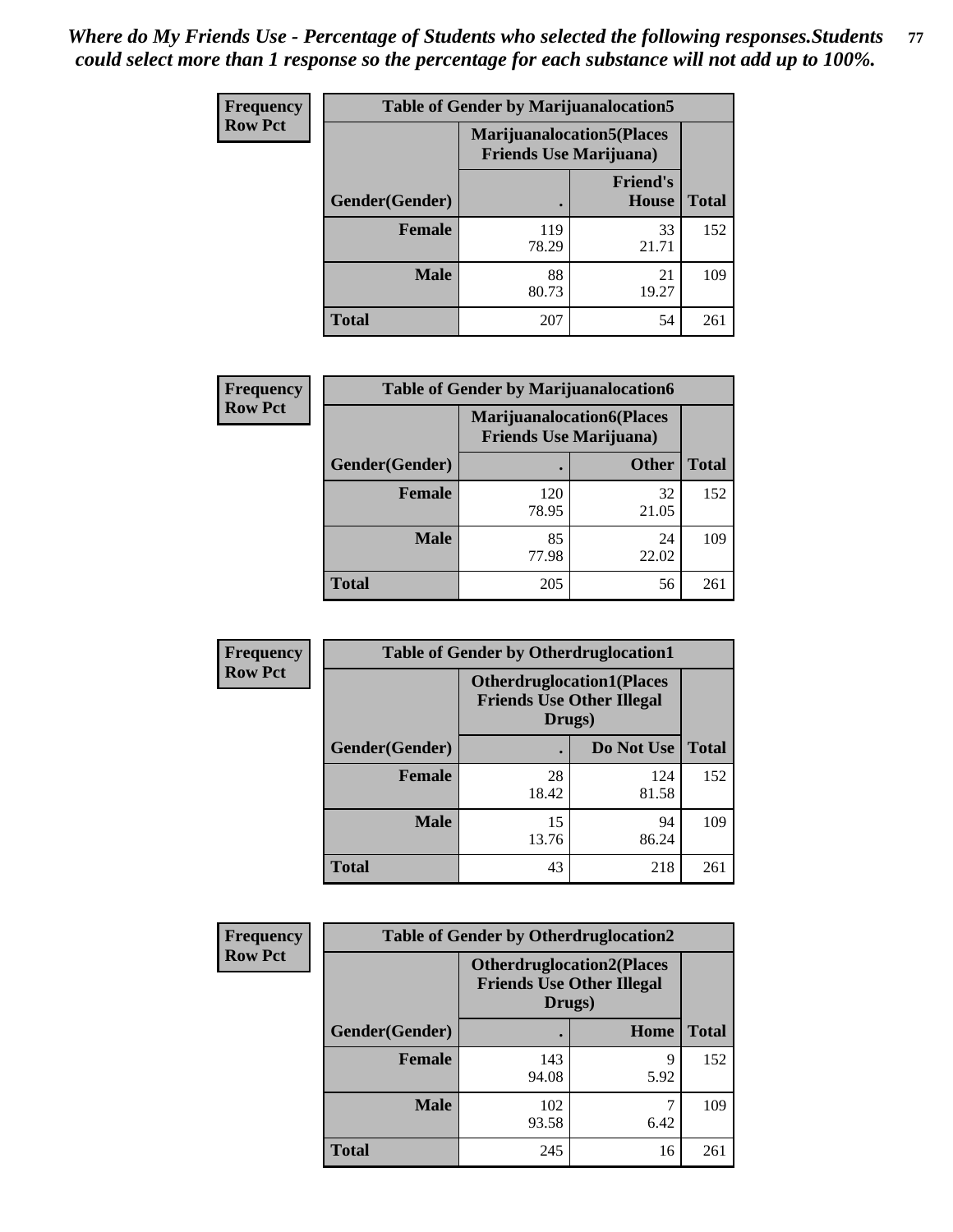| <b>Frequency</b> | <b>Table of Gender by Otherdruglocation3</b> |                                                                                |               |              |
|------------------|----------------------------------------------|--------------------------------------------------------------------------------|---------------|--------------|
| <b>Row Pct</b>   |                                              | <b>Otherdruglocation3(Places</b><br><b>Friends Use Other Illegal</b><br>Drugs) |               |              |
|                  | Gender(Gender)                               |                                                                                | <b>School</b> | <b>Total</b> |
|                  | <b>Female</b>                                | 149<br>98.03                                                                   | 3<br>1.97     | 152          |
|                  | <b>Male</b>                                  | 107<br>98.17                                                                   | 2<br>1.83     | 109          |
|                  | <b>Total</b>                                 | 256                                                                            | 5             | 261          |

| <b>Frequency</b> | <b>Table of Gender by Otherdruglocation4</b> |                                                                                |            |              |
|------------------|----------------------------------------------|--------------------------------------------------------------------------------|------------|--------------|
| <b>Row Pct</b>   |                                              | <b>Otherdruglocation4(Places</b><br><b>Friends Use Other Illegal</b><br>Drugs) |            |              |
|                  | Gender(Gender)                               |                                                                                | Car        | <b>Total</b> |
|                  | Female                                       | 142<br>93.42                                                                   | 10<br>6.58 | 152          |
|                  | <b>Male</b>                                  | 104<br>95.41                                                                   | 5<br>4.59  | 109          |
|                  | <b>Total</b>                                 | 246                                                                            | 15         | 261          |

| Frequency      | <b>Table of Gender by Otherdruglocation5</b> |                                                                                |                                 |              |
|----------------|----------------------------------------------|--------------------------------------------------------------------------------|---------------------------------|--------------|
| <b>Row Pct</b> |                                              | <b>Otherdruglocation5(Places</b><br><b>Friends Use Other Illegal</b><br>Drugs) |                                 |              |
|                | Gender(Gender)                               |                                                                                | <b>Friend's</b><br><b>House</b> | <b>Total</b> |
|                | <b>Female</b>                                | 137<br>90.13                                                                   | 15<br>9.87                      | 152          |
|                | <b>Male</b>                                  | 102<br>93.58                                                                   | 6.42                            | 109          |
|                | <b>Total</b>                                 | 239                                                                            | 22                              | 261          |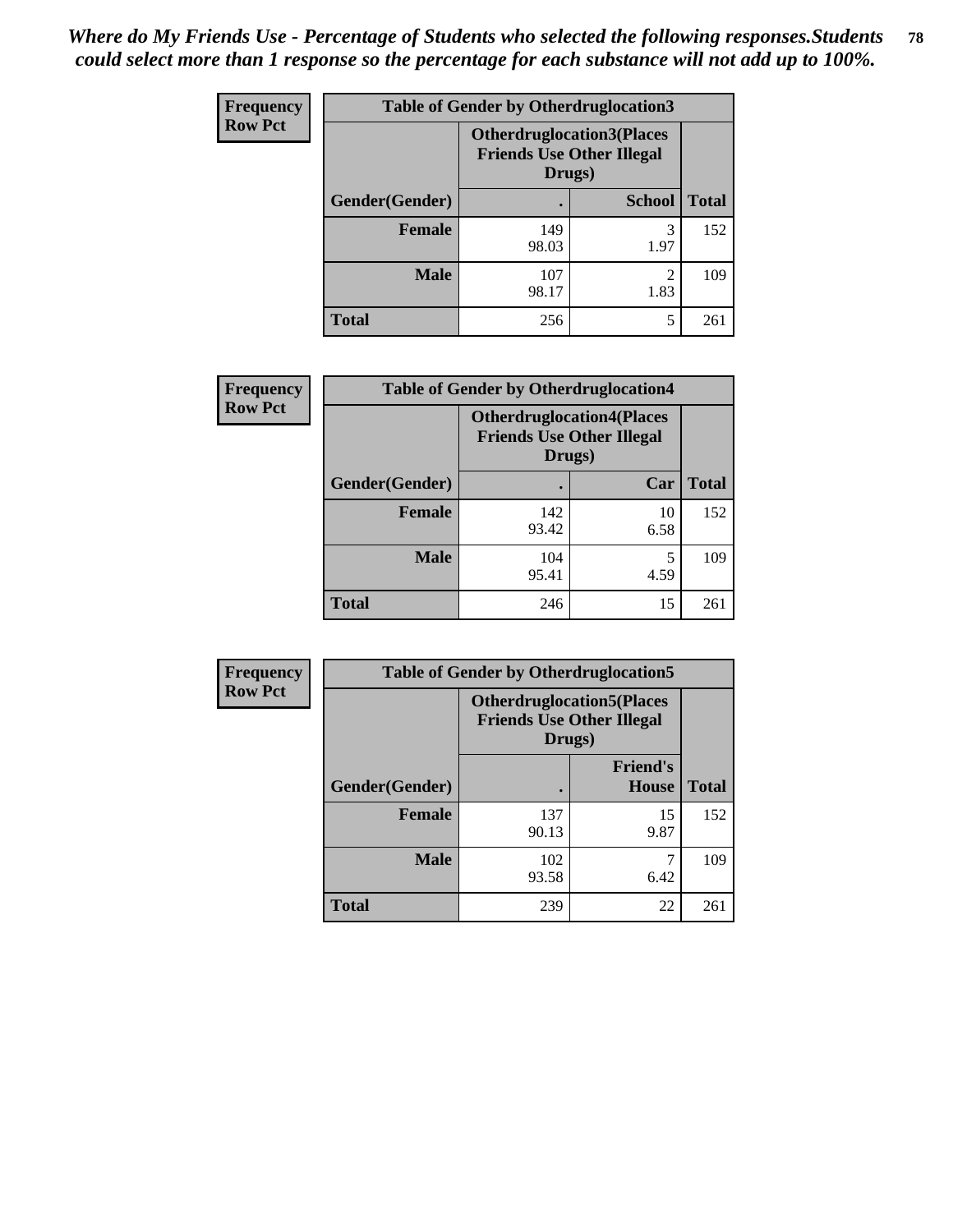| <b>Frequency</b> | <b>Table of Gender by Otherdruglocation6</b> |                                                                                |              |              |
|------------------|----------------------------------------------|--------------------------------------------------------------------------------|--------------|--------------|
| <b>Row Pct</b>   |                                              | <b>Otherdruglocation6(Places</b><br><b>Friends Use Other Illegal</b><br>Drugs) |              |              |
|                  | Gender(Gender)                               |                                                                                | <b>Other</b> | <b>Total</b> |
|                  | Female                                       | 134<br>88.16                                                                   | 18<br>11.84  | 152          |
|                  | <b>Male</b>                                  | 97<br>88.99                                                                    | 12<br>11.01  | 109          |
|                  | <b>Total</b>                                 | 231                                                                            | 30           | 261          |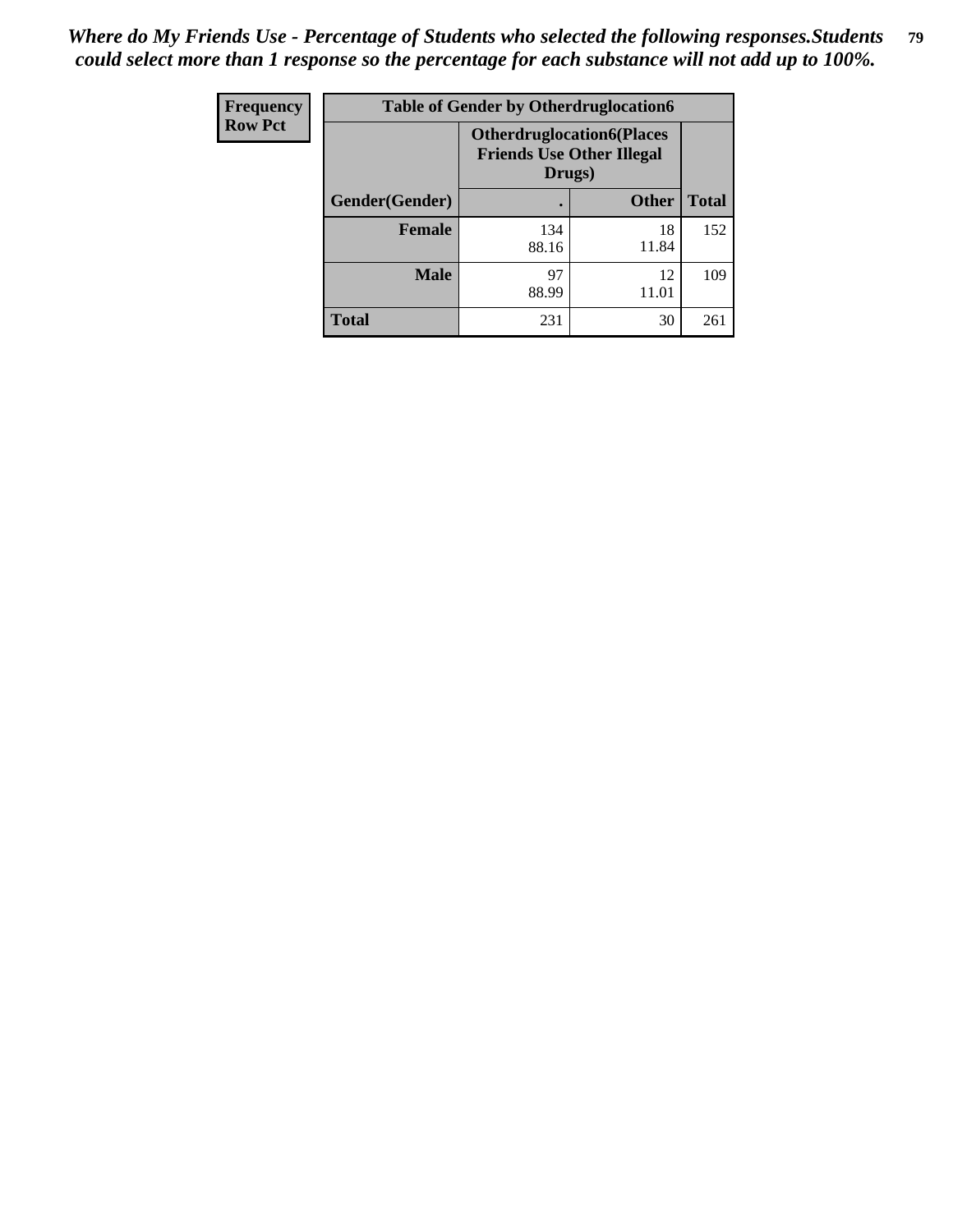| <b>Frequency</b> | <b>Table of Gender by Alcoholtime1</b> |                                                          |                      |              |
|------------------|----------------------------------------|----------------------------------------------------------|----------------------|--------------|
| <b>Row Pct</b>   |                                        | <b>Alcoholtime1(Times</b><br><b>Friends Use Alcohol)</b> |                      |              |
|                  | Gender(Gender)                         | $\bullet$                                                | Do Not<br><b>Use</b> | <b>Total</b> |
|                  | <b>Female</b>                          | 74<br>48.68                                              | 78<br>51.32          | 152          |
|                  | <b>Male</b>                            | 47<br>43.12                                              | 62<br>56.88          | 109          |
|                  | <b>Total</b>                           | 121                                                      | 140                  | 261          |

| Frequency      | <b>Table of Gender by Alcoholtime2</b> |                                                          |                            |              |
|----------------|----------------------------------------|----------------------------------------------------------|----------------------------|--------------|
| <b>Row Pct</b> |                                        | <b>Alcoholtime2(Times</b><br><b>Friends Use Alcohol)</b> |                            |              |
|                | Gender(Gender)                         |                                                          | <b>On Way</b><br>to School | <b>Total</b> |
|                | <b>Female</b>                          | 145<br>95.39                                             | 4.61                       | 152          |
|                | <b>Male</b>                            | 103<br>94.50                                             | 6<br>5.50                  | 109          |
|                | <b>Total</b>                           | 248                                                      | 13                         | 261          |

| Frequency      | <b>Table of Gender by Alcoholtime3</b> |                                                          |                                |              |
|----------------|----------------------------------------|----------------------------------------------------------|--------------------------------|--------------|
| <b>Row Pct</b> |                                        | <b>Alcoholtime3(Times</b><br><b>Friends Use Alcohol)</b> |                                |              |
|                | Gender(Gender)                         |                                                          | <b>During</b><br><b>School</b> | <b>Total</b> |
|                | <b>Female</b>                          | 146<br>96.05                                             | 6<br>3.95                      | 152          |
|                | <b>Male</b>                            | 103<br>94.50                                             | 6<br>5.50                      | 109          |
|                | <b>Total</b>                           | 249                                                      | 12                             | 261          |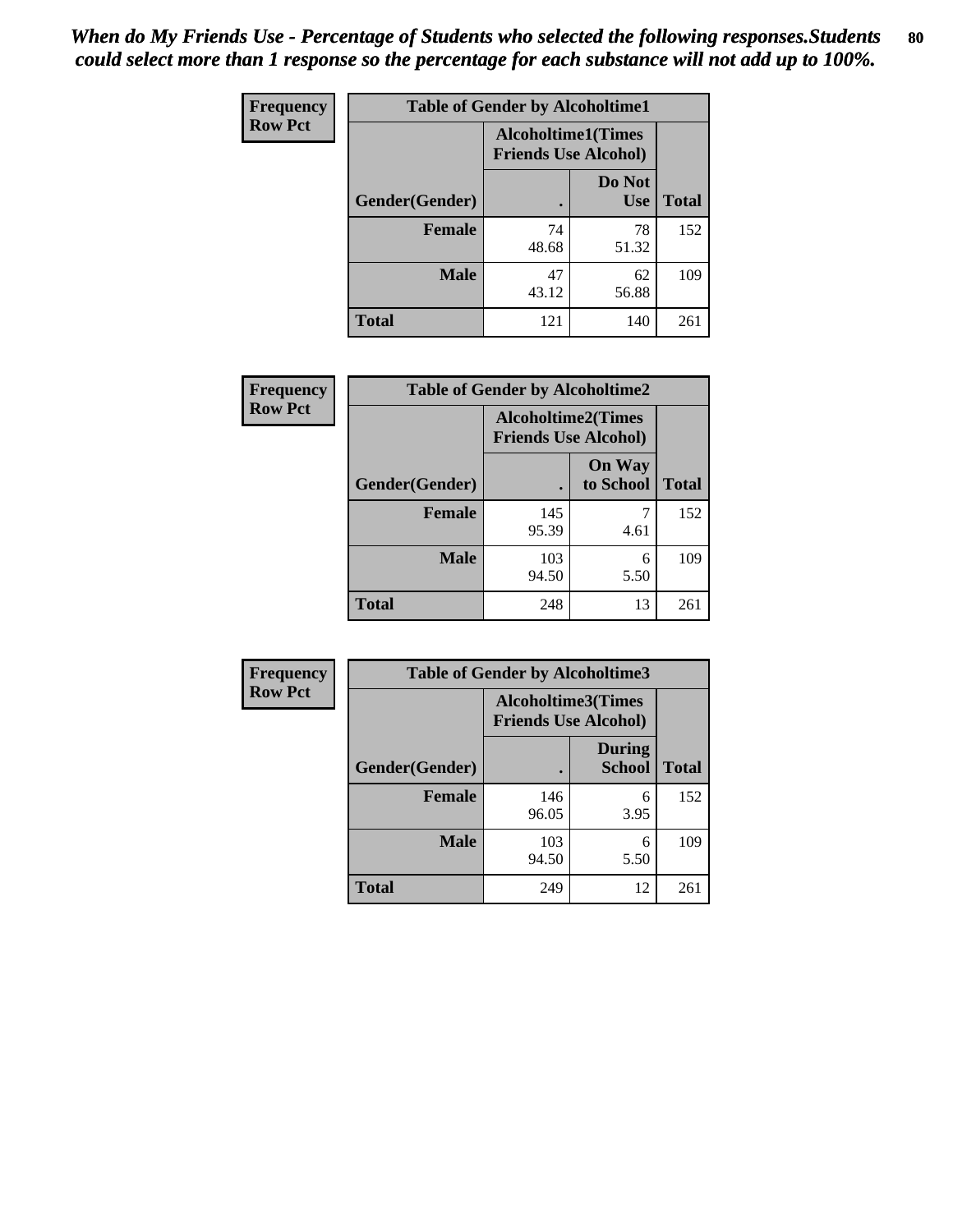*When do My Friends Use - Percentage of Students who selected the following responses.Students could select more than 1 response so the percentage for each substance will not add up to 100%.* **81**

| <b>Frequency</b> | <b>Table of Gender by Alcoholtime4</b> |                                                          |                                                |              |
|------------------|----------------------------------------|----------------------------------------------------------|------------------------------------------------|--------------|
| <b>Row Pct</b>   |                                        | <b>Alcoholtime4(Times</b><br><b>Friends Use Alcohol)</b> |                                                |              |
|                  | Gender(Gender)                         |                                                          | <b>On Way</b><br>Home<br>From<br><b>School</b> | <b>Total</b> |
|                  | <b>Female</b>                          | 143<br>94.08                                             | 9<br>5.92                                      | 152          |
|                  | <b>Male</b>                            | 103<br>94.50                                             | 6<br>5.50                                      | 109          |
|                  | <b>Total</b>                           | 246                                                      | 15                                             | 261          |

| <b>Frequency</b> | <b>Table of Gender by Alcoholtime5</b> |                                                           |             |              |
|------------------|----------------------------------------|-----------------------------------------------------------|-------------|--------------|
| <b>Row Pct</b>   |                                        | <b>Alcoholtime5</b> (Times<br><b>Friends Use Alcohol)</b> |             |              |
|                  | Gender(Gender)                         |                                                           | Weeknights  | <b>Total</b> |
|                  | <b>Female</b>                          | 135<br>88.82                                              | 17<br>11.18 | 152          |
|                  | <b>Male</b>                            | 94<br>86.24                                               | 15<br>13.76 | 109          |
|                  | <b>Total</b>                           | 229                                                       | 32          | 261          |

| <b>Frequency</b> | <b>Table of Gender by Alcoholtime6</b> |             |                                                          |              |  |
|------------------|----------------------------------------|-------------|----------------------------------------------------------|--------------|--|
| <b>Row Pct</b>   |                                        |             | <b>Alcoholtime6(Times</b><br><b>Friends Use Alcohol)</b> |              |  |
|                  | Gender(Gender)                         |             | Weekends                                                 | <b>Total</b> |  |
|                  | Female                                 | 79<br>51.97 | 73<br>48.03                                              | 152          |  |
|                  | <b>Male</b>                            | 62<br>56.88 | 47<br>43.12                                              | 109          |  |
|                  | <b>Total</b>                           | 141         | 120                                                      | 261          |  |

| <b>Frequency</b> | <b>Table of Gender by Tobaccotime1</b> |                                                          |                      |              |
|------------------|----------------------------------------|----------------------------------------------------------|----------------------|--------------|
| <b>Row Pct</b>   |                                        | <b>Tobaccotime1(Times</b><br><b>Friends Use Tobacco)</b> |                      |              |
|                  | Gender(Gender)                         |                                                          | Do Not<br><b>Use</b> | <b>Total</b> |
|                  | <b>Female</b>                          | 37<br>24.34                                              | 115<br>75.66         | 152          |
|                  | <b>Male</b>                            | 31<br>28.44                                              | 78<br>71.56          | 109          |
|                  | <b>Total</b>                           | 68                                                       | 193                  | 261          |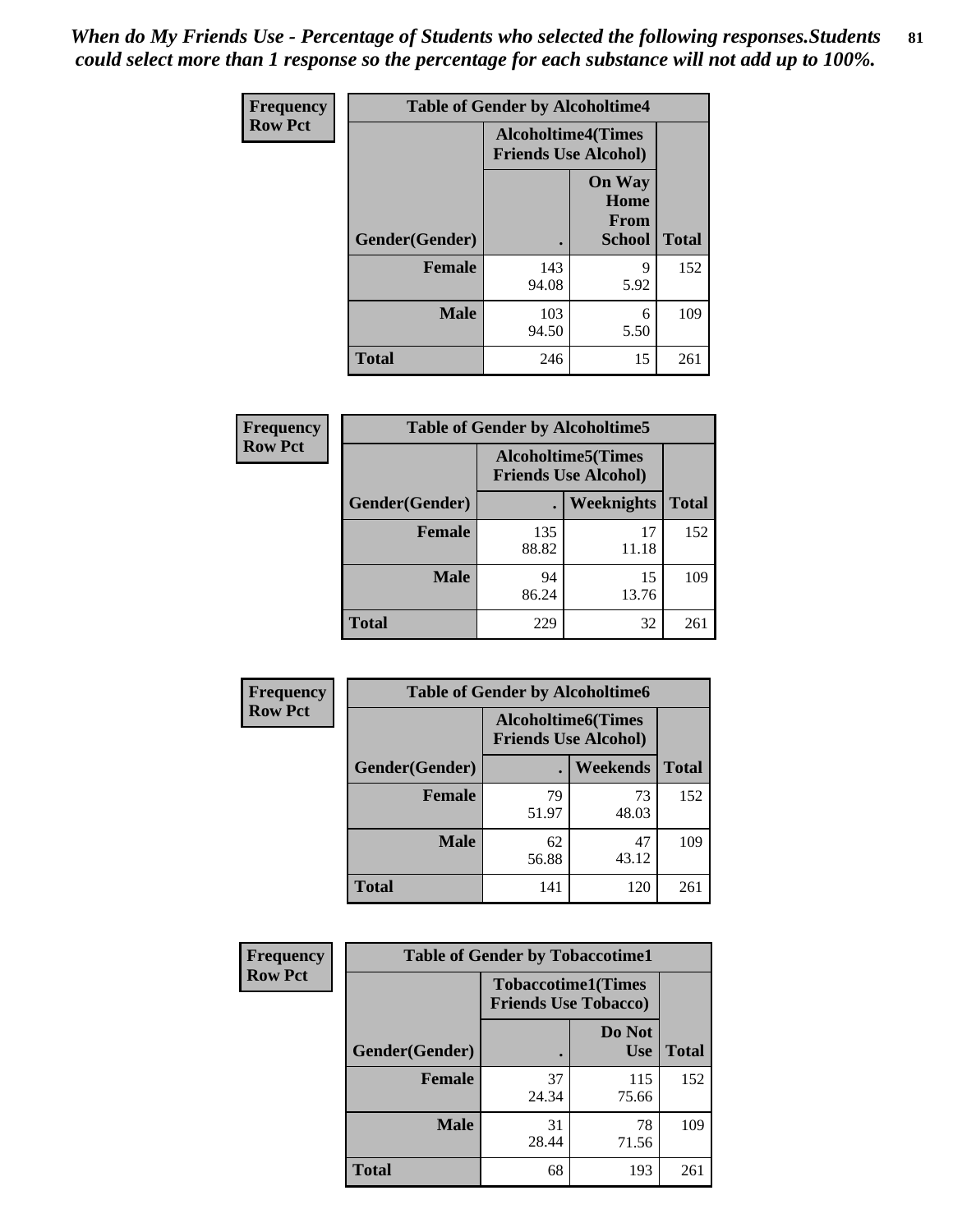*When do My Friends Use - Percentage of Students who selected the following responses.Students could select more than 1 response so the percentage for each substance will not add up to 100%.* **82**

| <b>Frequency</b> | <b>Table of Gender by Tobaccotime2</b> |                                                          |                            |              |
|------------------|----------------------------------------|----------------------------------------------------------|----------------------------|--------------|
| <b>Row Pct</b>   |                                        | <b>Tobaccotime2(Times</b><br><b>Friends Use Tobacco)</b> |                            |              |
|                  | Gender(Gender)                         | $\bullet$                                                | <b>On Way</b><br>to School | <b>Total</b> |
|                  | Female                                 | 141<br>92.76                                             | 11<br>7.24                 | 152          |
|                  | <b>Male</b>                            | 93<br>85.32                                              | 16<br>14.68                | 109          |
|                  | <b>Total</b>                           | 234                                                      | 27                         | 261          |

| Frequency      | <b>Table of Gender by Tobaccotime3</b> |                                                          |                                |              |
|----------------|----------------------------------------|----------------------------------------------------------|--------------------------------|--------------|
| <b>Row Pct</b> |                                        | <b>Tobaccotime3(Times</b><br><b>Friends Use Tobacco)</b> |                                |              |
|                | Gender(Gender)                         |                                                          | <b>During</b><br><b>School</b> | <b>Total</b> |
|                | Female                                 | 150<br>98.68                                             | 2<br>1.32                      | 152          |
|                | <b>Male</b>                            | 95<br>87.16                                              | 14<br>12.84                    | 109          |
|                | <b>Total</b>                           | 245                                                      | 16                             | 261          |

| <b>Frequency</b> | <b>Table of Gender by Tobaccotime4</b> |                                                          |                                                       |              |
|------------------|----------------------------------------|----------------------------------------------------------|-------------------------------------------------------|--------------|
| <b>Row Pct</b>   |                                        | <b>Tobaccotime4(Times</b><br><b>Friends Use Tobacco)</b> |                                                       |              |
|                  | Gender(Gender)                         |                                                          | <b>On Way</b><br>Home<br><b>From</b><br><b>School</b> | <b>Total</b> |
|                  | <b>Female</b>                          | 143<br>94.08                                             | 9<br>5.92                                             | 152          |
|                  | <b>Male</b>                            | 103<br>94.50                                             | 6<br>5.50                                             | 109          |
|                  | <b>Total</b>                           | 246                                                      | 15                                                    | 261          |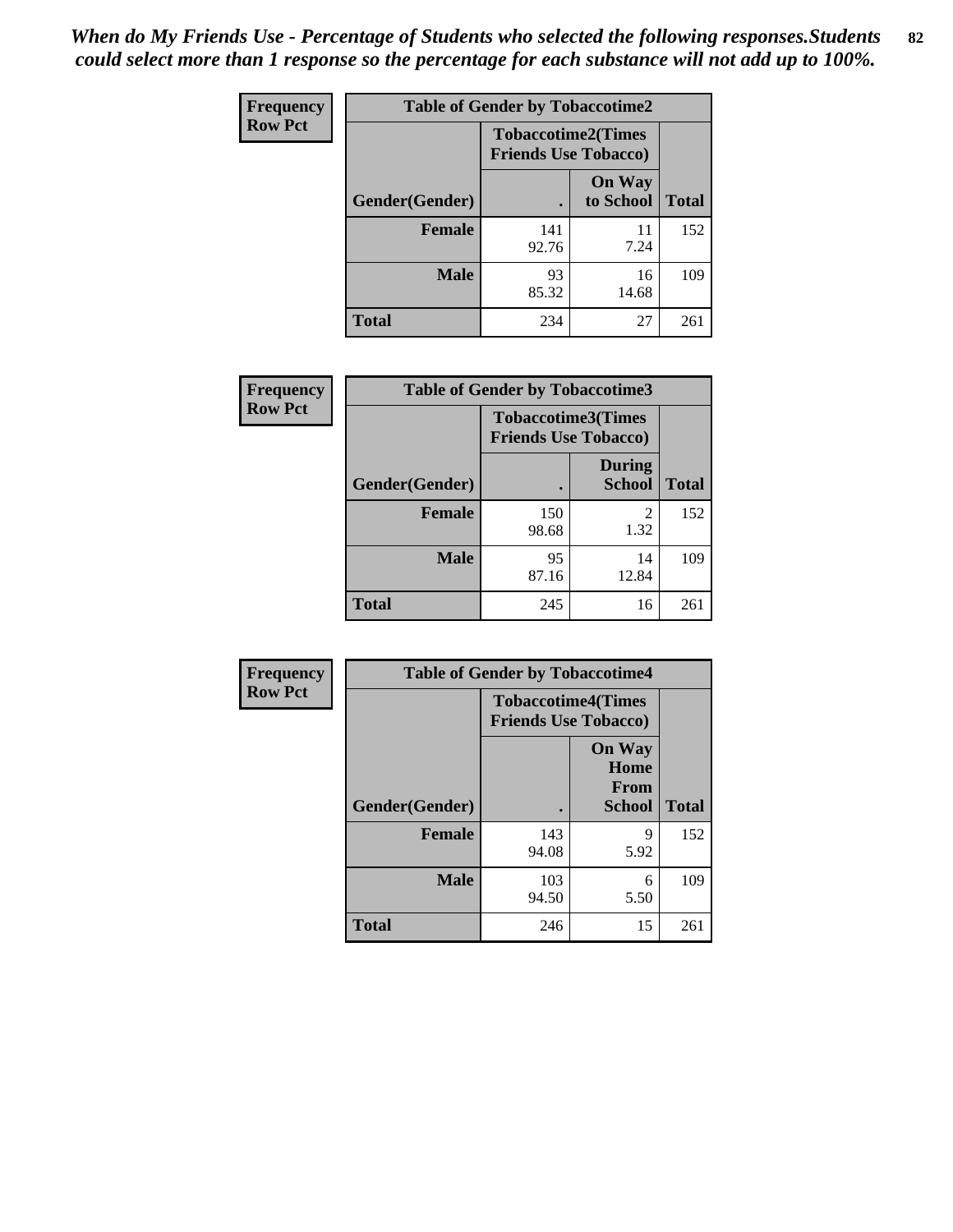| <b>Frequency</b> | <b>Table of Gender by Tobaccotime5</b> |              |                                                          |              |
|------------------|----------------------------------------|--------------|----------------------------------------------------------|--------------|
| <b>Row Pct</b>   |                                        |              | <b>Tobaccotime5(Times</b><br><b>Friends Use Tobacco)</b> |              |
|                  | <b>Gender</b> (Gender)                 |              | <b>Weeknights</b>                                        | <b>Total</b> |
|                  | <b>Female</b>                          | 131<br>86.18 | 21<br>13.82                                              | 152          |
|                  | <b>Male</b>                            | 86<br>78.90  | 23<br>21.10                                              | 109          |
|                  | Total                                  | 217          | 44                                                       | 261          |

| <b>Frequency</b> | <b>Table of Gender by Tobaccotime6</b> |                                                          |                 |              |
|------------------|----------------------------------------|----------------------------------------------------------|-----------------|--------------|
| <b>Row Pct</b>   |                                        | <b>Tobaccotime6(Times</b><br><b>Friends Use Tobacco)</b> |                 |              |
|                  | Gender(Gender)                         |                                                          | <b>Weekends</b> | <b>Total</b> |
|                  | Female                                 | 122<br>80.26                                             | 30<br>19.74     | 152          |
|                  | <b>Male</b>                            | 79<br>72.48                                              | 30<br>27.52     | 109          |
|                  | <b>Total</b>                           | 201                                                      | 60              | 261          |

| Frequency      |                | <b>Table of Gender by Marijuanatime1</b>                      |              |              |
|----------------|----------------|---------------------------------------------------------------|--------------|--------------|
| <b>Row Pct</b> |                | <b>Marijuanatime1(Times</b><br><b>Friends Use Marijuana</b> ) |              |              |
|                | Gender(Gender) |                                                               | Do Not Use   | <b>Total</b> |
|                | <b>Female</b>  | 46<br>30.26                                                   | 106<br>69.74 | 152          |
|                | <b>Male</b>    | 36<br>33.03                                                   | 73<br>66.97  | 109          |
|                | <b>Total</b>   | 82                                                            | 179          | 261          |

| <b>Frequency</b> | <b>Table of Gender by Marijuanatime2</b> |                                                               |                            |              |
|------------------|------------------------------------------|---------------------------------------------------------------|----------------------------|--------------|
| <b>Row Pct</b>   |                                          | <b>Marijuanatime2(Times</b><br><b>Friends Use Marijuana</b> ) |                            |              |
|                  | Gender(Gender)                           |                                                               | On Way to<br><b>School</b> | <b>Total</b> |
|                  | Female                                   | 136<br>89.47                                                  | 16<br>10.53                | 152          |
|                  | <b>Male</b>                              | 91<br>83.49                                                   | 18<br>16.51                | 109          |
|                  | <b>Total</b>                             | 227                                                           | 34                         | 261          |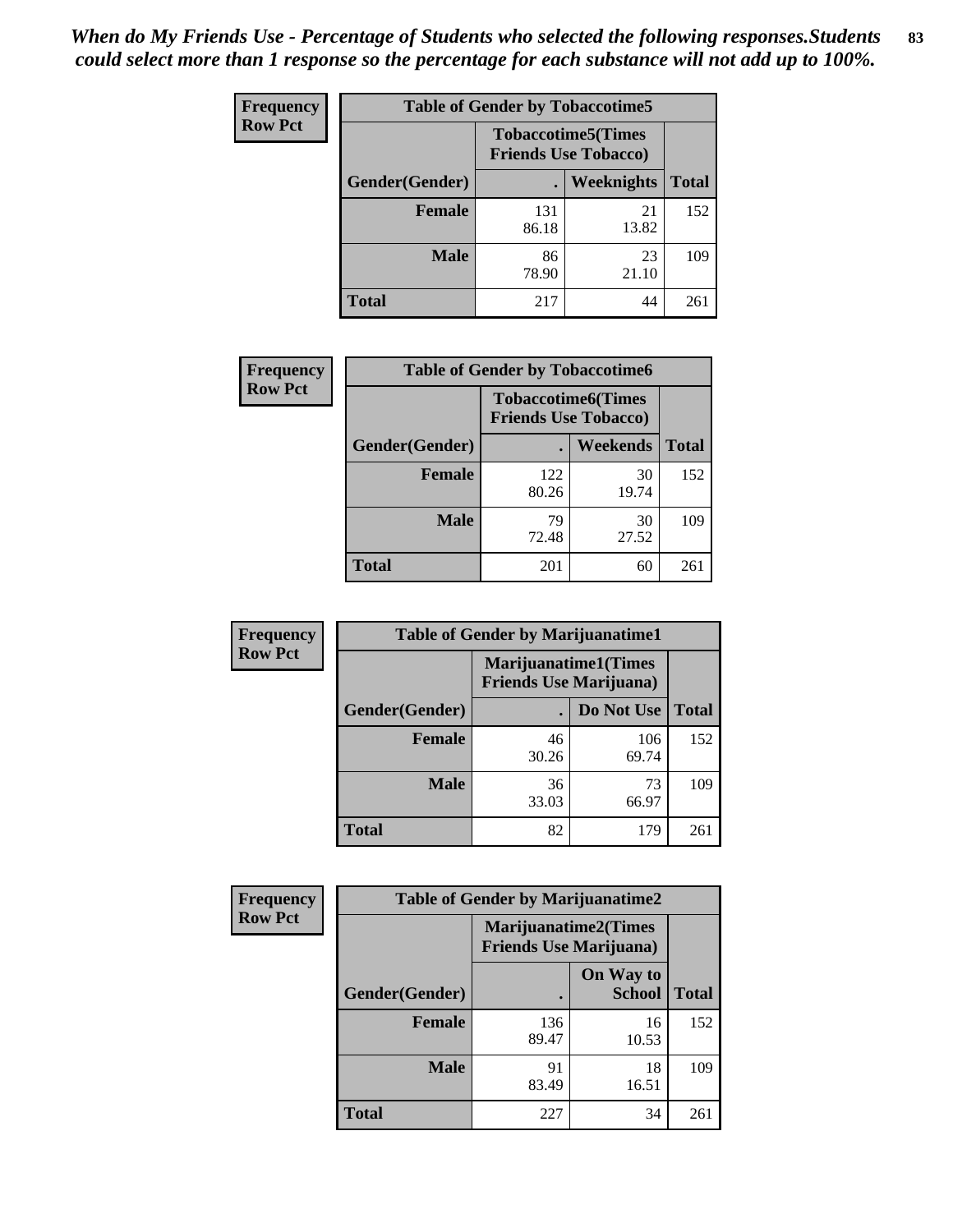*When do My Friends Use - Percentage of Students who selected the following responses.Students could select more than 1 response so the percentage for each substance will not add up to 100%.* **84**

| <b>Frequency</b> | Table of Gender by Marijuanatime3 |                                                        |                                |              |
|------------------|-----------------------------------|--------------------------------------------------------|--------------------------------|--------------|
| <b>Row Pct</b>   |                                   | Marijuanatime3(Times<br><b>Friends Use Marijuana</b> ) |                                |              |
|                  | Gender(Gender)                    |                                                        | <b>During</b><br><b>School</b> | <b>Total</b> |
|                  | <b>Female</b>                     | 144<br>94.74                                           | 8<br>5.26                      | 152          |
|                  | <b>Male</b>                       | 98<br>89.91                                            | 11<br>10.09                    | 109          |
|                  | <b>Total</b>                      | 242                                                    | 19                             | 261          |

| Frequency      | <b>Table of Gender by Marijuanatime4</b> |                                                                |                                                       |              |
|----------------|------------------------------------------|----------------------------------------------------------------|-------------------------------------------------------|--------------|
| <b>Row Pct</b> |                                          | <b>Marijuanatime4</b> (Times<br><b>Friends Use Marijuana</b> ) |                                                       |              |
|                | Gender(Gender)                           |                                                                | <b>On Way</b><br>Home<br><b>From</b><br><b>School</b> | <b>Total</b> |
|                | <b>Female</b>                            | 137<br>90.13                                                   | 15<br>9.87                                            | 152          |
|                | <b>Male</b>                              | 93<br>85.32                                                    | 16<br>14.68                                           | 109          |
|                | <b>Total</b>                             | 230                                                            | 31                                                    | 261          |

| Frequency      | <b>Table of Gender by Marijuanatime5</b> |                                                                |             |              |  |
|----------------|------------------------------------------|----------------------------------------------------------------|-------------|--------------|--|
| <b>Row Pct</b> |                                          | <b>Marijuanatime5</b> (Times<br><b>Friends Use Marijuana</b> ) |             |              |  |
|                | Gender(Gender)                           | ٠                                                              | Weeknights  | <b>Total</b> |  |
|                | <b>Female</b>                            | 131<br>86.18                                                   | 21<br>13.82 | 152          |  |
|                | <b>Male</b>                              | 90<br>82.57                                                    | 19<br>17.43 | 109          |  |
|                | <b>Total</b>                             | 221                                                            | 40          | 261          |  |

| <b>Frequency</b> | <b>Table of Gender by Marijuanatime6</b> |              |                                                                |              |
|------------------|------------------------------------------|--------------|----------------------------------------------------------------|--------------|
| <b>Row Pct</b>   |                                          |              | <b>Marijuanatime6</b> (Times<br><b>Friends Use Marijuana</b> ) |              |
|                  | Gender(Gender)                           |              | <b>Weekends</b>                                                | <b>Total</b> |
|                  | <b>Female</b>                            | 109<br>71.71 | 43<br>28.29                                                    | 152          |
|                  | <b>Male</b>                              | 76<br>69.72  | 33<br>30.28                                                    | 109          |
|                  | <b>Total</b>                             | 185          | 76                                                             | 261          |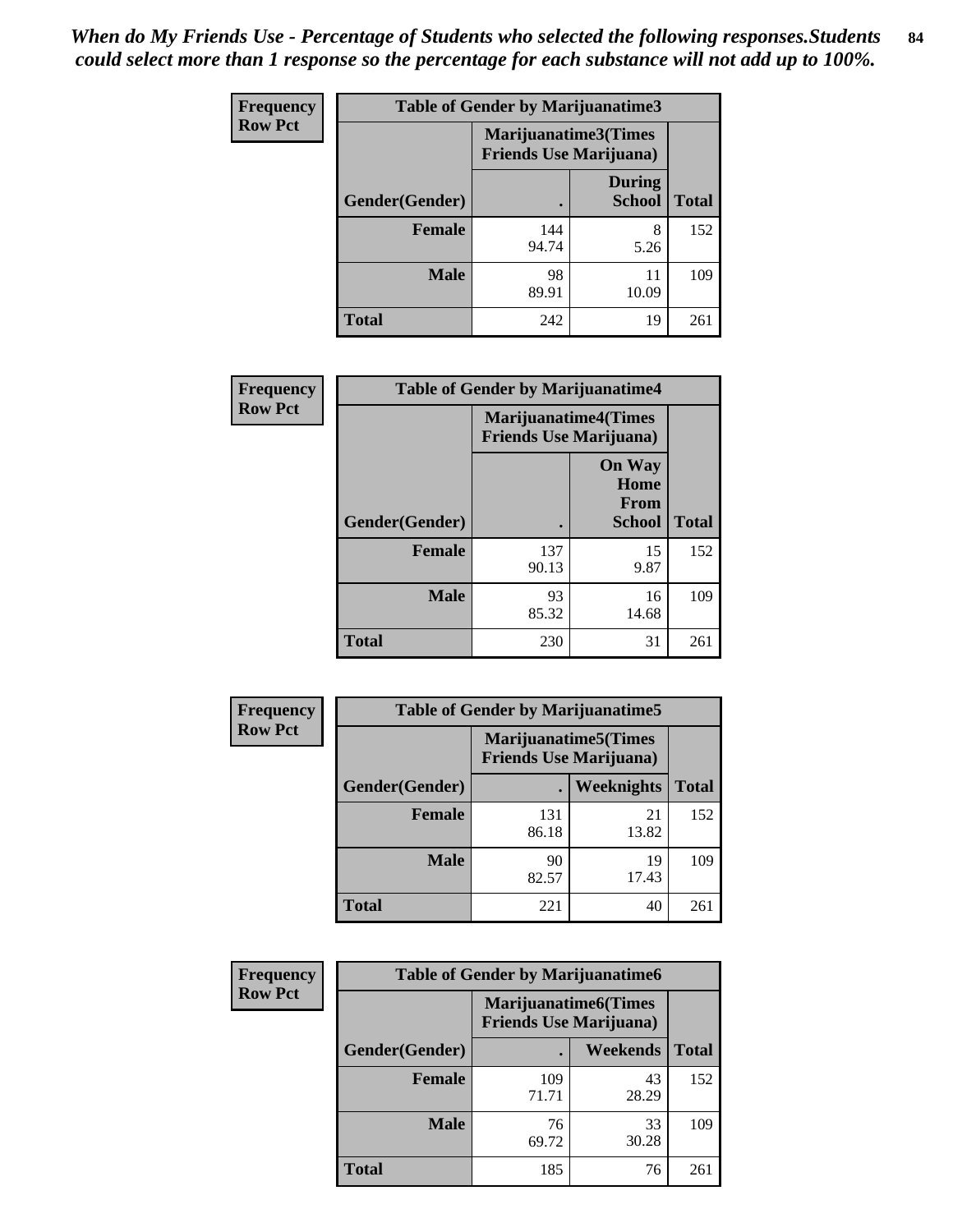*When do My Friends Use - Percentage of Students who selected the following responses.Students could select more than 1 response so the percentage for each substance will not add up to 100%.* **85**

| <b>Frequency</b> | <b>Table of Gender by Otherdrugtime1</b> |                                                                                    |              |              |  |
|------------------|------------------------------------------|------------------------------------------------------------------------------------|--------------|--------------|--|
| <b>Row Pct</b>   |                                          | <b>Otherdrugtime1</b> (Times<br><b>Friends Use Other</b><br><b>Illegal Drugs</b> ) |              |              |  |
|                  | Gender(Gender)                           |                                                                                    | Do Not Use   | <b>Total</b> |  |
|                  | <b>Female</b>                            | 23<br>15.13                                                                        | 129<br>84.87 | 152          |  |
|                  | <b>Male</b>                              | 12<br>11.01                                                                        | 97<br>88.99  | 109          |  |
|                  | <b>Total</b>                             | 35                                                                                 | 226          | 261          |  |

| Frequency      | <b>Table of Gender by Otherdrugtime2</b> |                                                                                   |                            |              |
|----------------|------------------------------------------|-----------------------------------------------------------------------------------|----------------------------|--------------|
| <b>Row Pct</b> |                                          | <b>Otherdrugtime2(Times</b><br><b>Friends Use Other</b><br><b>Illegal Drugs</b> ) |                            |              |
|                | Gender(Gender)                           |                                                                                   | On Way to<br><b>School</b> | <b>Total</b> |
|                | <b>Female</b>                            | 147<br>96.71                                                                      | 5<br>3.29                  | 152          |
|                | <b>Male</b>                              | 106<br>97.25                                                                      | 3<br>2.75                  | 109          |
|                | <b>Total</b>                             | 253                                                                               | 8                          | 261          |

| Frequency      | <b>Table of Gender by Otherdrugtime3</b> |                                                    |                                |              |
|----------------|------------------------------------------|----------------------------------------------------|--------------------------------|--------------|
| <b>Row Pct</b> |                                          | <b>Friends Use Other</b><br><b>Illegal Drugs</b> ) | Otherdrugtime3(Times           |              |
|                | Gender(Gender)                           |                                                    | <b>During</b><br><b>School</b> | <b>Total</b> |
|                | <b>Female</b>                            | 147<br>96.71                                       | 5<br>3.29                      | 152          |
|                | <b>Male</b>                              | 105<br>96.33                                       | 4<br>3.67                      | 109          |
|                | <b>Total</b>                             | 252                                                | $\mathbf Q$                    | 261          |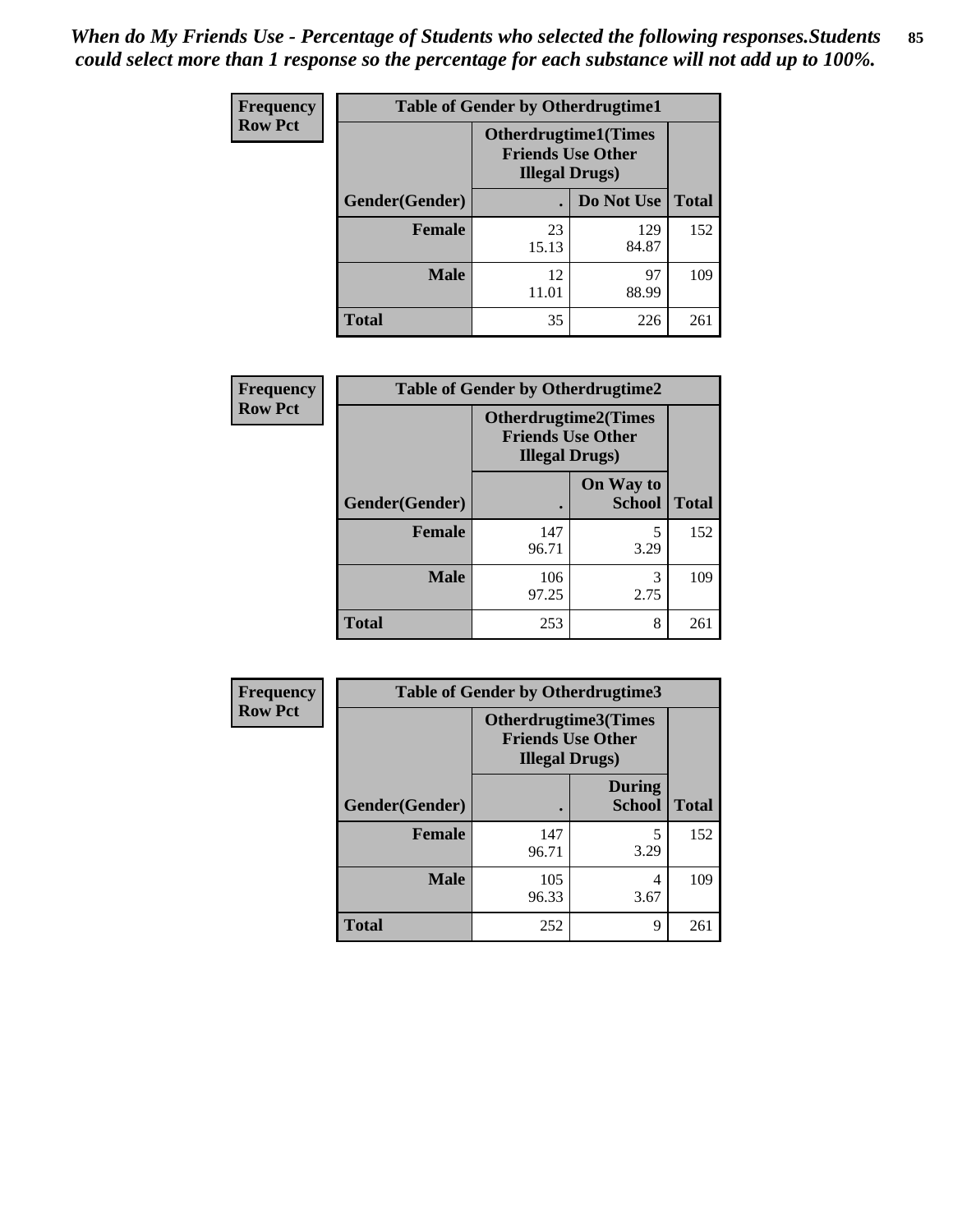*When do My Friends Use - Percentage of Students who selected the following responses.Students could select more than 1 response so the percentage for each substance will not add up to 100%.* **86**

| Frequency      | <b>Table of Gender by Otherdrugtime4</b> |                        |                                                         |              |
|----------------|------------------------------------------|------------------------|---------------------------------------------------------|--------------|
| <b>Row Pct</b> |                                          | <b>Illegal Drugs</b> ) | <b>Otherdrugtime4(Times</b><br><b>Friends Use Other</b> |              |
|                | Gender(Gender)                           |                        | <b>On Way</b><br>Home<br><b>From</b><br><b>School</b>   | <b>Total</b> |
|                | <b>Female</b>                            | 148<br>97.37           | 4<br>2.63                                               | 152          |
|                | <b>Male</b>                              | 105<br>96.33           | 4<br>3.67                                               | 109          |
|                | <b>Total</b>                             | 253                    | 8                                                       | 261          |

| Frequency      | <b>Table of Gender by Otherdrugtime5</b> |                                                                                    |            |              |
|----------------|------------------------------------------|------------------------------------------------------------------------------------|------------|--------------|
| <b>Row Pct</b> |                                          | <b>Otherdrugtime5</b> (Times<br><b>Friends Use Other</b><br><b>Illegal Drugs</b> ) |            |              |
|                | Gender(Gender)                           |                                                                                    | Weeknights | <b>Total</b> |
|                | <b>Female</b>                            | 146<br>96.05                                                                       | 6<br>3.95  | 152          |
|                | <b>Male</b>                              | 103<br>94.50                                                                       | 6<br>5.50  | 109          |
|                | <b>Total</b>                             | 249                                                                                | 12         | 261          |

| <b>Frequency</b> | <b>Table of Gender by Otherdrugtime6</b> |                                                                                   |             |              |
|------------------|------------------------------------------|-----------------------------------------------------------------------------------|-------------|--------------|
| <b>Row Pct</b>   |                                          | <b>Otherdrugtime6(Times</b><br><b>Friends Use Other</b><br><b>Illegal Drugs</b> ) |             |              |
|                  | Gender(Gender)                           |                                                                                   | Weekends    | <b>Total</b> |
|                  | <b>Female</b>                            | 131<br>86.18                                                                      | 21<br>13.82 | 152          |
|                  | <b>Male</b>                              | 97<br>88.99                                                                       | 12<br>11.01 | 109          |
|                  | <b>Total</b>                             | 228                                                                               | 33          | 261          |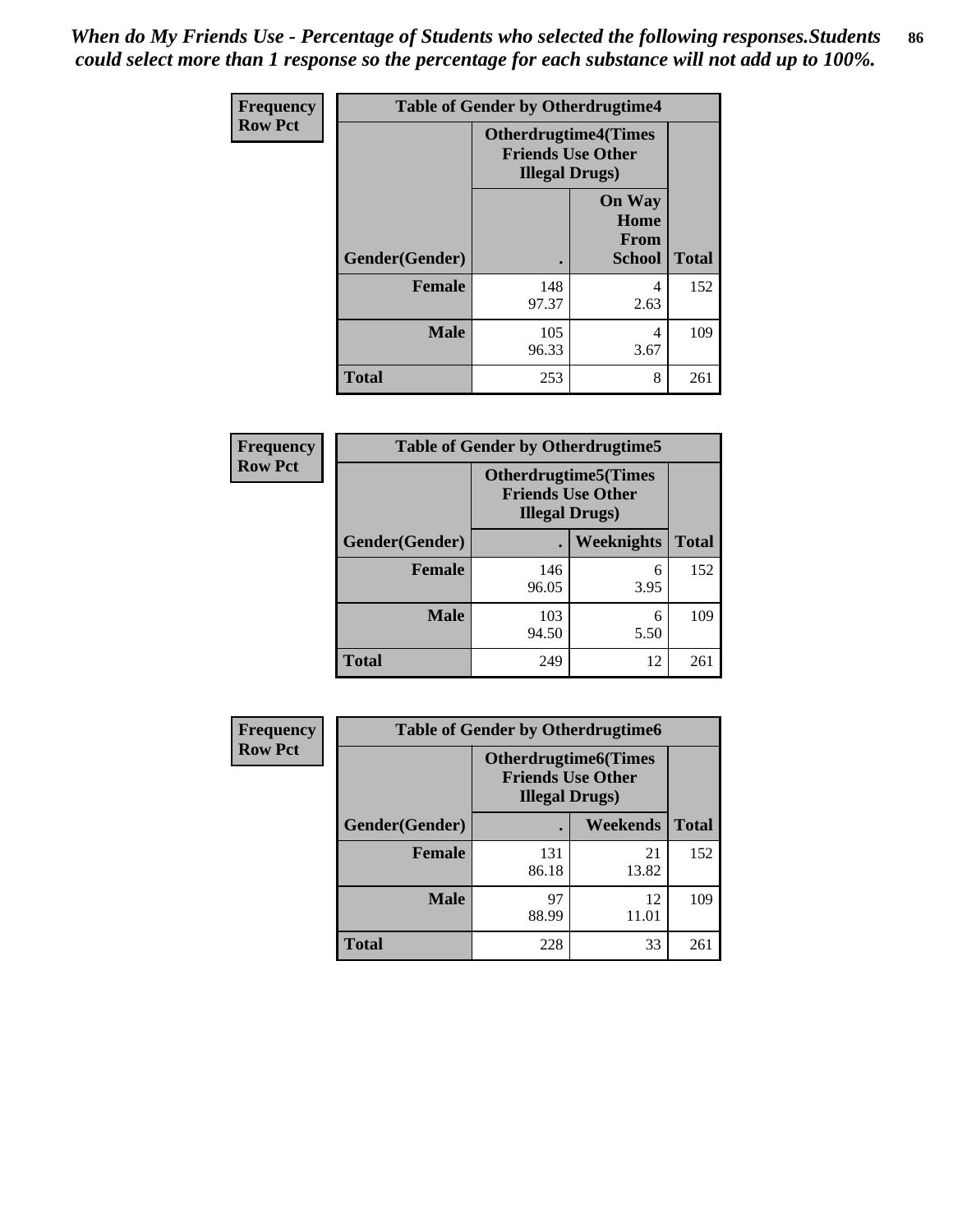## *Other Questions* **87**

| <b>Frequency</b> | <b>Table of Gender by Educationalcohol</b> |                                                                                                                                       |                |              |
|------------------|--------------------------------------------|---------------------------------------------------------------------------------------------------------------------------------------|----------------|--------------|
| <b>Row Pct</b>   |                                            | <b>Educationalcohol</b> (I<br>have been taught<br>about alcohol,<br>tobacco,<br>and other drugs<br>within the last year<br>at school) |                |              |
|                  | Gender(Gender)                             | <b>Yes</b>                                                                                                                            | N <sub>0</sub> | <b>Total</b> |
|                  | <b>Female</b>                              | 104<br>68.42                                                                                                                          | 48<br>31.58    | 152          |
|                  | <b>Male</b>                                | 81<br>74.31                                                                                                                           | 28<br>25.69    | 109          |
|                  | <b>Total</b>                               | 185                                                                                                                                   | 76             | 261          |

| Frequency      | <b>Table of Gender by Rodedrinking</b> |                                                                                                                     |                |              |
|----------------|----------------------------------------|---------------------------------------------------------------------------------------------------------------------|----------------|--------------|
| <b>Row Pct</b> |                                        | Rodedrinking(In<br>the past 30 days I<br>have ridden in a<br>car with a driver<br>who had been<br>drinking alcohol) |                |              |
|                | Gender(Gender)                         | Yes                                                                                                                 | N <sub>0</sub> | <b>Total</b> |
|                | <b>Female</b>                          | 16<br>10.53                                                                                                         | 136<br>89.47   | 152          |
|                | <b>Male</b>                            | 13<br>11.93                                                                                                         | 96<br>88.07    | 109          |
|                | <b>Total</b>                           | 29                                                                                                                  | 232            | 261          |

| Frequency      | <b>Table of Gender by Drugsschool</b> |                                                                                                                                     |                |              |  |
|----------------|---------------------------------------|-------------------------------------------------------------------------------------------------------------------------------------|----------------|--------------|--|
| <b>Row Pct</b> |                                       | <b>Drugsschool</b> (During<br>the past 12 months,<br>I have been offered,<br>sold,<br>or given illegal drugs<br>on school property) |                |              |  |
|                | Gender(Gender)                        | Yes                                                                                                                                 | N <sub>0</sub> | <b>Total</b> |  |
|                | <b>Female</b>                         | 12<br>7.89                                                                                                                          | 140<br>92.11   | 152          |  |
|                | <b>Male</b>                           | 14<br>12.84                                                                                                                         | 95<br>87.16    | 109          |  |
|                | <b>Total</b>                          | 26                                                                                                                                  | 235            | 261          |  |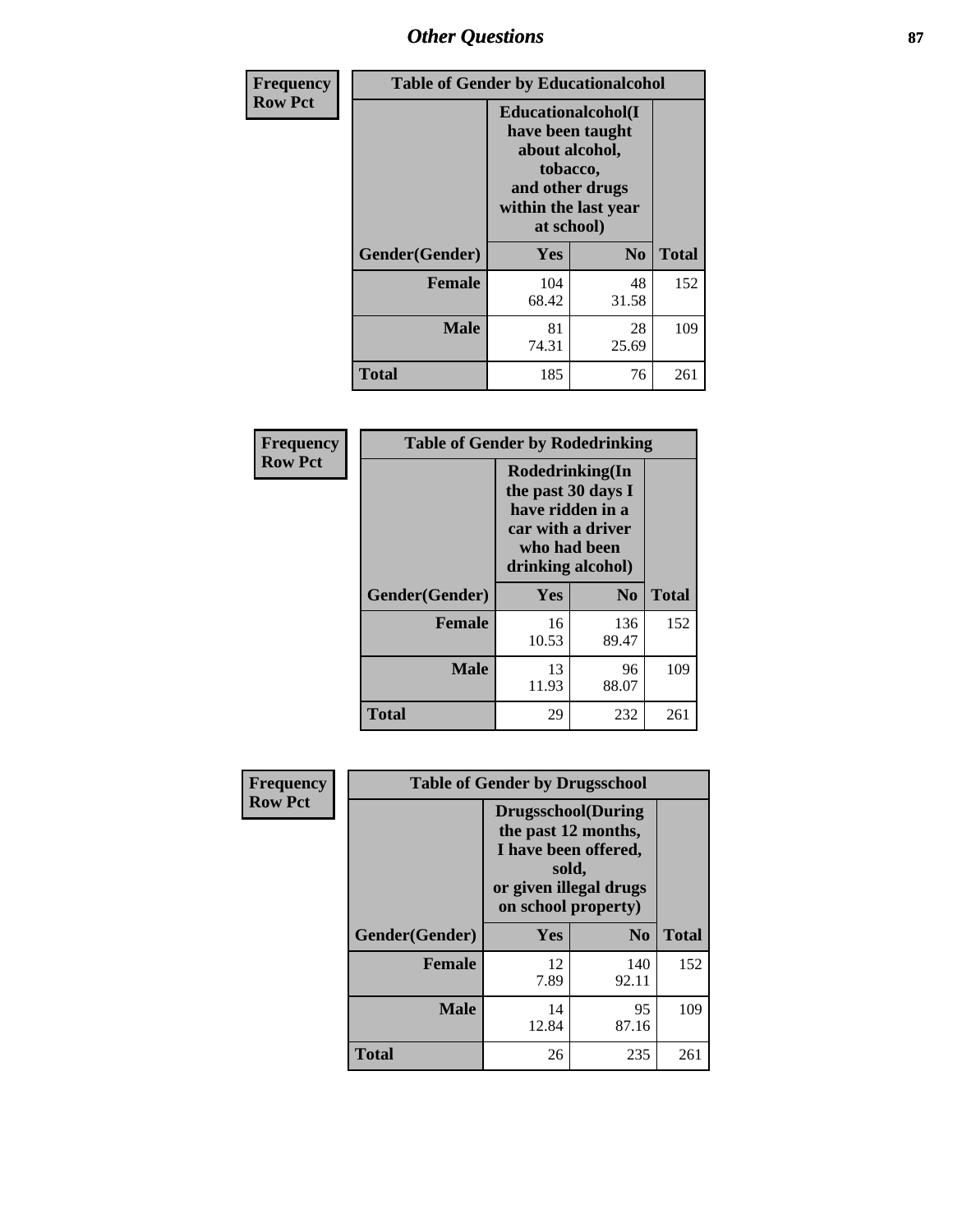*Other Questions* **88**

**Frequency Row Pct**

| <b>Table of Gender by Bingedrinking</b>                                                                                                                                                 |              |                                                                                                         |           |           |      |                        |              |
|-----------------------------------------------------------------------------------------------------------------------------------------------------------------------------------------|--------------|---------------------------------------------------------------------------------------------------------|-----------|-----------|------|------------------------|--------------|
|                                                                                                                                                                                         |              | Bingedrinking(I have drunk five or<br>more drinks of alcohol at one sitting<br>during the last 30 days) |           |           |      |                        |              |
| 20<br>10<br>6 to<br>3 <sub>to</sub><br>1 or<br>t <sub>0</sub><br>to<br>$\mathbf{0}$<br>19<br>29<br>2<br>9<br>5<br>Gender(Gender)<br>days<br>days<br>days<br>days<br>days<br><b>Days</b> |              |                                                                                                         |           |           |      |                        |              |
|                                                                                                                                                                                         |              |                                                                                                         |           |           |      |                        | <b>Total</b> |
| <b>Female</b>                                                                                                                                                                           | 144<br>94.74 | 3<br>1.97                                                                                               | 4<br>2.63 | 0.00      | 0.00 | 0.66                   | 152          |
| <b>Male</b>                                                                                                                                                                             | 98<br>89.91  | 2<br>1.83                                                                                               | 3<br>2.75 | 3<br>2.75 | 0.92 | $\overline{2}$<br>1.83 | 109          |

| Frequency      | <b>Table of Gender by Educationaids</b> |                                                                                                 |             |              |  |
|----------------|-----------------------------------------|-------------------------------------------------------------------------------------------------|-------------|--------------|--|
| <b>Row Pct</b> |                                         | <b>Educationaids</b> (I<br>have been taught<br>about HIV/AIDS<br>at school in the<br>past year) |             |              |  |
|                | Gender(Gender)                          | Yes                                                                                             | $\bf N_0$   | <b>Total</b> |  |
|                | <b>Female</b>                           | 114<br>75.00                                                                                    | 38<br>25.00 | 152          |  |
|                | <b>Male</b>                             | 81<br>74.31                                                                                     | 28<br>25.69 | 109          |  |
|                | <b>Total</b>                            | 195                                                                                             | 66          | 261          |  |

| <b>Frequency</b> | <b>Table of Gender by Suicideconsider</b> |                 |                |       |  |
|------------------|-------------------------------------------|-----------------|----------------|-------|--|
| <b>Row Pct</b>   |                                           | Suicideconsider |                |       |  |
|                  | Gender(Gender)                            | <b>Yes</b>      | N <sub>0</sub> | Total |  |
|                  | <b>Female</b>                             | 18<br>11.84     | 134<br>88.16   | 152   |  |
|                  | <b>Male</b>                               | 12<br>11.01     | 97<br>88.99    | 109   |  |
|                  | <b>Total</b>                              | 30              | 231            | 261   |  |